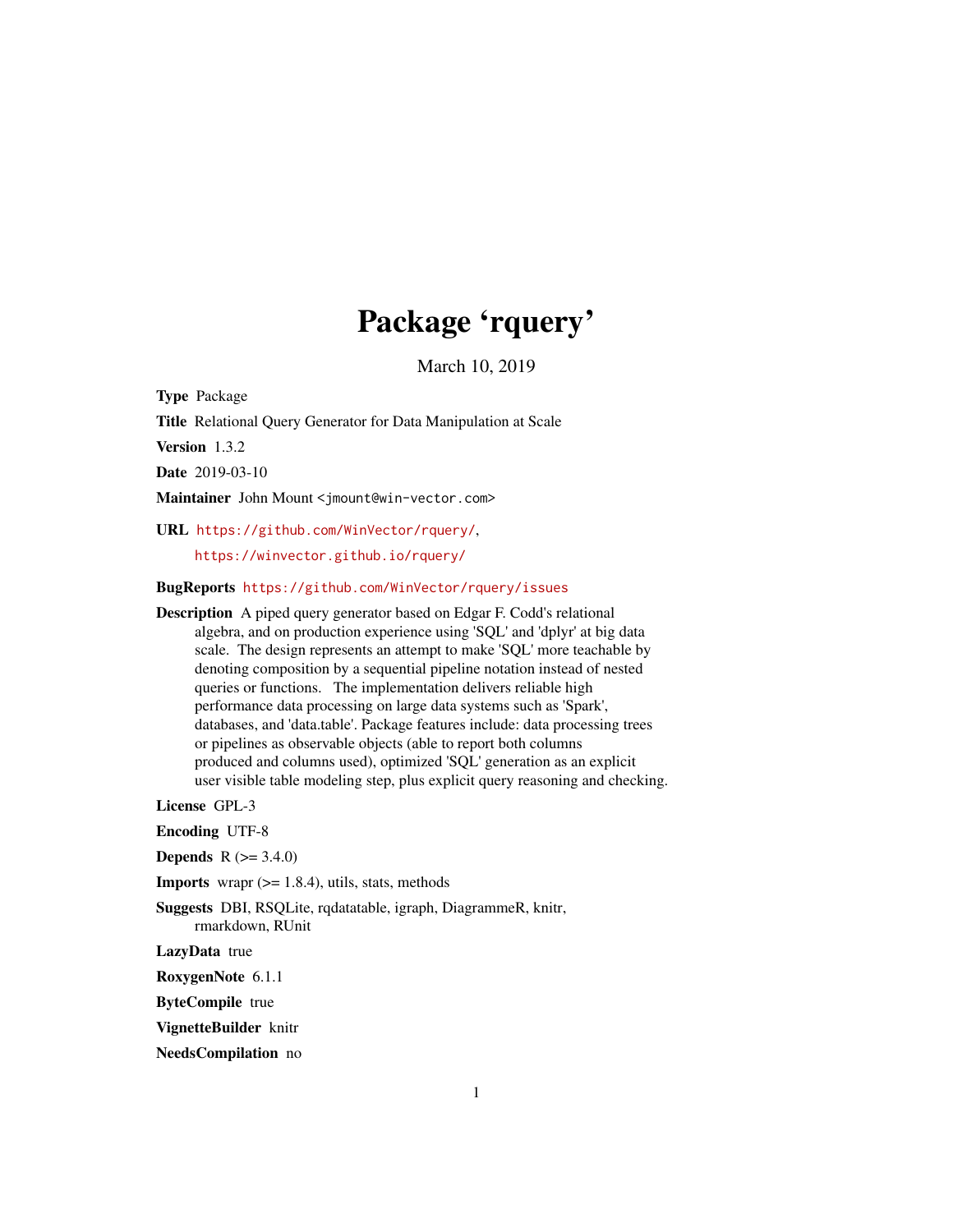Author John Mount [aut, cre], Win-Vector LLC [cph]

Repository CRAN

Date/Publication 2019-03-10 17:00:03 UTC

# R topics documented:

|    | 4              |
|----|----------------|
|    | 5              |
|    | 6              |
|    | $\overline{7}$ |
|    | 9              |
|    | 9              |
| 10 |                |
| 11 |                |
| 11 |                |
| 13 |                |
| 14 |                |
| 14 |                |
| 15 |                |
| 16 |                |
| 18 |                |
| 19 |                |
| 20 |                |
| 22 |                |
| 23 |                |
| 24 |                |
| 25 |                |
| 26 |                |
| 27 |                |
| 28 |                |
| 28 |                |
| 29 |                |
|    |                |
|    |                |
| 33 |                |
| 35 |                |
| 36 |                |
| 36 |                |
| 37 |                |
| 38 |                |
| 39 |                |
| 40 |                |
| 41 |                |
|    |                |
|    |                |
| 44 |                |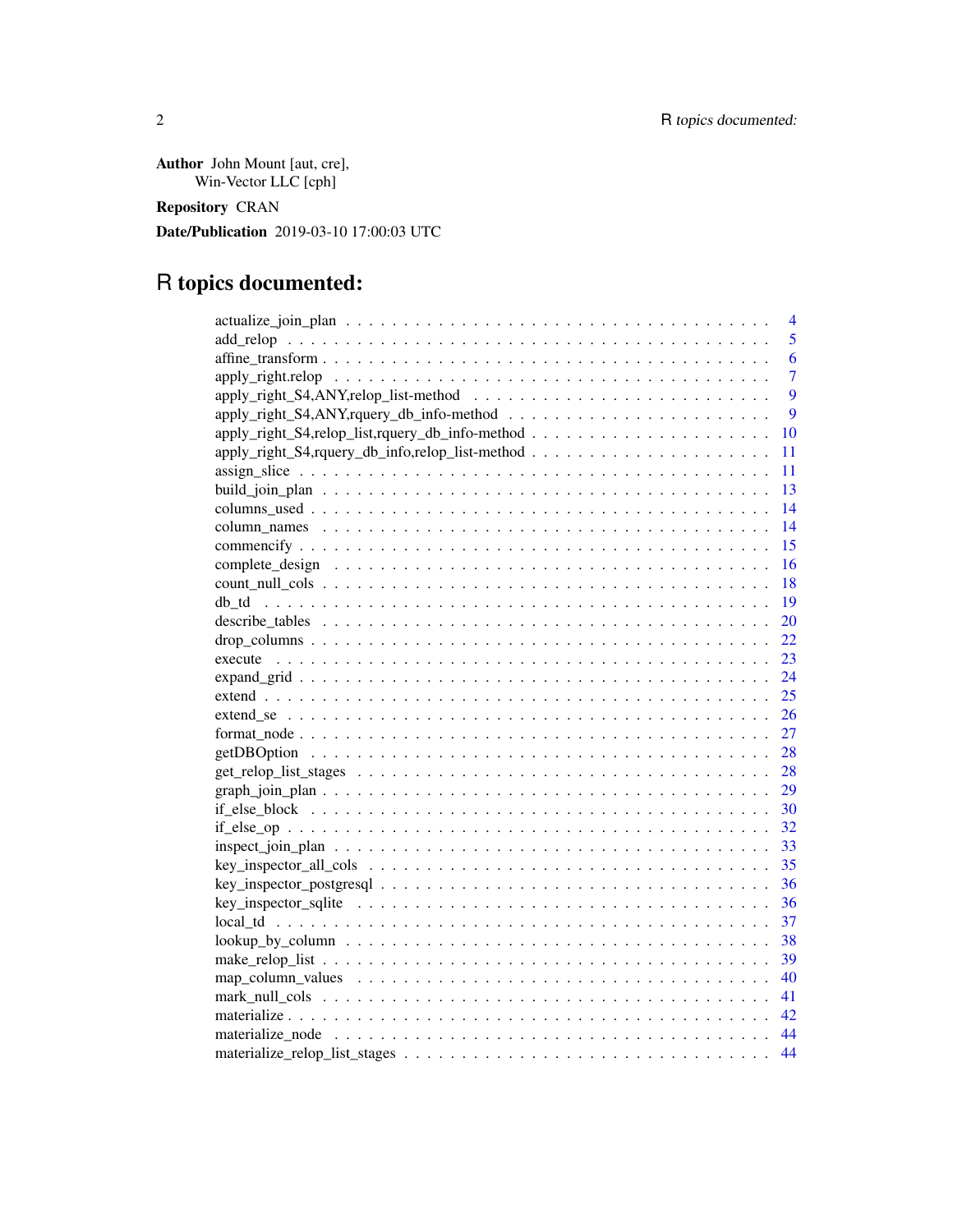|                                                                                                                      | 46  |
|----------------------------------------------------------------------------------------------------------------------|-----|
|                                                                                                                      | 47  |
|                                                                                                                      | 48  |
|                                                                                                                      | 50  |
|                                                                                                                      | 51  |
|                                                                                                                      | 52  |
|                                                                                                                      | 53  |
|                                                                                                                      | 54  |
|                                                                                                                      | 55  |
|                                                                                                                      |     |
|                                                                                                                      |     |
|                                                                                                                      |     |
|                                                                                                                      |     |
|                                                                                                                      |     |
|                                                                                                                      |     |
|                                                                                                                      |     |
|                                                                                                                      |     |
|                                                                                                                      |     |
|                                                                                                                      |     |
|                                                                                                                      |     |
|                                                                                                                      |     |
|                                                                                                                      |     |
|                                                                                                                      |     |
|                                                                                                                      |     |
|                                                                                                                      |     |
|                                                                                                                      |     |
|                                                                                                                      |     |
|                                                                                                                      |     |
|                                                                                                                      | 70  |
|                                                                                                                      | 71  |
|                                                                                                                      | 71  |
|                                                                                                                      | 72  |
|                                                                                                                      | 73  |
|                                                                                                                      | 74  |
|                                                                                                                      | -74 |
|                                                                                                                      | 75  |
|                                                                                                                      | 75  |
|                                                                                                                      | 76  |
|                                                                                                                      | 77  |
|                                                                                                                      | 78  |
|                                                                                                                      | 79  |
|                                                                                                                      | 80  |
|                                                                                                                      | 81  |
| select rows se                                                                                                       | 82  |
|                                                                                                                      | 82  |
| setDBOption                                                                                                          | 83  |
|                                                                                                                      | 83  |
| show, relop_list-method $\ldots \ldots \ldots \ldots \ldots \ldots \ldots \ldots \ldots \ldots \ldots \ldots \ldots$ | 85  |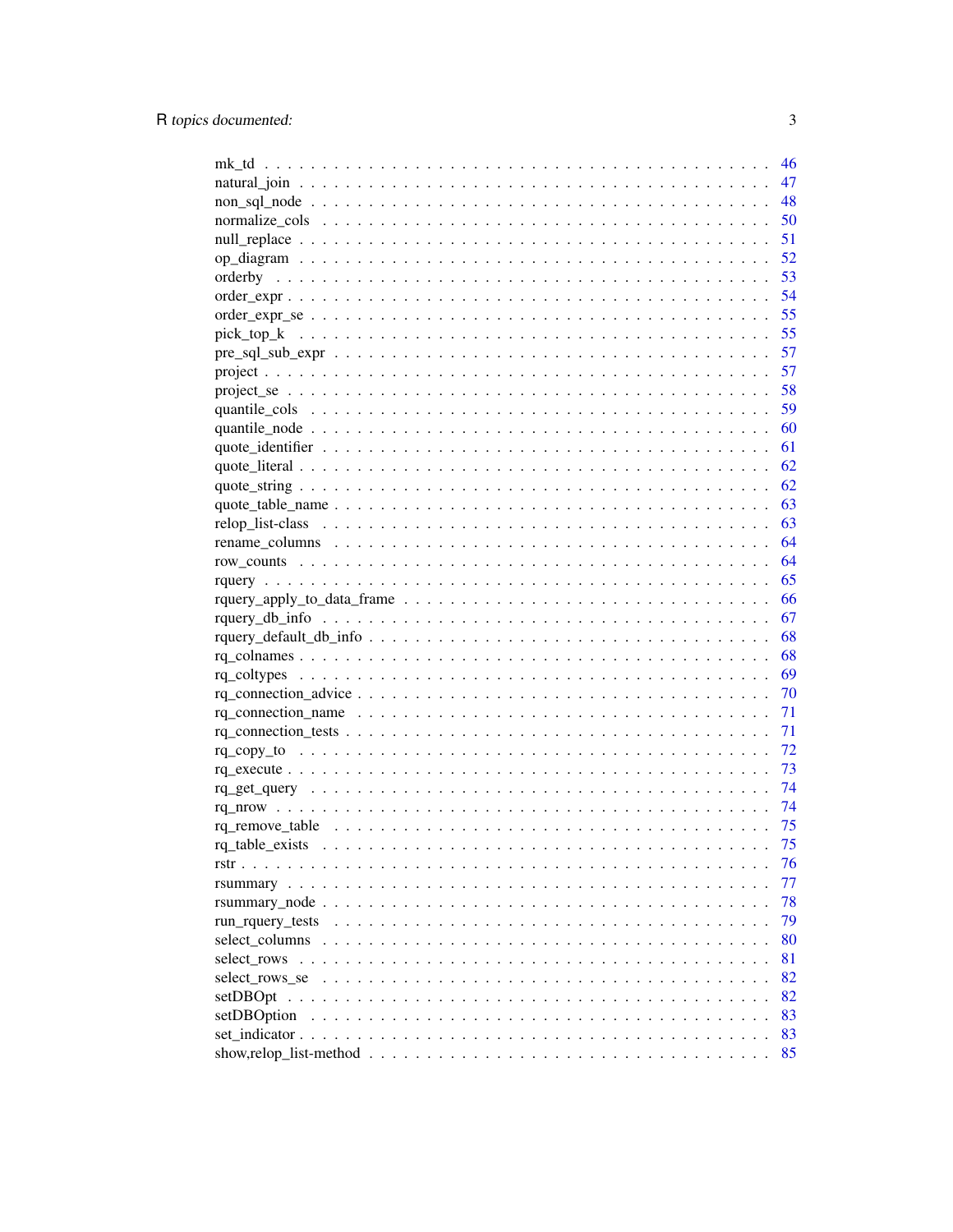<span id="page-3-0"></span>

| Index | 95 |
|-------|----|
|       |    |
|       |    |
|       |    |
|       |    |
|       |    |
|       |    |
|       |    |
|       |    |

<span id="page-3-1"></span>actualize\_join\_plan *Execute an ordered sequence of left joins.*

# Description

Please see vignette('DependencySorting', package = 'rquery') and vignette('joinController', package= 'rq for more details.

# Usage

```
actualize_join_plan(columnJoinPlan, ..., jointype = "LEFT",
  add_ind_cols = FALSE, checkColClasses = FALSE)
```
# Arguments

|                 | columnJoinPlan columns to join, from build_join_plan (and likely altered by user). Note: no<br>column names must intersect with names of the form table_CLEANEDTABNAME_present. |
|-----------------|---------------------------------------------------------------------------------------------------------------------------------------------------------------------------------|
| $\cdots$        | force later arguments to bind by name.                                                                                                                                          |
| jointype        | character, type of join to perform ("LEFT", "INNER", "RIGHT", ).                                                                                                                |
| add_ind_cols    | logical, if TRUE add indicators showing which tables supplied rows.                                                                                                             |
| checkColClasses |                                                                                                                                                                                 |
|                 | logical if two chools for exect close name metaboo                                                                                                                              |

logical if true check for exact class name matches

# Value

join optree

# See Also

[describe\\_tables](#page-19-1), [build\\_join\\_plan](#page-12-1), [inspect\\_join\\_plan](#page-32-1), [graph\\_join\\_plan](#page-28-1)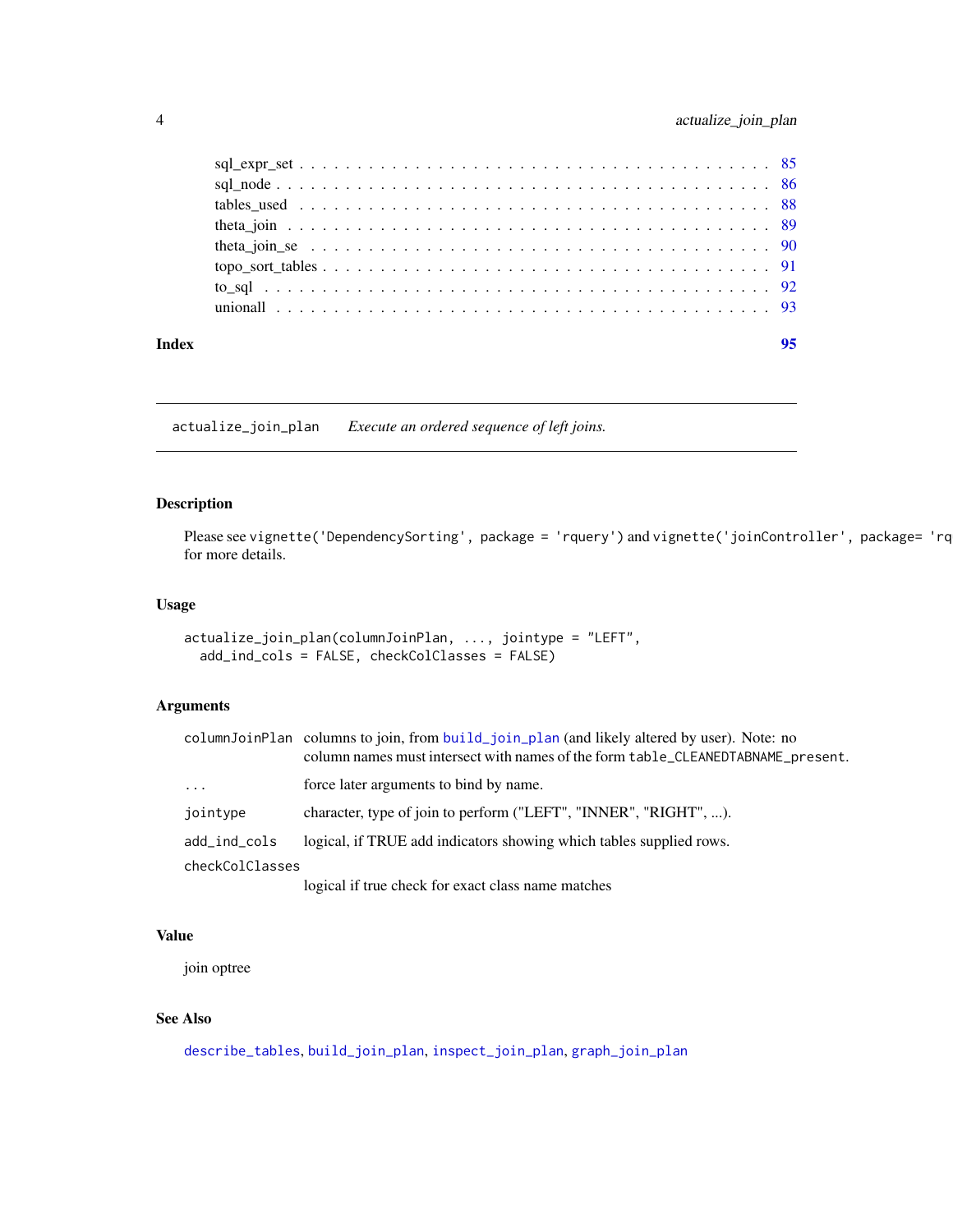#### <span id="page-4-0"></span>add\_relop 55 to 55 and 55 and 55 and 55 and 55 and 55 and 55 and 55 and 55 and 55 and 55 and 55 and 55 and 55 and 55 and 55 and 55 and 55 and 55 and 55 and 55 and 55 and 55 and 55 and 55 and 55 and 55 and 55 and 55 and 55

# Examples

```
if (requireNamespace("DBI", quietly = TRUE) && requireNamespace("RSQLite", quietly = TRUE)) {
 my_db <- DBI::dbConnect(RSQLite::SQLite(), ":memory:")
 # example data
 DBI::dbWriteTable(my_db,
                    "meas1",
                    data.frame(id = c(1, 2)),
                               weight= c(200, 120),
                               height= c(60, 14)))
 DBI::dbWriteTable(my_db,
                    "meas2",
                    data.frame(pid= c(2,3),
                               weight= c(105, 110),
                               width= 1)# get the initial description of table defs
 tDesc <- describe_tables(my_db, qc(meas1, meas2))
 # declare keys (and give them consitent names)
 tDesc$keys[[1]] <- list(PatientID= 'id')
 tDesc$keys[[2]] <- list(PatientID= 'pid')
 # build the column join plan
 columnJoinPlan <- build_join_plan(tDesc)
 # decide we don't want the width column
 columnJoinPlan$want[columnJoinPlan$resultColumn=='width'] <- FALSE
 # double check our plan
 if(!is.null(inspect_join_plan(tDesc, columnJoinPlan,
                                checkColClasses= TRUE))) {
   stop("bad join plan")
 }
 # actualize as left join op_tree
 optree <- actualize_join_plan(columnJoinPlan,
                                checkColClasses= TRUE)
 cat(format(optree))
 print(execute(my_db, optree))
 if(requireNamespace("DiagrammeR", quietly = TRUE)) {
   DiagrammeR::grViz(op_diagram(optree))
  }
 DBI::dbDisconnect(my_db)
}
```
<span id="page-4-1"></span>add\_relop *Add a relop to the end of a relop\_list.*

#### Description

For how to use please see here [https://github.com/WinVector/rquery/blob/master/extras/](https://github.com/WinVector/rquery/blob/master/extras/query_growth/query_growth.md) [query\\_growth/query\\_growth.md](https://github.com/WinVector/rquery/blob/master/extras/query_growth/query_growth.md).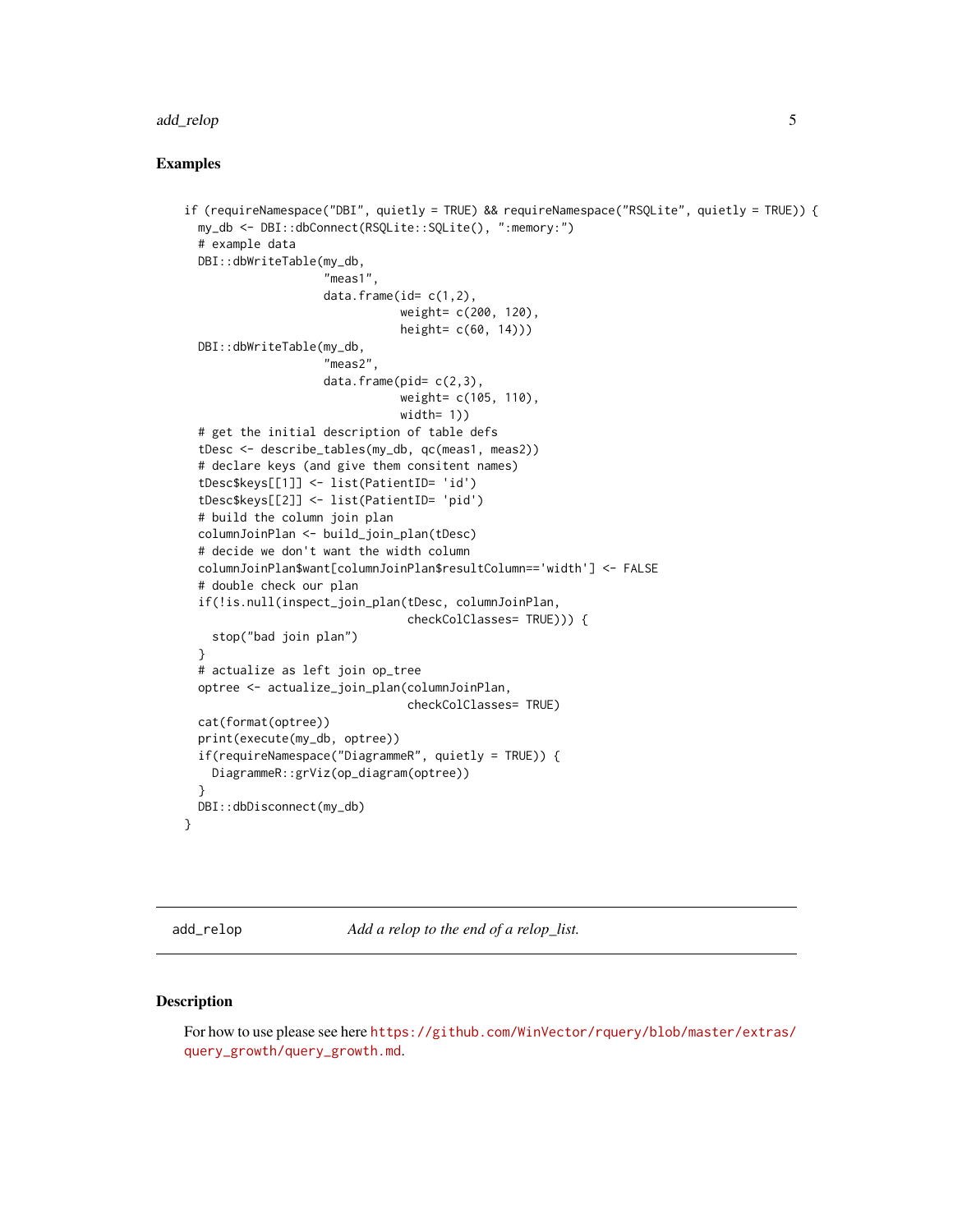# Usage

add\_relop(collector, ops)

# Arguments

| collector | a rquery::relop_list |
|-----------|----------------------|
| ops       | a rquery::relop      |

# Value

a rquery::relop\_table\_source representing ops's future materialization.

#### See Also

[make\\_relop\\_list](#page-38-1), [get\\_relop\\_list\\_stages](#page-27-1), [materialize\\_relop\\_list\\_stages](#page-43-1)

# Examples

```
collector <- make_relop_list()
ops <- mk_td("d", c("x", "y")) %.>%
 extend(., z %:=% x + y) %.>%
  collector
get_relop_list_stages(collector)
```
affine\_transform *Implement an affine transformaton*

# Description

Implement an affine transformaton

# Usage

```
affine_transform(source, linear_transform, offset, ...,
 env = parent.frame())
```
# Arguments

| source           | relop source (or data.frame source)                                                             |
|------------------|-------------------------------------------------------------------------------------------------|
| linear_transform |                                                                                                 |
|                  | matrix with row names taken from source column names (inputs), and column<br>names are outputs. |
| offset           | vector of offsets with names same as column names of linear transform.                          |
| $\cdots$         | force later arguments to bind by name                                                           |
| env              | environment to look for values in.                                                              |

<span id="page-5-0"></span>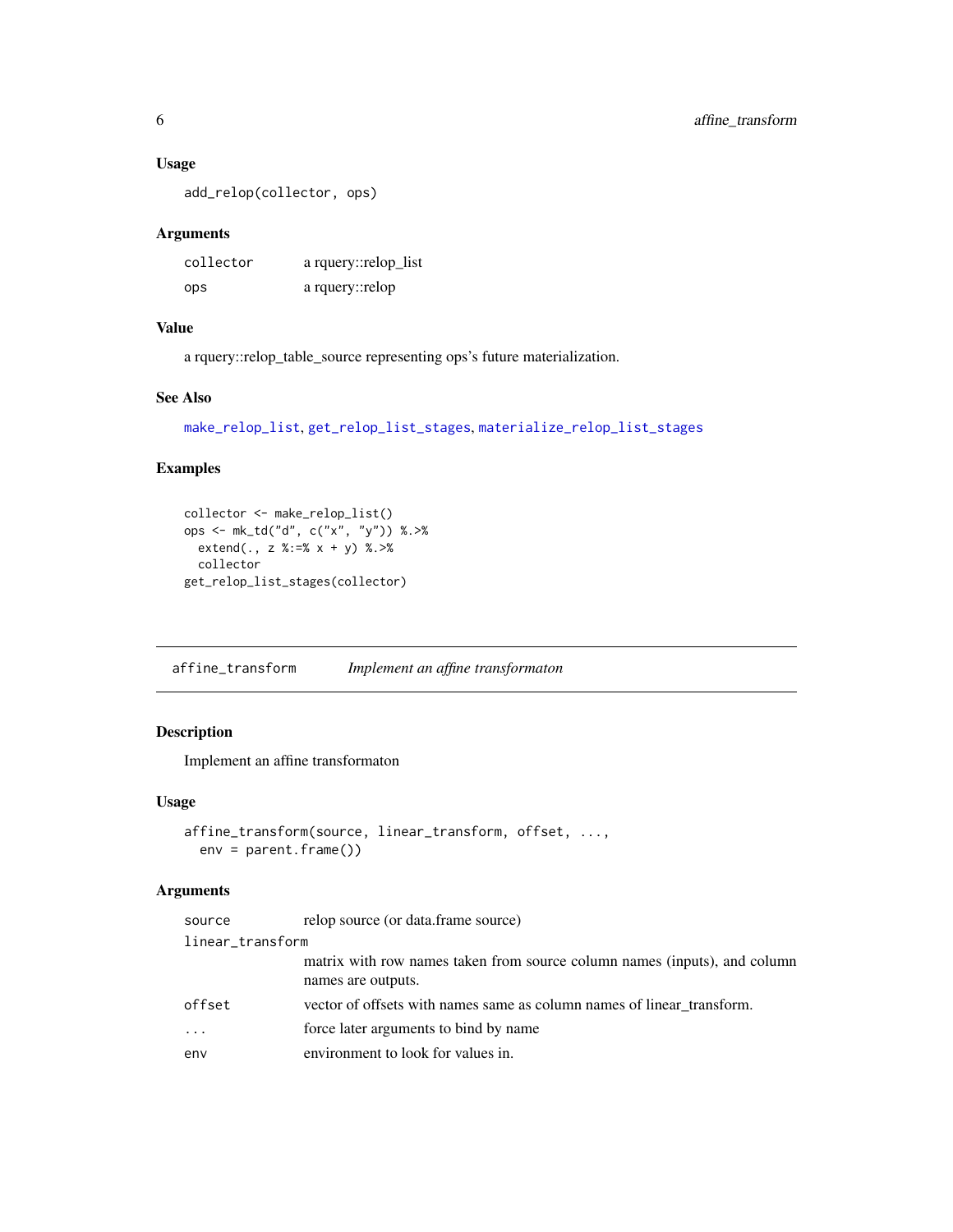# <span id="page-6-0"></span>apply\_right.relop 7

#### Value

relop node

#### Examples

```
if (requireNamespace("DBI", quietly = TRUE) &&
   requireNamespace("RSQLite", quietly = TRUE)) {
 my_db <- DBI::dbConnect(RSQLite::SQLite(), ":memory:")
 d \leq - data.frame(AUC = 0.6, R2 = 0.2)
 source <- rq_copy_to(my_db, 'd',
                       d,
                       overwrite = TRUE,
                       temporary = TRUE)
 linear_transform <- matrix(c(1 ,1, 2, -1, 1, 0, 0, 0), nrow = 2)
 rownames(linear_transform) <- c("AUC", "R2")
 colnames(linear_transform) <- c("res1", "res2", "res3", "res4")
 offset <- c(5, 7, 1, 0)
 names(offset) <- colnames(linear_transform)
 optree <- affine_transform(source, linear_transform, offset)
 cat(format(optree))
 sql <- to_sql(optree, my_db)
 cat(sql)
 print(DBI::dbGetQuery(my_db, sql))
 print(as.matrix(d) %*% linear_transform + offset)
 DBI::dbDisconnect(my_db)
}
```
apply\_right.relop *Execute pipeline treating pipe\_left\_arg as local data to be copied into database.*

#### Description

Execute pipeline treating pipe\_left\_arg as local data to be copied into database.

#### Usage

```
## S3 method for class 'relop'
apply_right(pipe_left_arg, pipe_right_arg,
 pipe_environment, left_arg_name, pipe_string, right_arg_name)
```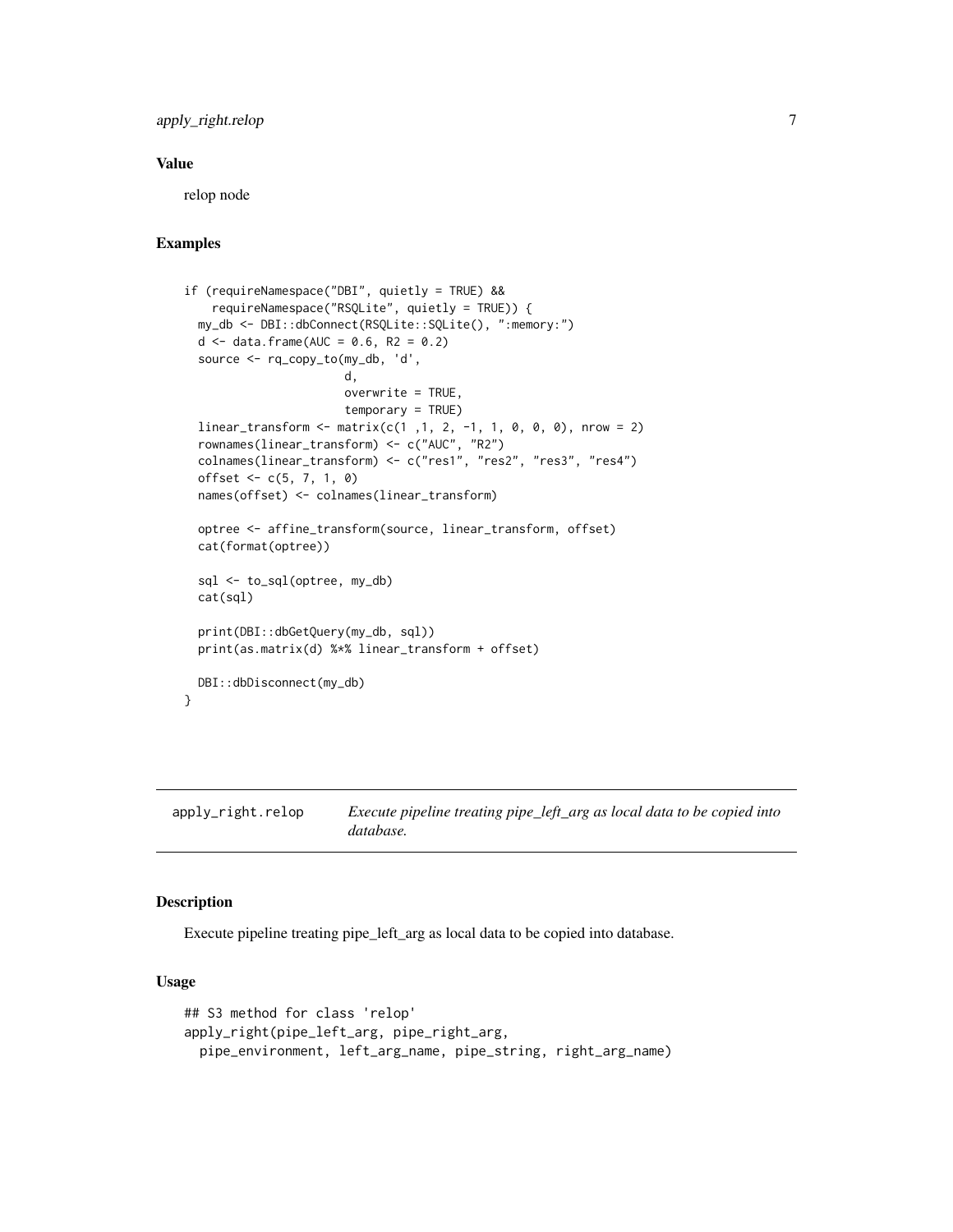# Arguments

| pipe_left_arg left argument. |                                                          |
|------------------------------|----------------------------------------------------------|
|                              | pipe_right_arg pipe_right_arg argument.                  |
| pipe_environment             |                                                          |
|                              | environment to evaluate in.                              |
|                              | left_arg_name name, if not NULL name of left argument.   |
| pipe_string                  | character, name of pipe operator.                        |
|                              | right_arg_name name, if not NULL name of right argument. |

#### Value

data.frame

# See Also

[rquery\\_apply\\_to\\_data\\_frame](#page-65-1)

```
# WARNING: example tries to change rquery.rquery_db_executor option to RSQLite and back.
if (requireNamespace("DBI", quietly = TRUE) && requireNamespace("RSQLite", quietly = TRUE)) {
 # set up example database and
 # db execution helper
 db <- DBI::dbConnect(RSQLite::SQLite(),
                       ":memory:")
 RSQLite::initExtension(db)
 old_o <- options(list("rquery.rquery_db_executor" = list(db = db)))
 # operations pipeline/tree
 optree <- mk_td("d", "x") %.>%
   extend(., y = x*x)# wrapr dot pipe apply_right dispatch
 # causes this statment to apply optree
 # to d.
 data.frame(x = 1:3) %. >% optree %. >% print(.)
 # remote example
 rq_copy_to(db, "d",
             data.frame(x = 7:8),
             overwrite = TRUE,
             temporary = TRUE)
 # wrapr dot pipe apply_right dispatch
 # causes this statment to apply optree
 # to db.
 db %.>% optree %.>% print(.)
 # clean up
```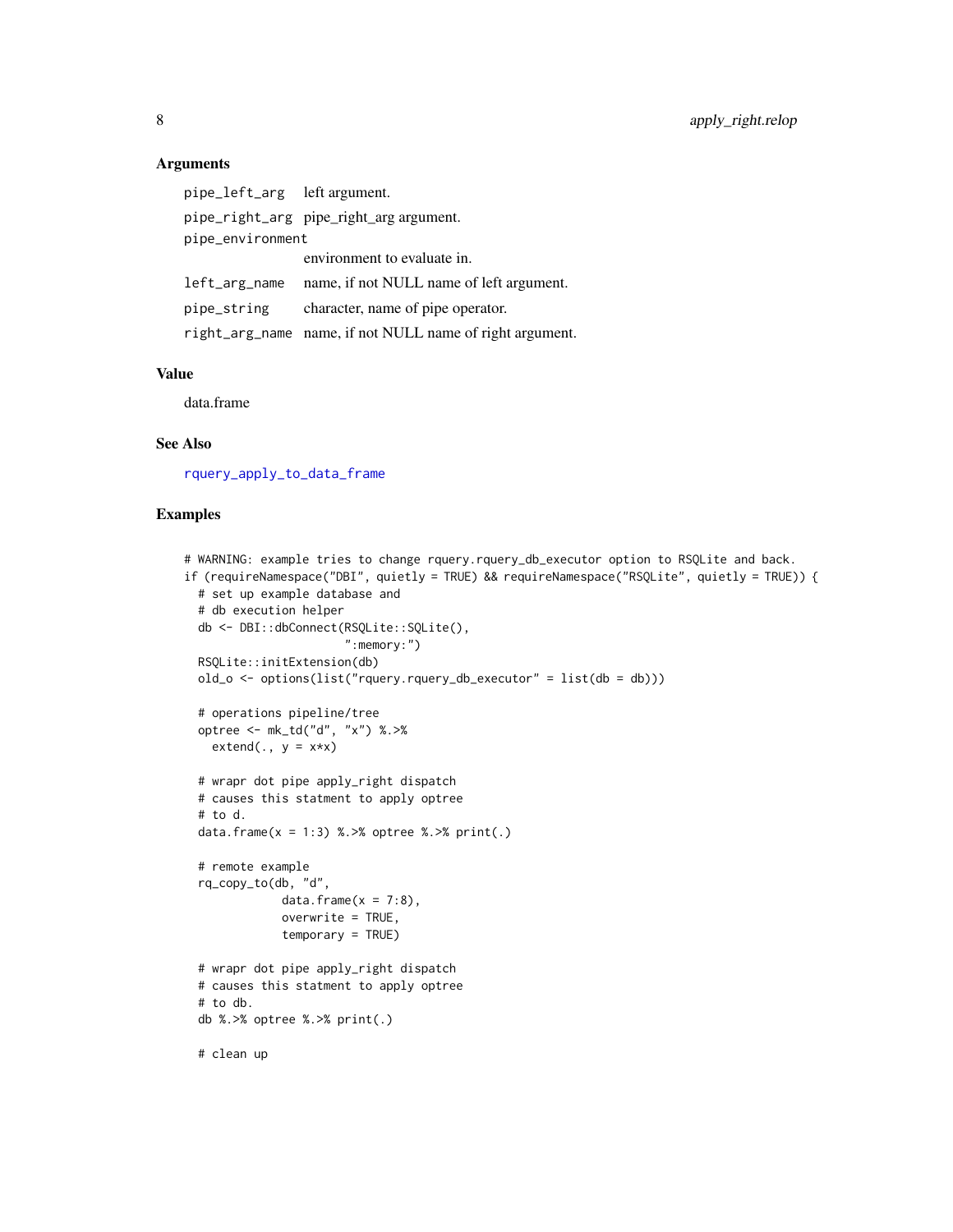```
options(old_o)
 DBI::dbDisconnect(db)
}
```
apply\_right\_S4,ANY,relop\_list-method *Add a relop to the end of a relop\_list (piped version).*

# Description

Add a relop to the end of a relop\_list in pipe notation with collector on the right.

# Usage

```
## S4 method for signature 'ANY,relop_list'
apply_right_S4(pipe_left_arg, pipe_right_arg,
 pipe_environment, left_arg_name, pipe_string, right_arg_name)
```
# Arguments

|                           | pipe_left_arg relop operation tree                       |
|---------------------------|----------------------------------------------------------|
| pipe_right_arg relop_list |                                                          |
| pipe_environment          |                                                          |
|                           | environment to evaluate in.                              |
|                           | left_arg_name name, if not NULL name of left argument.   |
| pipe_string               | character, name of pipe operator.                        |
|                           | right_arg_name name, if not NULL name of right argument. |

#### Value

result

apply\_right\_S4,ANY,rquery\_db\_info-method *Apply pipeline to a database.*

# Description

Apply pipeline to a database with relop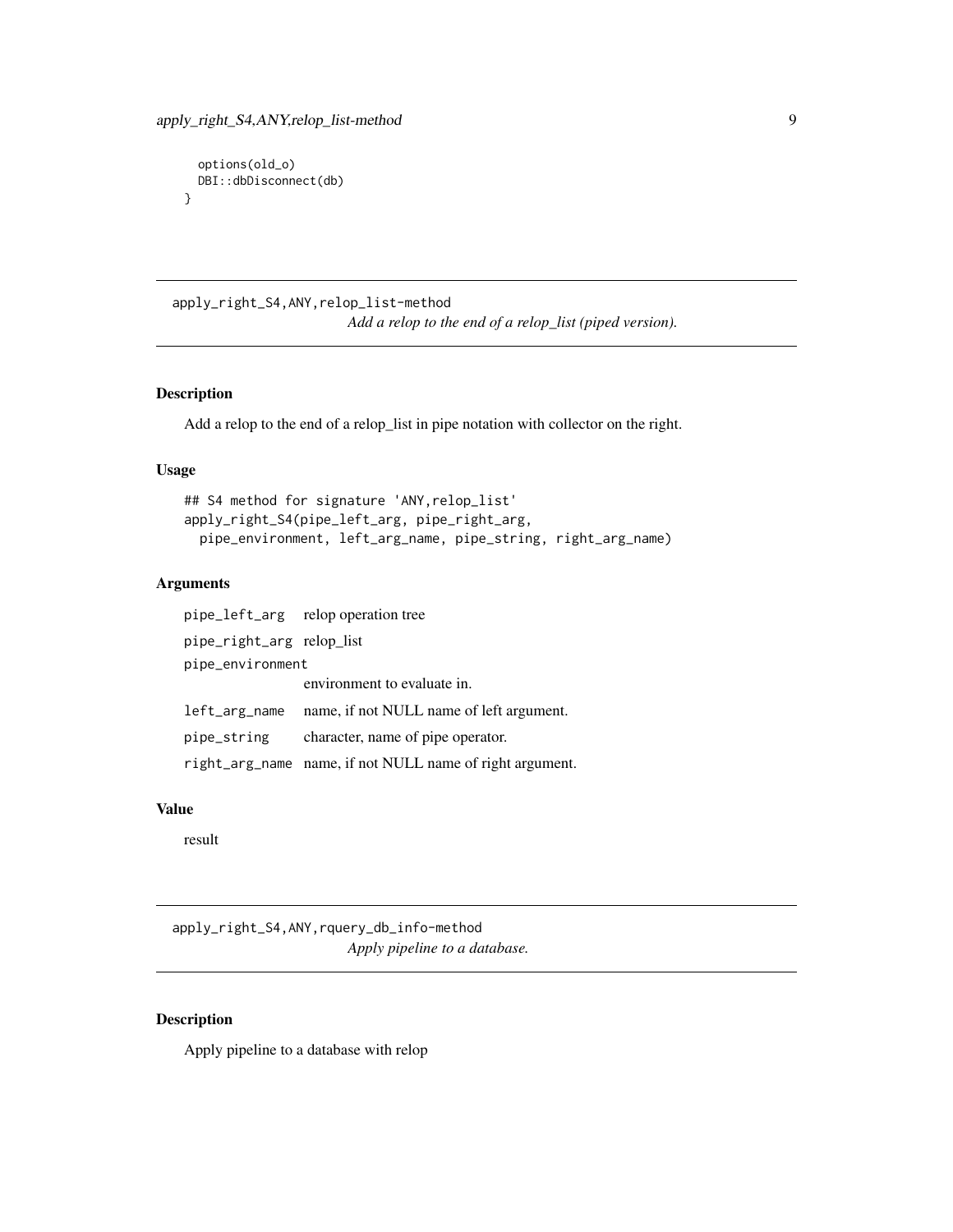# Usage

```
## S4 method for signature 'ANY,rquery_db_info'
apply_right_S4(pipe_left_arg,
 pipe_right_arg, pipe_environment, left_arg_name, pipe_string,
 right_arg_name)
```
# Arguments

|                               | pipe_left_arg relop operation tree                       |
|-------------------------------|----------------------------------------------------------|
| pipe_right_arg rquery_db_info |                                                          |
| pipe_environment              |                                                          |
|                               | environment to evaluate in.                              |
| left_arg_name                 | name, if not NULL name of left argument.                 |
| pipe_string                   | character, name of pipe operator.                        |
|                               | right_arg_name name, if not NULL name of right argument. |

# Value

result

apply\_right\_S4,relop\_list,rquery\_db\_info-method *Materialize a stages list in pipe notation with relop\_list on the left.*

# Description

Materialize a stages list in pipe notation with relop\_list on the left.

#### Usage

```
## S4 method for signature 'relop_list,rquery_db_info'
apply_right_S4(pipe_left_arg,
 pipe_right_arg, pipe_environment, left_arg_name, pipe_string,
 right_arg_name)
```
# Arguments

```
pipe_left_arg relop_list
pipe_right_arg rquery_db_info
pipe_environment
                environment to evaluate in.
left_arg_name name, if not NULL name of left argument.
pipe_string character, name of pipe operator.
right_arg_name name, if not NULL name of right argument.
```
<span id="page-9-0"></span>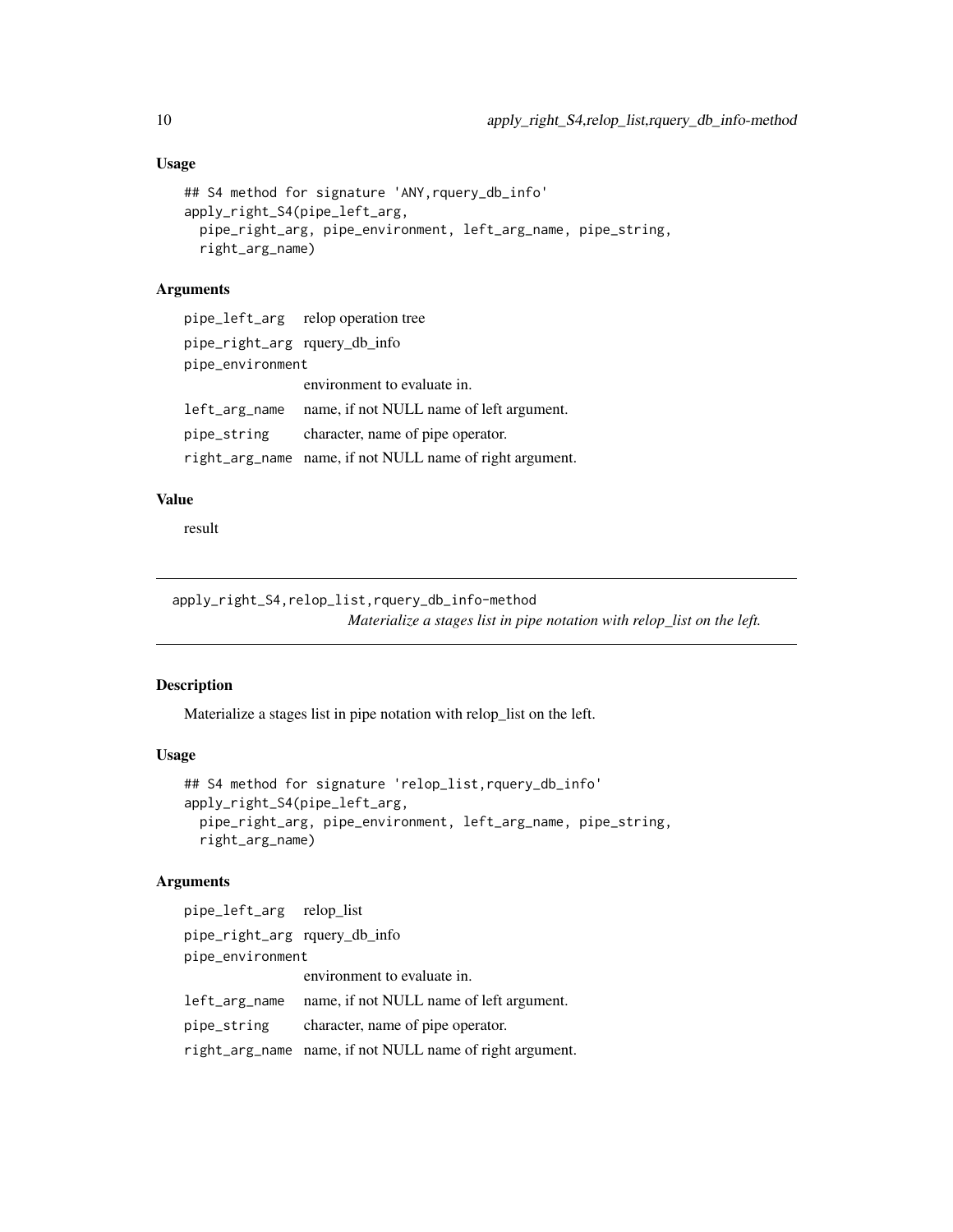# <span id="page-10-0"></span>Value

result

```
apply_right_S4,rquery_db_info,relop_list-method
                          Materialize a stages list in pipe notation with relop_list on the right.
```
# Description

Materialize a stages list in pipe notation with relop\_list on the right.

# Usage

```
## S4 method for signature 'rquery_db_info,relop_list'
apply_right_S4(pipe_left_arg,
 pipe_right_arg, pipe_environment, left_arg_name, pipe_string,
 right_arg_name)
```
#### Arguments

| pipe_left_arg rquery_db_info |                                                          |
|------------------------------|----------------------------------------------------------|
| pipe_right_arg relop_list    |                                                          |
| pipe_environment             |                                                          |
|                              | environment to evaluate in.                              |
| left_arg_name                | name, if not NULL name of left argument.                 |
| pipe_string                  | character, name of pipe operator.                        |
|                              | right_arg_name name, if not NULL name of right argument. |

# Value

result

| assign_slice | Assign a value to a slice of data (set of rows meeting a condition, and |
|--------------|-------------------------------------------------------------------------|
|              | specified set of columns).                                              |

# Description

Uses if\_else\_block.

#### Usage

```
assign_slice(source, testexpr, columns, value, env = parent.frame())
```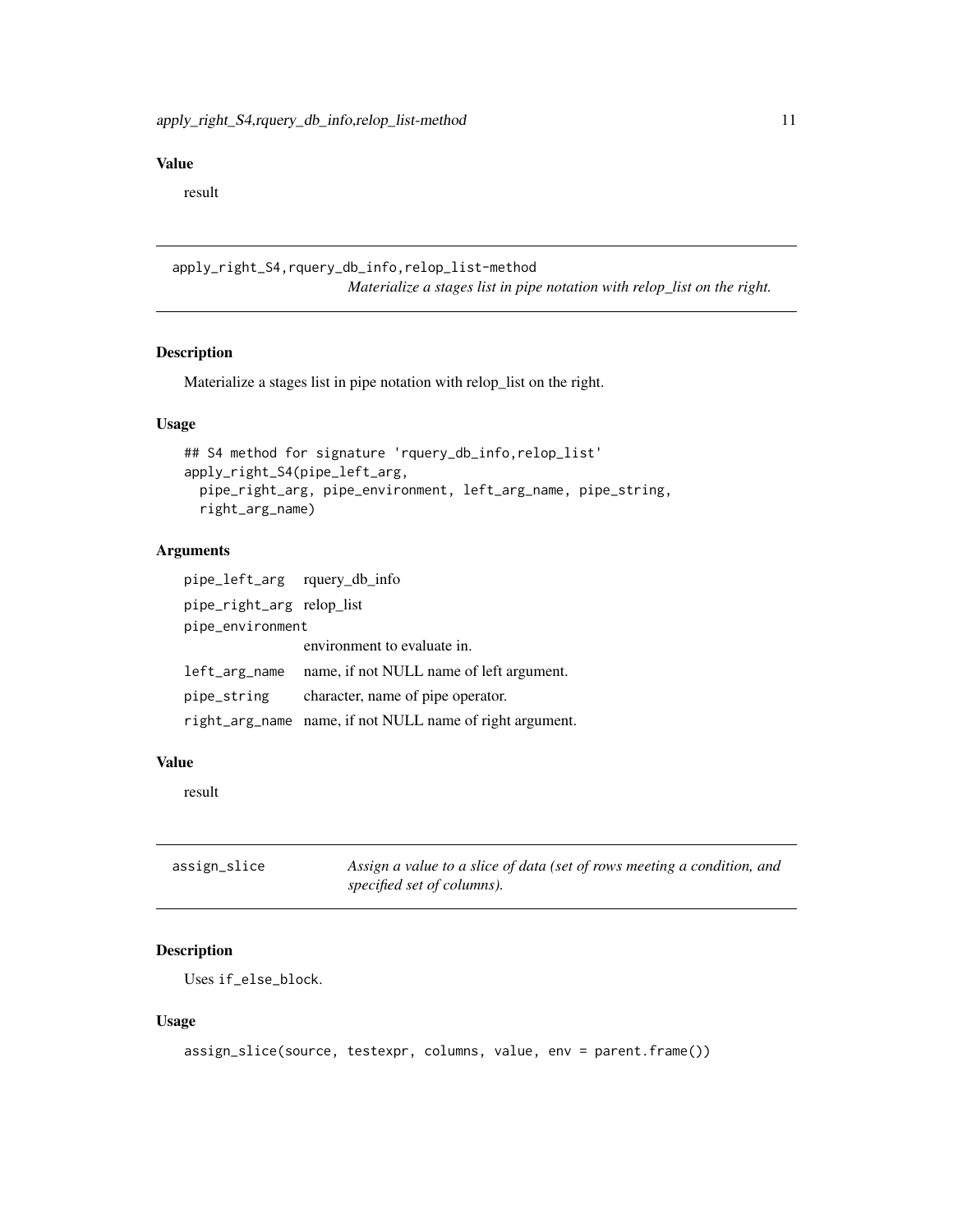# Arguments

| source   | optree relop node or data.frame.                    |
|----------|-----------------------------------------------------|
| testexpr | character containing the test expression.           |
| columns  | character vector of column names to alter.          |
| value    | value to set in matching rows and columns (scalar). |
| env      | environment to look to.                             |

# Details

Note: ifebtest\_\* is a reserved column name for this procedure.

# Value

optree or data.frame.

```
if (requireNamespace("DBI", quietly = TRUE) && requireNamespace("RSQLite", quietly = TRUE)) {
 my_db <- DBI::dbConnect(RSQLite::SQLite(), ":memory:")
 d <- rq_copy_to(
   my_db,
    'd',
   data.frame(i = c(1, 2, 3, 4, 5, 6, 7, 8, 9, 10),
               a = c(0, 0, 1, 1, 1, 1, 1, 1, 1, 1),b = c(0, 1, 0, 1, 1, 1, 1, 1, 1, 1),r = runif(10),
    temporary=TRUE, overwrite=TRUE)
 optree <- d %.>%
    assign_slice(.,
                 testexpr = qe(r<0.5),
                 columns = qc(a, b),value = 2)cat(format(optree))
 sql <- to_sql(optree, my_db)
 cat(sql)
 print(DBI::dbGetQuery(my_db, sql))
 DBI::dbDisconnect(my_db)
}
```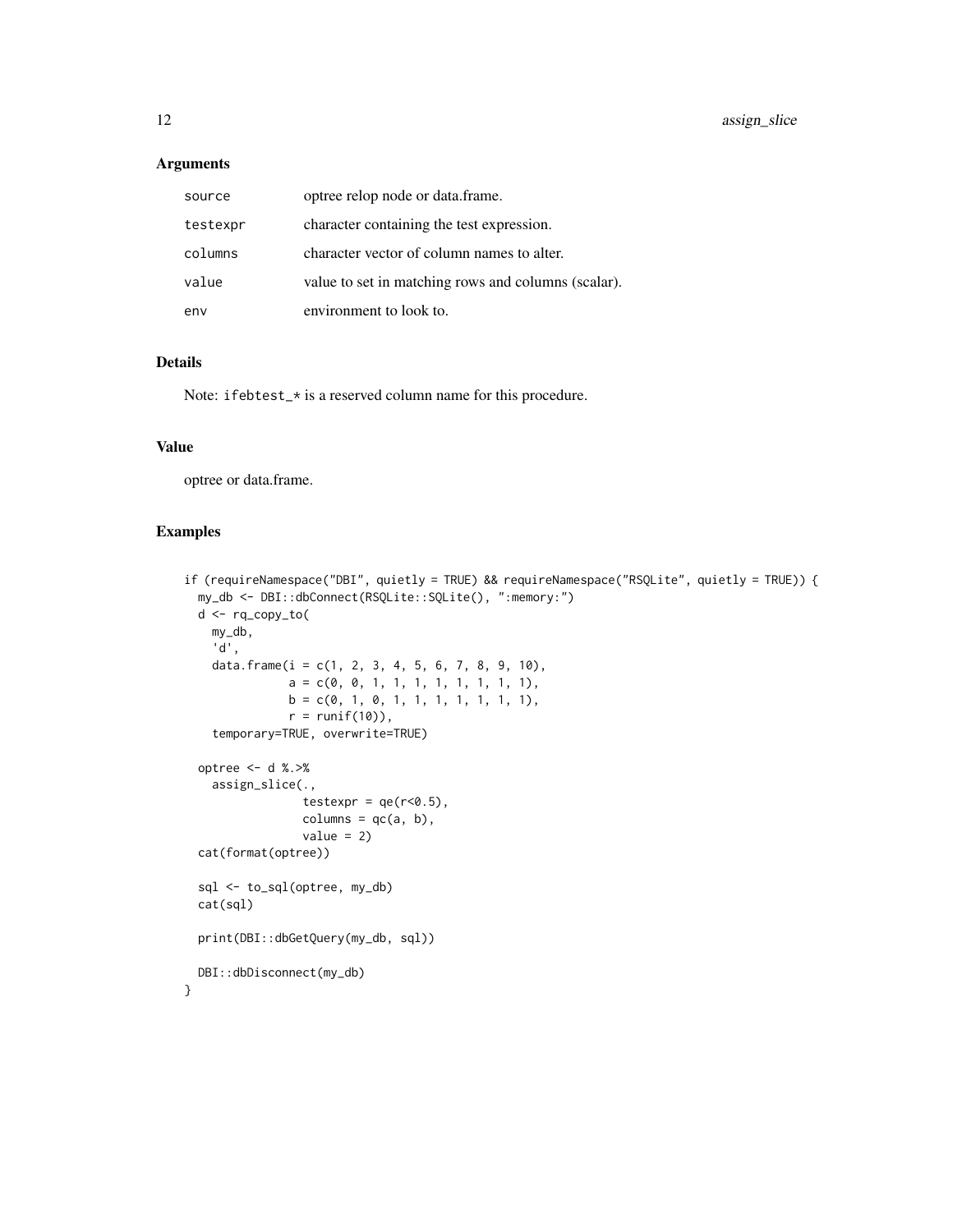<span id="page-12-1"></span><span id="page-12-0"></span>build\_join\_plan *Build a join plan.*

# Description

Please see vignette('DependencySorting', package = 'rquery') and vignette('joinController', package= 'rquery') for more details.

#### Usage

```
build_join_plan(tDesc, ..., check = TRUE)
```
#### Arguments

| tDesc   | description of tables from describe_tables (and likely altered by user). Note:<br>no column names must intersect with names of the form table_CLEANEDTABNAME_present. |
|---------|-----------------------------------------------------------------------------------------------------------------------------------------------------------------------|
| $\cdot$ | force later arguments to bind by name.                                                                                                                                |
| check   | logical, if TRUE check the join plan for consistency.                                                                                                                 |

#### Value

detailed column join plan (appropriate for editing)

## See Also

[describe\\_tables](#page-19-1), [inspect\\_join\\_plan](#page-32-1), [graph\\_join\\_plan](#page-28-1), [actualize\\_join\\_plan](#page-3-1)

```
if (requireNamespace("DBI", quietly = TRUE) && requireNamespace("RSQLite", quietly = TRUE)) {
 my_db <- DBI::dbConnect(RSQLite::SQLite(), ":memory:")
 d <- data.frame(id=1:3, weight= c(200, 140, 98))
 DBI::dbWriteTable(my_db,"d1", d)
 DBI::dbWriteTable(my_db,"d2", d)
 tDesc <- describe_tables(my_db, c("d1", "d2"))
 tDesc$keys[[1]] <- list(PrimaryKey= 'id')
 tDesc$keys[[2]] <- list(PrimaryKey= 'id')
 print(build_join_plan(tDesc))
 DBI::dbDisconnect(my_db)
}
```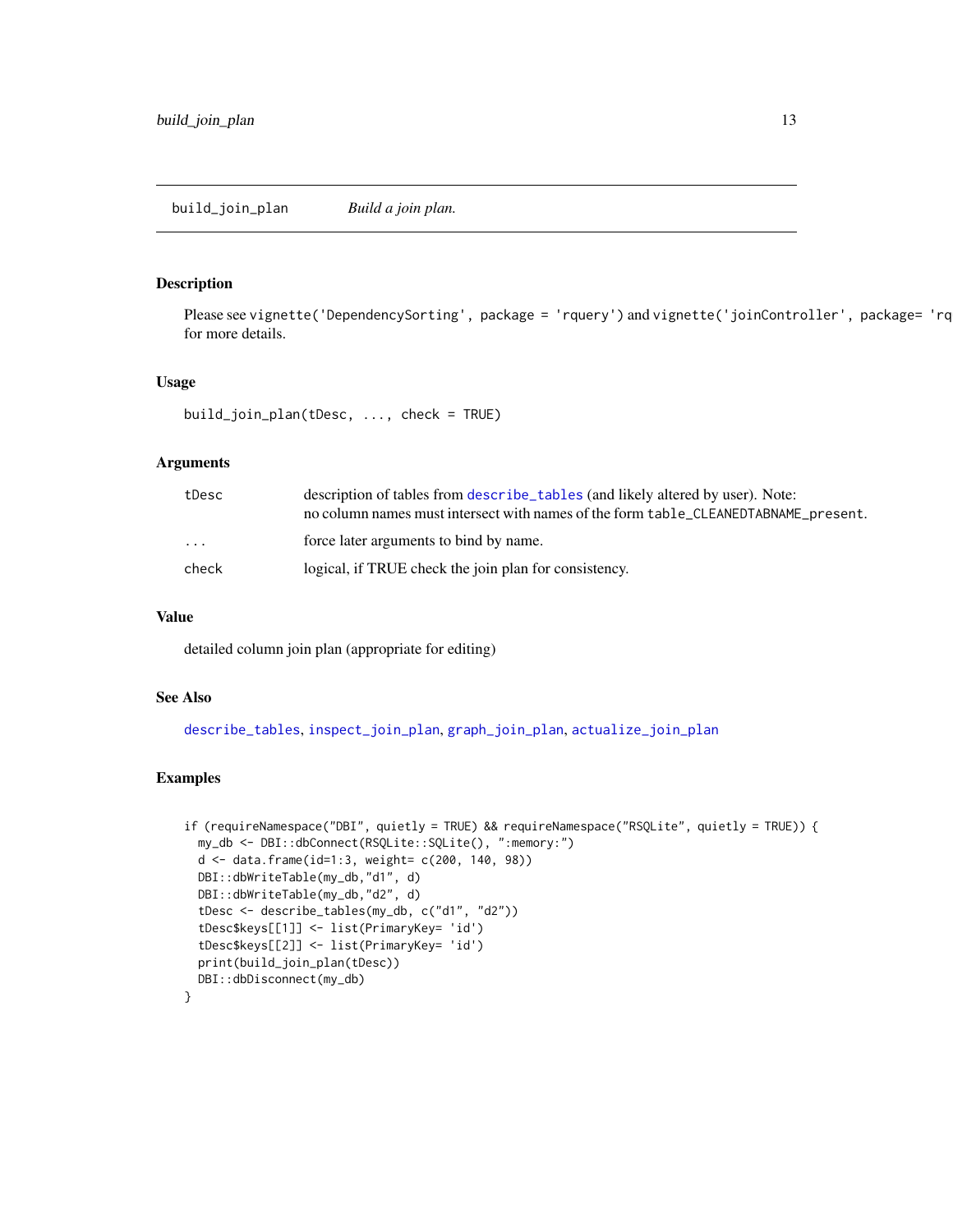<span id="page-13-0"></span>

#### Description

Return columns used

# Usage

```
columns\_used(x, ..., using = NULL)
```
# Arguments

|                         | rquery operation tree.                                 |
|-------------------------|--------------------------------------------------------|
| $\cdot$ $\cdot$ $\cdot$ | generic additional arguments (not used)                |
| using                   | character, if not NULL set of columns used from above. |

# Value

vector of table qualified column names.

# Examples

```
if (requireNamespace("DBI", quietly = TRUE) && requireNamespace("RSQLite", quietly = TRUE)) {
 my_db <- DBI::dbConnect(RSQLite::SQLite(), ":memory:")
 d1 <- rq_copy_to(my_db, 'd1',
                    data.frame(AUC = 0.6, R2 = 0.2))
 d2 <- rq_copy_to(my_db, 'd2',
                    data.frame(AUC = 0.6, D = 0.3))
 optree <- natural_join(d1, d2, by = "AUC")
 cat(format(optree))
 print(columns_used(optree))
 DBI::dbDisconnect(my_db)
}
```
column\_names *Return column names*

# Description

Return column names

#### Usage

column\_names(x, ...)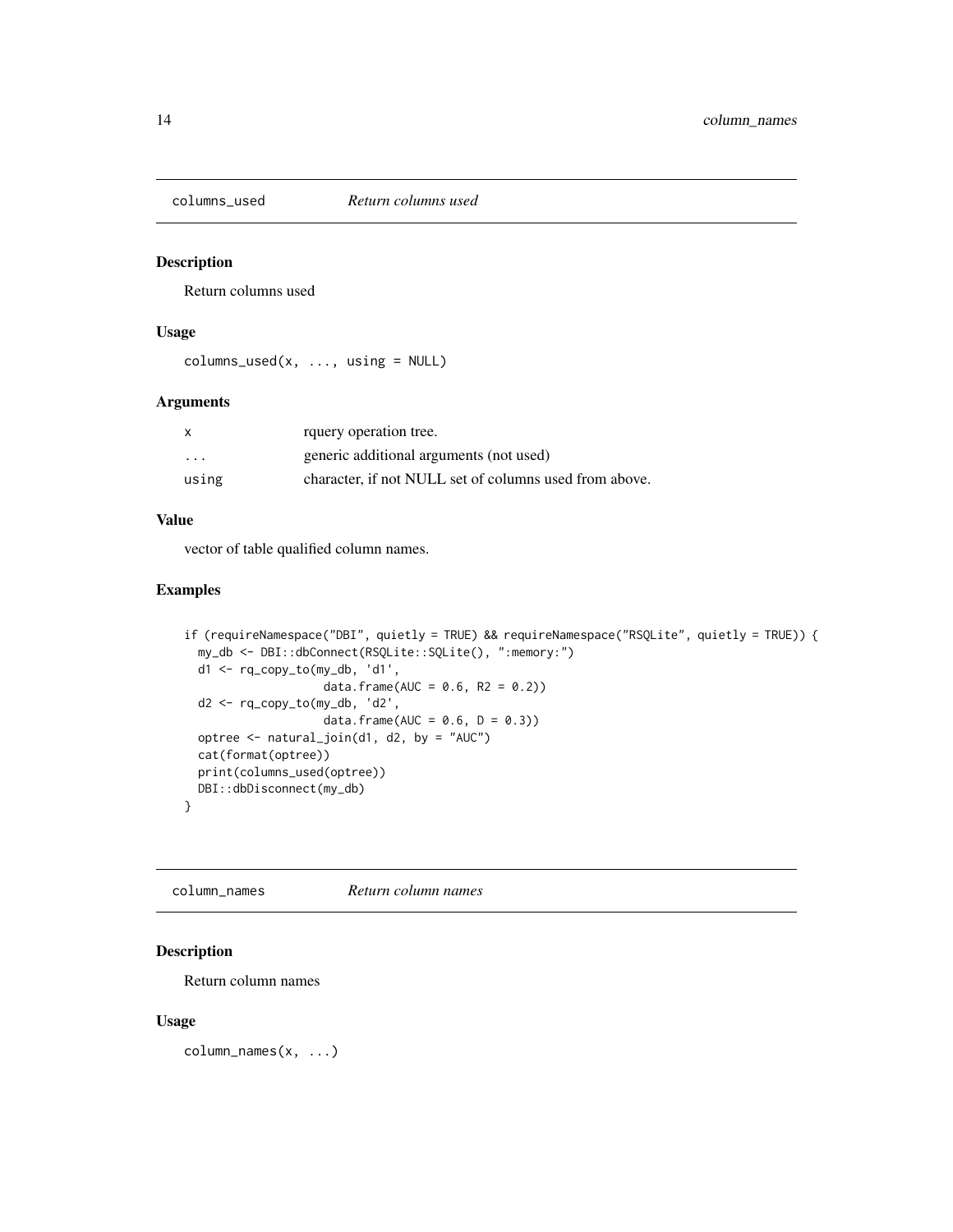# <span id="page-14-0"></span>commencify 15

#### Arguments

| x                 | rquery operation tree.       |
|-------------------|------------------------------|
| $\cdot\cdot\cdot$ | generic additional arguments |

# Value

vector of column names

#### Examples

```
if (requireNamespace("DBI", quietly = TRUE) && requireNamespace("RSQLite", quietly = TRUE)) {
 my_db <- DBI::dbConnect(RSQLite::SQLite(), ":memory:")
 d1 <- rq_copy_to(my_db, 'd1',
                    data.frame(AUC = 0.6, R2 = 0.2))
 d2 <- rq_copy_to(my_db, 'd2',
                   data.frame(AUC = 0.6, D = 0.3))
 optree <- natural_join(d1, d2, by = "AUC")
 cat(format(optree))
 print(column_names(optree))
 DBI::dbDisconnect(my_db)
}
```
commencify *Hyderdrive (science fiction show) synonym for* [execute](#page-22-1)

# Description

Run the data query.

# Usage

```
commencify(source, optree, ..., limit = NULL, source_limit = NULL,
 overwrite = TRUE, temporary = TRUE, allow_executor = TRUE,
  temp_source = mk_tmp_name_source("rquery_ex"), env = parent.frame())
```
#### Arguments

| source       | data.frame or database connecton (rquery_db_info class or DBI connections pre-<br>ferred).         |
|--------------|----------------------------------------------------------------------------------------------------|
| optree       | relop operation tree.                                                                              |
| $\ddotsc$    | force later arguments to bind by name.                                                             |
| limit        | numeric, if set limit to this many rows during data bring back (not used when<br>landing a table). |
| source_limit | numeric if not NULL limit sources to this many rows.                                               |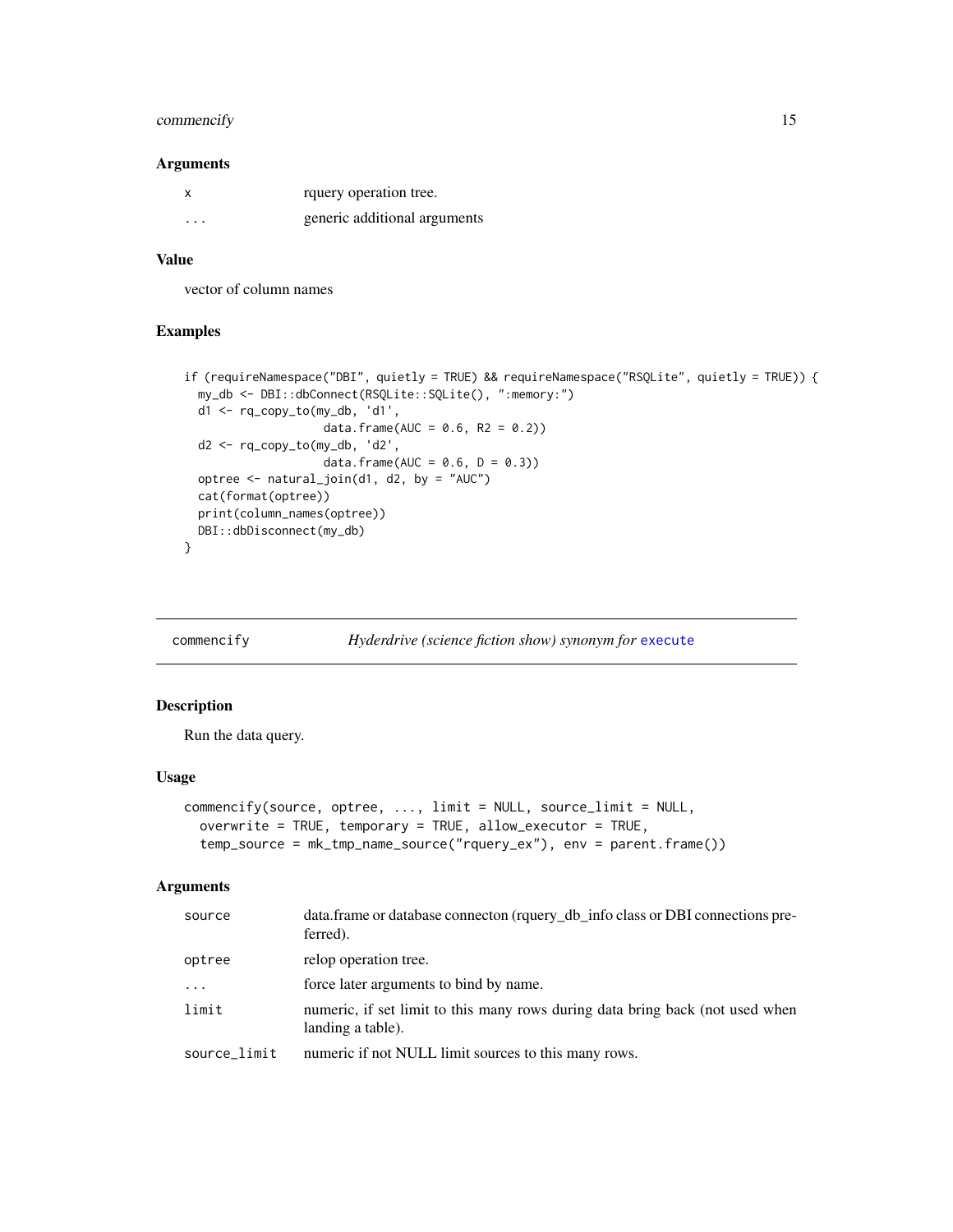<span id="page-15-0"></span>

| overwrite   | logical if TRUE drop an previous table.                                                     |
|-------------|---------------------------------------------------------------------------------------------|
| temporary   | logical if TRUE try to create a temporary table.                                            |
|             | allow_executor logical if TRUE allow any executor set as rguery.rguery executor to be used. |
| temp_source | temporary name generator.                                                                   |
| env         | environment to work in.                                                                     |

#### Value

data.frame

#### See Also

[execute](#page-22-1)

# Examples

```
# WARNING: example tries to change rquery.rquery_db_executor option to RSQLite and back.
if (requireNamespace("DBI", quietly = TRUE) && requireNamespace("RSQLite", quietly = TRUE)) {
 my_db <- DBI::dbConnect(RSQLite::SQLite(), ":memory:")
 old_o <- options(list("rquery.rquery_db_executor" = list(db = my_db)))
 d <- rq_copy_to(my_db, 'd',
                   data.frame(AUC = 0.6, R2 = 0.2))
 optree <- extend_se(d, c("v" %:=% "AUC + R2", "x" %:=% "pmax(AUC, v)"))
 print(optree)
 cat(format(optree))
 v <- execute(my_db, optree)
 print(v)
 v2 \le execute(data.frame(AUC = 1, R2 = 2), optree)
 print(v2)
 options(old_o)
 DBI::dbDisconnect(my_db)
}
```
complete\_design *Complete an experimental design.*

# Description

Complete an experimental design.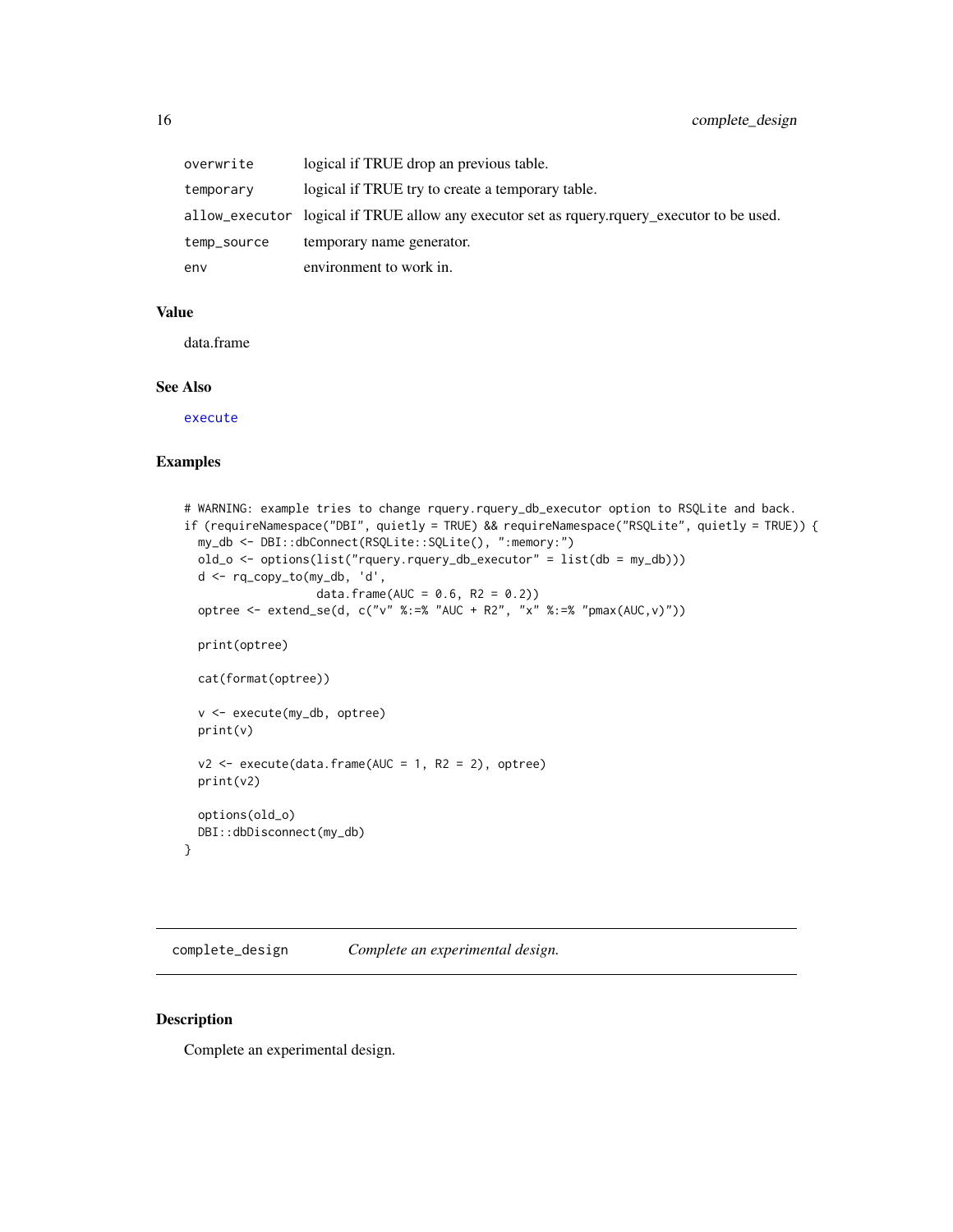# complete\_design 17

# Usage

complete\_design(design\_table, data\_table)

#### Arguments

| design_table | optree or for experimental design. |
|--------------|------------------------------------|
| data_table   | optree for data.                   |

#### Value

joined and annotated table optree.

```
if (requireNamespace("DBI", quietly = TRUE) &&
   requireNamespace("RSQLite", quietly = TRUE)) {
 my_db <- DBI::dbConnect(RSQLite::SQLite(), ":memory:")
 # example experimental design
 values \le list(nums = 1:3, lets = c("a", "b"))
 design <- expand_grid(my_db, values)
 # not quite matching data
 data <- build_frame(
   "nums", "lets"
     1L, "a" |
     1L , "b" |<br>77L , "a" |
                   | # out of place ID
     2L , \overline{b}" |
     3L , "a" |<br>3L , "a" |
     3L , "a" | # duplicated
     3L, nb'' )
 data$row_number <- seq_len(nrow(data))
 data <- rq_copy_to(my_db, "data", data)
 # compare/augment
 res <- complete_design(design, data)
 cat(format(res))
 res <- materialize(my_db, res)
 print("completed data design")
 print(execute(my_db, res))
 # look for dups (can use extende_se(partation) on
 # databases with window fns.
 print("duplicate key rows:")
 res %.>%
   project_se(.,
              groupby = column_names(design),
               "count" %:=% "SUM(1)") %.>%
```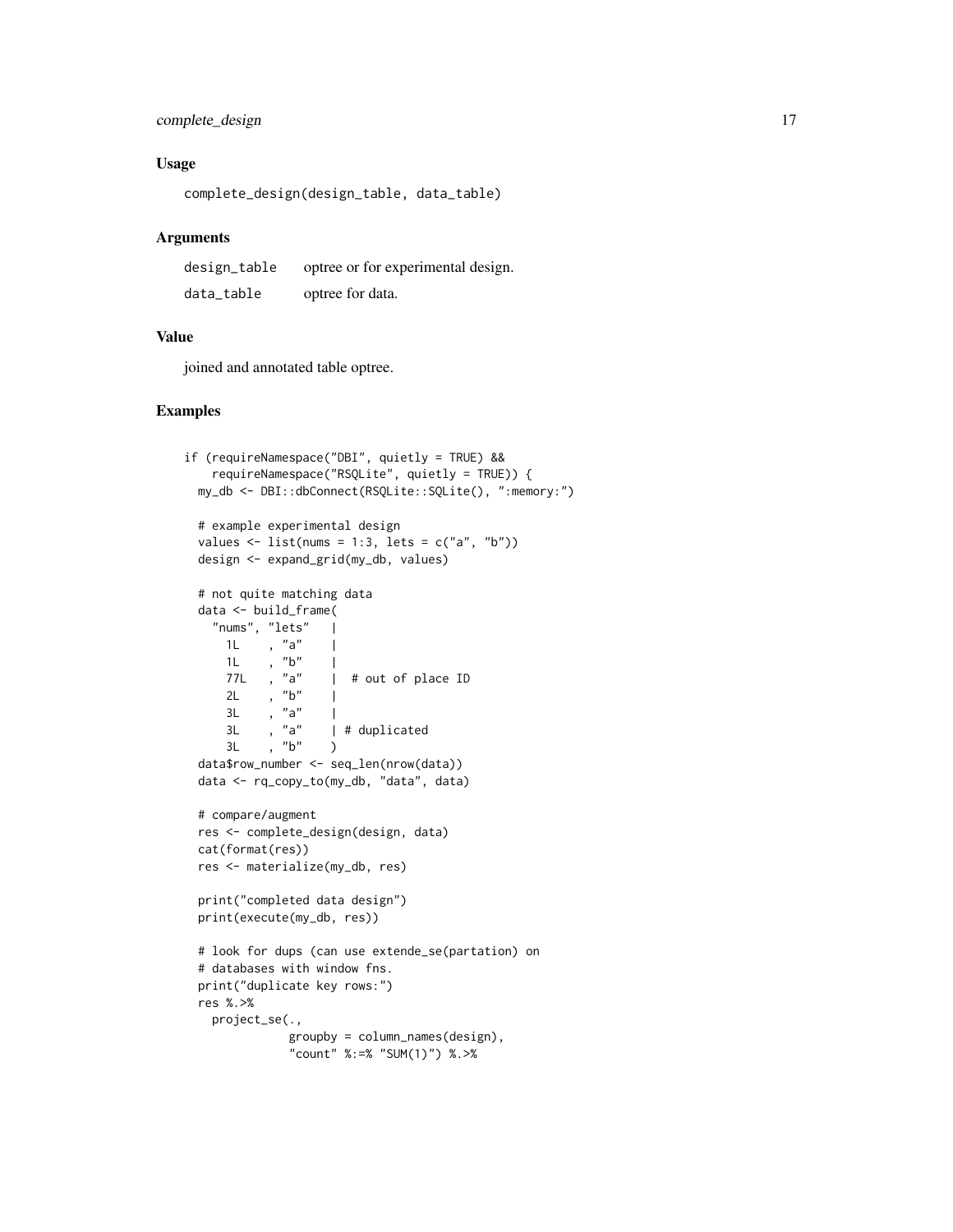```
select_rows_se(., "count>1") %.>%
   execute(my_db, .) %.>%
   print(.)
 # look for data that was not in design
 print("data rows not in design:")
 data %.>%
   natural_join(., res,
                jointype = "LEFT",
                 by = column_names(design)) %.>%
    select_rows_se(., "is.na(row_in_design_table)") %.>%
   execute(my_db, .) %.>%
   print(.)
 DBI::dbDisconnect(my_db)
}
```
count\_null\_cols *Count NULLs per row for given column set.*

# Description

Build a query that counts the number of nulls in each row.

#### Usage

```
count_null_cols(source, cols, count)
```
#### Arguments

| source | incoming rel_op tree or data.frame.  |
|--------|--------------------------------------|
| cols   | character, columns to track          |
| count  | character, column to write count in. |

# Value

rel\_op node or data.frame (depending on input).

# See Also

[null\\_replace](#page-50-1), [mark\\_null\\_cols](#page-40-1)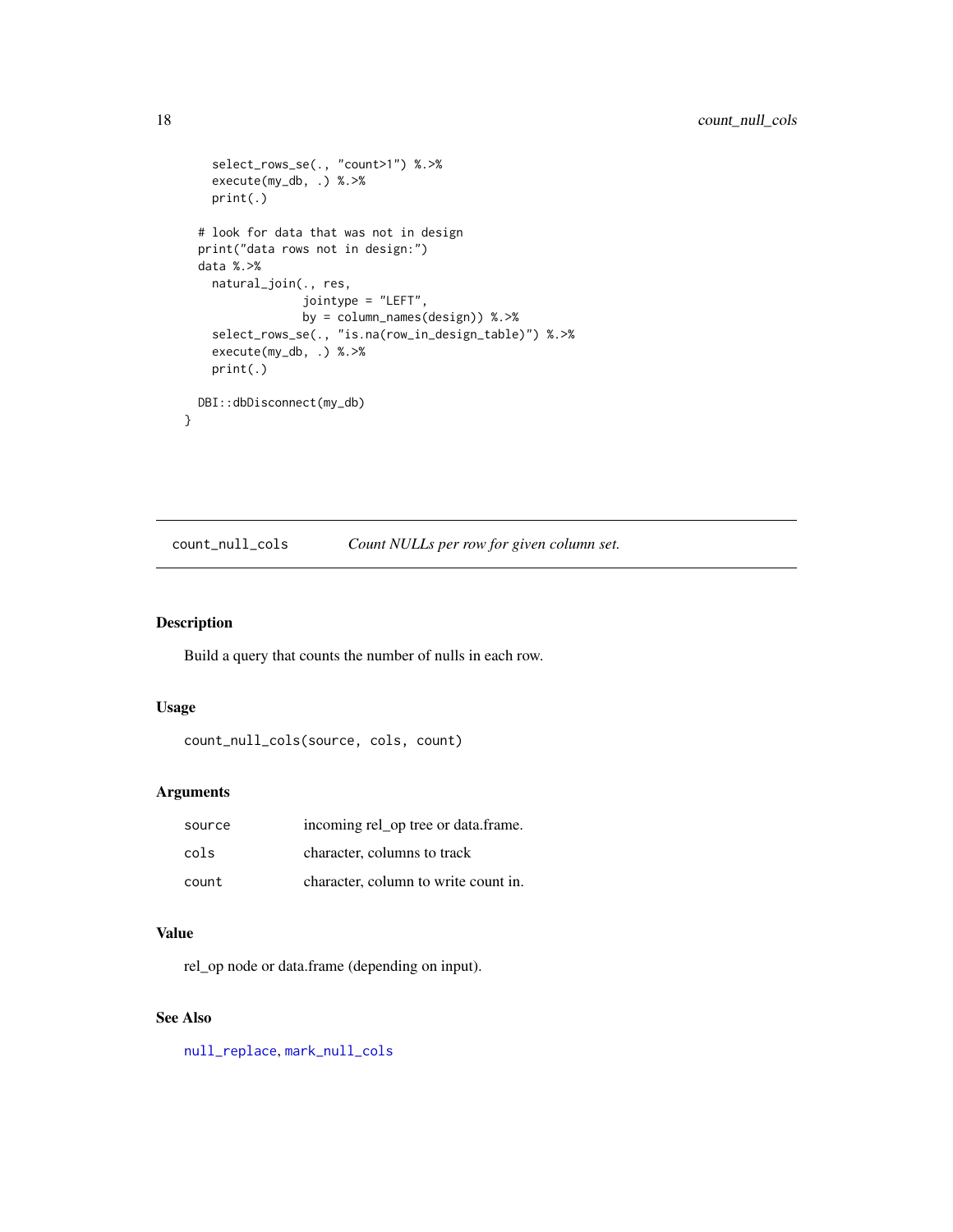#### <span id="page-18-0"></span> $d\mathbf{b}_\perp d$  19

# Examples

```
# WARNING: example tries to change rquery.rquery_db_executor option to RSQLite and back.
if (requireNamespace("DBI", quietly = TRUE) && requireNamespace("RSQLite", quietly = TRUE)) {
 my_db <- DBI::dbConnect(RSQLite::SQLite(), ":memory:")
 RSQLite::initExtension(my_db)
 old_o <- options(list("rquery.rquery_db_executor" = list(db = my_db)))
 d <- rq_copy_to(my_db, 'd',
                   data.frame(AUC = c(0.6, 0.5, NA),
                              R2 = c(1.0, 0.9, NA))op_tree <- d %.>% count_null_cols(., c("AUC", "R2"), "nnull")
 cat(format(op_tree))
 sql <- to_sql(op_tree, my_db)
 cat(sql)
 print(DBI::dbGetQuery(my_db, sql))
 # ad-hoc mode
 data.frame(AUC=c(1,NA,0.5), R2=c(NA,1,0)) %.>%
     op_tree %.>%
     print(.)
 # cleanup
 options(old_o)
 DBI::dbDisconnect(my_db)
}
```
<span id="page-18-1"></span>

|--|--|

#### Construct a table description from a database source.

# Description

Build structures (table name, column names, and quoting strategy) needed to represent data from a remote table.

#### Usage

```
db_td(db, table_name, ..., qualifiers = NULL)
```
dbi\_table(db, table\_name, ..., qualifiers = NULL)

#### **Arguments**

| db         | database connection                                                                                 |
|------------|-----------------------------------------------------------------------------------------------------|
| table_name | name of table                                                                                       |
| $\cdot$    | not used, force later argument to bind by name                                                      |
| qualifiers | optional named ordered vector of strings carrying additional db hierarchy terms,<br>such as schema. |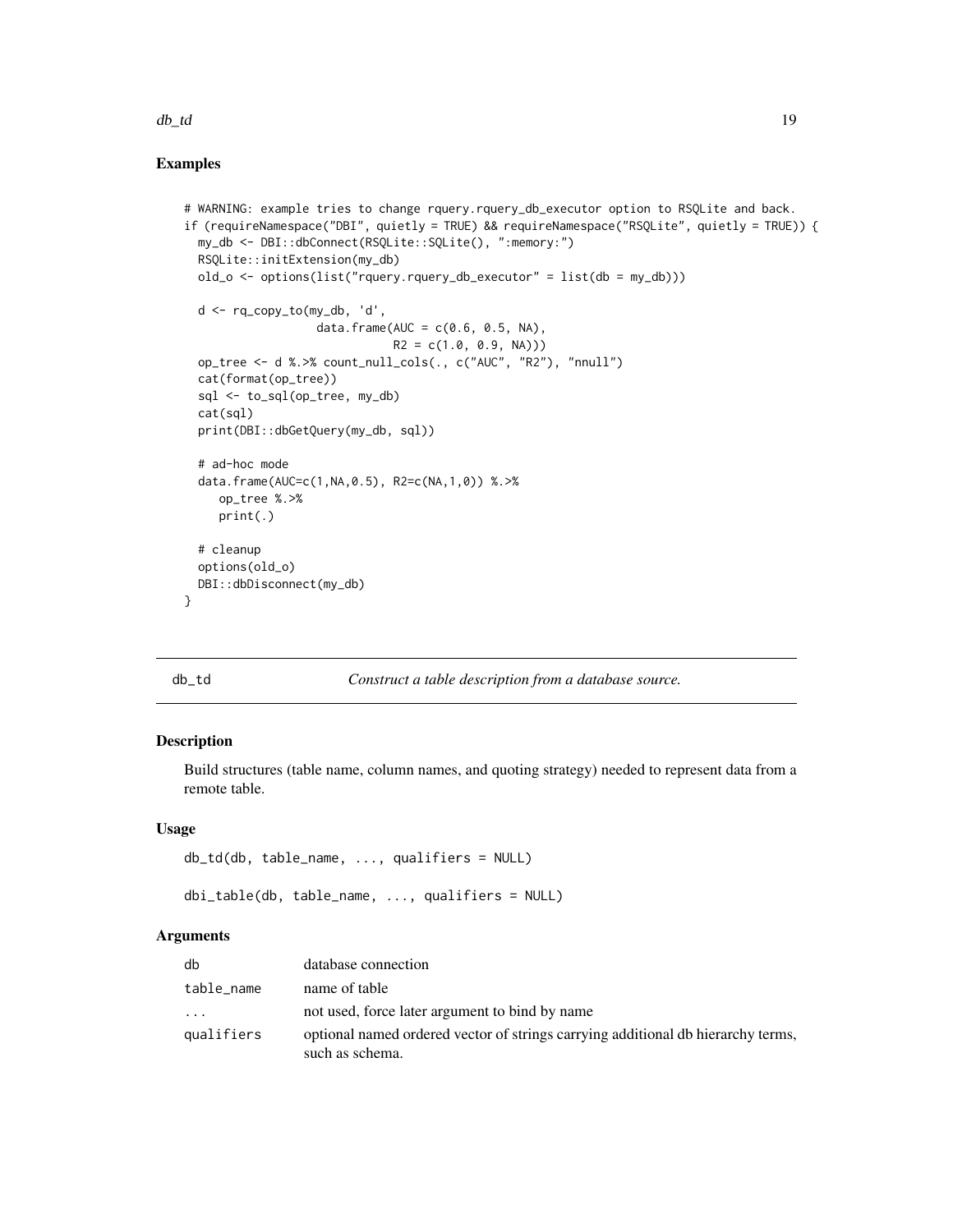# Details

Note: in examples we use rq\_copy\_to() to create data. This is only for the purpose of having easy portable examples. With big data the data is usually already in the remote database or Spark system. The task is almost always to connect and work with this pre-existing remote data and the method to do this is db\_td which builds a reference to a remote table given the table name.

# Value

a relop representation of the data

# Functions

• dbi\_table: old name for db\_td

# See Also

[mk\\_td](#page-45-1), [local\\_td](#page-36-1), [rq\\_copy\\_to](#page-71-1), [materialize](#page-41-1), [execute](#page-22-1), [to\\_sql](#page-91-1)

#### Examples

```
if (requireNamespace("DBI", quietly = TRUE) && requireNamespace("RSQLite", quietly = TRUE)) {
 my_db <- DBI::dbConnect(RSQLite::SQLite(), ":memory:")
 rq_copy_to(my_db,
              'd',
              data.frame(AUC = 0.6, R2 = 0.2),
              overwrite = TRUE,
              temporary = TRUE)
 d <- db_td(my_db, 'd')
 print(d)
 sql \leftarrow to_sql(d, my_db)cat(sql)
 print(DBI::dbGetQuery(my_db, sql))
 cols <- columns_used(d)
 print(cols)
 sql2 \leftarrow to_sql(d, my_db, using = "AUC")cat(sql2)
 print(DBI::dbGetQuery(my_db, sql2))
 DBI::dbDisconnect(my_db)
}
```
<span id="page-19-1"></span>describe\_tables *Build a nice description of a table.*

<span id="page-19-0"></span>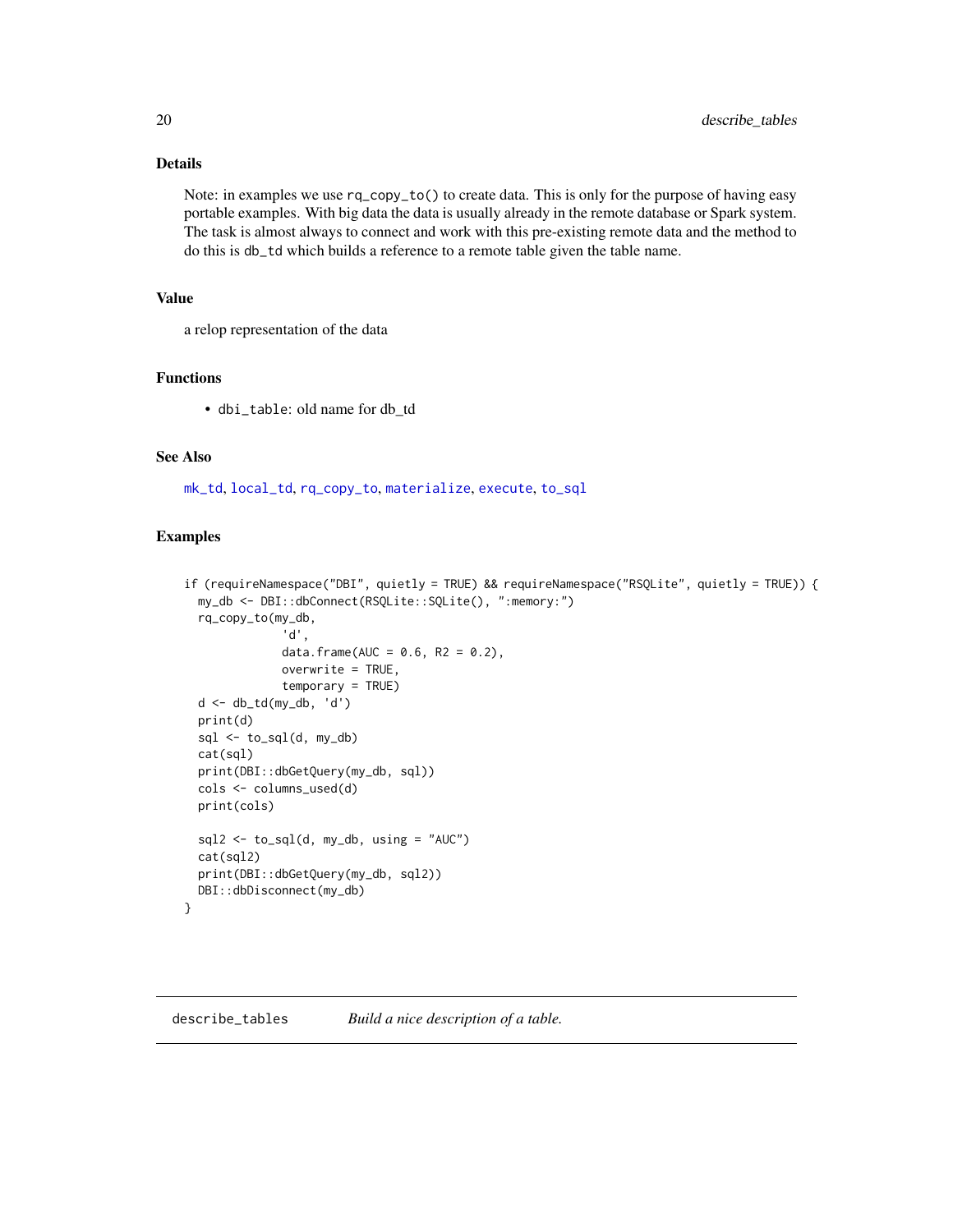# describe\_tables 21

#### Description

Please see <http://www.win-vector.com/blog/2017/05/managing-spark-data-handles-in-r/> for details. Note: one usually needs to alter the keys column which is just populated with all columns.

# Usage

```
describe_tables(db, tablenames, ...,
  keyInspector = key_inspector_all_cols)
```
#### Arguments

| db                      | database handle                                                |
|-------------------------|----------------------------------------------------------------|
| tablenames              | character, names of tables to describe.                        |
| $\cdot$ $\cdot$ $\cdot$ | force later arguments to bind by name.                         |
| keyInspector            | function that determines preferred primary key set for tables. |

# Details

Please see vignette('DependencySorting', package = 'rquery') and vignette('joinController', package= 'rquery') for more details.

#### Value

table describing the data.

# See Also

[build\\_join\\_plan](#page-12-1), [graph\\_join\\_plan](#page-28-1), [actualize\\_join\\_plan](#page-3-1)

```
if (requireNamespace("DBI", quietly = TRUE) && requireNamespace("RSQLite", quietly = TRUE)) {
 my_db <- DBI::dbConnect(RSQLite::SQLite(), ":memory:")
 ex <- example_employee_date(my_db)
 print(describe_tables(my_db, ex$tableName,
                        keyInspector = key_inspector_sqlite))
 DBI::dbDisconnect(my_db)
}
```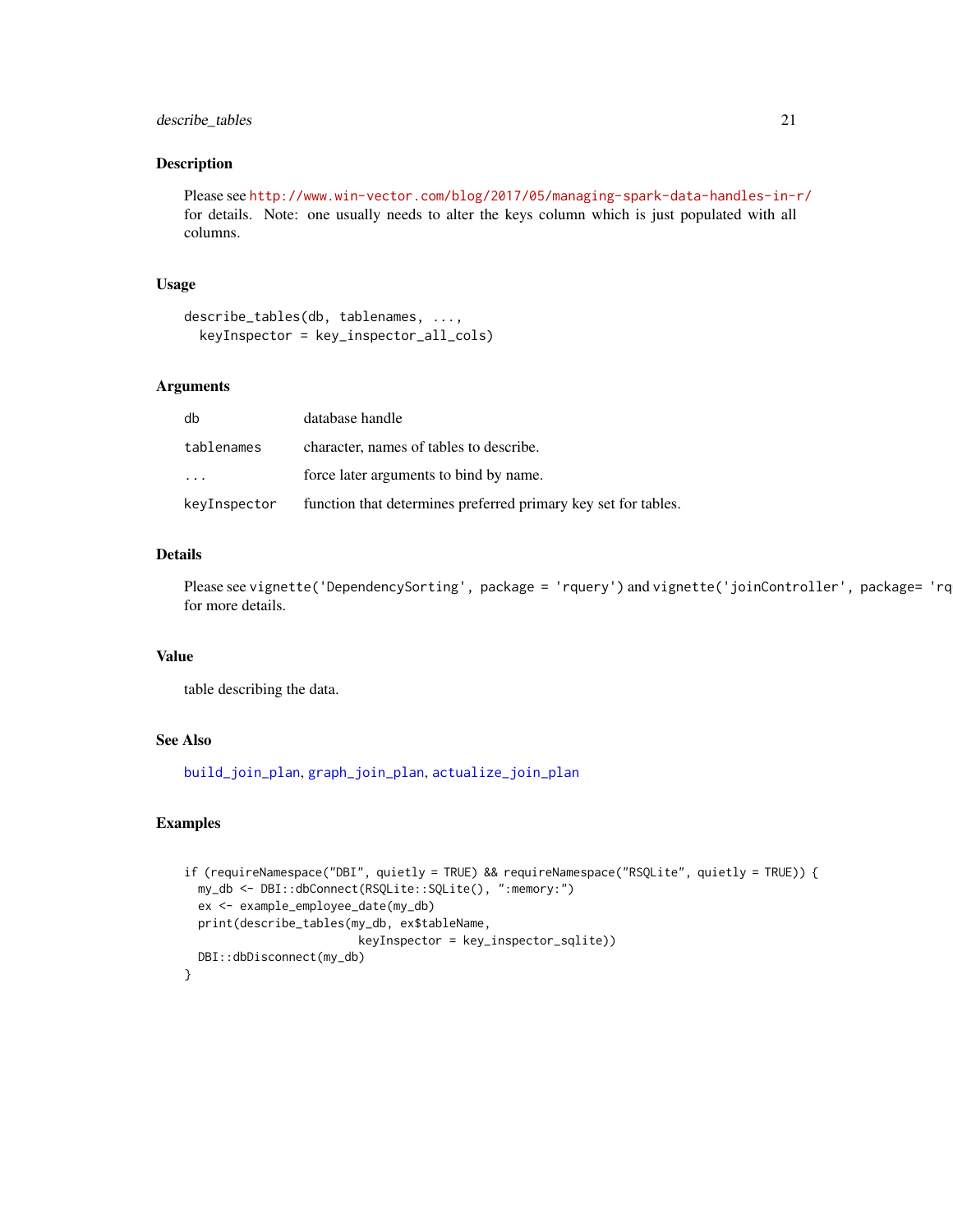<span id="page-21-0"></span>

# Description

Make a drop columns node (not a relational operation).

#### Usage

```
drop_columns(source, drops, ..., strict = TRUE, env = parent.frame())
```
# Arguments

| source   | source to drop columns from.                                          |
|----------|-----------------------------------------------------------------------|
| drops    | list of distinct column names.                                        |
| $\cdots$ | force later arguments to bind by name                                 |
| strict   | logical, if TRUE do check columns to be dropped are actually present. |
| env      | environment to look to.                                               |

#### Value

drop columns node.

```
if (requireNamespace("DBI", quietly = TRUE) && requireNamespace("RSQLite", quietly = TRUE)) {
 my_db <- DBI::dbConnect(RSQLite::SQLite(), ":memory:")
 d <- rq_copy_to(my_db, 'd',
                   data.frame(AUC = 0.6, R2 = 0.2))
 optree <- drop_columns(d, 'AUC')
 cat(format(optree))
 sql <- to_sql(optree, my_db)
 cat(sql)
 print(DBI::dbGetQuery(my_db, sql))
 DBI::dbDisconnect(my_db)
}
```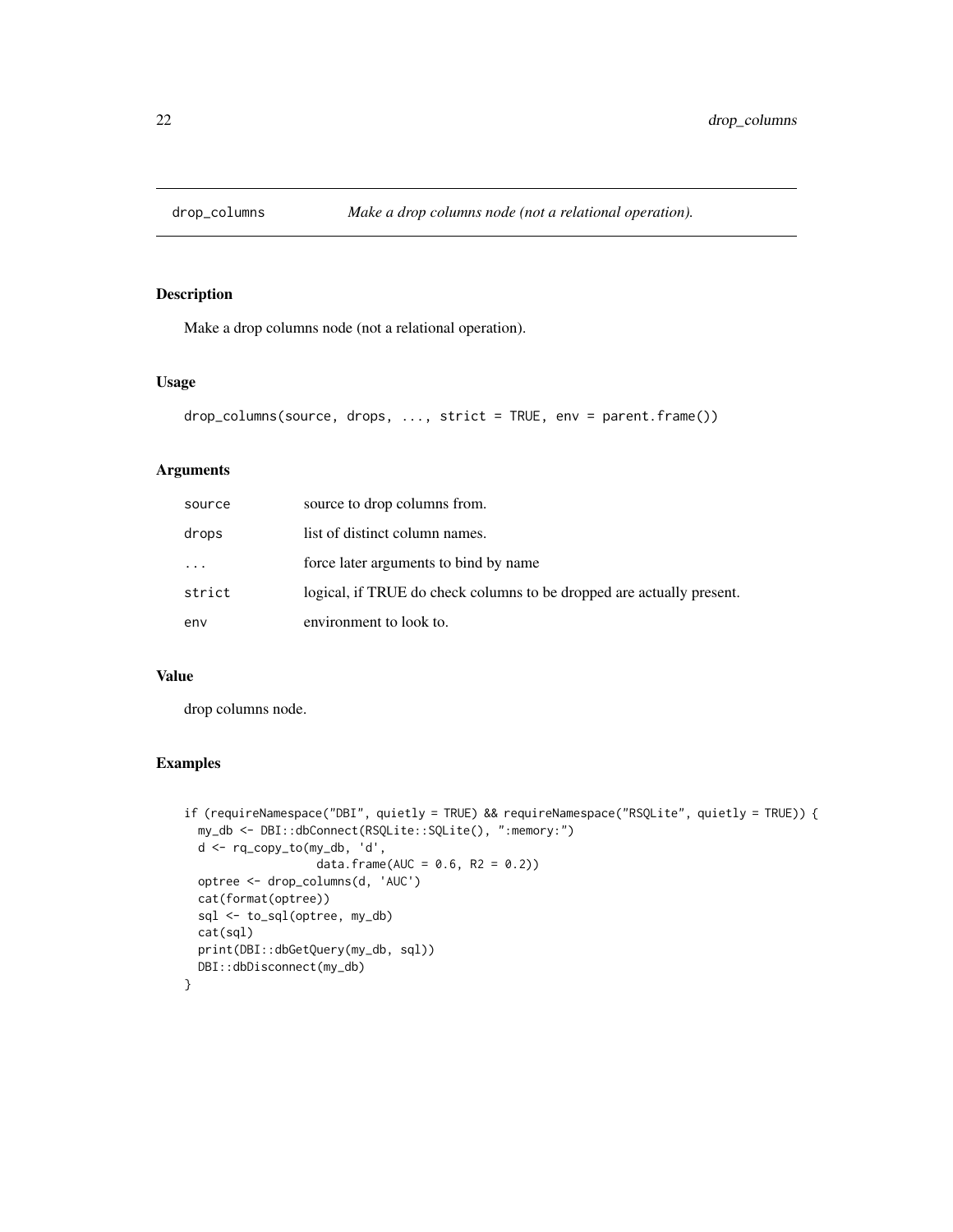<span id="page-22-1"></span><span id="page-22-0"></span>

#### Description

Run the data query.

### Usage

```
execute(source, optree, ..., limit = NULL, source_limit = NULL,
  overwrite = TRUE, temporary = TRUE, allow_executor = TRUE,
  temp_source = mk_tmp_name_source("rquery_ex"), env = parent.frame())
```
#### Arguments

| source         | data.frame or database connecton (rquery_db_info class or DBI connections pre-<br>ferred).         |
|----------------|----------------------------------------------------------------------------------------------------|
| optree         | relop operation tree.                                                                              |
| $\cdots$       | force later arguments to bind by name.                                                             |
| limit          | numeric, if set limit to this many rows during data bring back (not used when<br>landing a table). |
| source_limit   | numeric if not NULL limit sources to this many rows.                                               |
| overwrite      | logical if TRUE drop an previous table.                                                            |
| temporary      | logical if TRUE try to create a temporary table.                                                   |
| allow_executor | logical if TRUE allow any executor set as requery requery executor to be used.                     |
| temp_source    | temporary name generator.                                                                          |
| env            | environment to work in.                                                                            |

#### Value

data.frame

# See Also

[materialize](#page-41-1), [db\\_td](#page-18-1), [to\\_sql](#page-91-1), [rq\\_copy\\_to](#page-71-1), [mk\\_td](#page-45-1)

```
# WARNING: example tries to change rquery.rquery_db_executor option to RSQLite and back.
if (requireNamespace("DBI", quietly = TRUE) && requireNamespace("RSQLite", quietly = TRUE)) {
 my_db <- DBI::dbConnect(RSQLite::SQLite(), ":memory:")
 old_o <- options(list("rquery.rquery_db_executor" = list(db = my_db)))
 d <- rq_copy_to(my_db, 'd',
                  data.frame(AUC = 0.6, R2 = 0.2))
```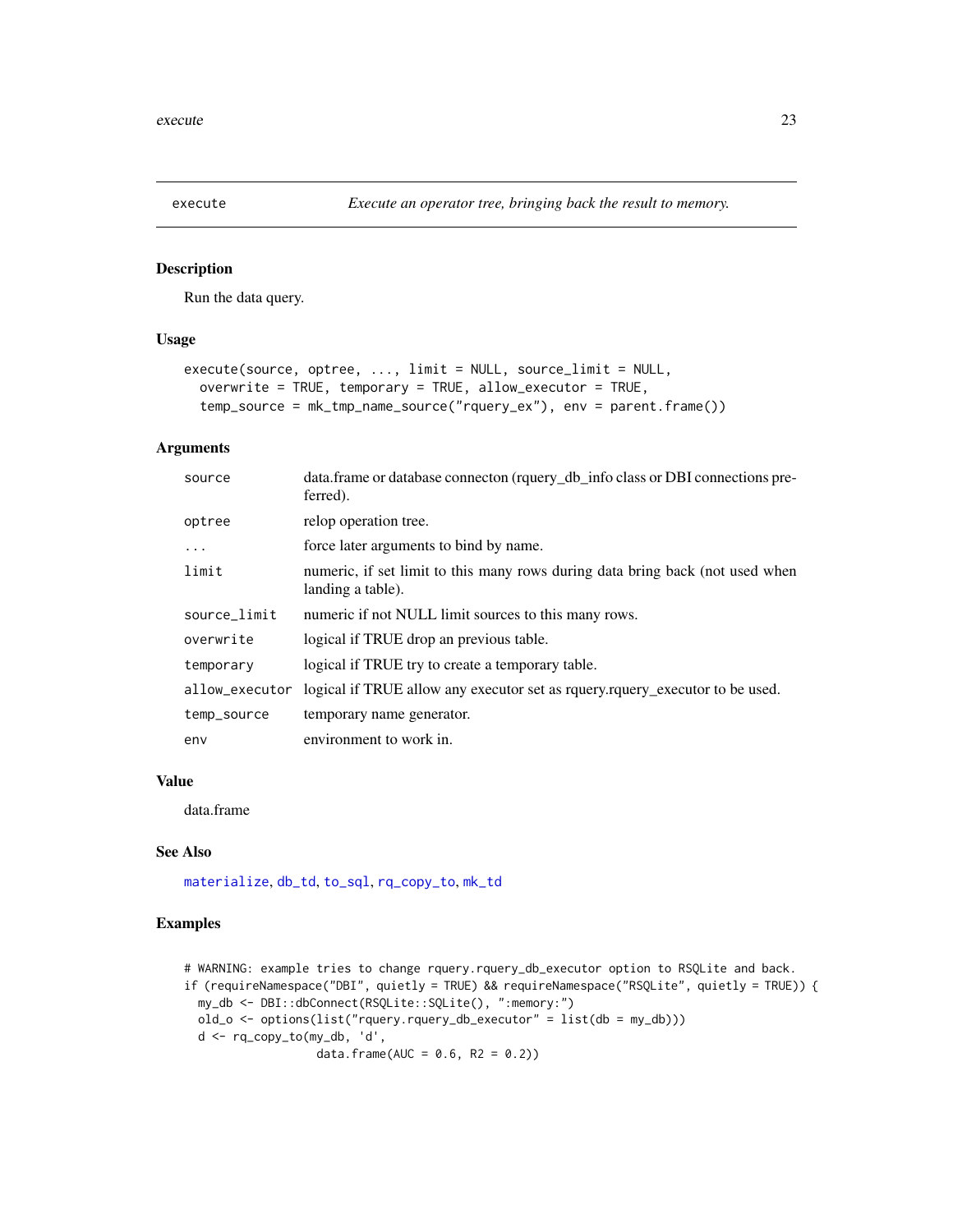```
optree <- extend_se(d, c("v" %:=% "AUC + R2", "x" %:=% "pmax(AUC,v)"))
print(optree)
cat(format(optree))
v <- execute(my_db, optree)
print(v)
v2 \leq - execute(data.frame(AUC = 1, R2 = 2), optree)
print(v2)
options(old_o)
DBI::dbDisconnect(my_db)
```
expand\_grid *Cross product vectors in database.*

# Description

}

Cross product vectors in database.

#### Usage

```
expand_grid(db, values, ..., temporary = TRUE,
  table_name = (wrapr::mk_tmp_name_source("eg"))())
```
# Arguments

| db         | database handle                              |
|------------|----------------------------------------------|
| values     | named list of value vectors.                 |
|            | force later arguments to bind by name.       |
| temporary  | logical if TRUE try to make temporary table. |
| table_name | name to land result as.                      |

#### Value

table handle.

```
if (requireNamespace("DBI", quietly = TRUE) &&
   requireNamespace("RSQLite", quietly = TRUE)) {
 my_db <- DBI::dbConnect(RSQLite::SQLite(), ":memory:")
 values \le list(nums = 1:3, lets = c("a", "b"))
```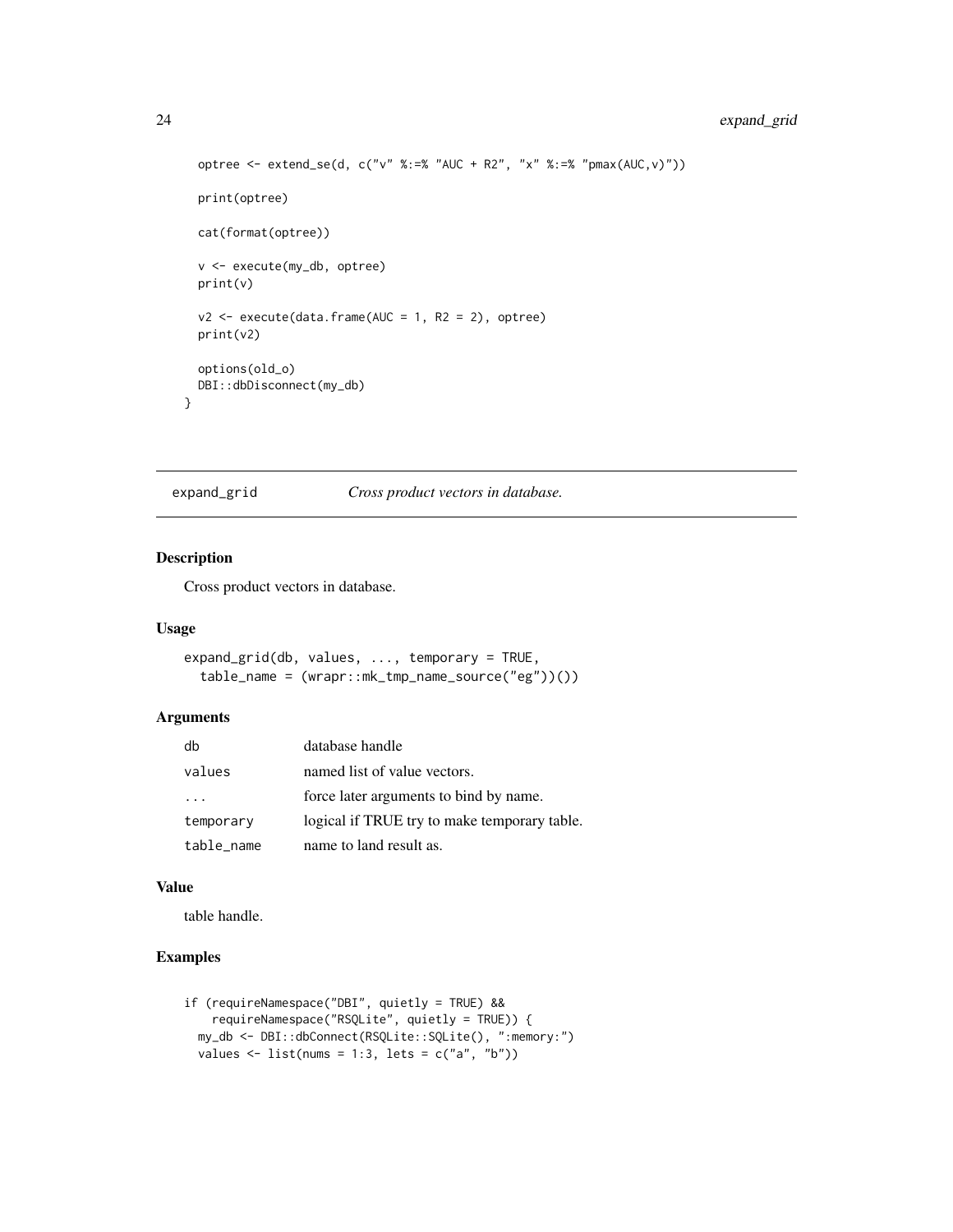#### <span id="page-24-0"></span>extend 25

```
res <- expand_grid(my_db, values)
 print(res)
 execute(my_db, res)
 DBI::dbDisconnect(my_db)
}
```
extend *Extend data by adding more columns.*

# Description

Create a node similar to a Codd extend relational operator (add derived columns).

# Usage

```
extend(source, ..., partitionby = NULL, orderby = NULL,
  reverse = NULL, display_form = NULL, env = parent.frame())
extend_nse(source, ..., partitionby = NULL, orderby = NULL,
  reverse = NULL, display_form = NULL, env = parent.frame())
```
# Arguments

| source       | source to select from.                       |  |
|--------------|----------------------------------------------|--|
|              | new column assignment expressions.           |  |
| partitionby  | partitioning (window function) terms.        |  |
| orderby      | ordering (in window function) terms.         |  |
| reverse      | reverse ordering (in window function) terms. |  |
| display_form | chacter presentation form                    |  |
| env          | environment to look for values in.           |  |

#### Details

Partitionby and orderby can only be used with a database that supports window-functions (such as PostgreSQL, Spark, and so on). extend() used bquote() .()-style abstraction.

# Value

extend node.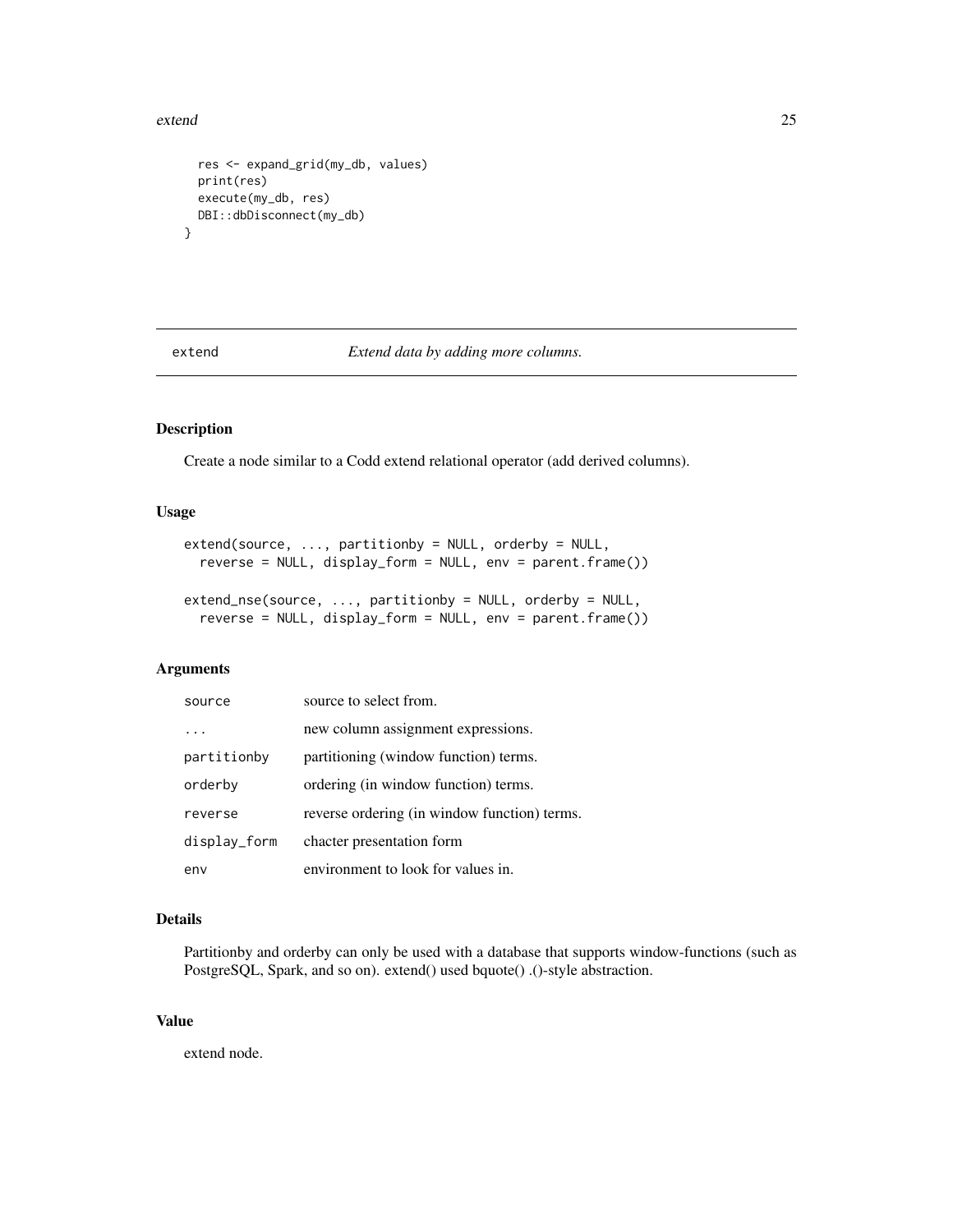# <span id="page-25-0"></span>Examples

```
if (requireNamespace("DBI", quietly = TRUE) && requireNamespace("RSQLite", quietly = TRUE)) {
 my_db <- DBI::dbConnect(RSQLite::SQLite(), ":memory:")
 d <- rq_copy_to(my_db, 'd',
                   data.frame(AUC = 0.6, R2 = 0.2))
 NEWCOL <- as.name("v")
 NEWVALUE = "zz"optree <- extend(d, .(NEWCOL) %:=% ifelse(AUC>0.5, R2, 1.0), .(NEWVALUE) %:=% 6)
 cat(format(optree))
 sql <- to_sql(optree, my_db)
 cat(sql)
 print(DBI::dbGetQuery(my_db, sql))
 DBI::dbDisconnect(my_db)
}
```
<span id="page-25-1"></span>extend\_se *Extend data by adding more columns.*

# Description

Create a node similar to a Codd extend relational operator (add derived columns).

#### Usage

```
extend_se(source, assignments, ..., partitionby = NULL, orderby = NULL,
  reverse = NULL, display_form = NULL, env = parent.frame())
```
#### Arguments

| source       | source to select from.                       |
|--------------|----------------------------------------------|
| assignments  | new column assignment expressions.           |
|              | force later arguments to bind by name        |
| partitionby  | partitioning (window function) terms.        |
| orderby      | ordering (in window function) terms.         |
| reverse      | reverse ordering (in window function) terms. |
| display_form | chacter presentation form                    |
| env          | environment to look for values in.           |

#### Details

Partitionby and orderby can only be used with a database that supports window-functions (such as PostgreSQL, Spark and so on).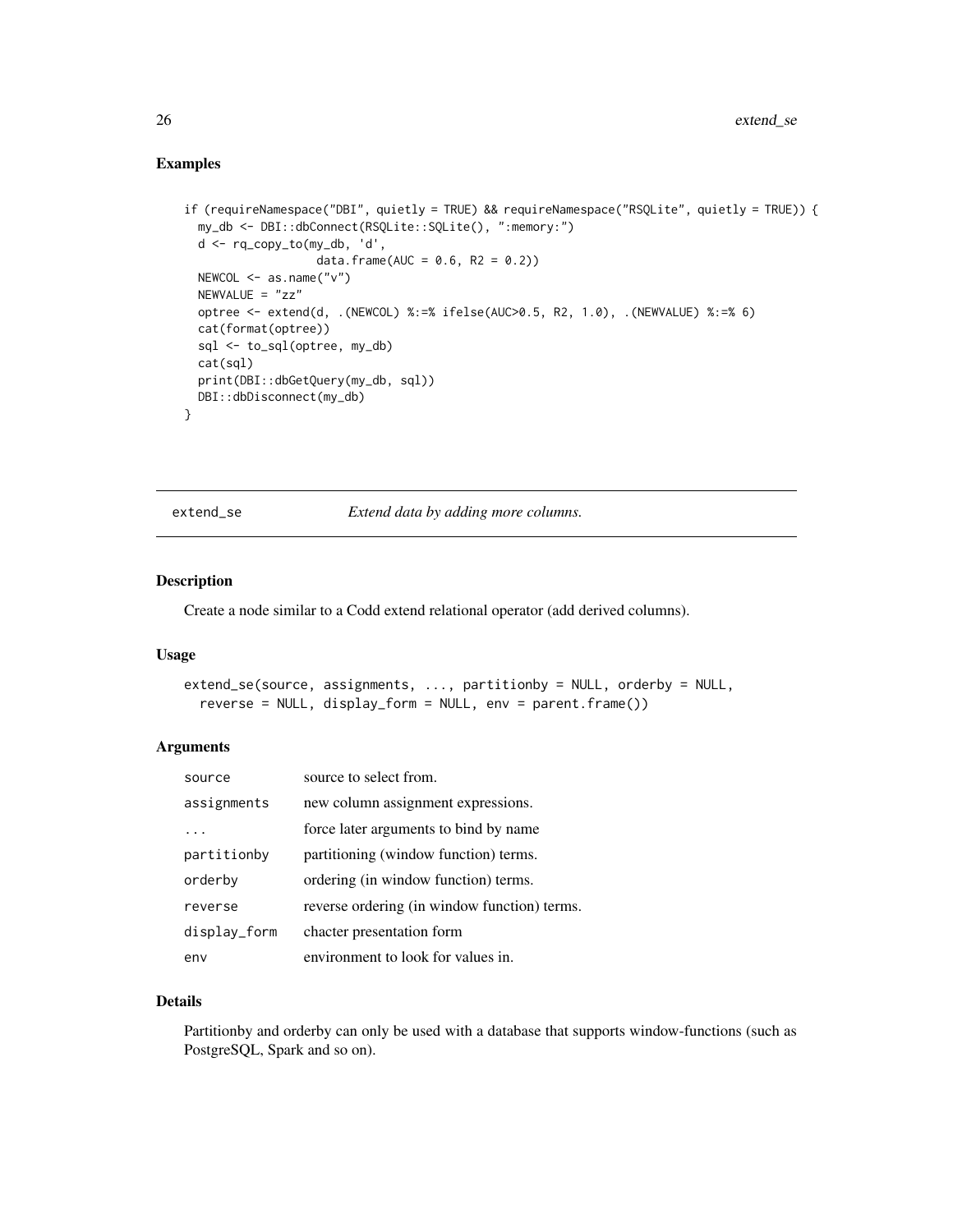# <span id="page-26-0"></span>format\_node 27

#### Value

extend node.

# Examples

```
if (requireNamespace("DBI", quietly = TRUE) && requireNamespace("RSQLite", quietly = TRUE)) {
 my_db <- DBI::dbConnect(RSQLite::SQLite(), ":memory:")
 d <- rq_copy_to(my_db, 'd',
                   data.frame(AUC = 0.6, R2 = 0.2))
 optree <- extend_se(d, c("v" %:=% "AUC + R2", "x" %:=% "pmax(AUC,v)"))
 cat(format(optree))
 sql <- to_sql(optree, my_db)
 cat(sql)
 print(DBI::dbGetQuery(my_db, sql))
 # SQLite can not run the following query
 optree2 <- extend_se(d, "v" %:=% "rank()",
                    partitionby = "AUC", orderby = "R2")
 sql2 <- to_sql(optree2, my_db)
 cat(sql2)
 DBI::dbDisconnect(my_db)
}
```
format\_node *Format a single node for printing.*

# Description

Format a single node for printing.

#### Usage

format\_node(node)

#### Arguments

node node of operator tree to be formatted

### Value

character display form of the node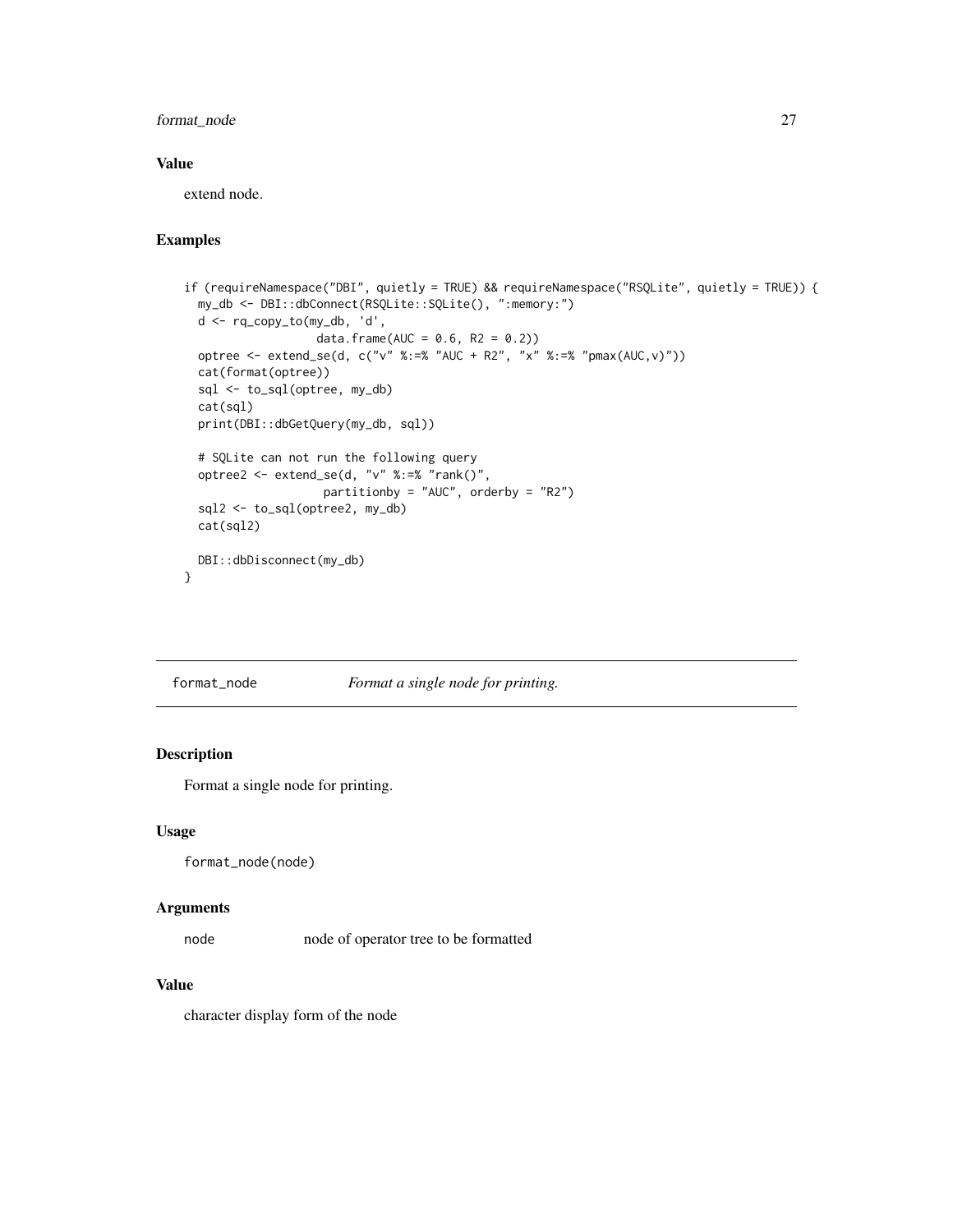<span id="page-27-0"></span>

#### Description

Note: we are moving away from global options to options in the DB handle.

# Usage

```
getDBOption(db, optname, default, connection_options = list())
```
#### Arguments

| db                 | database connection handle.          |  |
|--------------------|--------------------------------------|--|
| optname            | character, single option name.       |  |
| default            | what to return if not set.           |  |
| connection_options |                                      |  |
|                    | name list of per connection options. |  |

#### Value

option value

# Examples

```
if(requireNamespace("DBI", quietly = TRUE) && requireNamespace("RSQLite", quietly = TRUE)) {
 my_db <- DBI::dbConnect(RSQLite::SQLite(), ":memory:")
 print(getDBOption(my_db, "use_DBI_dbExecute"))
 DBI::dbDisconnect(my_db)
}
```
<span id="page-27-1"></span>get\_relop\_list\_stages *Return the stages list.*

# Description

Stages can be narrowed to what is actually used. For how to use please see here [https://github.](https://github.com/WinVector/rquery/blob/master/extras/query_growth/query_growth.md) [com/WinVector/rquery/blob/master/extras/query\\_growth/query\\_growth.md](https://github.com/WinVector/rquery/blob/master/extras/query_growth/query_growth.md).

#### Usage

```
get_relop_list_stages(collector, ..., narrow = TRUE)
```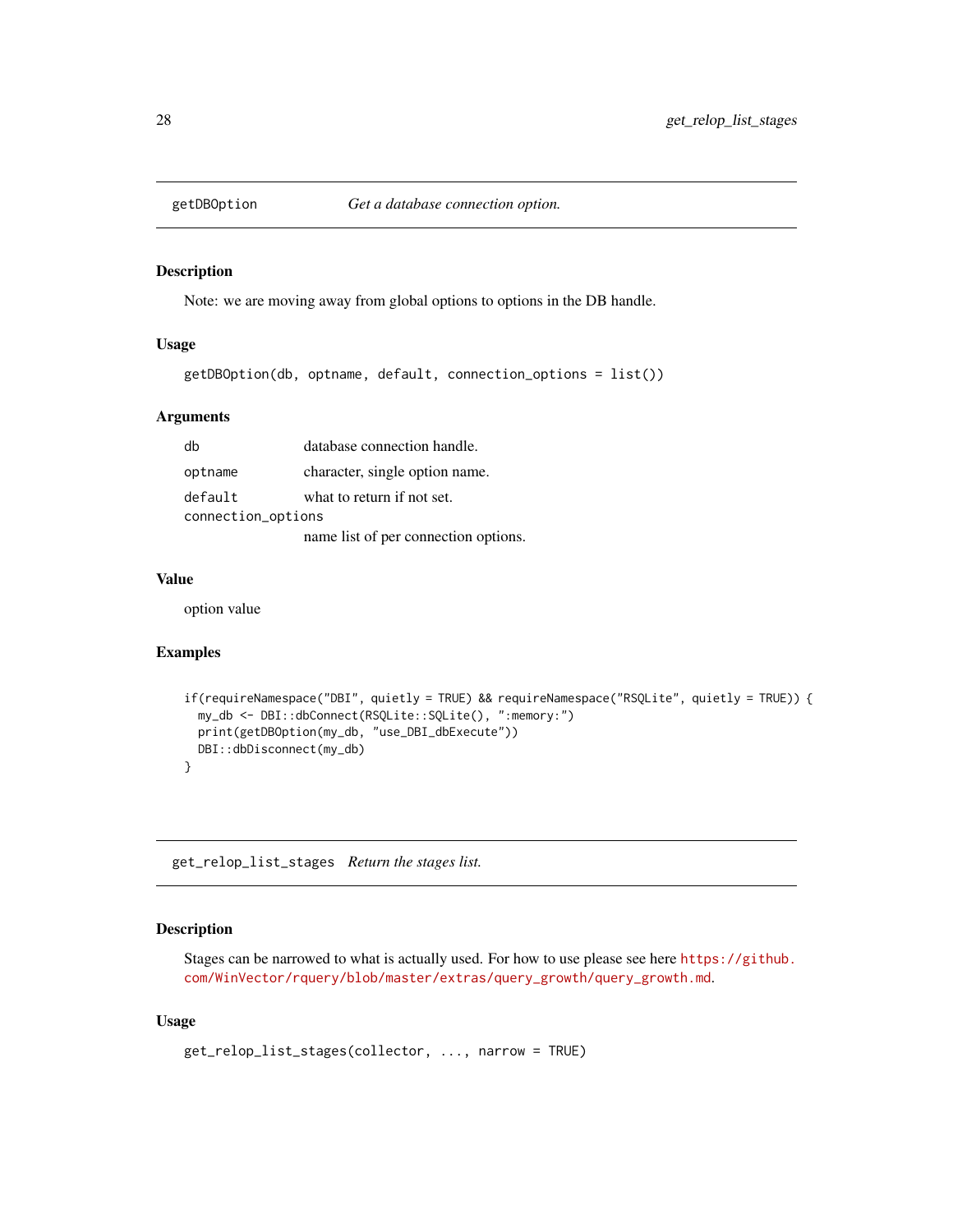# <span id="page-28-0"></span>Arguments

| collector | a rquery::relop list                                    |
|-----------|---------------------------------------------------------|
| $\cdots$  | force later arguments to bind by name                   |
| narrow    | logical, if TRUE add select_columns() to narrow stages. |

# Value

a list of rquery::relops

# See Also

[make\\_relop\\_list](#page-38-1), [add\\_relop](#page-4-1), [materialize\\_relop\\_list\\_stages](#page-43-1)

#### Examples

```
collector <- make_relop_list()
ops <- mk_td("d", c("x", "y")) %.>%
  extend(., z %:=% x + y) %.>%
  collector
get_relop_list_stages(collector)
```
<span id="page-28-1"></span>graph\_join\_plan *Build a draw-able specification of the join diagram*

# Description

Please see vignette('DependencySorting', package = 'rquery') and vignette('joinController', package= 'rq for more details.

#### Usage

```
graph_join_plan(columnJoinPlan, ..., groupByKeys = TRUE,
 graphOpts = NULL)
```
# Arguments

| columnJoinPlan join plan |                                                 |
|--------------------------|-------------------------------------------------|
| $\cdot$ $\cdot$ $\cdot$  | force later arguments to bind by name           |
| groupByKeys              | logical if true build key-equivalent sub-graphs |
| graphOpts                | options for graphViz                            |

# Value

grViz diagram spec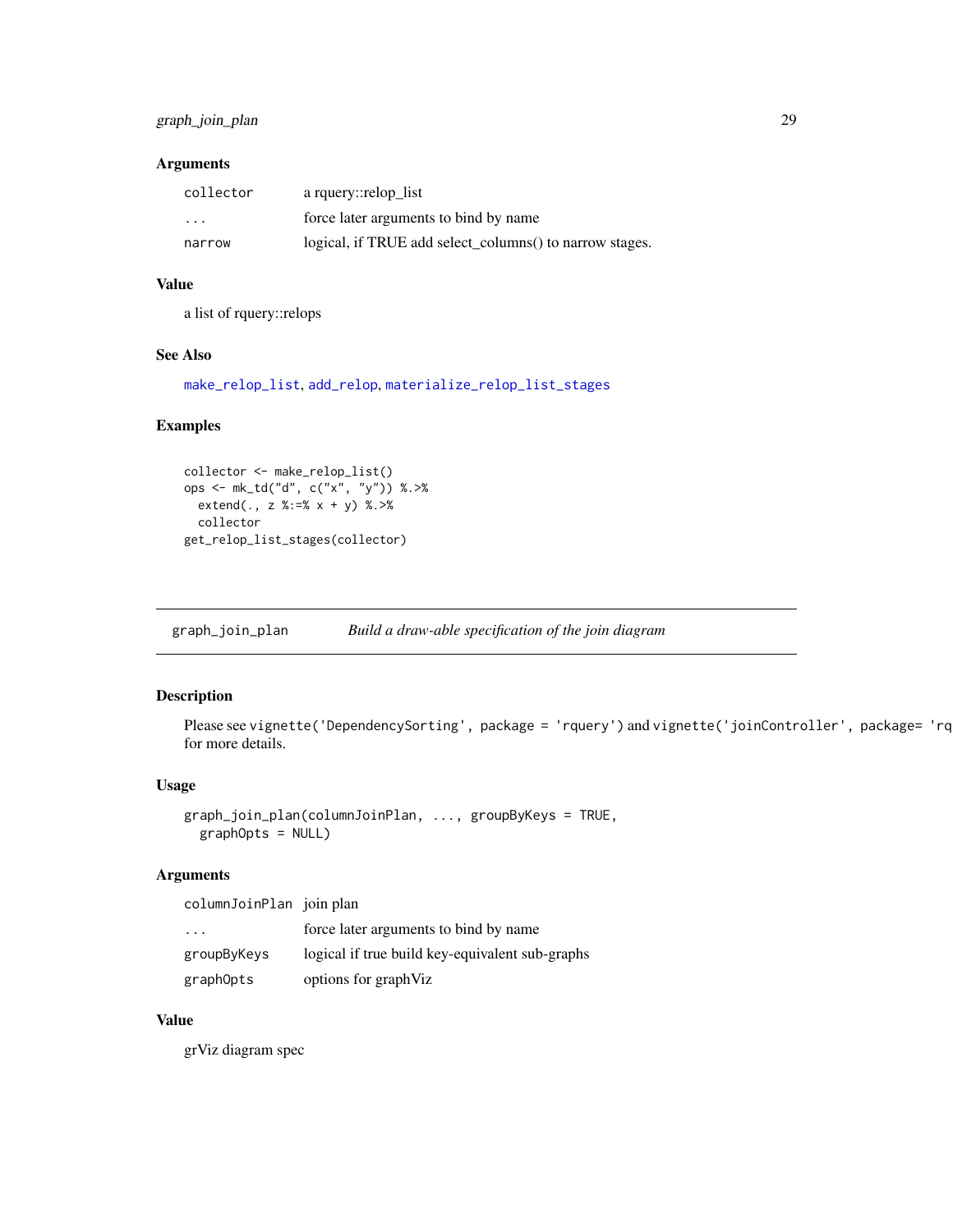#### <span id="page-29-0"></span>See Also

[describe\\_tables](#page-19-1), [build\\_join\\_plan](#page-12-1), [actualize\\_join\\_plan](#page-3-1)

#### Examples

```
if (requireNamespace("DBI", quietly = TRUE) && requireNamespace("RSQLite", quietly = TRUE)) {
 # note: employeeanddate is likely built as a cross-product
 # join of an employee table and set of dates of interest
 # before getting to the join controller step. We call
 # such a table "row control" or "experimental design."
 my_db <- DBI::dbConnect(RSQLite::SQLite(), ":memory:")
 RSQLite::initExtension(my_db)
 tDesc <- example_employee_date(my_db)
 # fix order by hand, please see rquery::topo_sort_tables for
 # how to automate this.
 ord <- match(c('employeeanddate', 'orgtable', 'activity', 'revenue'),
              tDesc$tableName)
 tDesc <- tDesc[ord, , drop=FALSE]
 columnJoinPlan <- build_join_plan(tDesc, check= FALSE)
 # unify keys
 columnJoinPlan$resultColumn[columnJoinPlan$resultColumn=='id'] <- 'eid'
 # look at plan defects
 print(paste('problems:',
             inspect_join_plan(tDesc, columnJoinPlan)))
 diagramSpec <- graph_join_plan(columnJoinPlan)
 # to render as JavaScript:
 if(requireNamespace("DiagrammeR", quietly = TRUE)) {
   print(DiagrammeR::grViz(diagramSpec))
 }
 DBI::dbDisconnect(my_db)
 my_db \le -NULL}
```
<span id="page-29-1"></span>if\_else\_block *Build a sequence of statements simulating an if/else block*if(){}else{}*.*

#### Description

This device uses expression-ifelse(,,) to simulate the more powerful per-row block-if(){}else{}. The difference is expression-ifelse(,,) can choose per-row what value to express, whereas block $if()$  } else{} can choose per-row where to assign multiple values. By simulation we mean: a sequence of quoted mutate expressions are emitted that implement the transform. These expressions can then be optimized into a minimal number of no-dependency blocks by [extend\\_se](#page-25-1) for efficient execution. The idea is the user can write legible code in this notation, and the translation turns it into safe and efficient code suitable for execution either on data.frames or at a big data scale using RPostgreSQL or sparklyr.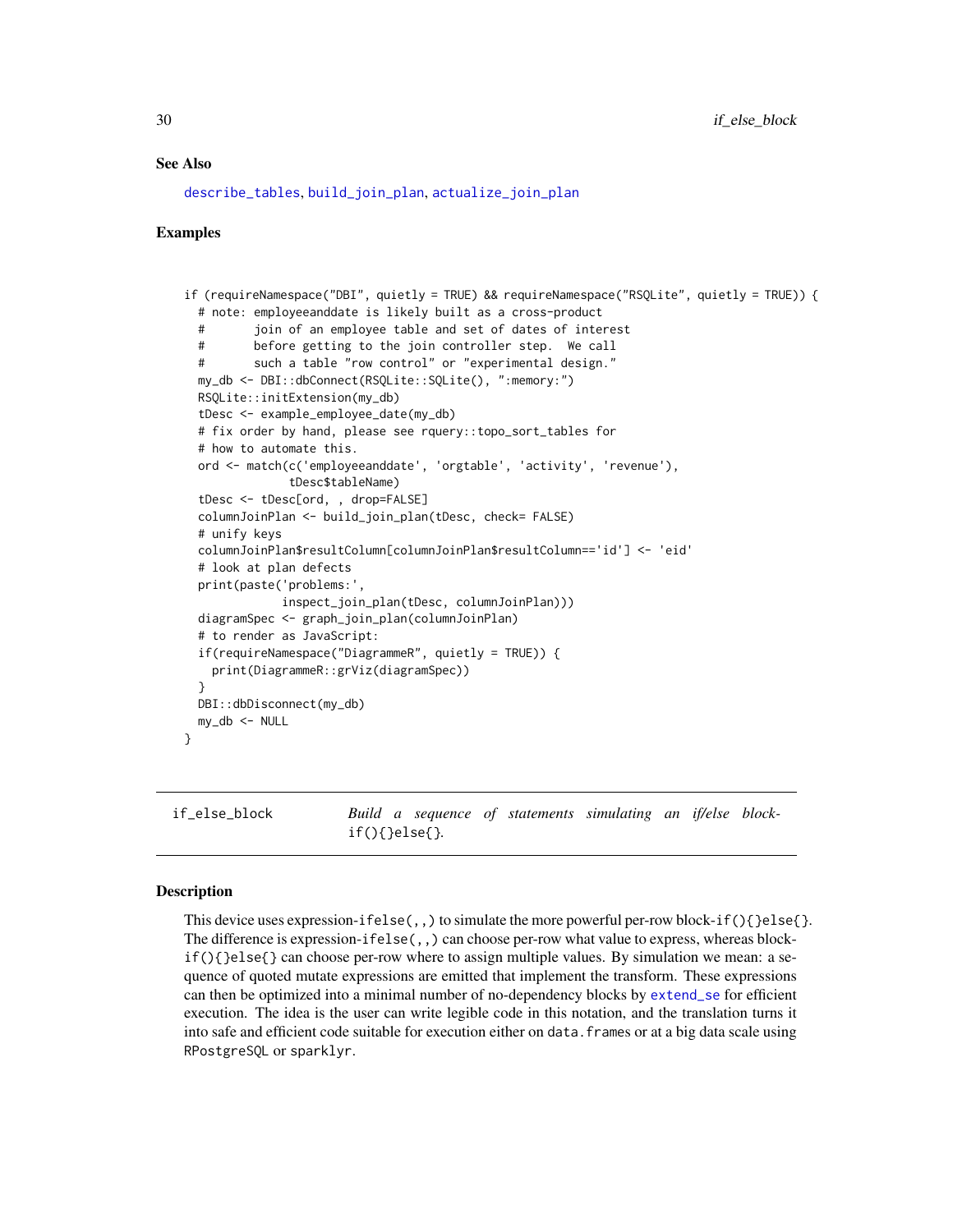# if\_else\_block 31

# Usage

```
if_else_block(testexpr, ..., thenexprs = NULL, elseexprs = NULL)
```
#### Arguments

| testexpr  | character containing the test expression.                          |
|-----------|--------------------------------------------------------------------|
| .         | force later arguments to bind by name.                             |
| thenexprs | named character then assignments (altering columns, not creating). |
| elseexprs | named character else assignments (altering columns, not creating). |

# Details

Note: ifebtest\_\* is a reserved column name for this procedure.

# Value

sequence of statements for extend\_se().

#### See Also

[if\\_else\\_op](#page-31-1)

### Examples

```
if (requireNamespace("DBI", quietly = TRUE) && requireNamespace("RSQLite", quietly = TRUE)) {
 # Example: clear one of a or b in any row where both are set.
 # Land random selections early to avoid SQLite bug.
 my_db <- DBI::dbConnect(RSQLite::SQLite(), ":memory:")
 d <- rq_copy_to(
   my_db,
   'd',
   data.frame(i = c(1, 2, 3, 4, 5, 6, 7, 8, 9, 10),
               a = c(0, 0, 1, 1, 1, 1, 1, 1, 1, 1),b = c(0, 1, 0, 1, 1, 1, 1, 1, 1, 1),r = runif(10),
              edited = 0,
    temporary=TRUE, overwrite=TRUE)
 program <- if_else_block(
    testexpr = qe((a+b)=1),
   thenexprs = c(if_else_block(
       testexpr = qe(r \ge 0.5),
        thenexprs = qae(a %:= % 0),
        elseexprs = qae(b % := % 0),
     qae(edited %:=% 1)))
 print(program)
```
optree <- extend\_se(d, program)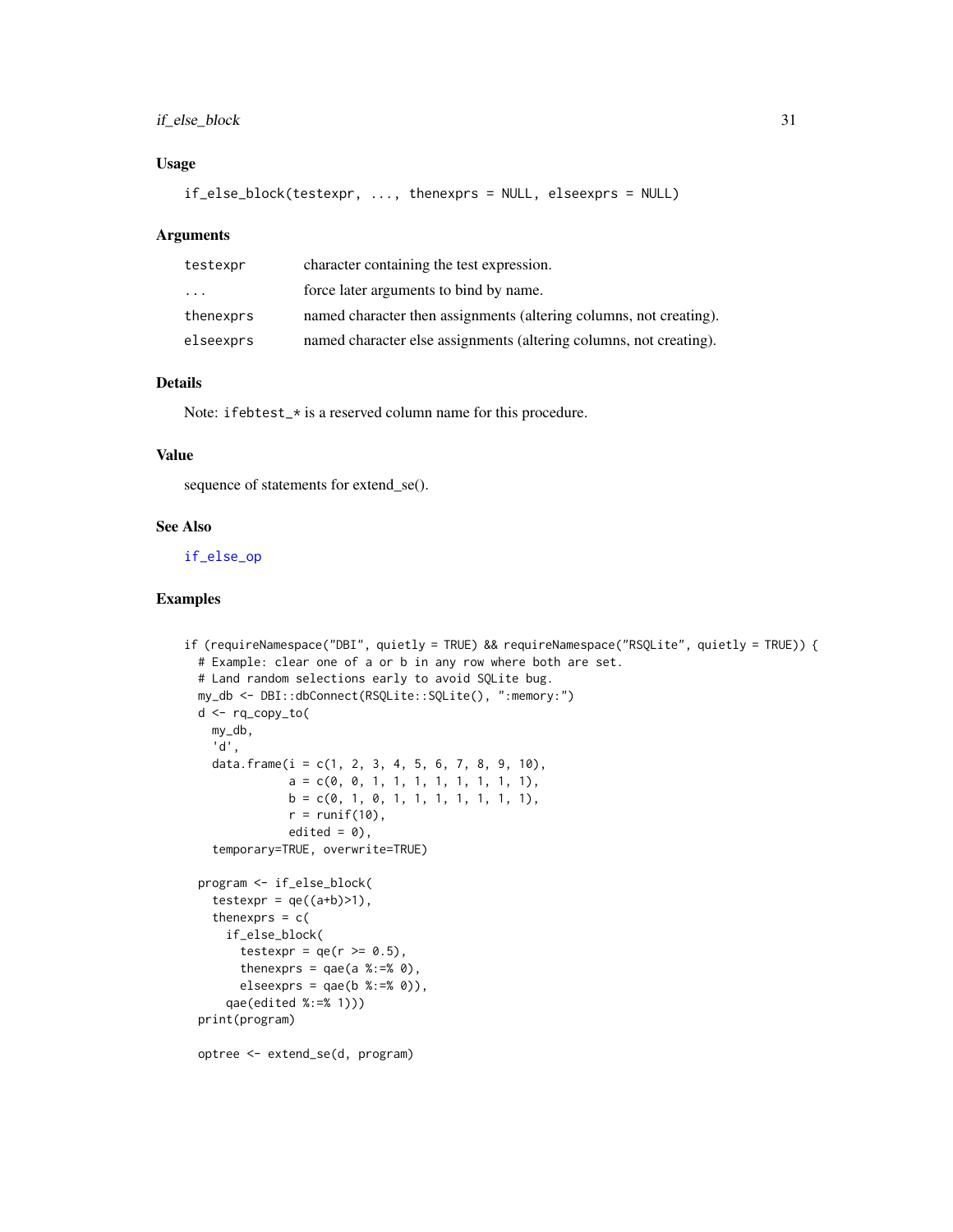```
cat(format(optree))
 sql <- to_sql(optree, my_db)
 cat(sql)
 print(DBI::dbGetQuery(my_db, sql))
 # Why we need to land the random selection early
 # for SQLIte:
 q <- "SELECT r AS r1, r AS r2 FROM (
          SELECT random() AS r FROM (
             SELECT * from ( VALUES(1),(2) )
         ) a
      ) b''print(DBI::dbGetQuery(my_db, q))
 DBI::dbDisconnect(my_db)
}
```
<span id="page-31-1"></span>

if\_else\_op *Build a* relop *node simulating a per-row block-*if(){}else{}*.*

#### Description

This device uses expression-ifelse(,,) to simulate the more powerful per-row block-if(){}else{}. The difference is expression-ifelse(,,) can choose per-row what value to express, whereas blockif(){}else{} can choose per-row where to assign multiple values. By simulation we mean: a sequence of quoted mutate expressions are emitted that implement the transform. These expressions can then be optimized into a minimal number of no-dependency blocks by [extend\\_se](#page-25-1) for efficient execution. The idea is the user can write legible code in this notation, and the translation turns it into safe and efficient code suitable for execution either on data.frames or at a big data scale using RPostgreSQL or sparklyr.

#### Usage

```
if_else_op(source, testexpr, ..., thenexprs = NULL, elseexprs = NULL,
 env = parent.frame())
```
#### Arguments

| source    | optree relop node or data.frame.                                   |
|-----------|--------------------------------------------------------------------|
| testexpr  | character containing the test expression.                          |
| $\cdots$  | force later arguments to bind by name.                             |
| thenexprs | named character then assignments (altering columns, not creating). |
| elseexprs | named character else assignments (altering columns, not creating). |
| env       | environment to look to.                                            |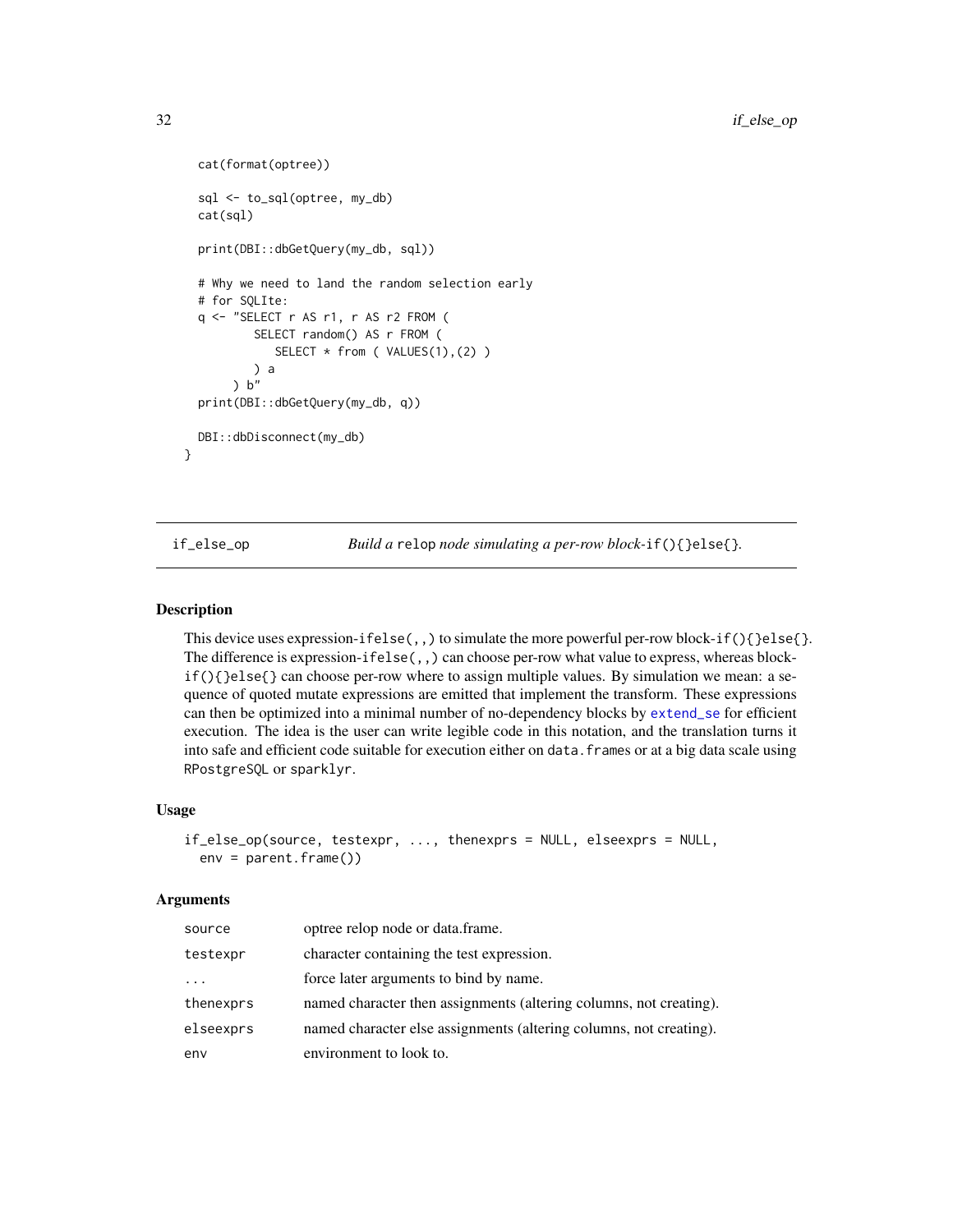# <span id="page-32-0"></span>Details

Note: ifebtest\_\* is a reserved column name for this procedure.

# Value

operator tree or data.frame.

# See Also

[if\\_else\\_block](#page-29-1)

# Examples

```
if (requireNamespace("DBI", quietly = TRUE) && requireNamespace("RSQLite", quietly = TRUE)) {
 # Example: clear one of a or b in any row where both are set.
 my_db <- DBI::dbConnect(RSQLite::SQLite(), ":memory:")
 d <- rq_copy_to(
   my_db,
    'd',
    data.frame(i = c(1, 2, 3, 4, 5, 6, 7, 8, 9, 10),
               a = c(0, 0, 1, 1, 1, 1, 1, 1, 1, 1),b = c(0, 1, 0, 1, 1, 1, 1, 1, 1, 1),edited = NA,
    temporary=TRUE, overwrite=TRUE)
 optree <- d %.>%
    if_else_op(.,
               testexpr = qe((a+b) > 1),
               thenexprs = qae(a %:=% 0,
                               b %:=% 0,
                               edited %:=% 1),
               elseexprs = qae(edited %:=% 0))
 cat(format(optree))
 sql <- to_sql(optree, my_db)
 cat(sql)
 print(DBI::dbGetQuery(my_db, sql))
 DBI::dbDisconnect(my_db)
}
```
<span id="page-32-1"></span>inspect\_join\_plan *check that a join plan is consistent with table descriptions.*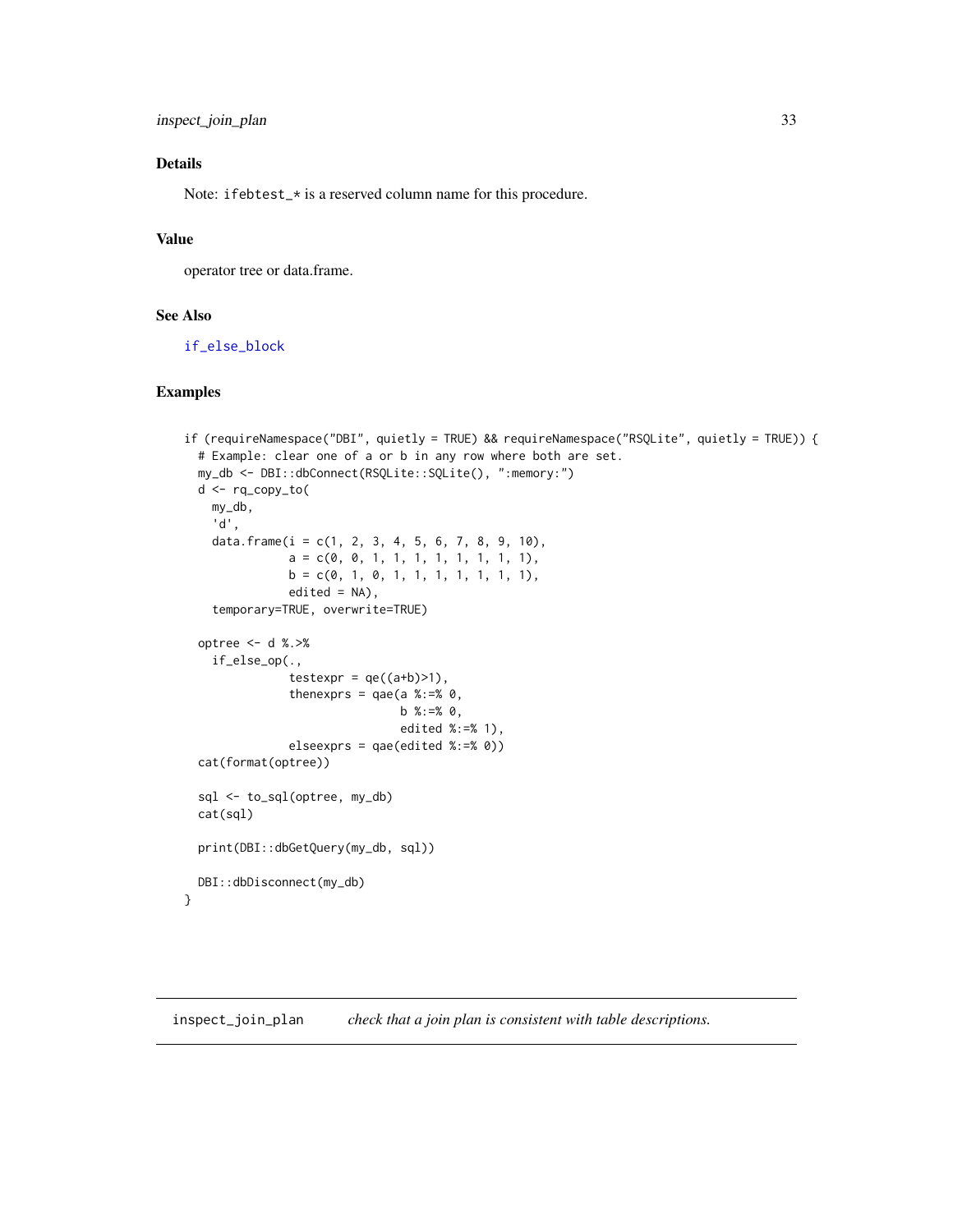#### Description

Please see vignette('DependencySorting', package = 'rquery') and vignette('joinController', package= 'rquery') for more details.

#### Usage

```
inspect_join_plan(tDesc, columnJoinPlan, ..., checkColClasses = FALSE)
```
# Arguments

| tDesc           | description of tables, from describe_tables (and likely altered by user).                                                                                                       |  |
|-----------------|---------------------------------------------------------------------------------------------------------------------------------------------------------------------------------|--|
|                 | columnJoinPlan columns to join, from build_join_plan (and likely altered by user). Note: no<br>column names must intersect with names of the form table_CLEANEDTABNAME_present. |  |
| $\cdots$        | force later arguments to bind by name.                                                                                                                                          |  |
| checkColClasses |                                                                                                                                                                                 |  |
|                 | logical if true check for exact class name matches                                                                                                                              |  |

# Value

NULL if okay, else a string

#### See Also

[describe\\_tables](#page-19-1), [build\\_join\\_plan](#page-12-1), [graph\\_join\\_plan](#page-28-1), [actualize\\_join\\_plan](#page-3-1)

```
if (requireNamespace("DBI", quietly = TRUE) && requireNamespace("RSQLite", quietly = TRUE)) {
 my_db <- DBI::dbConnect(RSQLite::SQLite(), ":memory:")
 # example data
 DBI::dbWriteTable(my_db,
                    "d1",
                    data.frame(id= 1:3,
                               weight= c(200, 140, 98),
                               height= c(60, 24, 12)))
 DBI::dbWriteTable(my_db,
                    "d2",
                    data.frame(pid= 2:3,
                               weight= c(130, 110),
                               width= 1))
 # get the initial description of table defs
 tDesc <- describe_tables(my_db, qc(d1, d2))
 # declare keys (and give them consistent names)
 tDesc$keys[[1]] <- list(PrimaryKey= 'id')
 tDesc$keys[[2]] <- list(PrimaryKey= 'pid')
 # build the join plan
 columnJoinPlan <- build_join_plan(tDesc)
 # confirm the plan
 print(inspect_join_plan(tDesc, columnJoinPlan,
```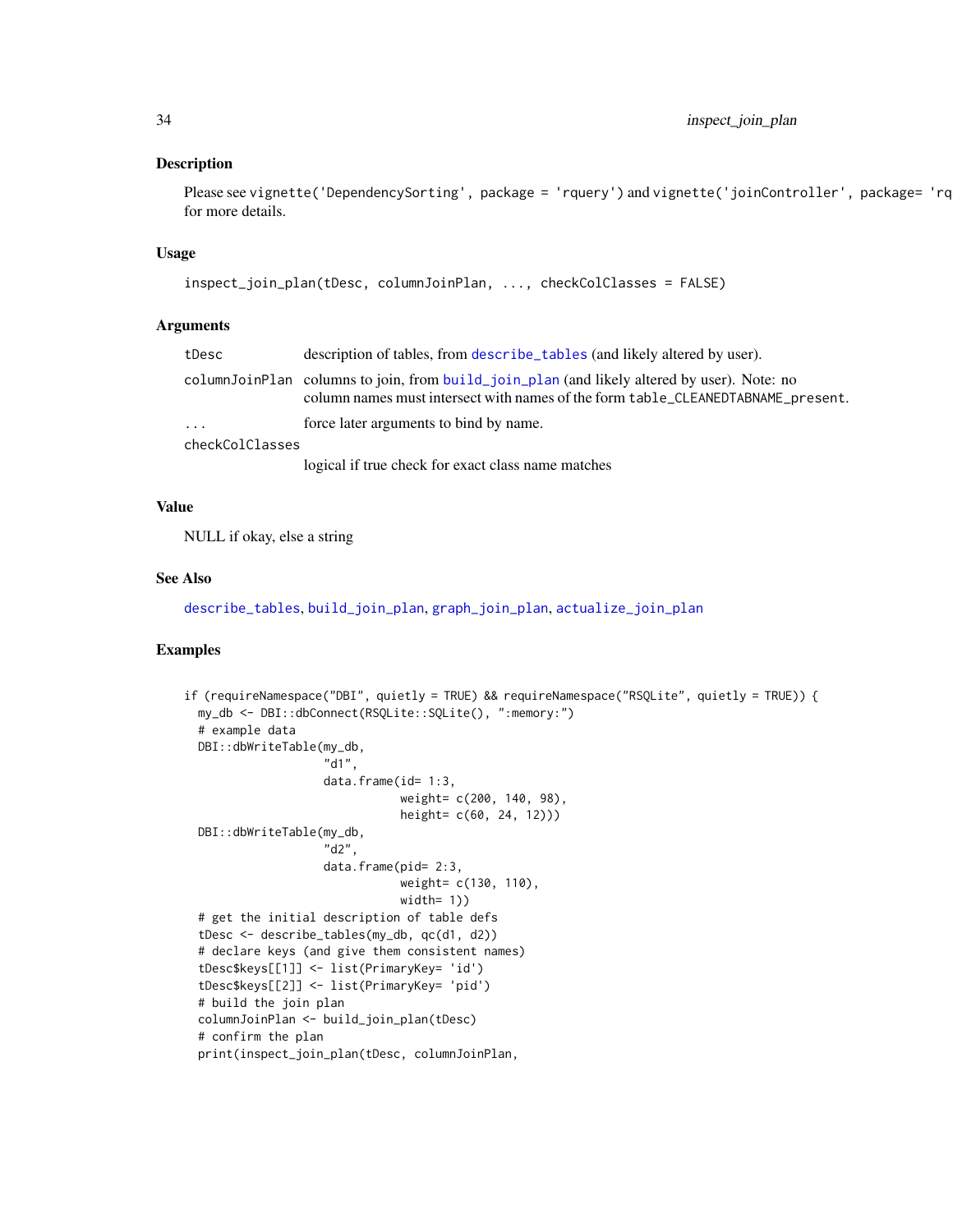```
checkColClasses= TRUE))
# damage the plan
columnJoinPlan$sourceColumn[columnJoinPlan$sourceColumn=='width'] <- 'wd'
# find a problem
print(inspect_join_plan(tDesc, columnJoinPlan,
                        checkColClasses= TRUE))
DBI::dbDisconnect(my_db)
```
key\_inspector\_all\_cols

*Return all columns as guess of preferred primary keys.*

# Description

}

Return all columns as guess of preferred primary keys.

# Usage

key\_inspector\_all\_cols(db, tablename)

# Arguments

| db        | database handle          |
|-----------|--------------------------|
| tablename | character, name of table |

# Value

map of keys to keys

#### See Also

describe\_tables

```
if (requireNamespace("DBI", quietly = TRUE) && requireNamespace("RSQLite", quietly = TRUE)) {
 my_db <- DBI::dbConnect(RSQLite::SQLite(), ":memory:")
 DBI::dbWriteTable(my_db,
                    "d",
                    data.frame(x=1:3, y=NA))
 print(key_inspector_all_cols(my_db, "d"))
 DBI::dbDisconnect(my_db)
}
```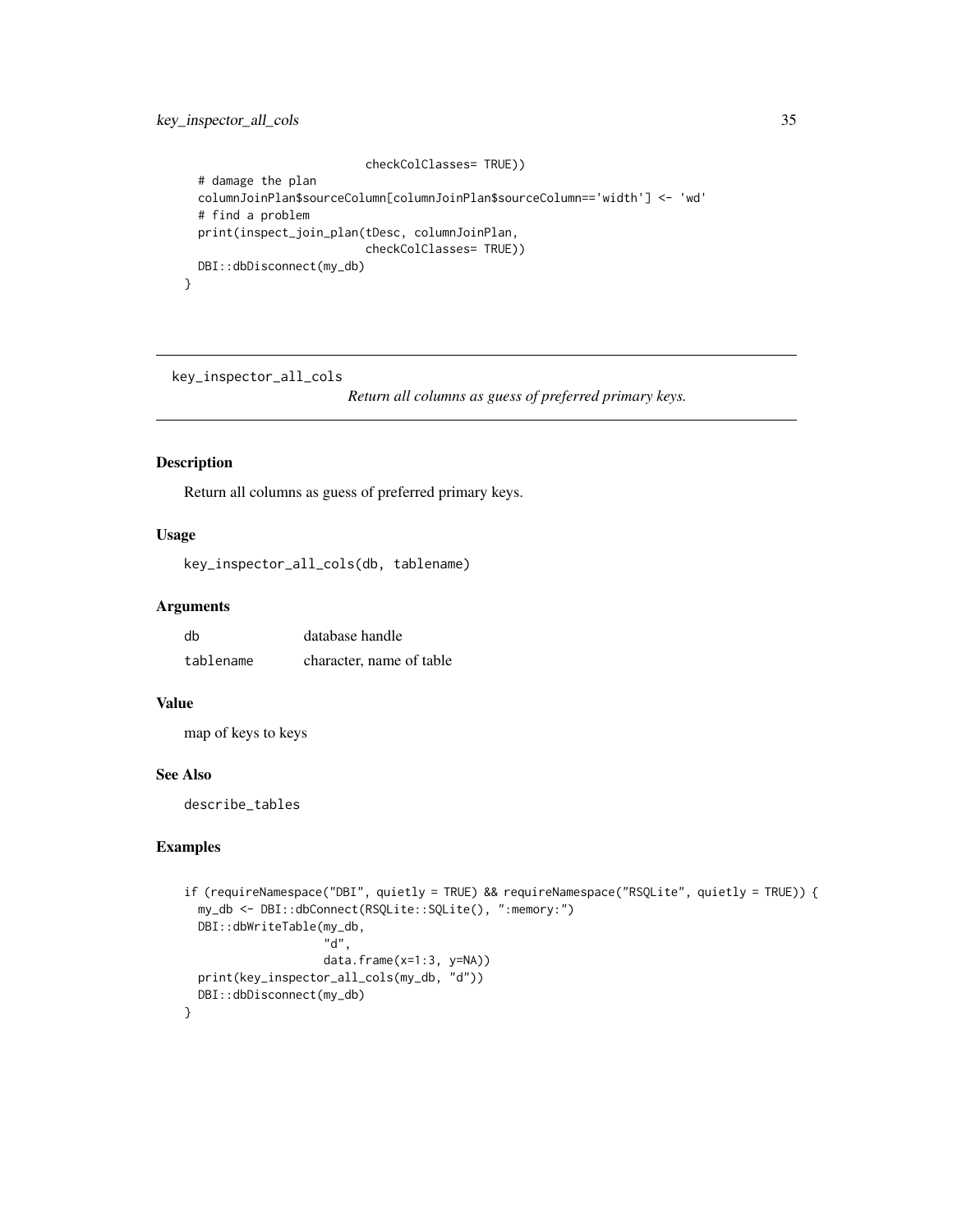```
key_inspector_postgresql
```
*Return all primary key columns as guess at preferred primary keys for a PostgreSQL handle.*

# Description

Return all primary key columns as guess at preferred primary keys for a PostgreSQL handle.

#### Usage

key\_inspector\_postgresql(db, tablename)

#### Arguments

| db        | database handle          |
|-----------|--------------------------|
| tablename | character, name of table |

#### Value

map of keys to keys

# See Also

describe\_tables

key\_inspector\_sqlite *Return all primary key columns as guess at preferred primary keys for a SQLite handle.*

# Description

Return all primary key columns as guess at preferred primary keys for a SQLite handle.

# Usage

```
key_inspector_sqlite(db, tablename)
```
#### Arguments

| db        | database handle          |
|-----------|--------------------------|
| tablename | character, name of table |

# Value

map of keys to keys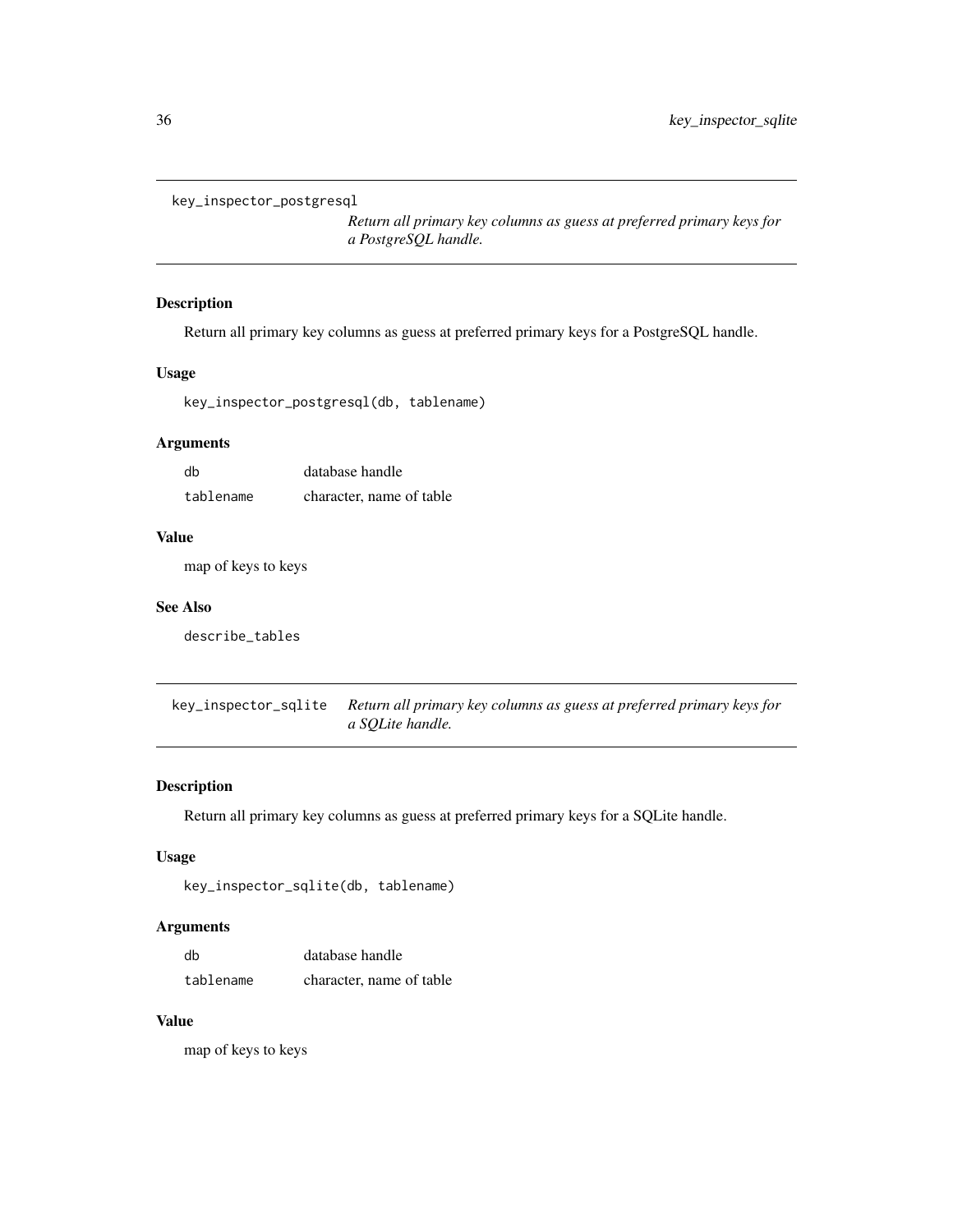#### local\_td 37

# See Also

describe\_tables

# Examples

```
if (requireNamespace("DBI", quietly = TRUE) && requireNamespace("RSQLite", quietly = TRUE)) {
  my_db <- DBI::dbConnect(RSQLite::SQLite(), ":memory:")
  DBI::dbExecute(my_db, "
    CREATE TABLE orgtable (
      eid TEXT,
      date INTEGER,
      dept TEXT,
      location TEXT,
    PRIMARY KEY (eid, date)
    )
    \left( \mathbf{r}^{\prime}\right)print(key_inspector_sqlite(my_db, "orgtable"))
  DBI::dbDisconnect(my_db)
}
```
<span id="page-36-0"></span>local\_td *Construct a table description of a local data.frame.*

### Description

Construct a table description of a local data.frame.

# Usage

```
local\_td(d, \ldots, \text{name} = \text{NULL},name_source = wrapr::mk_tmp_name_source("rqltd"),
  env = parent.frame())
```
# Arguments

| d           | data.frame or name of data.frame to use as a data source. |
|-------------|-----------------------------------------------------------|
|             | not used, force later arguments to be optional.           |
| name        | if not null name to user for table.                       |
| name_source | temporary name source.                                    |
| env         | environment to work in.                                   |

# Value

a relop representation of the data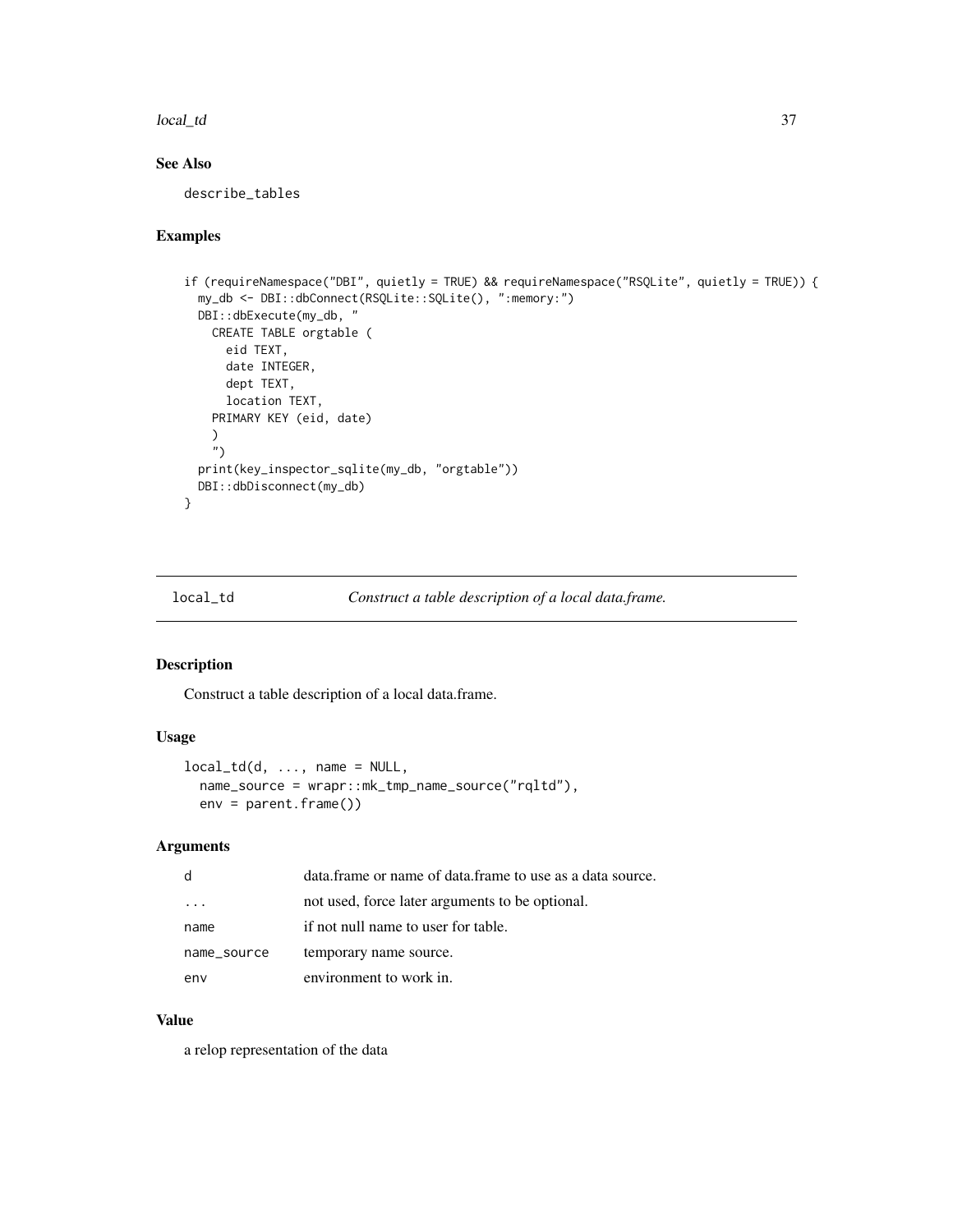# See Also

[db\\_td](#page-18-0), [mk\\_td](#page-45-0)

## Examples

```
d \leq - data.frame(x = 1)local_td(d)
local_td("d")
local_td(as.name("d"))
local_td(data.frame(x = 1))
d %.>% local_td # needs wrapr 1.5.0 or newer to capture name
```
lookup\_by\_column *Use one column to pick values from other columns.*

# Description

The pick column selects values from the columns it names (per-row).

# Usage

```
lookup_by_column(source, pick, result, ...,
  tmp_name_source = wrapr::mk_tmp_name_source("qn"), temporary = TRUE,
 f_dt_factory = NULL)
```
# Arguments

| source          | source to select from (relop or data.frame).                                                                                                                                                                                                                        |  |
|-----------------|---------------------------------------------------------------------------------------------------------------------------------------------------------------------------------------------------------------------------------------------------------------------|--|
| pick            | character scalar, name of column to control value choices.                                                                                                                                                                                                          |  |
| result          | character scalar, name of column to place values in.                                                                                                                                                                                                                |  |
| .               | force later arguments to be bound by name                                                                                                                                                                                                                           |  |
| tmp_name_source |                                                                                                                                                                                                                                                                     |  |
|                 | $w$ rapr::mk tmp name source $($ ), temporary name generator.                                                                                                                                                                                                       |  |
| temporary       | logical, if TRUE use temporary tables.                                                                                                                                                                                                                              |  |
| f_dt_factory    | optional signature f_dt_factory(pick, result) returns function with signature f_dt(d,<br>nd) where d is a data.table. The point is the function must come from a data.table<br>enabled package. Please see rqdatatable::make_dt_lookup_by_column for<br>an example. |  |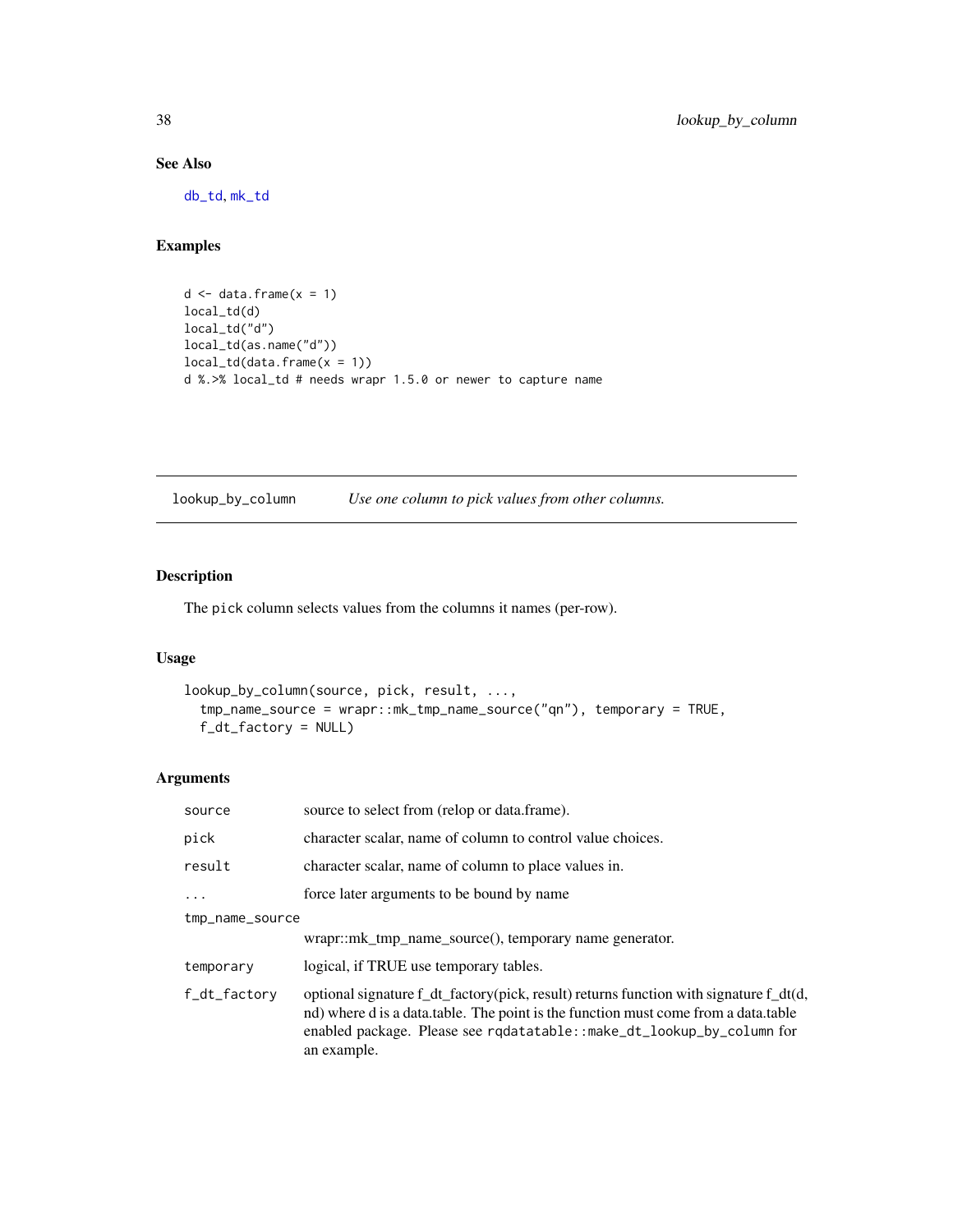make\_relop\_list 39

# Examples

```
df = data. frame(x = c(1, 2, 3, 4),
                y = c(5, 6, 7, 8),choice = c("x", "y", "x", "z"),stringsAsFactors = FALSE)
# library("rqdatatable")
# df %.>%
# lookup_by_column(., "choice", "derived")
if (requireNamespace("DBI", quietly = TRUE) &&
   requireNamespace("RSQLite", quietly = TRUE)) {
  db <- DBI::dbConnect(RSQLite::SQLite(),
                       ":memory:")
  RSQLite::initExtension(db)
  dr <- rq_copy_to(db, "dRemote", df,
                   overwrite = TRUE,
                   temporary = TRUE)
  ops <- dr %.>%
   lookup_by_column(., "choice", "derived")
  cat(format(ops))
  execute(db, ops) %.>%
     print(.)
  DBI::dbDisconnect(db)
}
```
<span id="page-38-0"></span>make\_relop\_list *Create a new* rquery::relop *operator tree collector list*

## Description

For how to use please see here [https://github.com/WinVector/rquery/blob/master/extras/](https://github.com/WinVector/rquery/blob/master/extras/query_growth/query_growth.md) [query\\_growth/query\\_growth.md](https://github.com/WinVector/rquery/blob/master/extras/query_growth/query_growth.md).

#### Usage

```
make_relop_list(name_source = wrapr::mk_tmp_name_source("rqrol"))
```
## Arguments

name\_source a wrapr::mk\_tmp\_name\_source()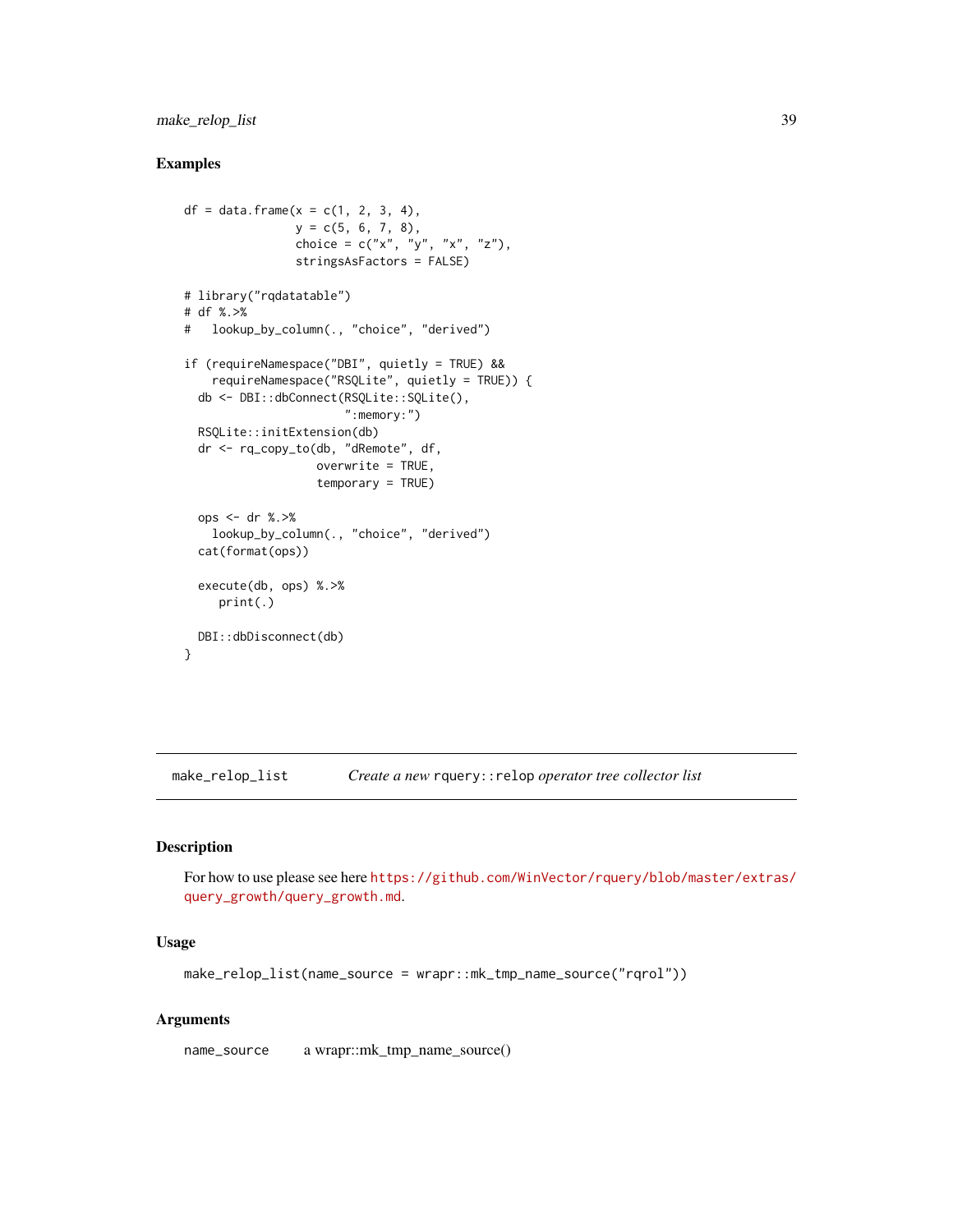# Value

a relop\_list relop stage collector

# See Also

[add\\_relop](#page-4-0), [get\\_relop\\_list\\_stages](#page-27-0), [materialize\\_relop\\_list\\_stages](#page-43-0)

# Examples

```
collector <- make_relop_list()
ops <- mk_td("d", c("x", "y")) %.>%
 extend(., z %:=% x + y) %.>%
  collector
get_relop_list_stages(collector)
```
map\_column\_values *Remap values in a set of columns.*

# Description

Remap values in a set of columns.

# Usage

```
map_column_values(source, colmap, ..., null_default = FALSE)
```
# Arguments

| source       | optree relop node or data frame.                                          |
|--------------|---------------------------------------------------------------------------|
| colmap       | data.frame with columns column_name, old_value, new_value.                |
| $\cdots$     | force later arguments to bind by name.                                    |
| null_default | logical, if TRUE map non-matching values to NULL (else they map to self). |

## Value

implementing optree or altered data.frame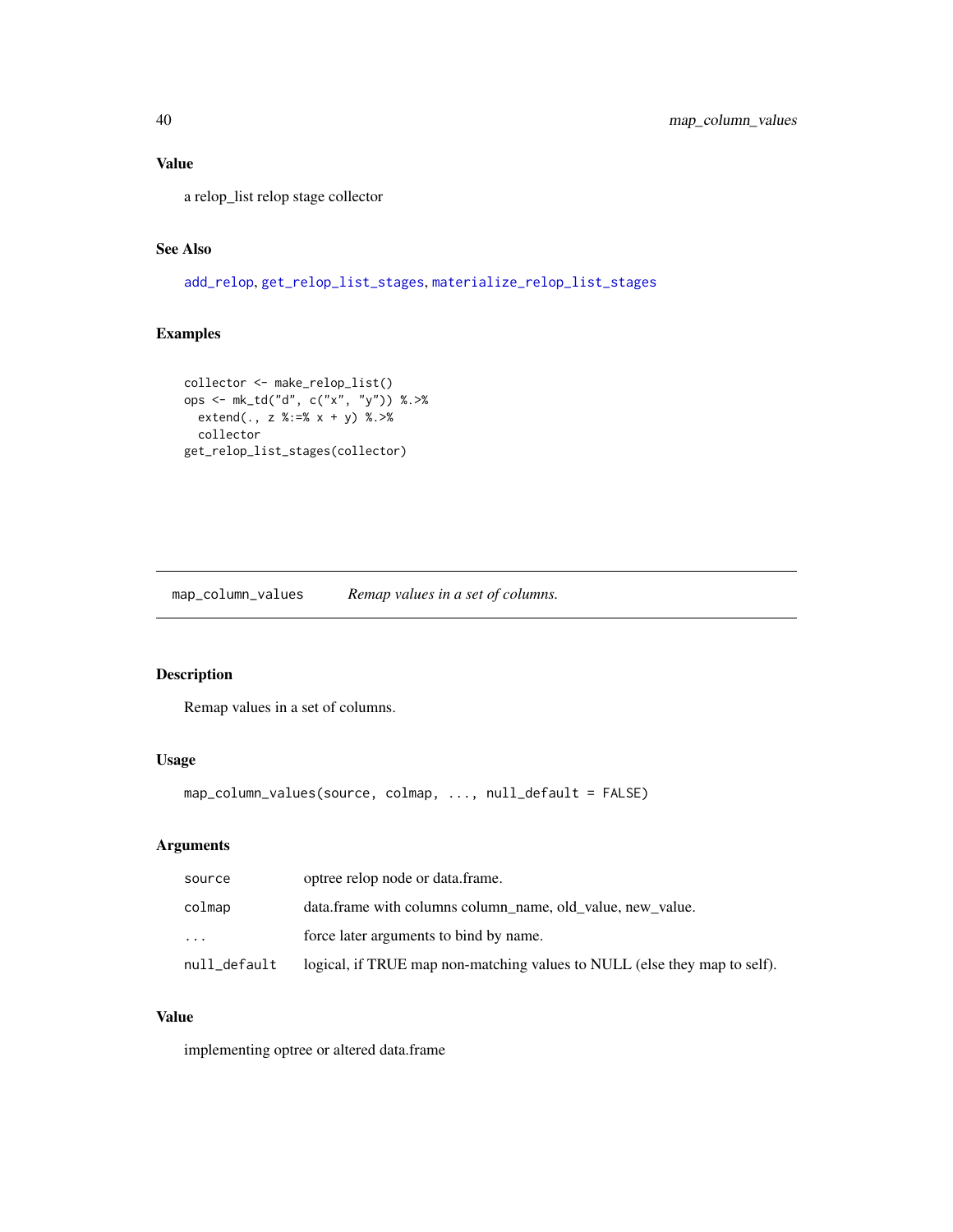## mark\_null\_cols 41

# Examples

```
if (requireNamespace("DBI", quietly = TRUE) && requireNamespace("RSQLite", quietly = TRUE)) {
 my_db <- DBI::dbConnect(RSQLite::SQLite(),
                       ":memory:")
 d <- rq_copy_to(my_db, 'd',
                data.frame(a = c("1", "2", "1", "3"),
                         b = c("1", "1", "3", "2"),c = c("1", "2", "3", "4")stringsAsFactors = FALSE),
                temporary = TRUE,
                overwrite = TRUE)
 mp <- build_frame(
     "column_name", "old_value", "new_value" |
     "a" , "1" , "10""a", "2", "20"\sqrt[n]{b} , "1" , "100" |
     "b" , "3" , "300" )
 # example
 op_tree <- d %.>%
   map_column_values(., mp)
 cat(format(op_tree))
 sql <- to_sql(op_tree, my_db)
 cat(sql)
 print(DBI::dbGetQuery(my_db, sql))
 # cleanup
 DBI::dbDisconnect(my_db)
}
```
<span id="page-40-0"></span>mark\_null\_cols *Indicate NULLs per row for given column set.*

## Description

Build a query that creates NULL indicators for nulls in selected columns.

#### Usage

```
mark_null_cols(source, cols)
```
### Arguments

| source | incoming rel_op tree or data.frame.                                           |
|--------|-------------------------------------------------------------------------------|
| cols   | named character, values are columns to track, names are where to land indica- |
|        | tors.                                                                         |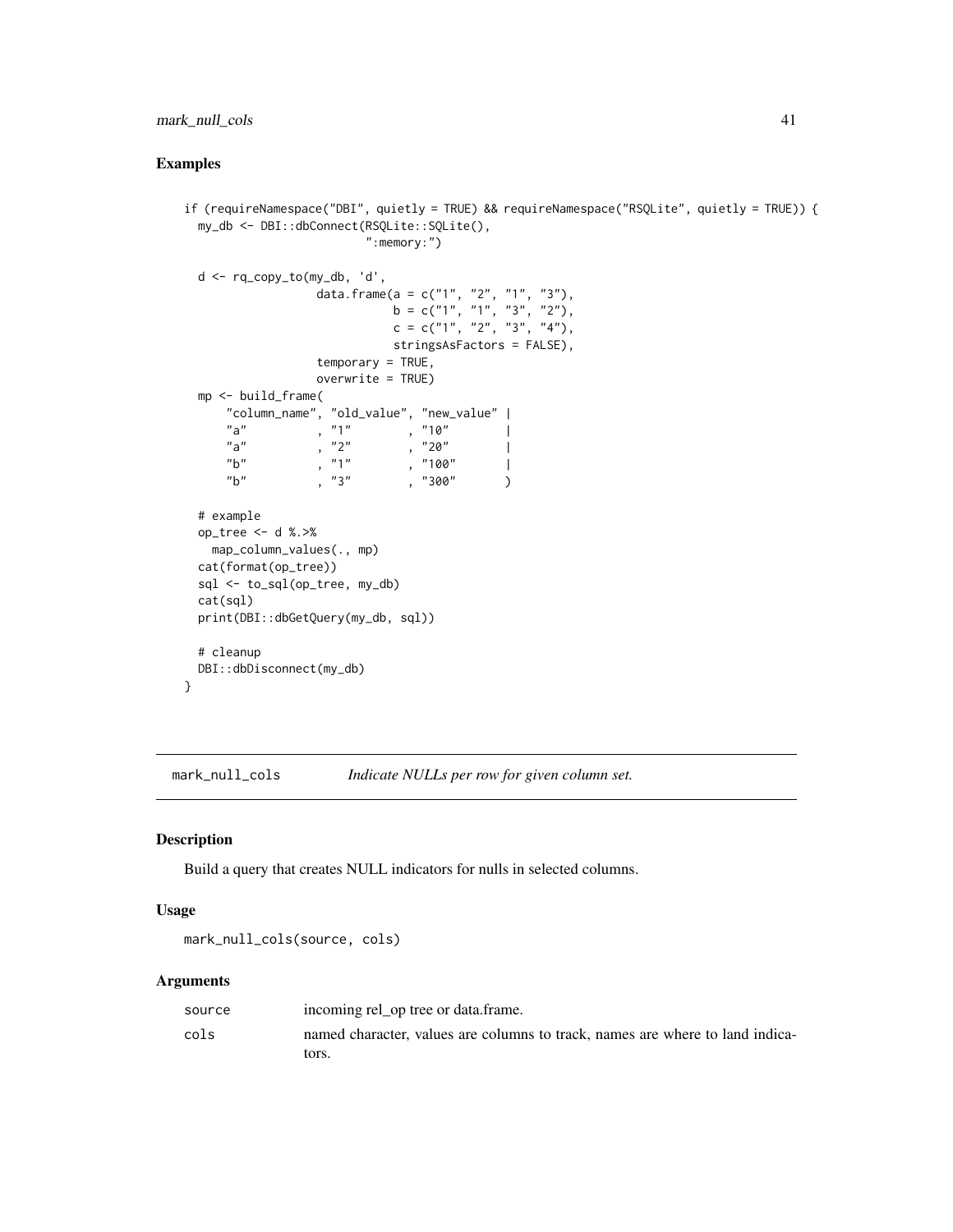### Value

rel\_op node or data.frame (depending on input).

### See Also

[null\\_replace](#page-50-0), [count\\_null\\_cols](#page-17-0)

### Examples

```
# WARNING: example tries to change rquery.rquery_db_executor option to RSQLite and back.
if (requireNamespace("DBI", quietly = TRUE) && requireNamespace("RSQLite", quietly = TRUE)) {
 my_db <- DBI::dbConnect(RSQLite::SQLite(), ":memory:")
 RSQLite::initExtension(my_db)
 old_o <- options(list("rquery.rquery_db_executor" = list(db = my_db)))
 d <- rq_copy_to(my_db, 'd',
                   data.frame(AUC = c(0.6, 0.5, NA),
                              R2 = c(1.0, 0.9, NA))op_tree <- d %.>% mark_null_cols(., qc(AUC_NULL, R2_NULL) %:=%
                                     qc(AUC, R2))
 cat(format(op_tree))
 sql <- to_sql(op_tree, my_db)
 cat(sql)
 print(DBI::dbGetQuery(my_db, sql))
 # ad-hoc mode
 data.frame(AUC=c(1,NA,0.5), R2=c(NA,1,0)) %.>%
     op_tree %.>%
     print(.)
 # cleanup
 options(old_o)
 DBI::dbDisconnect(my_db)
}
```
<span id="page-41-0"></span>materialize *Materialize an optree as a table.*

#### Description

Run the data query as a CREATE TABLE AS . Think of as a function that can be applied to relop trees, not as a component to place in pipelines.

### Usage

```
materialize(db, optree, table_name = mk_tmp_name_source("rquery_mat")(),
  ..., limit = NULL, source_limit = NULL, overwrite = TRUE,
  temporary = FALSE)
```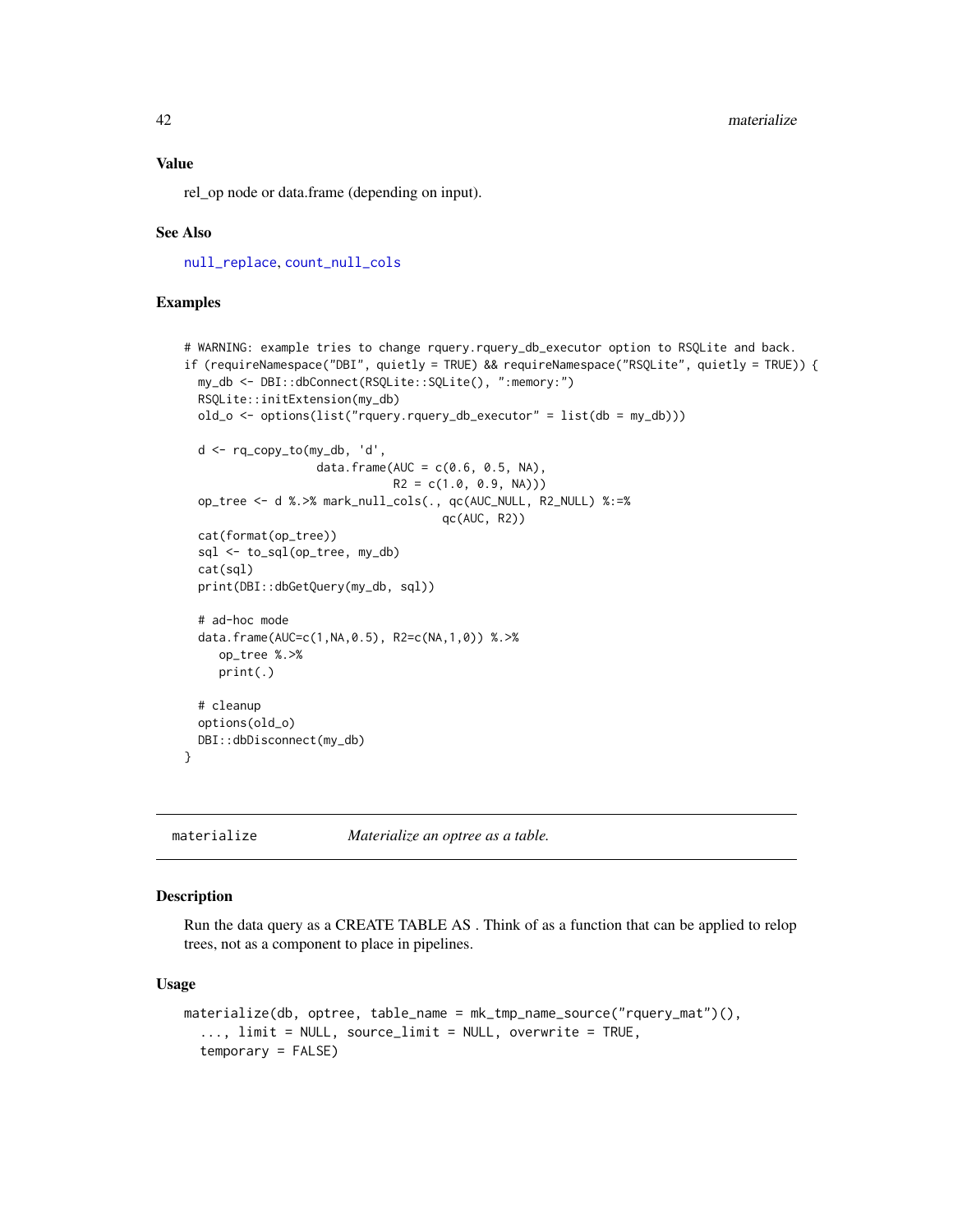#### materialize 43

## Arguments

| db           | database connecton (rquery_db_info class or DBI connections preferred).                  |
|--------------|------------------------------------------------------------------------------------------|
| optree       | relop operation tree.                                                                    |
| table_name   | character, name of table to create.                                                      |
| $\cdot$      | force later arguments to bind by name.                                                   |
| limit        | numeric if not NULL result limit (to use this, last statement must not have a<br>limit). |
| source_limit | numeric if not NULL limit sources to this many rows.                                     |
| overwrite    | logical if TRUE drop an previous table.                                                  |
| temporary    | logical if TRUE try to create a temporary table.                                         |

# Value

table description

### See Also

[db\\_td](#page-18-0), [execute](#page-22-0), [to\\_sql](#page-91-0), [rq\\_copy\\_to](#page-71-0), [mk\\_td](#page-45-0)

```
if (requireNamespace("DBI", quietly = TRUE) && requireNamespace("RSQLite", quietly = TRUE)) {
 my_db <- DBI::dbConnect(RSQLite::SQLite(), ":memory:")
 d <- rq_copy_to(my_db, 'd',
                  data.frame(AUC = 0.6, R2 = 0.2),
                  temporary = TRUE, overwrite = TRUE)
 optree <- extend_se(d, c("v" %:=% "AUC + R2", "x" %:=% "pmax(AUC,v)"))
 cat(format(optree))
 res <- materialize(my_db, optree, "example")
 cat(format(res))
 sql <- to_sql(res, my_db)
 cat(sql)
 print(DBI::dbGetQuery(my_db, sql))
 DBI::dbDisconnect(my_db)
}
```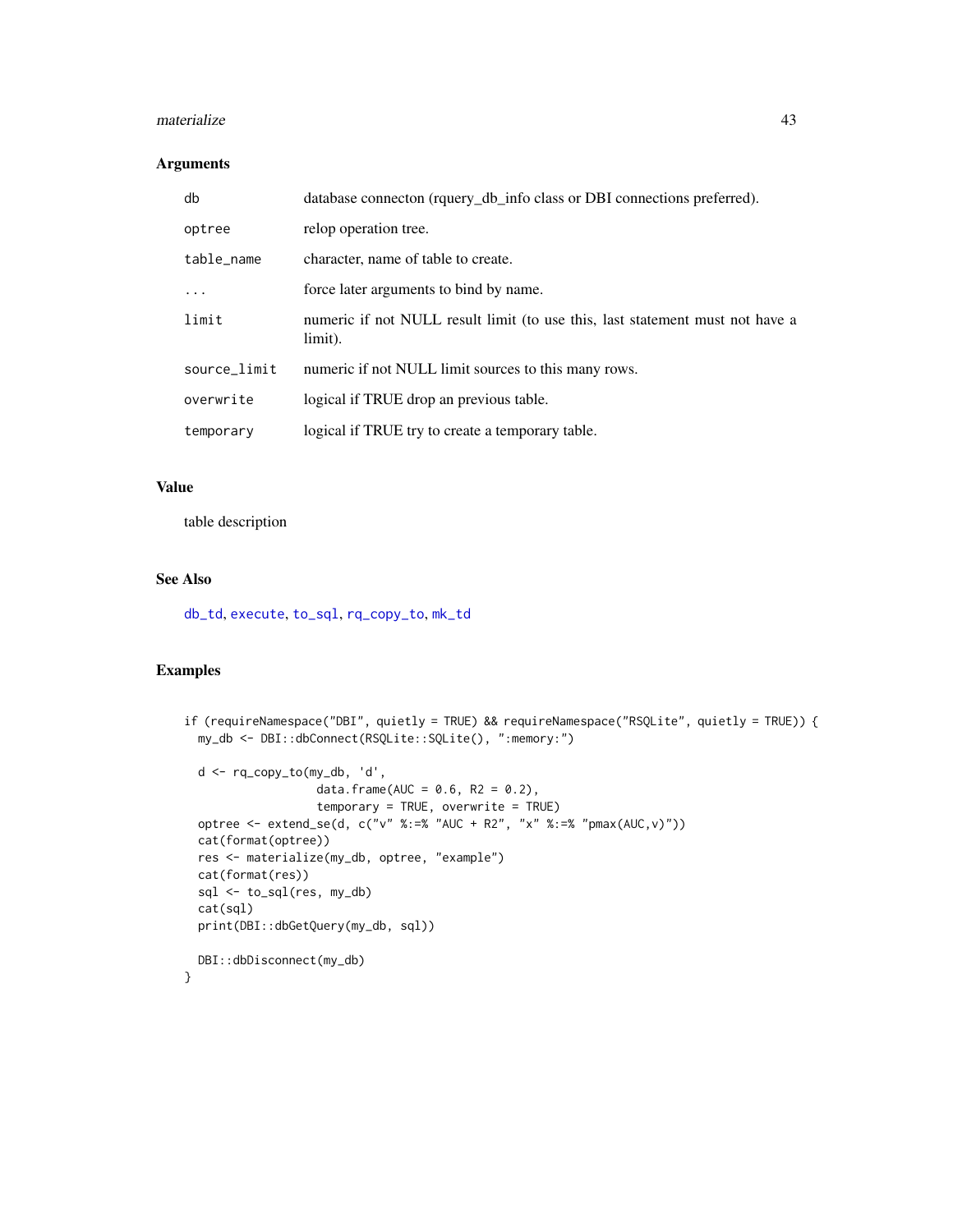materialize\_node *Create a materialize node.*

#### Description

Write results into a specified table. Result is transient, lives only for the duration of the pipeline calculation. This node is only used to break up or un-nest calculations, not for value sharing or re-use.

#### Usage

```
materialize_node(source,
  table_name = (wrapr::mk_tmp_name_source("rquerymn"))())
```
#### **Arguments**

| source     | source to work from (relop node) |
|------------|----------------------------------|
| table name | character, name of caching table |

#### Details

Note this node can not be used in multiple paths in the same rel\_op tree as it re-uses table names and re-computes each time called.

## Value

relop materialize\_node

#### See Also

[rsummary\\_node](#page-77-0), [non\\_sql\\_node](#page-47-0)

<span id="page-43-0"></span>materialize\_relop\_list\_stages

*Materialize a stages list on a database.*

### Description

For how to use please see here [https://github.com/WinVector/rquery/blob/master/extras/](https://github.com/WinVector/rquery/blob/master/extras/query_growth/query_growth.md) [query\\_growth/query\\_growth.md](https://github.com/WinVector/rquery/blob/master/extras/query_growth/query_growth.md).

### Usage

```
materialize_relop_list_stages(db, collector, ..., narrow = TRUE,
  limit = NULL, source_limit = NULL, overwrite = TRUE,
  temporary = TRUE)
```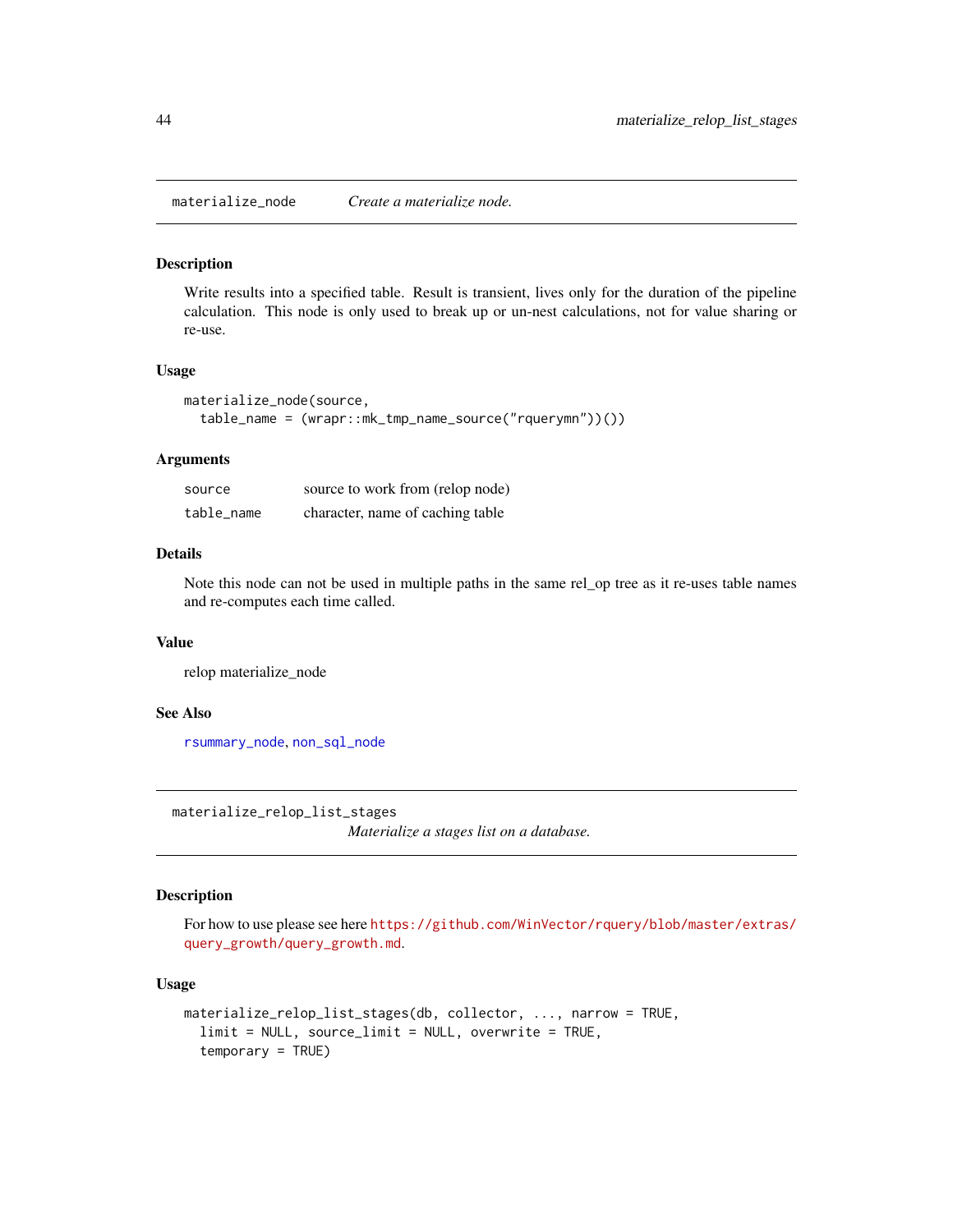### Arguments

| db           | database connecton (rquery_db_info class preferred, or DBI connections).                 |
|--------------|------------------------------------------------------------------------------------------|
| collector    | a rquery::relop list                                                                     |
| $\ddots$ .   | force later arguments to bind by name.                                                   |
| narrow       | logical, if TRUE add select_columns() to narrow stages.                                  |
| limit        | numeric if not NULL result limit (to use this, last statement must not have a<br>limit). |
| source_limit | numeric if not NULL limit sources to this many rows.                                     |
| overwrite    | logical if TRUE drop an previous table.                                                  |
| temporary    | logical if TRUE try to create a temporary table.                                         |

#### Value

a rquery::relop\_table\_source representing ops's materialization.

#### See Also

[make\\_relop\\_list](#page-38-0), [add\\_relop](#page-4-0), [get\\_relop\\_list\\_stages](#page-27-0)

```
if(requireNamespace("DBI", quietly = TRUE) &&
  requireNamespace("RSQLite", quietly = TRUE) ) {
 rsqlite_connection <- DBI::dbConnect(RSQLite::SQLite(),
                                       ":memory:")
 db <- rquery_db_info(
   connection = rsqlite_connection,
   is_dbi = TRUE
   )
 collector <- make_relop_list()
 d \leq rq\_copy\_to(db, "d", data-frame(x = 1, y = 2),temporary = TRUE, overwrite = TRUE)
 ops1 <- d %.>%
   extend(., z %:=% x + y) %.>%
   collector
 ops2 <- ops1 %.>%
   extend(., z2 %:=% x / y) %.>%
   collector
 get_relop_list_stages(collector)
 res <- materialize_relop_list_stages(db, collector)
 res
 execute(db, res)
 DBI::dbDisconnect(rsqlite_connection)
}
```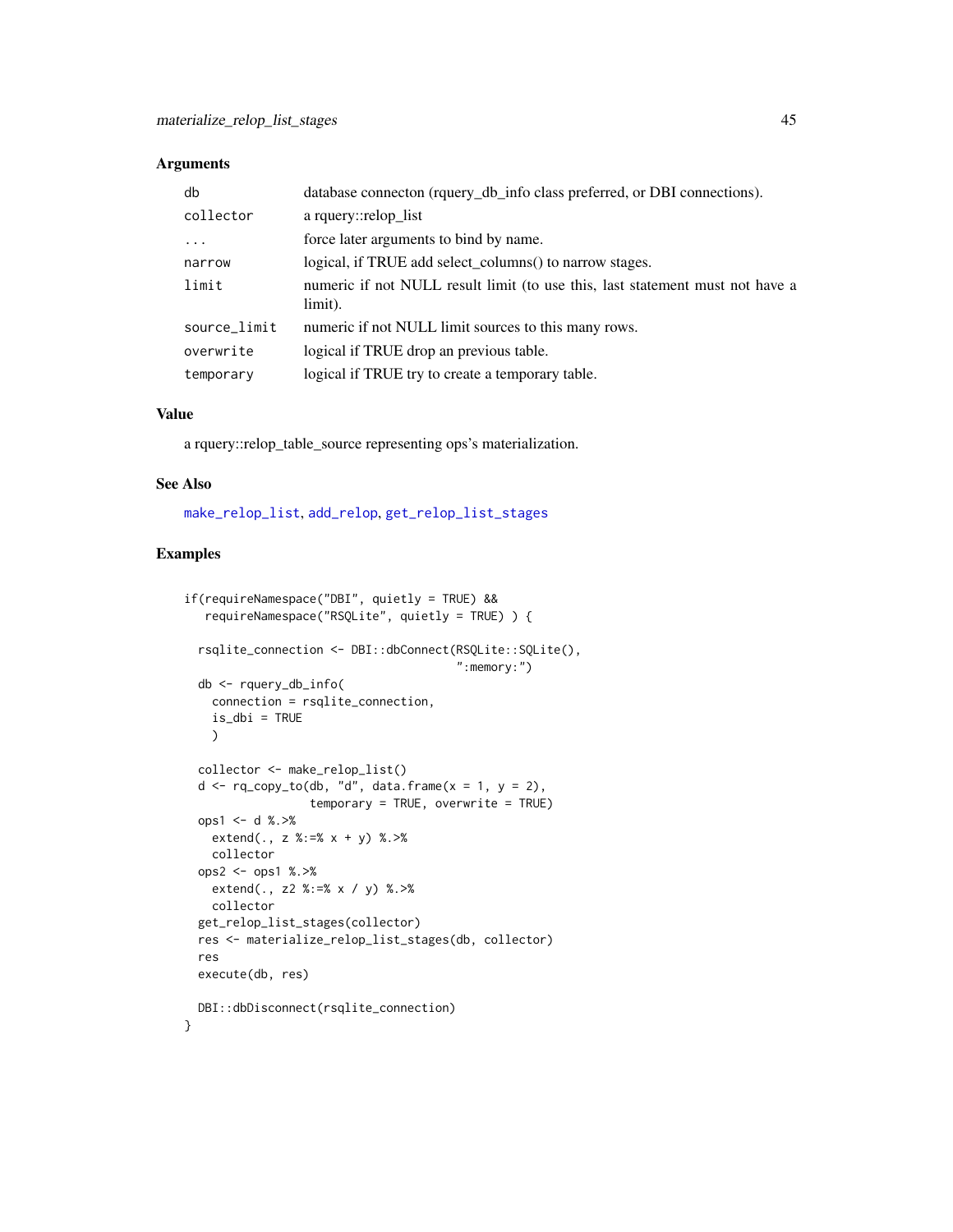<span id="page-45-0"></span>

Build minimal structures (table name and column names) needed to represent data from a remote table.

#### Usage

```
mk_td(table_name, columns, ..., qualifiers = NULL, q_table_name = NULL)
table_source(table_name, columns, ..., qualifiers = NULL,
  q_table_name = NULL)
```
# Arguments

| table_name   | character, name of table                                                                                  |
|--------------|-----------------------------------------------------------------------------------------------------------|
| columns      | character, column names of table                                                                          |
| $\ddots$ .   | not used, force later argument to bind by name                                                            |
| qualifiers   | optional named ordered vector of strings carrying additional db hierarchy terms,<br>such as schema.       |
| q_table_name | optional character, qualified table name, note: has to be re-generated for differ-<br>ent DB connections. |

# Details

Generate a query that returns contents of a table, we could try to eliminate this (replace the query with the table name), but there are features one can work with with the query in place and SQL optimizers likely make this zero-cost anyway.

# Value

a relop representation of the data

# Functions

• table\_source: old name for mk\_td

# See Also

[db\\_td](#page-18-0), [local\\_td](#page-36-0) [db\\_td](#page-18-0), [local\\_td](#page-36-0), [rq\\_copy\\_to](#page-71-0), [materialize](#page-41-0), [execute](#page-22-0), [to\\_sql](#page-91-0)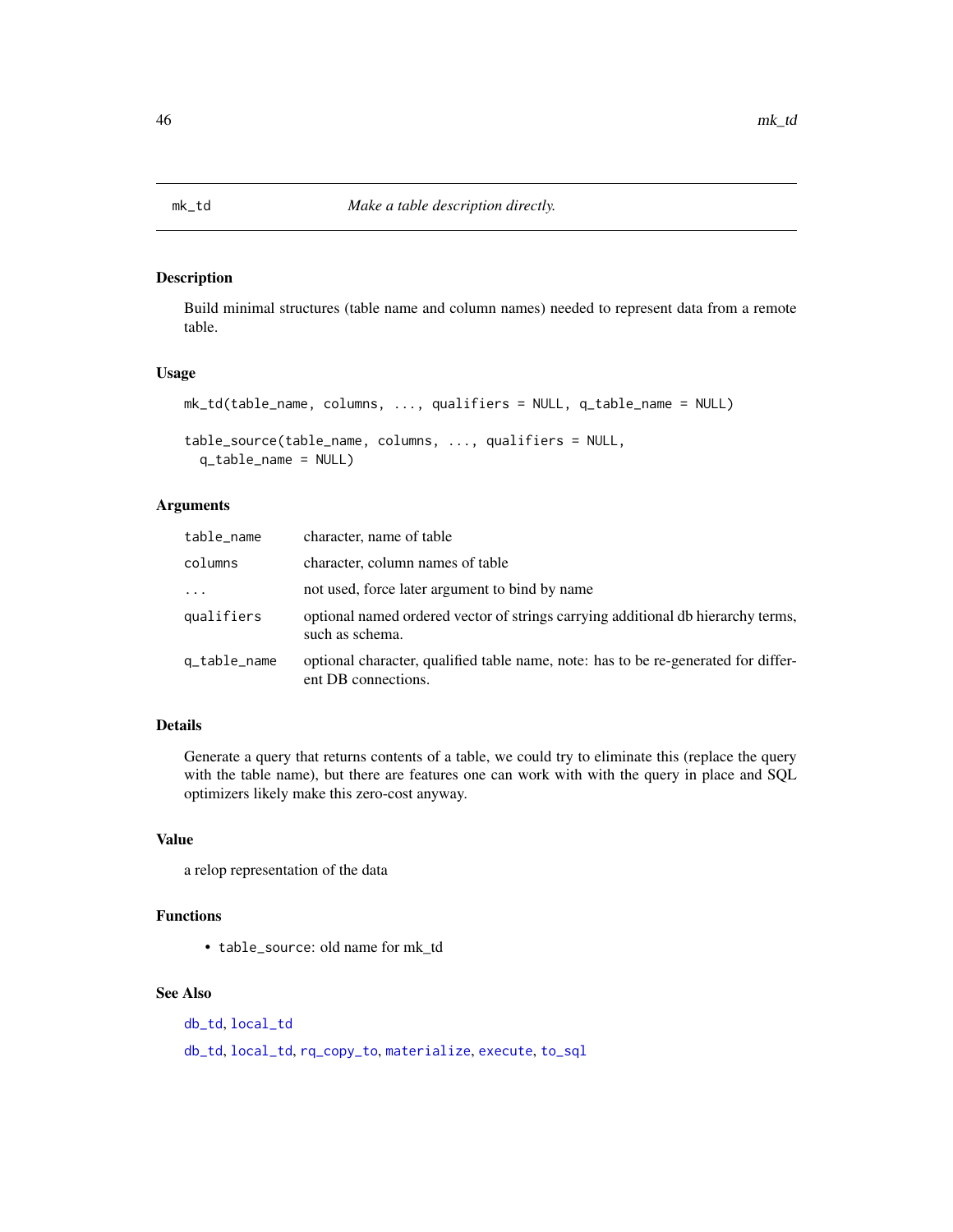# natural\_join 47

# Examples

```
if (requireNamespace("DBI", quietly = TRUE) && requireNamespace("RSQLite", quietly = TRUE)) {
 my_db <- DBI::dbConnect(RSQLite::SQLite(), ":memory:")
 rq_copy_to(my_db,
             'd',
             data.frame(AUC = 0.6, R2 = 0.2),
             overwrite = TRUE,
             temporary = TRUE)
 d <- mk_td('d',
                    columns = c("AUC", "R2"))
 print(d)
 sql \leftarrow to_sql(d, my_db)cat(sql)
 print(DBI::dbGetQuery(my_db, sql))
 DBI::dbDisconnect(my_db)
}
```
natural\_join *Make a natural\_join node.*

### Description

Natural join is a join by identity on all common columns specified in the by argument. Any common columns not specified in the by argument are coalesced into a single column preferring the first or "a" table.

## Usage

```
natural_join(a, b, ..., by, jointype = "INNER", env = parent.frame())
```
## Arguments

| a        | source to select from.                           |
|----------|--------------------------------------------------|
| h        | source to select from.                           |
|          | force later arguments to bind by name            |
| by       | character, set of columns to match.              |
| jointype | type of join ('INNER', 'LEFT', 'RIGHT', 'FULL'). |
| env      | environment to look to.                          |

## Value

natural\_join node.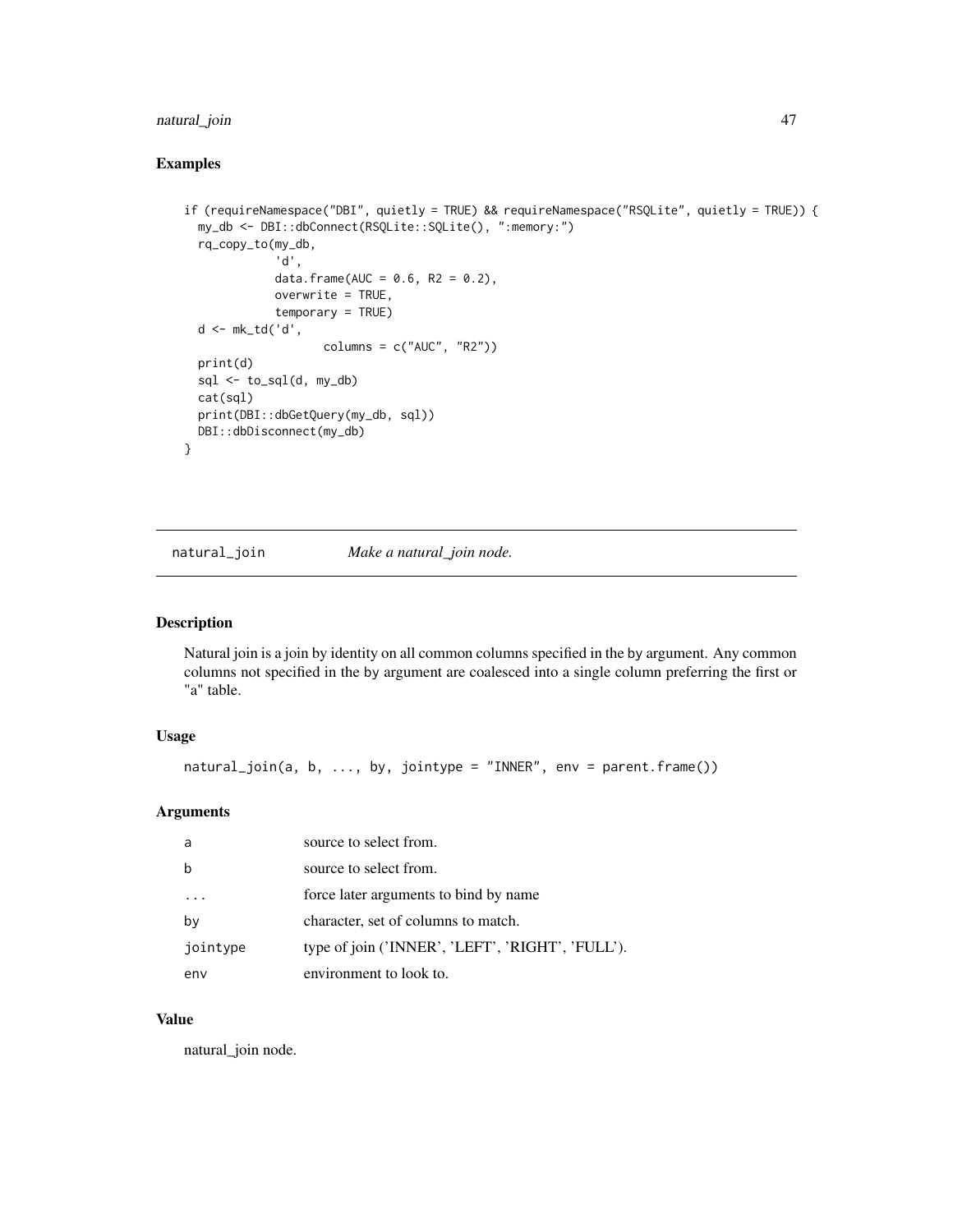### Examples

```
if(requireNamespace("DBI", quietly = TRUE) &&
  requireNamespace("RSQLite", quietly = TRUE)) {
 my_db <- DBI::dbConnect(RSQLite::SQLite(),
                         ":memory:")
 d1 <- rq_copy_to(
   my_db, 'd1',
   build_frame(
     "key", "val", "val1" |
        "a" , 1 , 10 |
        "b" , 2 , 11 |
        "c", 3, 12 )
 d2 < -rq_{copy_to}my_db, 'd2',
   build_frame(
     "key", "val", "val2" |
        "a", 5, 13 |
        "b" , 6 , 14 |
       "d" , 7 , 15 )
 # key matching join
 optree <- natural_join(d1, d2,
                        jointype = "LEFT", by = 'key')
 execute(my_db, optree) %.>%
   print(.)
 # full cross-product join
 # (usually with jointype = "FULL", but "LEFT" is more
 # compatible with rquery field merg semantics).
 optree2 <- natural_join(d1, d2,
                         jointype = "LEFT", by = NULL)
 execute(my_db, optree2) %.>%
   print(.)
 # notice ALL non-"by" fields take coalese to left table.
 DBI::dbDisconnect(my_db)
}
```
<span id="page-47-0"></span>non\_sql\_node *Wrap a non-SQL node.*

### Description

Note: non-SQL nodes are allowed to delete/overwrite both both the incoming and outgoing tables, so do not point them to non-temporary structures. Also they tend to land all columns (losing narrowing optimization), so can be expensive and should be used sparingly. Finally their result can only be used once in a pipeline (else they will try to clobber their own result).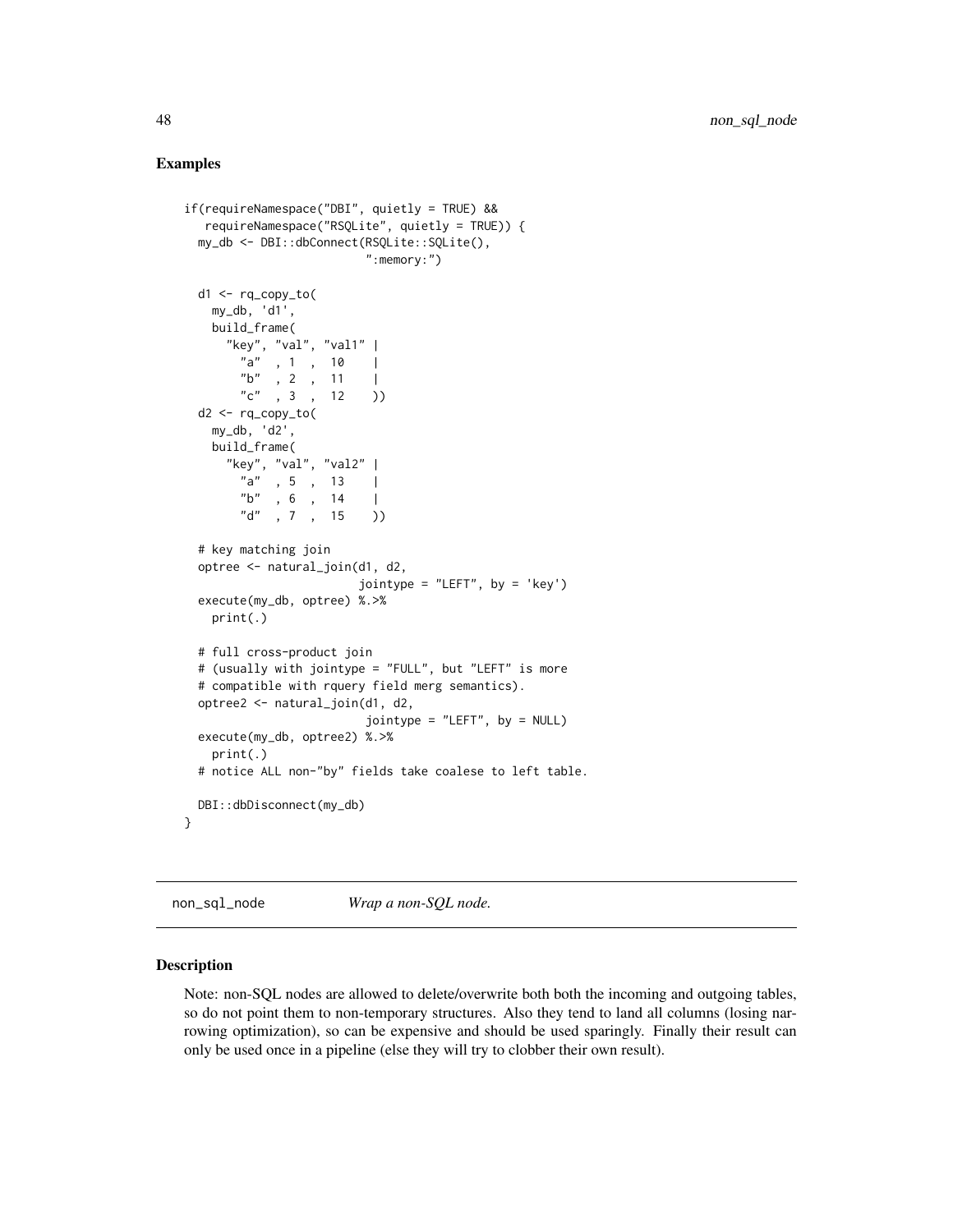# non\_sql\_node 49

# Usage

```
non\_sql\_node(source, ..., f_db = NULL, f_df = NULL, f_dt = NULL,incoming_table_name, outgoing_table_name, columns_produced,
  display_form = "non_sql_node", orig_columns = TRUE,
  temporary = TRUE, check_result_details = TRUE,
  env = parent.frame())
```
# Arguments

| source               | source to work from (data.frame or relop node)                                                                            |  |
|----------------------|---------------------------------------------------------------------------------------------------------------------------|--|
| $\cdots$             | force later arguments to bind by name                                                                                     |  |
| f_db                 | database implementation signature: f_db(db, incoming_table_name, outgoing_table_name,<br>nd) (db being a database handle) |  |
| $f_d$                | data.frame implementation signature: f_df(data.frame, nd) (NULL defaults to<br>taking from database).                     |  |
| f/dt                 | data.table implementation signature: f_dt(data.table, nd) (NULL defaults f_df).                                           |  |
| incoming_table_name  |                                                                                                                           |  |
|                      | character, name of incoming table                                                                                         |  |
| outgoing_table_name  |                                                                                                                           |  |
|                      | character, name of produced table                                                                                         |  |
| columns_produced     |                                                                                                                           |  |
|                      | character, names of additional columns produced                                                                           |  |
| display_form         | character, how to print node                                                                                              |  |
| orig_columns         | logical if TRUE select all original columns.                                                                              |  |
| temporary            | logical, if TRUE mark tables temporary.                                                                                   |  |
| check_result_details |                                                                                                                           |  |
|                      | logical, if TRUE enforce result type and columns.                                                                         |  |
| env                  | environment to look to.                                                                                                   |  |

## Value

non-sql node.

# See Also

[rsummary\\_node](#page-77-0), [quantile\\_node](#page-59-0)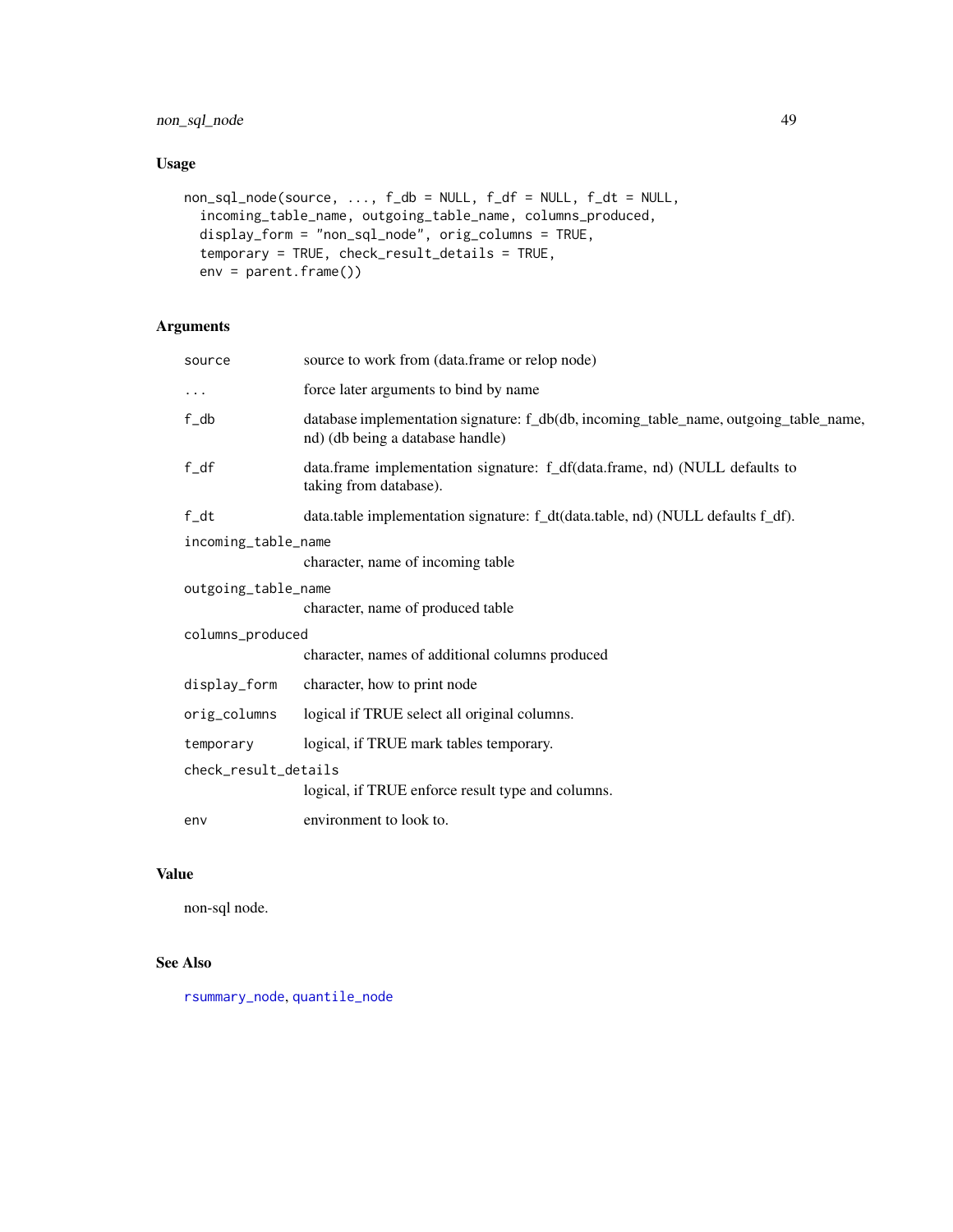normalize\_cols *Build an optree pipeline that normalizes a set of columns so each column sums to one in each partition.*

#### Description

This is an example of building up a desired pre-prepared pipeline fragment from relop nodes.

#### Usage

```
normalize_cols(source, columns, ..., partitionby = NULL,
  env = parent.frame())
```
## **Arguments**

| source      | relop tree or data.frame source.                                  |
|-------------|-------------------------------------------------------------------|
| columns     | character, columns to normalize.                                  |
| $\cdot$     | force later arguments to bind by name.                            |
| partitionby | partitioning (window function) column names to define partitions. |
| env         | environment to look for values in.                                |

```
# by hand logistic regression example
scale <- 0.237
d <- mk_td("survey_table",
                  c("subjectID", "surveyCategory", "assessmentTotal"))
optree <- d %.>%
 extend(.,
            probability %:=%
               exp(assessmentTotal * scale)) %.>%
 normalize_cols(.,
                 "probability",
                partitionby = 'subjectID') %.>%
 pick_top_k(.,
             partitionby = 'subjectID',
             orderby = c('probability', 'surveyCategory'),
             reverse = c('probability')) %.>%
 rename_columns(., 'diagnosis' %:=% 'surveyCategory') %.>%
 select_columns(., c('subjectID',
                      'diagnosis',
                      'probability')) %.>%
 orderby(., 'subjectID')
cat(format(optree))
```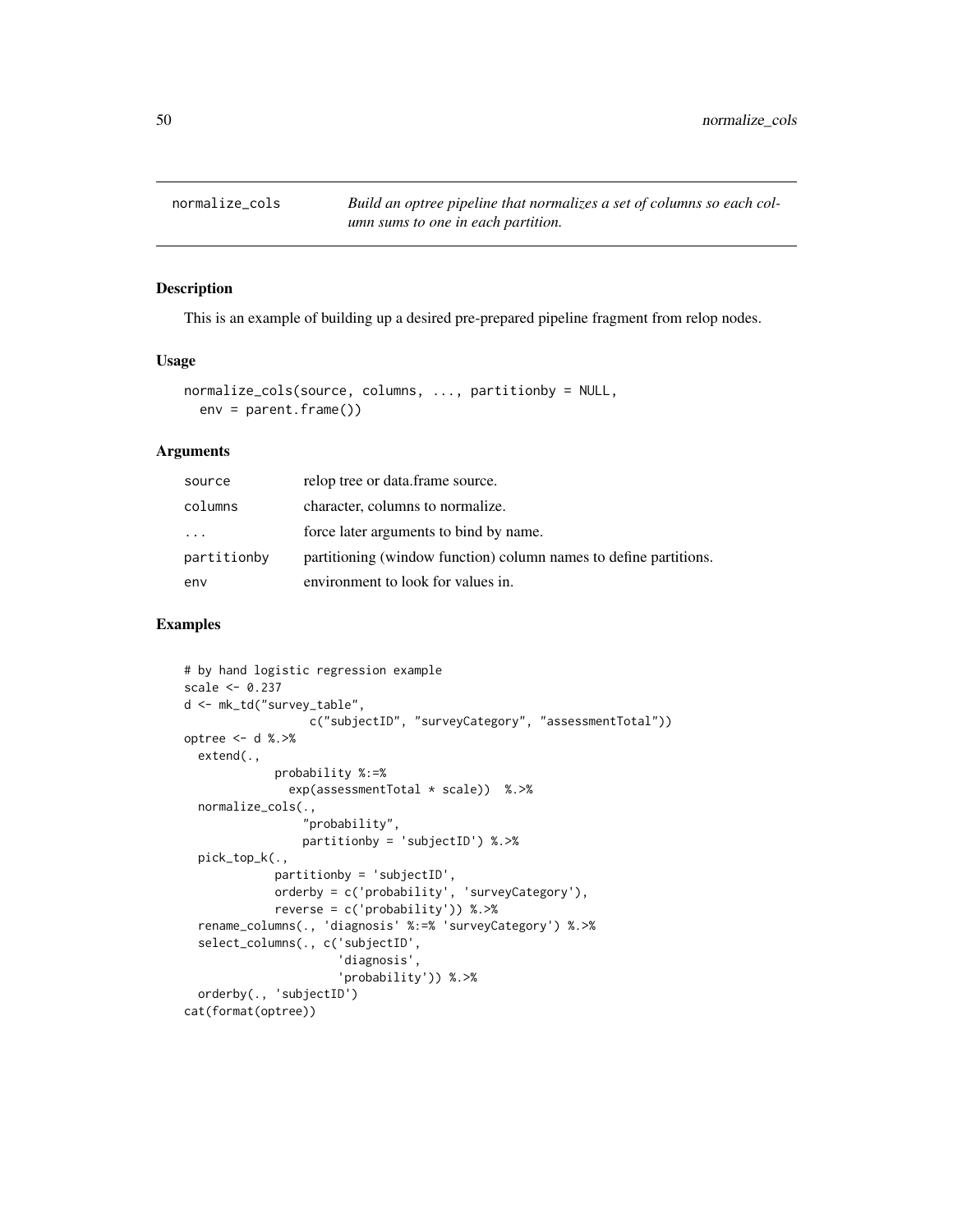<span id="page-50-0"></span>

Replace NA/NULL is specified columns with the given replacement value.

### Usage

```
null_replace(src, cols, value, ..., note_col = NULL,
  env = parent.frame())
```
# Arguments

| src                     | relop or data.frame data source.                                                     |
|-------------------------|--------------------------------------------------------------------------------------|
| cols                    | character, columns to work on.                                                       |
| value                   | scalar, value to write.                                                              |
| $\cdot$ $\cdot$ $\cdot$ | force later arguments to bind by name.                                               |
| note_col                | character, if not NULL record number of columns altered per-row in this col-<br>umn. |
| env                     | environment to look to.                                                              |

## Value

null\_replace node or data.frame.

### See Also

[count\\_null\\_cols](#page-17-0), [mark\\_null\\_cols](#page-40-0)

```
if (requireNamespace("DBI", quietly = TRUE) && requireNamespace("RSQLite", quietly = TRUE)) {
 my_db <- DBI::dbConnect(RSQLite::SQLite(), ":memory:")
 d1 <- rq_copy_to(my_db, 'd1',
                    data.frame(A = c(NA, 2, 3, NA), B = c(3, NA, 4, NA)))
 optree <- null_replace(d1, qc(A, B),
                         0.0, note_col = "alterations")
 cat(format(optree))
 sql <- to_sql(optree, my_db)
 cat(sql)
 print(DBI::dbGetQuery(my_db, sql))
 DBI::dbDisconnect(my_db)
}
```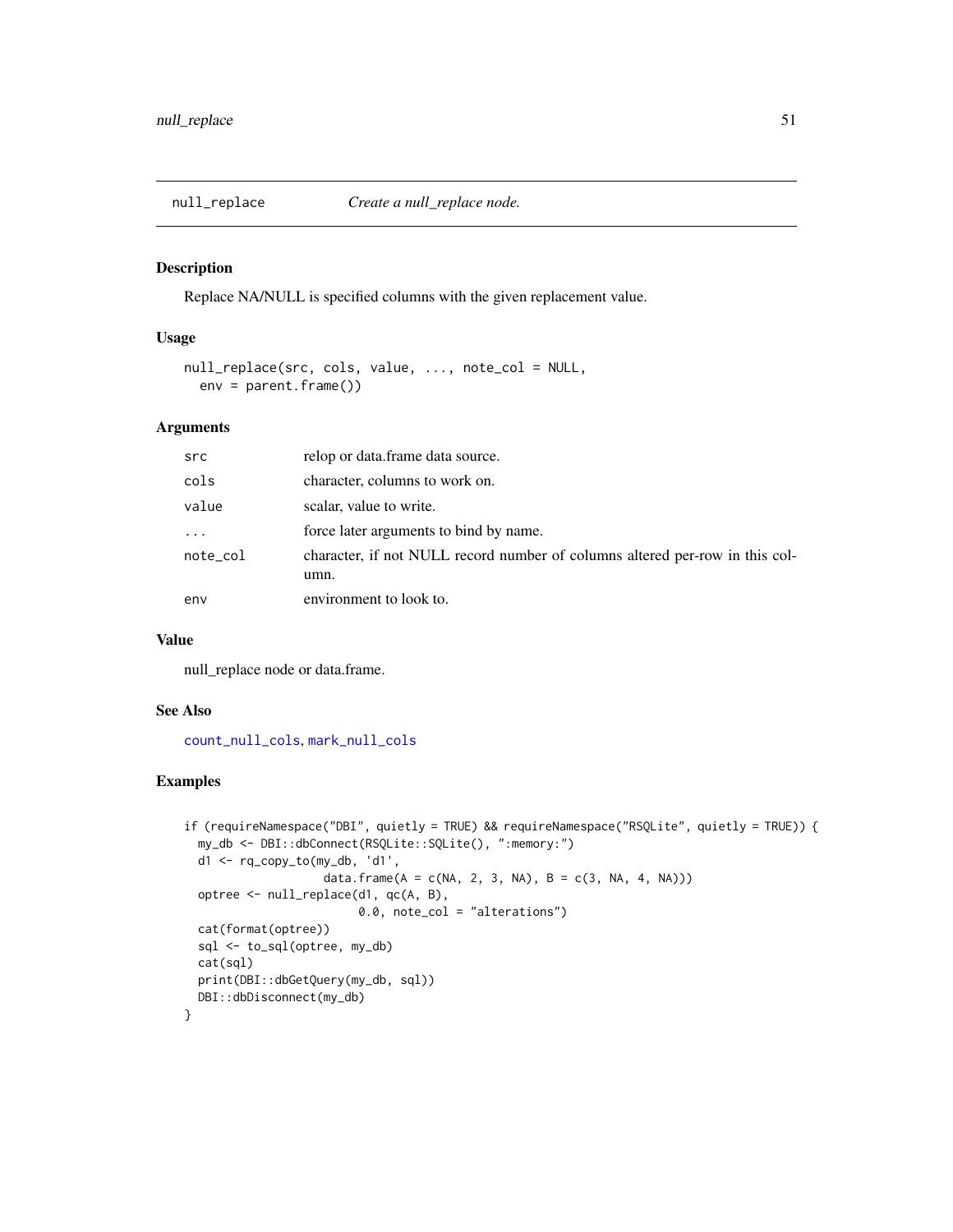Build a diagram of a optree pipeline.

## Usage

```
op_diagram(optree, ..., merge_tables = FALSE,
  show_table_columns = TRUE)
```
#### Arguments

| optree             | operation tree pipeline (or list of such).                                                                                               |
|--------------------|------------------------------------------------------------------------------------------------------------------------------------------|
| $\ddots$           | force other argument to be by name.                                                                                                      |
| merge_tables       | logical, if TRUE merge all same table references into one node, rel op nodes<br>that declare a materialize_as name will be cross-linked. |
| show_table_columns |                                                                                                                                          |
|                    | logical, if TRUE show table columns.                                                                                                     |

#### Value

character DiagrammeR::grViz() ready text.

```
d <- mk_td('d',
            columns = qc(AUC, R2))optree <- d %.>%
  extend(., v %:=% ifelse(AUC>0.5, R2, 1.0)) %.>%
  quantile_node(.) %.>%
  natural\_join(., d, jointype = "LEFT", by = "AUC") % . > %orderby(., "AUC")
cat(format(optree))
cat(op_diagram(optree))
if(requireNamespace("DiagrammeR", quietly = TRUE)) {
  optree %.>%
    op_diagram(., merge_tables = TRUE) %.>%
   DiagrammeR::grViz(.) %.>%
   print(.)
 # # or to render to png
 # optree %.>%
 # op_diagram(., merge_tables = TRUE) %.>%
```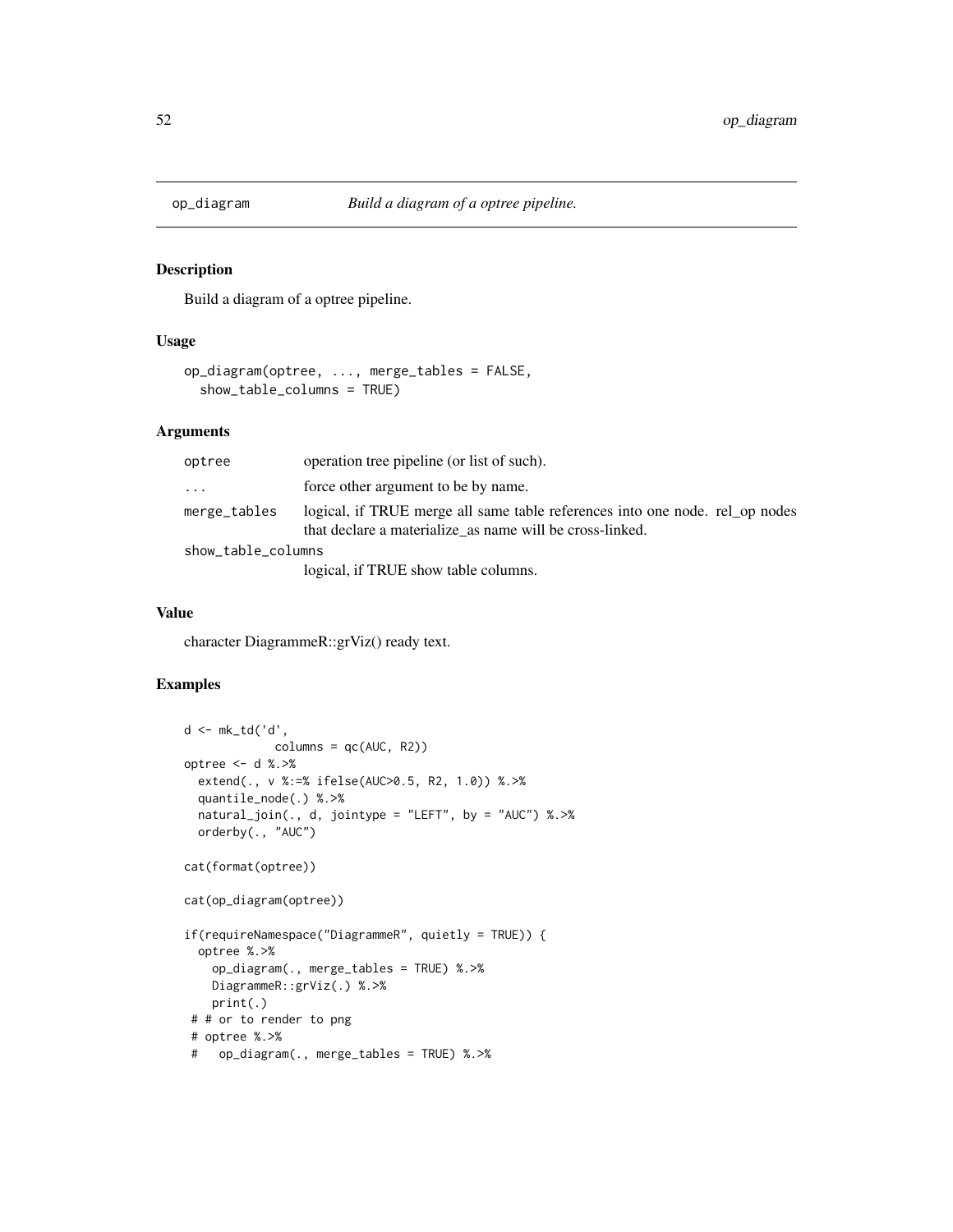#### orderby 53

```
# DiagrammeR::DiagrammeR(diagram = ., type = "grViz") %.>%
# DiagrammeRsvg::export_svg(.) %.>%
# charToRaw(.) %.>%
# rsvg::rsvg_png(., file = "diagram1.png")
}
```

```
orderby Make an orderby node (not a relational operation).
```
#### Description

Order a table by a set of columns (not general expressions) and limit number of rows in that order.

#### Usage

```
orderby(source, cols = NULL, ..., reverse = NULL, limit = NULL,env = parent.frame())
```
### Arguments

| source  | source to select from.                           |
|---------|--------------------------------------------------|
| cols    | order by column names.                           |
|         | force later arguments to be bound by name        |
| reverse | character, which columns to reverse ordering of. |
| limit   | number limit row count.                          |
| env     | environment to look to.                          |

#### Details

Note: this is a relational operator in that it takes a table that is a relation (has unique rows) to a table that is still a relation. However, most relational systems do not preserve row order in storage or between operations. So without the limit set this is not a useful operator except as a last step prior to pulling data to an in-memory data.frame ( which does preserve row order).

### Value

order\_by node.

```
if (requireNamespace("DBI", quietly = TRUE) && requireNamespace("RSQLite", quietly = TRUE)) {
 my_db <- DBI::dbConnect(RSQLite::SQLite(), ":memory:")
 d <- rq_copy_to(my_db, 'd',
                  data.frame(AUC = 0.6, R2 = 0.2))
 optree <- orderby(d, cols = "AUC", reverse = "AUC", limit=4)
```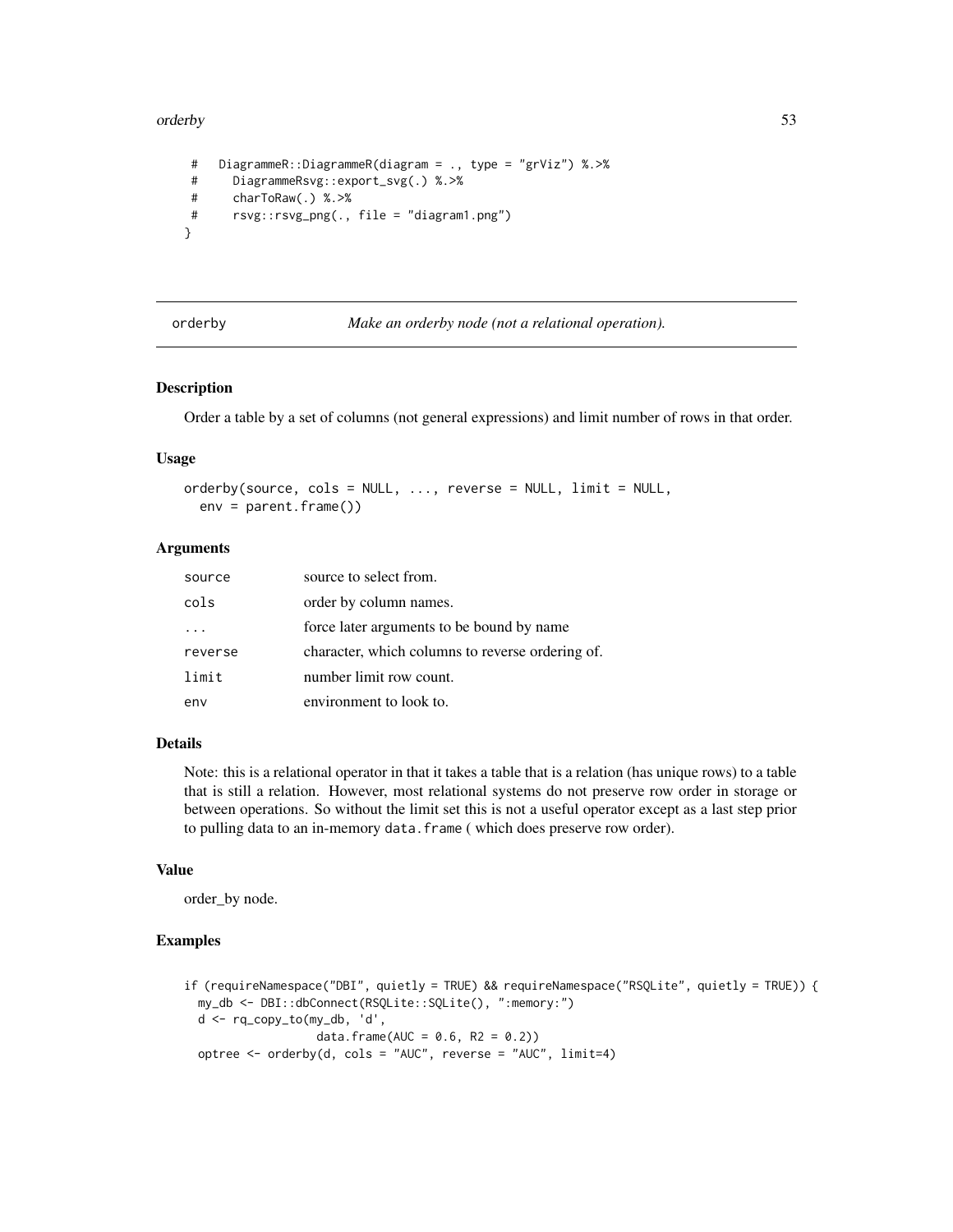```
cat(format(optree))
 sql <- to_sql(optree, my_db)
 cat(sql)
 print(DBI::dbGetQuery(my_db, sql))
 DBI::dbDisconnect(my_db)
}
```
order\_expr *Make a order\_expr node.*

### Description

order\_expr() uses bquote() .()-style escaping.

## Usage

```
order_expr(source, expr, env = parent.frame())
```
order\_expr\_nse(source, expr, env = parent.frame())

## Arguments

| source | source to select from.    |
|--------|---------------------------|
| expr   | expression to order expr. |
| env    | environment to look to.   |

### Value

select columns node.

```
if (requireNamespace("DBI", quietly = TRUE) && requireNamespace("RSQLite", quietly = TRUE)) {
 my_db <- DBI::dbConnect(RSQLite::SQLite(), ":memory:")
 d <- rq_copy_to(my_db, 'd',
                   data.frame(AUC = 0.6, R2 = 0.2, z = 3))
 TARGETCOL = as.name("AUC")
 optree <- order_expr(d, .(TARGETCOL)/R2) %.>%
   select_columns(., "R2")
 cat(format(optree))
 sql <- to_sql(optree, my_db)
 cat(sql)
 print(DBI::dbGetQuery(my_db, sql))
 DBI::dbDisconnect(my_db)
}
```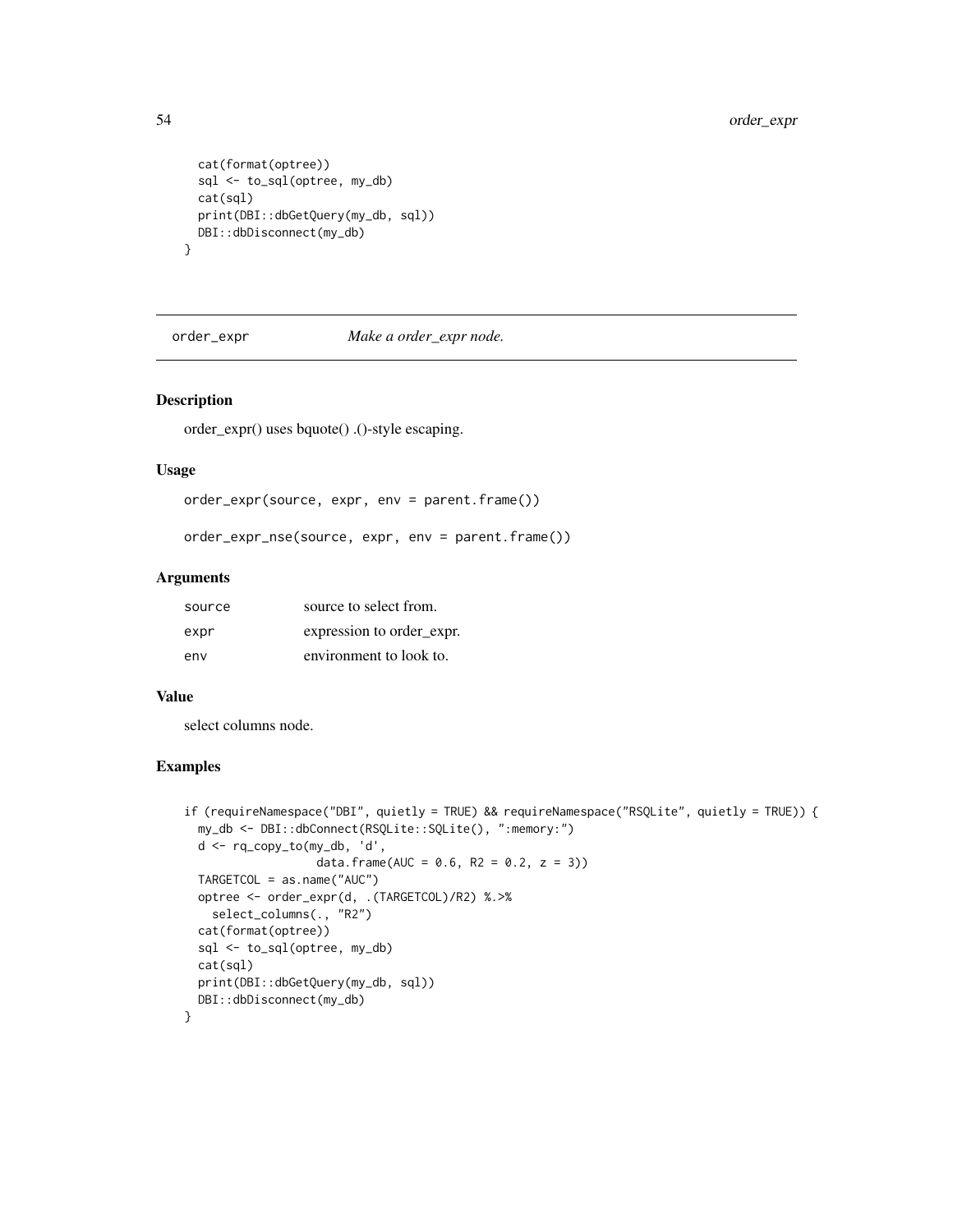order\_expr\_se *Make a order\_expr node.*

## Description

Make a order\_expr node.

## Usage

order\_expr\_se(source, expr, env = parent.frame())

## Arguments

| source | source to select from.             |
|--------|------------------------------------|
| expr   | expression to order expr.          |
| env    | environment to look for values in. |

#### Value

select columns node.

# Examples

```
if (requireNamespace("DBI", quietly = TRUE) && requireNamespace("RSQLite", quietly = TRUE)) {
 my_db <- DBI::dbConnect(RSQLite::SQLite(), ":memory:")
 d <- rq_copy_to(my_db, 'd',
                  data.frame(AUC = 0.6, R2 = 0.2))
 optree <- order_expr_se(d, "AUC/R2")
 cat(format(optree))
 sql <- to_sql(optree, my_db)
 cat(sql)
 print(DBI::dbGetQuery(my_db, sql))
 DBI::dbDisconnect(my_db)
}
```

| pick_top_k |  | Build an optree pipeline that selects up to the top k rows from each |  |  |  |  |  |
|------------|--|----------------------------------------------------------------------|--|--|--|--|--|
|            |  | group in the given order.                                            |  |  |  |  |  |

## Description

This is an example of building up a desired pre-prepared pipeline fragment from relop nodes.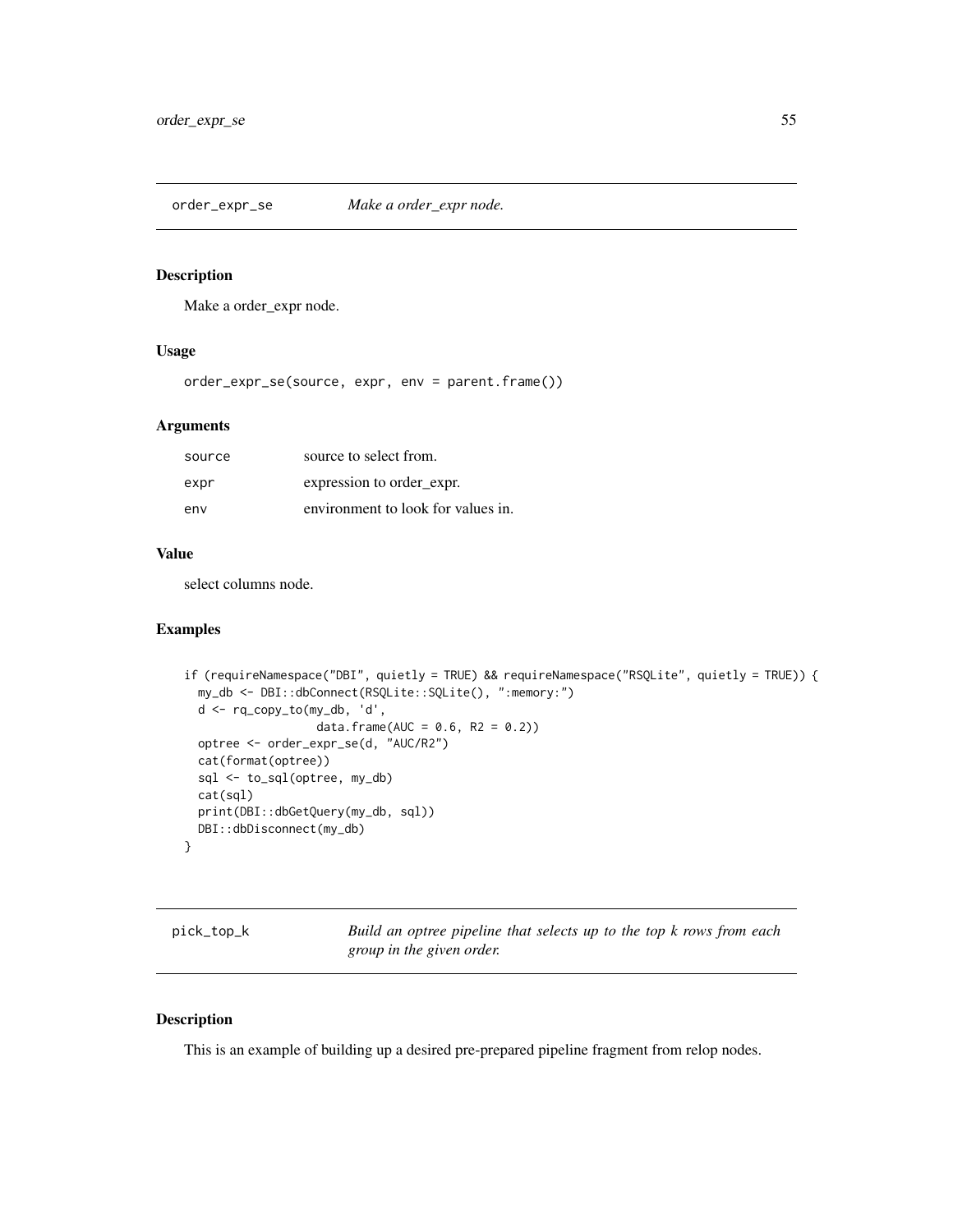## Usage

```
pick_top_k(source, ..., partitionby = NULL, orderby = NULL,
  reverse = NULL, k = 1L, order_expression = "row_number()",
 order_column = "row_number", keep_order_column = TRUE,
 env = parent.frame())
```
# Arguments

| source            | relop tree or data.frame source.                                        |
|-------------------|-------------------------------------------------------------------------|
| $\cdots$          | force later arguments to bind by name.                                  |
| partitionby       | partitioning (window function) column names.                            |
| orderby           | character, ordering (in window function) column names.                  |
| reverse           | character, reverse ordering (in window function) of these column names. |
| k                 | integer, number of rows to limit to in each group.                      |
| order_expression  |                                                                         |
|                   | character, command to compute row-order/rank.                           |
| order_column      | character, column name to write per-group rank in (no ties).            |
| keep_order_column |                                                                         |
|                   | logical, if TRUE retain the order column in the result.                 |
| env               | environment to look for values in.                                      |
|                   |                                                                         |

```
# by hand logistic regression example
scale <- 0.237
d <- mk_td("survey_table",
           c("subjectID", "surveyCategory", "assessmentTotal"))
optree <- d %.>%
  extend(.,
             probability %:=%
               exp(assessmentTotal * scale)) %.>%
  normalize_cols(.,
                 "probability",
                 partitionby = 'subjectID') %.>%
  pick_top_k(.,
             partitionby = 'subjectID',
             orderby = c('probability', 'surveyCategory'),
             reverse = c('probability', 'surveyCategory')) %.>%
  rename_columns(., 'diagnosis' %:=% 'surveyCategory') %.>%
  select_columns(., c('subjectID',
                      'diagnosis',
                      'probability')) %.>%
  orderby(., 'subjectID')
cat(format(optree))
```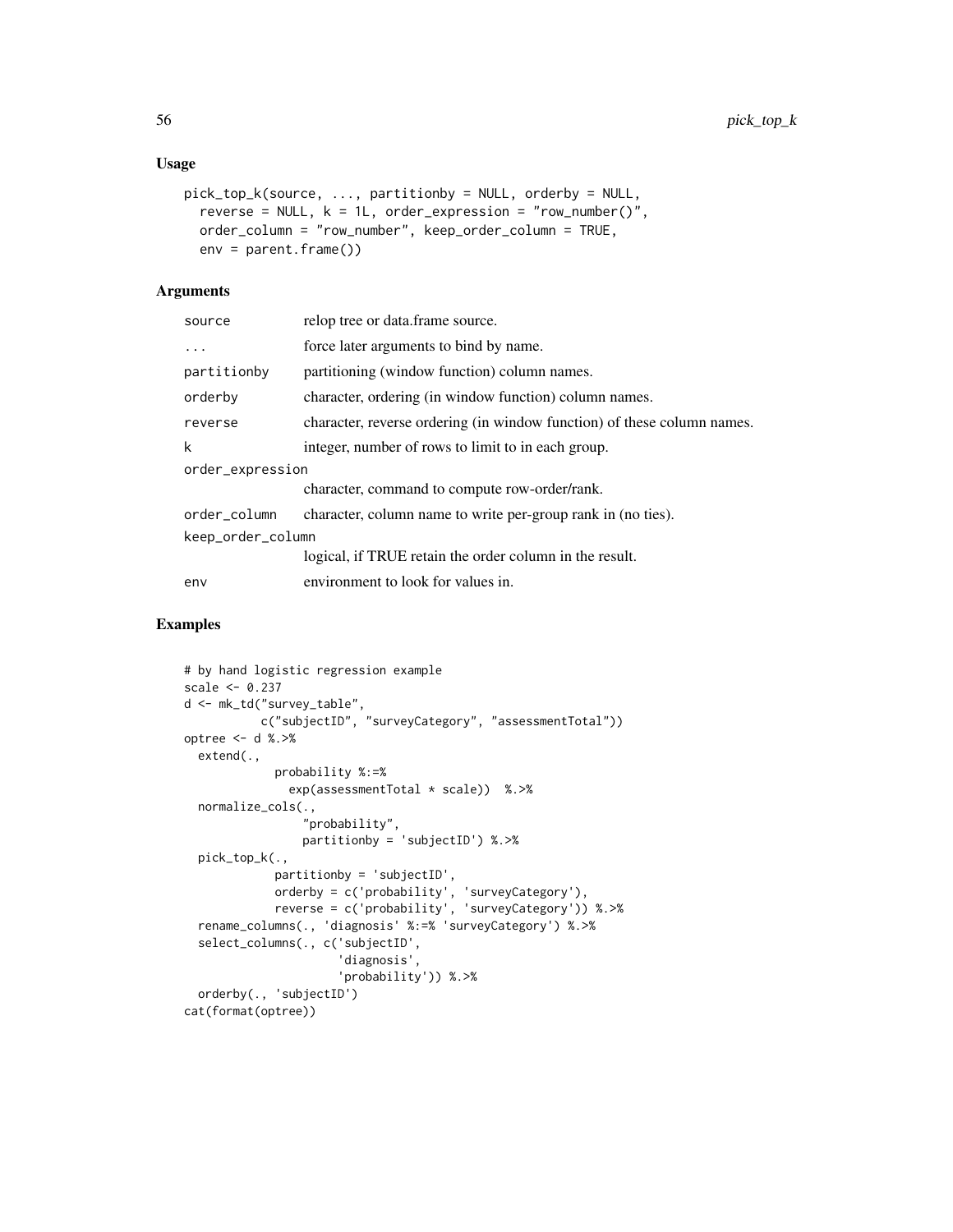represents an expression. Unnamed list of pre\_sql\_terms and character.

# Usage

```
pre_sql_sub_expr(terms, info = NULL)
```
# Arguments

| terms | list of pre sql tokens                                                       |
|-------|------------------------------------------------------------------------------|
| info  | named list of extra info with a name slot containing a single string without |
|       | spaces.                                                                      |

# Value

pre\_sql\_sub\_expr

| project | project data by grouping, and adding aggregate columns. |
|---------|---------------------------------------------------------|
|         |                                                         |

# Description

project() uses bquote() .()-style escaping.

# Usage

```
project(source, groupby, ..., env = parent.frame())
project_nse(source, groupby, ..., env = parent.frame())
aggregate_nse(source, groupby, ..., env = parent.frame())
```
# Arguments

| source   | source to select from.             |
|----------|------------------------------------|
| groupby  | grouping columns.                  |
| $\cdots$ | new column assignment expressions. |
| env      | environment to look for values in. |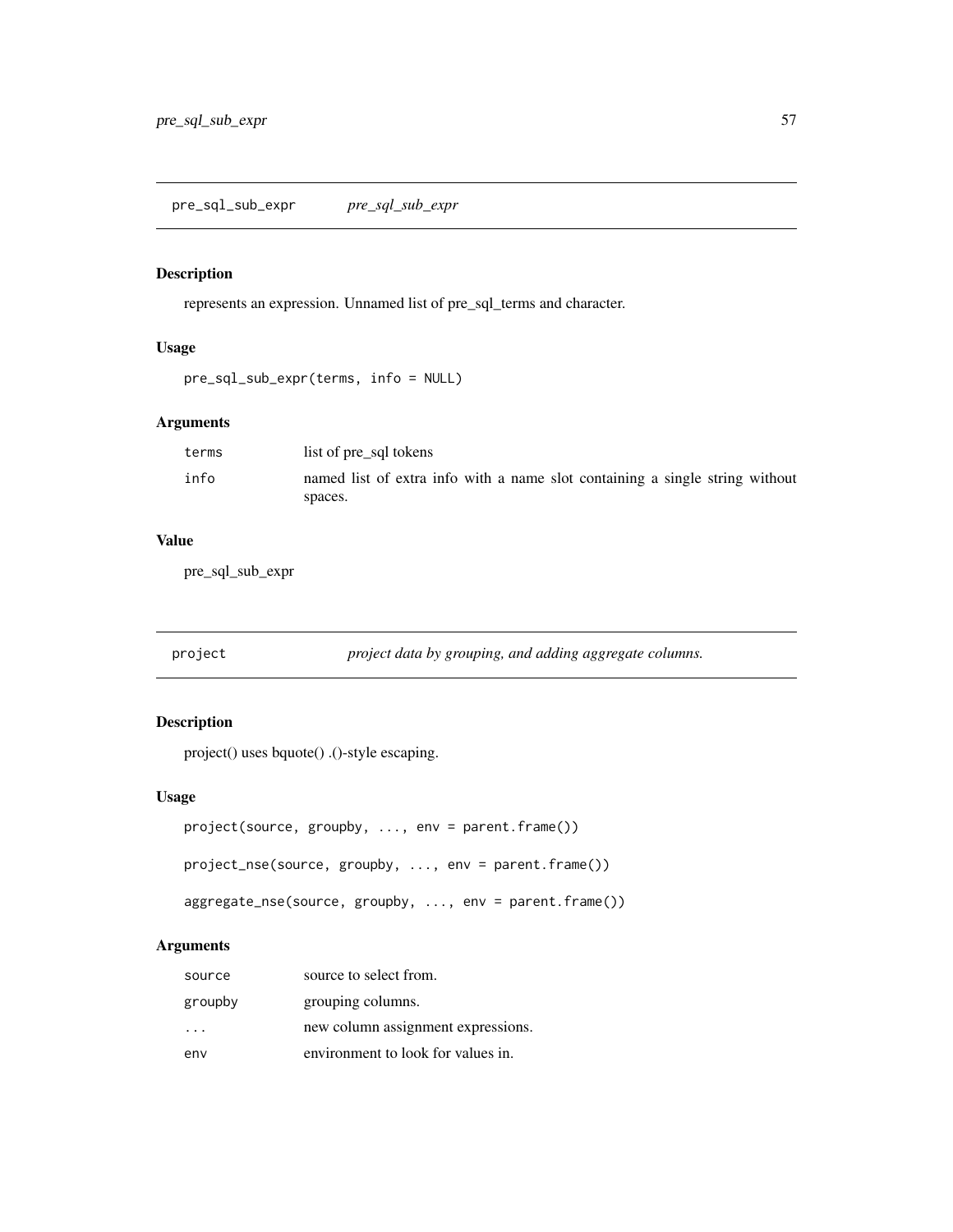### Value

project node.

# Examples

```
if (requireNamespace("DBI", quietly = TRUE) && requireNamespace("RSQLite", quietly = TRUE)) {
 my_db <- DBI::dbConnect(RSQLite::SQLite(),
                          ":memory:")
 d <- rq_copy_to(
   my_db, 'd',
   data.frame(group = c('a', 'a', 'b', 'b'),
              val = 1:4,stringsAsFactors = FALSE))
 op_tree <- d %.>%
   project(., groupby = "group", vmax %:=% max(val))
 cat(format(op_tree))
 sql <- to_sql(op_tree, my_db)
 cat(sql)
 execute(my_db, op_tree) %.>%
    print(.)
 op_tree <- d %.>%
   project(., groupby = NULL, vmax %:=% max(val))
 cat(format(op_tree))
 sql <- to_sql(op_tree, my_db)
 cat(sql)
 execute(my_db, op_tree) %.>%
   print(.)
 DBI::dbDisconnect(my_db)
}
```
project\_se *project data by grouping, and adding aggregate columns.*

## Description

project data by grouping, and adding aggregate columns.

### Usage

```
project_se(source, groupby, assignments, env = parent.frame())
aggregate_se(source, groupby, assignments, env = parent.frame())
```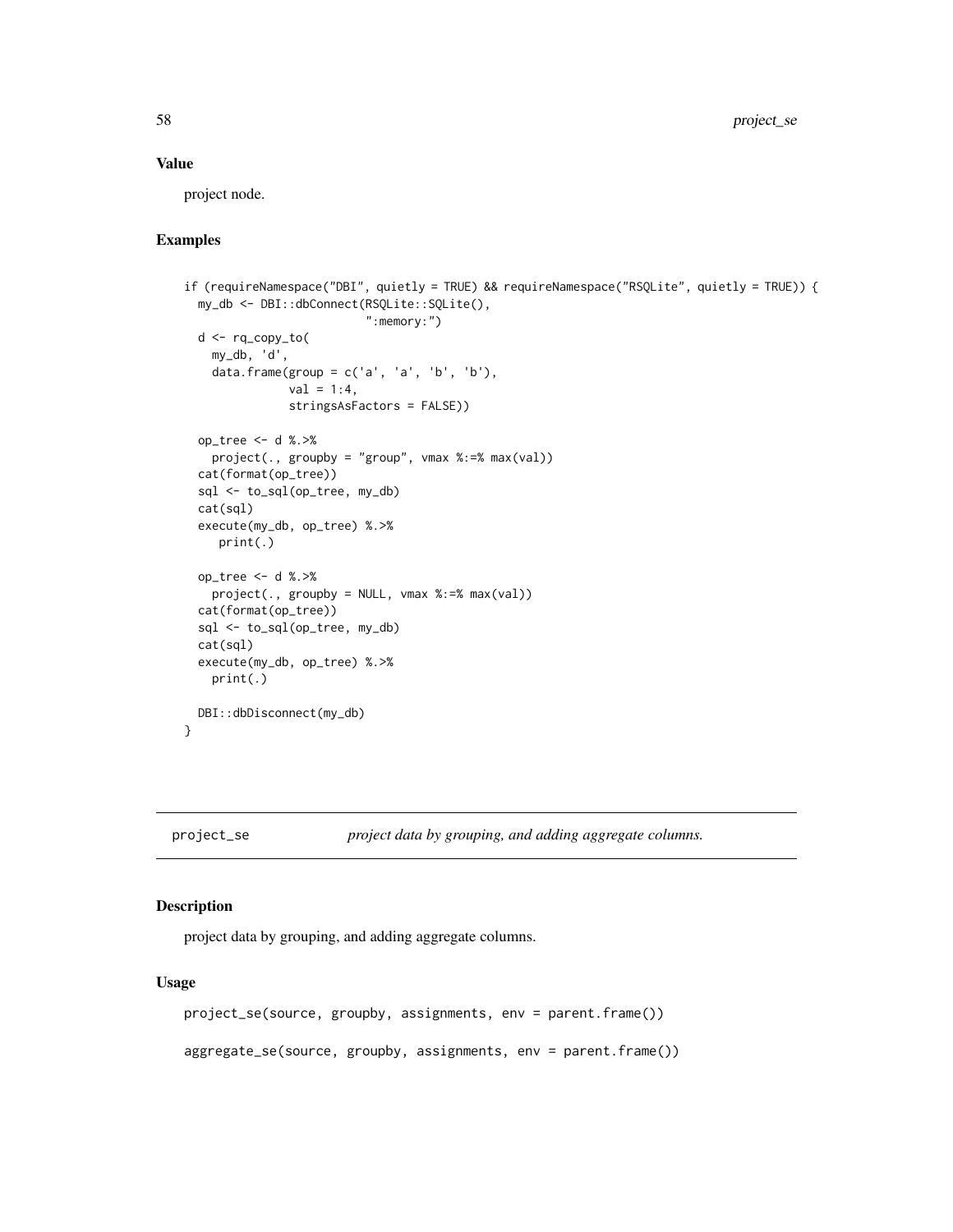# quantile\_cols 59

#### Arguments

| source      | source to select from.             |
|-------------|------------------------------------|
| groupby     | grouping columns.                  |
| assignments | new column assignment expressions. |
| env         | environment to look for values in. |

#### Value

project node.

# Examples

```
if (requireNamespace("DBI", quietly = TRUE) && requireNamespace("RSQLite", quietly = TRUE)) {
 my_db <- DBI::dbConnect(RSQLite::SQLite(),
                          ":memory:")
 d <- rq_copy_to(
   my_db, 'd',
   data.frame(group = c('a', 'a', 'b', 'b'),
              val = 1:4,
              stringsAsFactors = FALSE))
 op_tree <- d %.>%
   project_se(., groupby = "group", "vmax" %:=% "max(val)")
 cat(format(op_tree))
 sql <- to_sql(op_tree, my_db)
 cat(sql)
 execute(my_db, op_tree) %.>%
    print(.)
 op_tree <- d %.>%
   project_se(., groupby = NULL, "vmax" %:=% "max(val)")
 cat(format(op_tree))
 sql <- to_sql(op_tree, my_db)
 cat(sql)
 execute(my_db, op_tree) %.>%
    print(.)
 DBI::dbDisconnect(my_db)
}
```
<span id="page-58-0"></span>quantile\_cols *Compute quantiles of specified columns (without interpolation, needs a database with window functions).*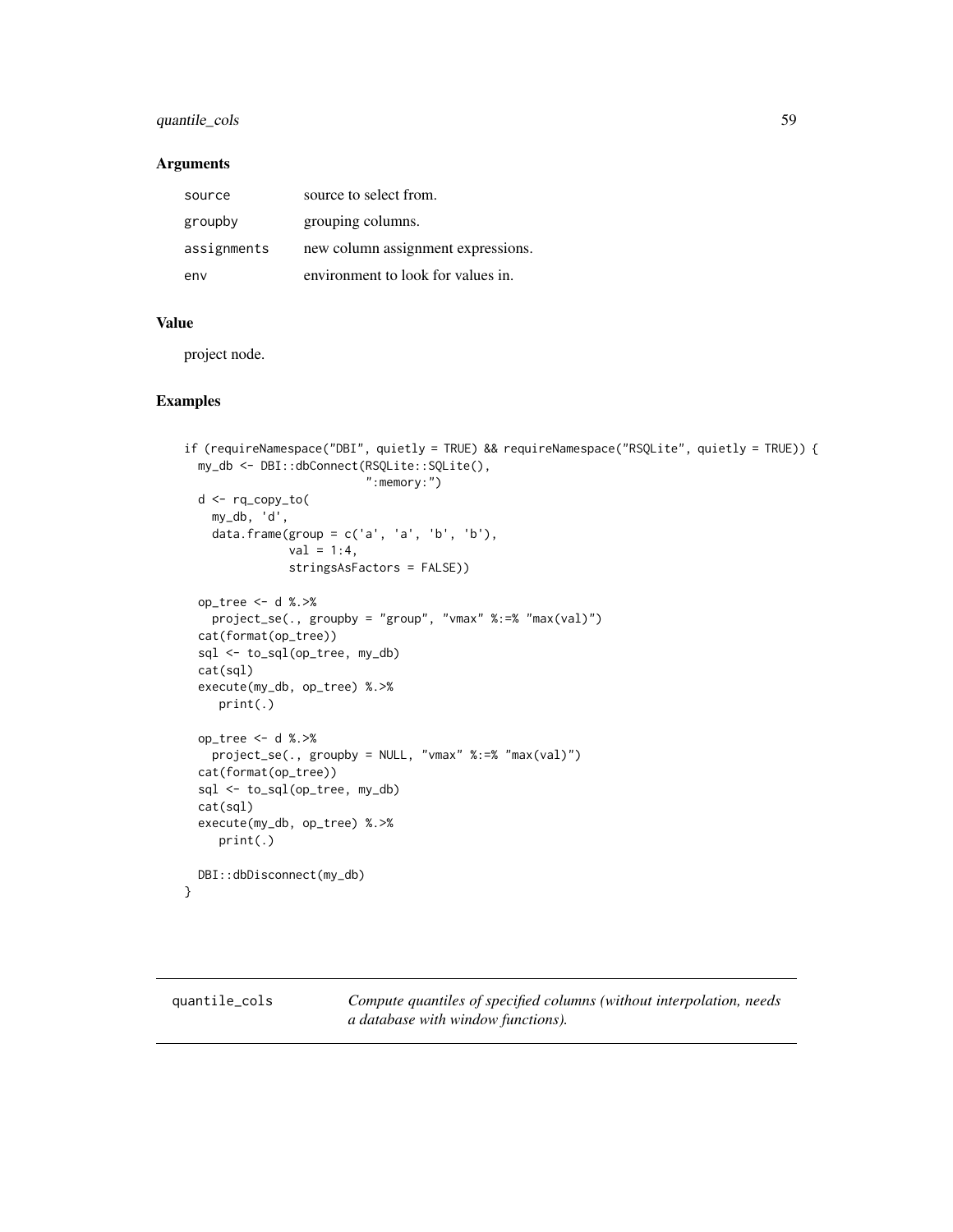Compute quantiles of specified columns (without interpolation, needs a database with window functions).

## Usage

```
quantile_cols(db, incoming_table_name, ..., probs = seq(0, 1, 0.25),
 probs_name = "quantile_probability", cols = rq_colnames(db,
 incoming_table_name))
```
### Arguments

| db                  | database connection                            |  |  |  |  |
|---------------------|------------------------------------------------|--|--|--|--|
| incoming_table_name |                                                |  |  |  |  |
|                     | name of table to compute quantiles of          |  |  |  |  |
|                     | force later arguments to bind by name          |  |  |  |  |
| probs               | numeric, probabilities to compute quantiles of |  |  |  |  |
| probs_name          | character name for probability column          |  |  |  |  |
| cols                | character, columns to compute quantiles of     |  |  |  |  |

# Value

data.frame of quantiles

### See Also

[quantile\\_node](#page-59-0), [rsummary](#page-76-0)

<span id="page-59-0"></span>

| quantile_node |                                          |  |  | Compute quantiles over non-NULL values (without interpolation, |
|---------------|------------------------------------------|--|--|----------------------------------------------------------------|
|               | needs a database with window functions). |  |  |                                                                |

### Description

Please see [https://github.com/WinVector/rquery/blob/master/extras/Summary\\_Example.](https://github.com/WinVector/rquery/blob/master/extras/Summary_Example.md) [md](https://github.com/WinVector/rquery/blob/master/extras/Summary_Example.md) for an example.

### Usage

```
quantile_node(source, cols = NULL, ...,
 probs_name = "quantile_probability", probs = seq(0, 1, 0.25),
  tmp_name_source = wrapr::mk_tmp_name_source("qn"), temporary = TRUE)
```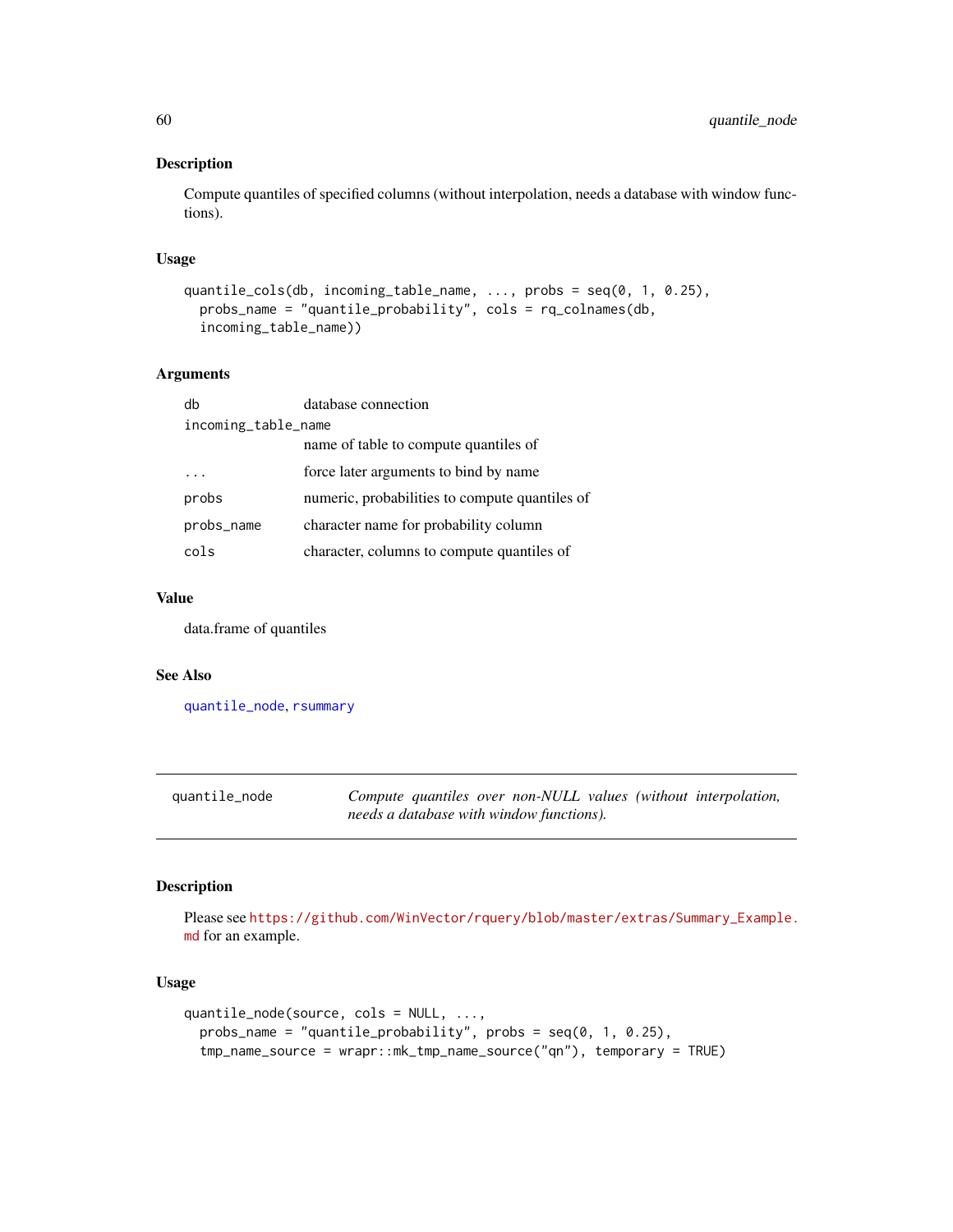# quote\_identifier 61

# Arguments

| source          | source to select from (relop or data.frame).                                 |  |
|-----------------|------------------------------------------------------------------------------|--|
| cols            | character, compute quantiles for these columns (NULL indicates all columns). |  |
|                 | force later arguments to be bound by name                                    |  |
| probs_name      | character, column name to write probs in.                                    |  |
| probs           | numeric quantiles to compute                                                 |  |
| tmp_name_source |                                                                              |  |
|                 | wrapr::mk_tmp_name_source(), temporary name generator.                       |  |
| temporary       | logical, if TRUE use temporary tables                                        |  |

# Details

This is a [non\\_sql\\_node](#page-47-0), so please see non\_sql\_node for some of the issues for this node type.

### Value

table of quantiles

## See Also

[quantile\\_cols](#page-58-0), [rsummary](#page-76-0), [non\\_sql\\_node](#page-47-0)

quote\_identifier *Quote an identifier.*

# Description

Quote an identifier.

## Usage

```
quote_identifier(x, id)
```
# Arguments

| X  | database handle or rquery_db_info object. |
|----|-------------------------------------------|
| id | character to quote                        |

## Value

quoted identifier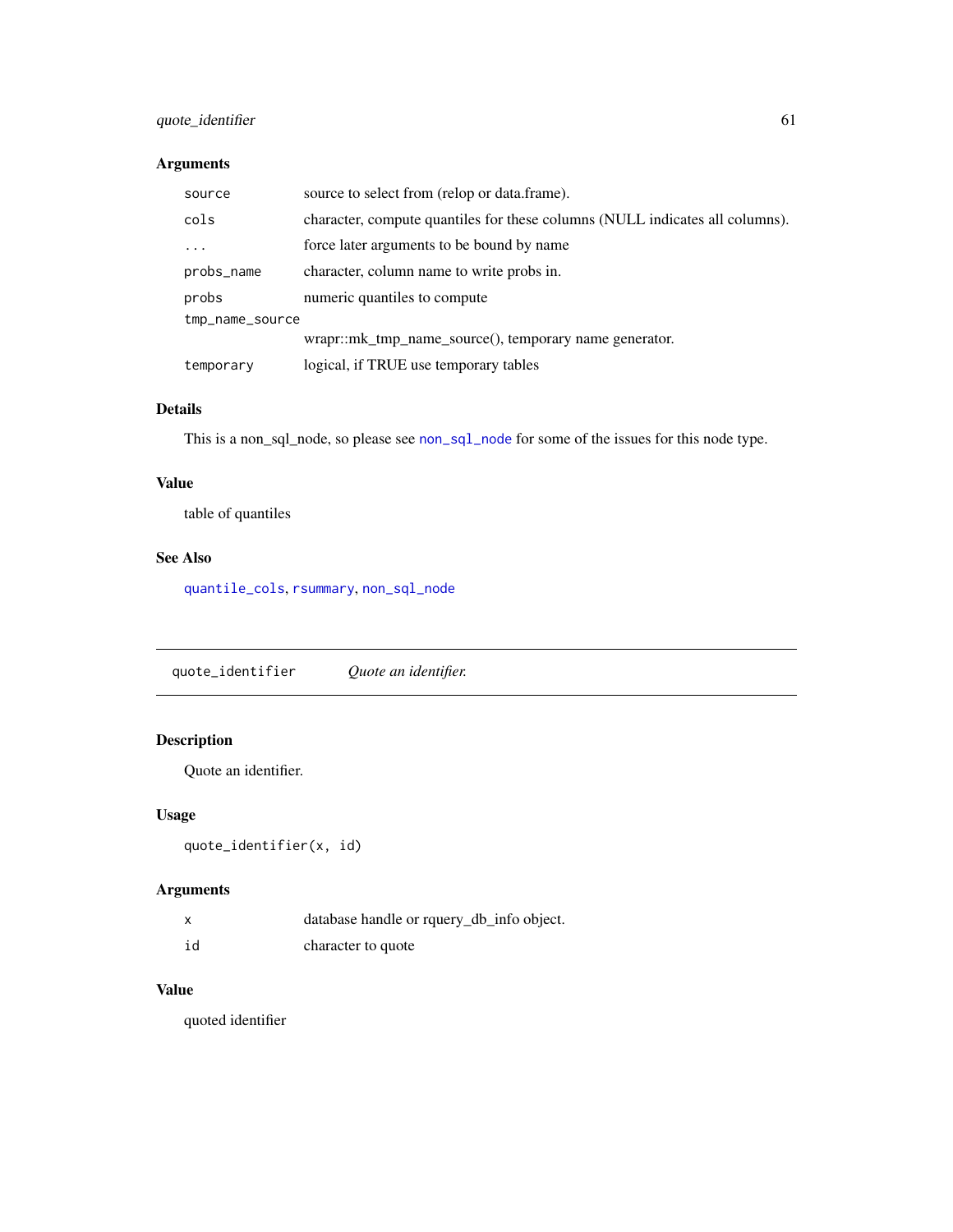quote\_literal *Quote a value*

# Description

Quote a value

# Usage

quote\_literal(x, o)

# Arguments

|   | database handle or rquery_db_info object. |
|---|-------------------------------------------|
| ο | value to quote                            |

# Value

quoted string

quote\_string *Quote a string*

# Description

Quote a string

# Usage

quote\_string(x, s)

# Arguments

|    | database handle or rquery_db_info object. |
|----|-------------------------------------------|
| -S | character to quote                        |

# Value

quoted string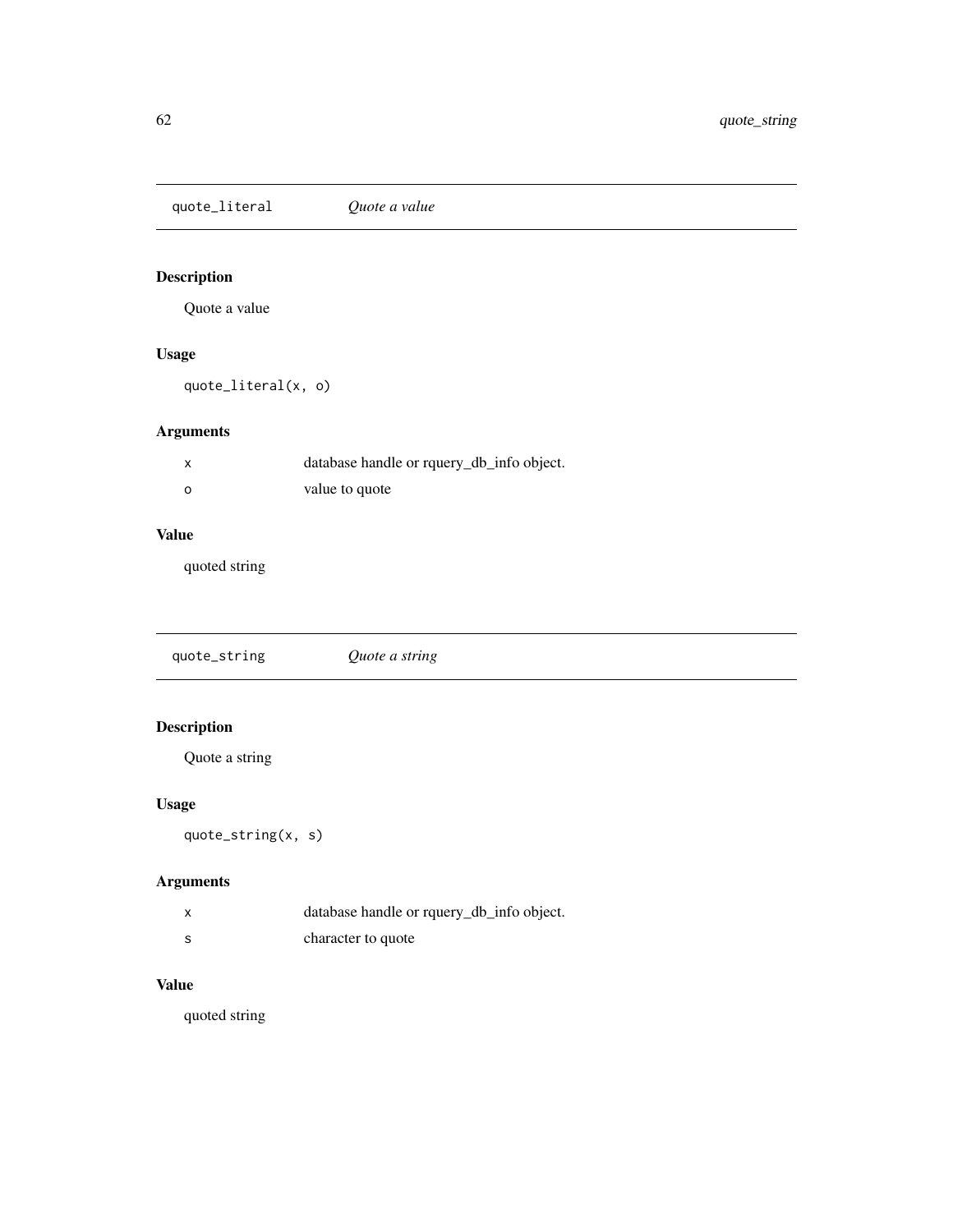Quote a table name.

### Usage

```
quote_table_name(x, id, ..., qualifiers = character(0))
```
# Arguments

| x                       | database handle or rquery_db_info object.                                                  |
|-------------------------|--------------------------------------------------------------------------------------------|
| id                      | character to quote                                                                         |
| $\cdot$ $\cdot$ $\cdot$ | not used, force later arguments to bind by name.                                           |
| qualifiers              | named ordered vector of strings carrying additional db hierarchy terms, such as<br>schema. |

# Value

quoted identifier

relop\_list-class *List of* rquery::relop *operator trees taken in order.*

# Description

Used to collect a sequence of related operations. For how to use please see here [https://github.](https://github.com/WinVector/rquery/blob/master/extras/query_growth/query_growth.md) [com/WinVector/rquery/blob/master/extras/query\\_growth/query\\_growth.md](https://github.com/WinVector/rquery/blob/master/extras/query_growth/query_growth.md).

# See Also

[add\\_relop](#page-4-0), [get\\_relop\\_list\\_stages](#page-27-0), [materialize\\_relop\\_list\\_stages](#page-43-0)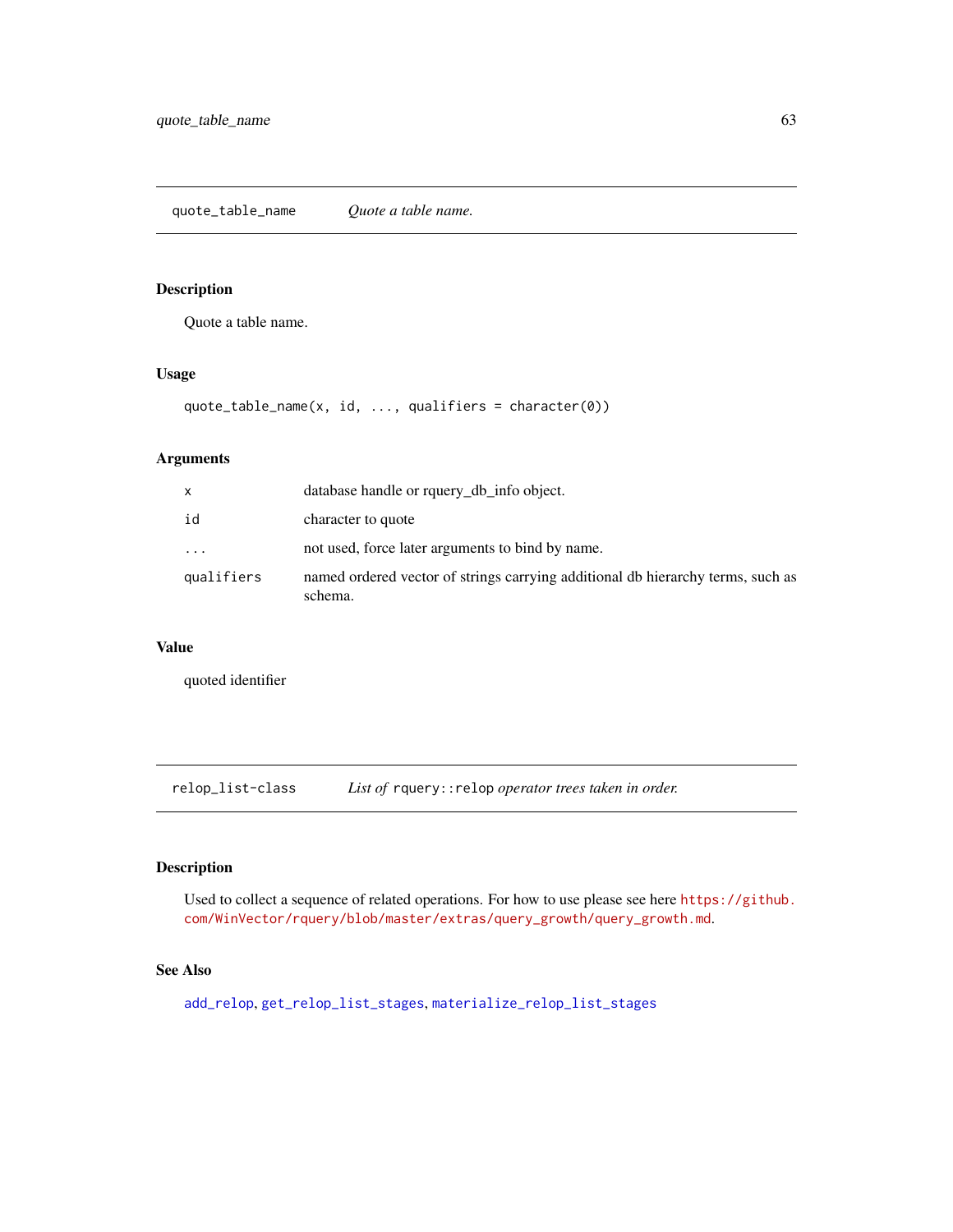Make a rename columns node (copies columns not renamed).

# Usage

rename\_columns(source, cmap, env = parent.frame())

## Arguments

| source | source to rename from.                                                  |
|--------|-------------------------------------------------------------------------|
| cmap   | map written as new column names as keys and old column names as values. |
| env    | environment to look to.                                                 |

#### Value

rename columns node.

### Examples

```
if (requireNamespace("DBI", quietly = TRUE) && requireNamespace("RSQLite", quietly = TRUE)) {
 my_db <- DBI::dbConnect(RSQLite::SQLite(), ":memory:")
 d <- rq_copy_to(my_db, 'd',
                   data.frame(AUC = 0.6, R2 = 0.2, z = 3))
 op_tree <- rename_columns(d, c('R2' %:=% 'AUC', 'AUC' %:=% 'R2'))
 cat(format(op_tree))
 sql <- to_sql(op_tree, my_db)
 cat(sql)
 print(DBI::dbGetQuery(my_db, sql))
 DBI::dbDisconnect(my_db)
}
```
row\_counts *Build an optree pipeline counts rows.*

### Description

This is an example of building up a desired pre-prepared pipeline fragment from relop nodes.

#### Usage

```
row_counts(source, ..., groupby = character(0), env = parent.frame())
```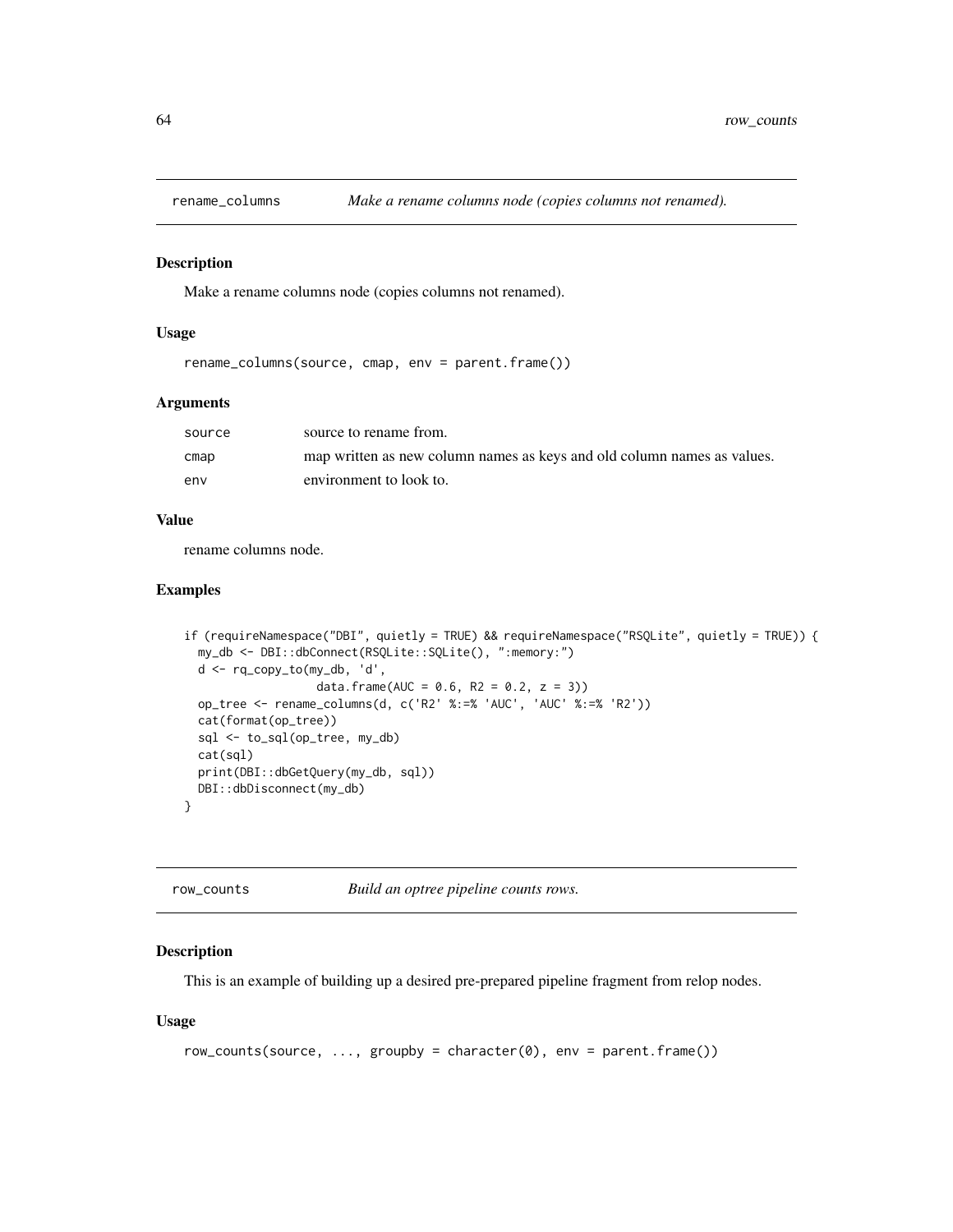#### rquery 65

#### Arguments

| source                  | relop tree or data.frame source.             |
|-------------------------|----------------------------------------------|
| $\cdot$ $\cdot$ $\cdot$ | force later arguments to bind by name.       |
| groupby                 | partitioning (window function) column names. |
| env                     | environment to look for values in.           |

### Examples

```
# by hand logistic regression example
d <- mk_td("survey_table",
          c("subjectID", "surveyCategory", "assessmentTotal"))
optree <- d %.>%
 row_counts(., groupby = "subjectID")
cat(format(optree))
```
rquery rquery*: Relational Query Generator for Data Manipulation*

## Description

rquery supplies a piped query generator based on Edgar F. Codd's relational algebra and operator names (plus experience using SQL and dplyr at big data scale). The design represents an attempt to make SQL more teachable by denoting composition a sequential pipeline notation instead of nested queries or functions. Package features include: data processing trees or pipelines as observable objects (able to report both columns produced and columns used), optimized SQL generation as an explicit user visible modeling step, and convenience methods for applying query trees to in-memory data.frames.

## Details

Note: rquery is a "database first" design. This means choices are made that favor database implementation. These include: capturing the entire calculation prior to doing any work (and using recursive methods to inspect this object, which can limit the calculation depth to under 1000 steps at a time), preferring "tame column names" (which isn't a bad idea in 'R' anyway as columns and variables are often seen as cousins), and not preserving row or column order (or supporting numeric column indexing). Also, rquery does have a fast in-memory implementation: rqdatatable (thanks to the data.table, so one can in fact use 'rquery' without a database.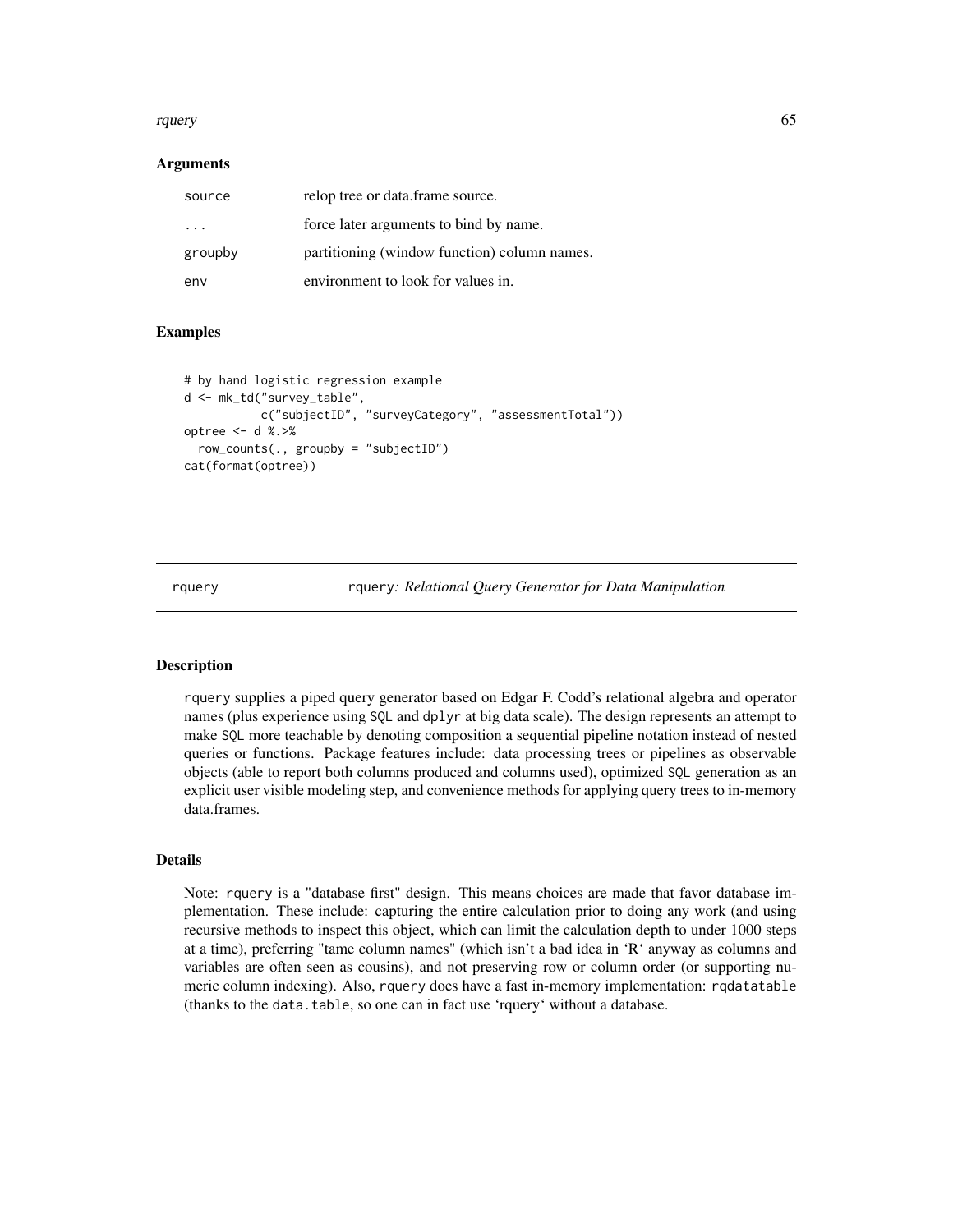```
rquery_apply_to_data_frame
```
*Execute optree in an environment where d is the only data.*

#### Description

Default DB uses RSQLite (so some functions are not supported).

# Usage

```
rquery_apply_to_data_frame(d, optree, ..., limit = NULL,
  source_limit = NULL, allow_executor = TRUE, env = parent.frame())
```
#### **Arguments**

| d            | data.frame or named list of data.frames.                                                      |
|--------------|-----------------------------------------------------------------------------------------------|
| optree       | rquery rel_op operation tree.                                                                 |
| $\cdots$     | force later arguments to bind by name.                                                        |
| limit        | integer, if not NULL limit result to no more than this many rows.                             |
| source_limit | numeric if not NULL limit sources to this many rows.                                          |
|              | allow_executor logical if TRUE allow any executor set as requery.requery_executor to be used. |
| env          | environment to look to.                                                                       |

### Value

data.frame result

```
# WARNING: example tries to change rquery.rquery_db_executor option to RSQLite and back.
if (requireNamespace("DBI", quietly = TRUE) && requireNamespace("RSQLite", quietly = TRUE)) {
 db <- DBI::dbConnect(RSQLite::SQLite(), ":memory:")
 RSQLite::initExtension(db)
 old_o <- options(list("rquery.rquery_db_executor" = list(db = db)))
 optree <- mk_td("d", c("AUC", "R2", "D")) %.>%
  extend(., c %:=% sqrt(R2)) %.>%
   orderby(., \text{cols} = \text{"R2"}, reverse = "R2")
 d <- data.frame(AUC = 0.6, R2 = c(0.1, 0.2), D = NA, z = 2)
 v <- rquery_apply_to_data_frame(d, optree)
 print(v)
 # now load up a table without an R2 column,
 # want to show this is caught
 d \leq - data.frame(z = 1)
```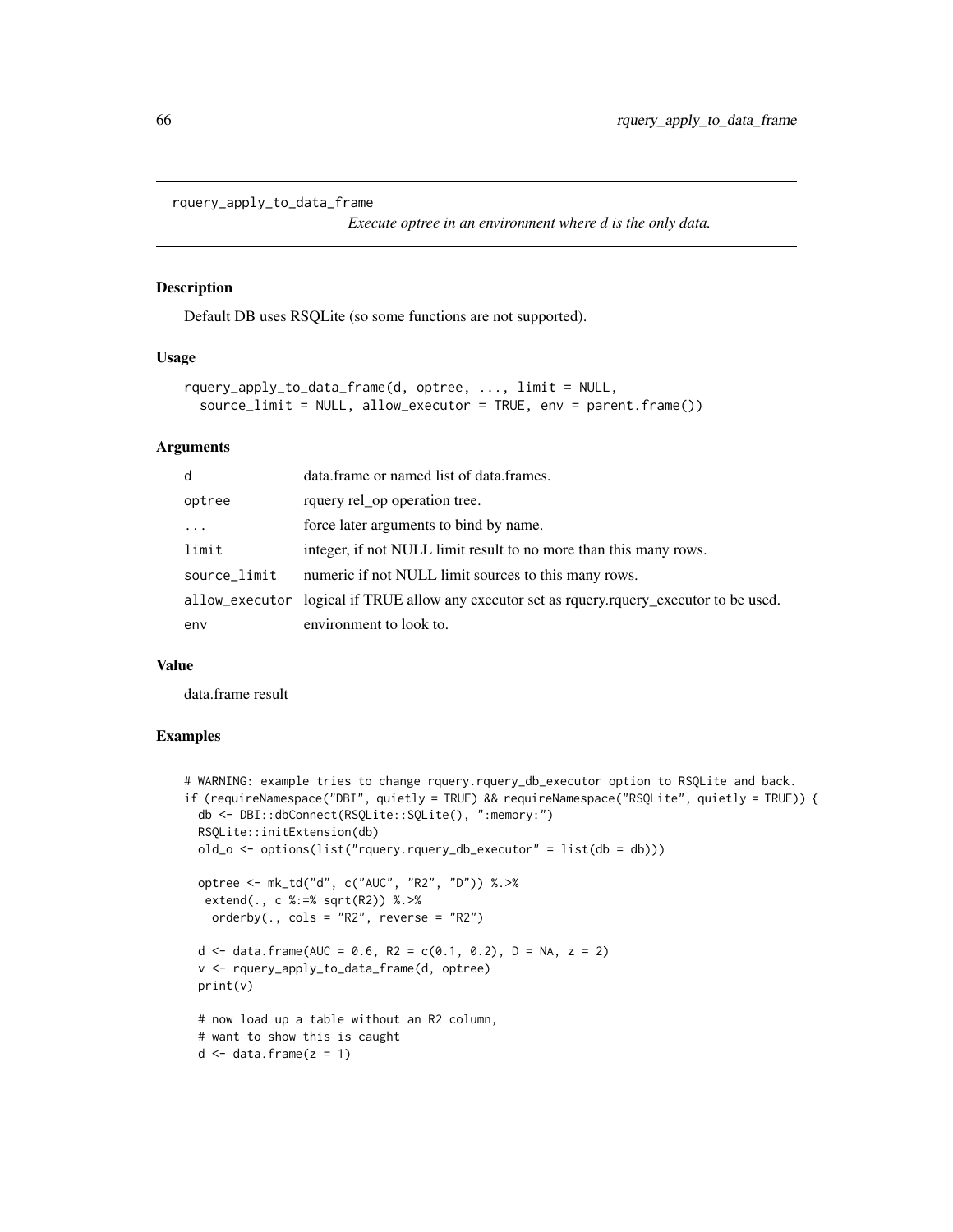# rquery\_db\_info 67

```
tryCatch(
    rquery_apply_to_data_frame(d, optree),
    error = function(e) { as.character(e) }
   ) %.>%
   print(.)
 options(old_o)
 DBI::dbDisconnect(db)
}
```
rquery\_db\_info *Build a db information stand-in*

# Description

Build a db information stand-in

# Usage

```
rquery_db_info(..., connection = NULL, is_dbi = FALSE,
  identifier_quote_char = "\"", string_quote_char = "'",
  overrides = NULL, note = "", connection_options = list(),
  db_methods = rquery_default_methods())
```
# Arguments

|                       | force all arguments to be by name.                    |  |
|-----------------------|-------------------------------------------------------|--|
| connection            | connection handle to database or Spark.               |  |
| is_dbi                | if TRUE the database connection can be used with DBI. |  |
| identifier_quote_char |                                                       |  |
|                       | character, quote to put around identifiers.           |  |
| string_quote_char     |                                                       |  |
|                       | character, quote to put around strings.               |  |
| overrides             | named list of functions to place in info.             |  |
| note                  | character note to add to display form.                |  |
| connection_options    |                                                       |  |
|                       | named list of per-connection options.                 |  |
| db_methods            | named list of to_sql methods.                         |  |

# Value

rquery\_db\_info object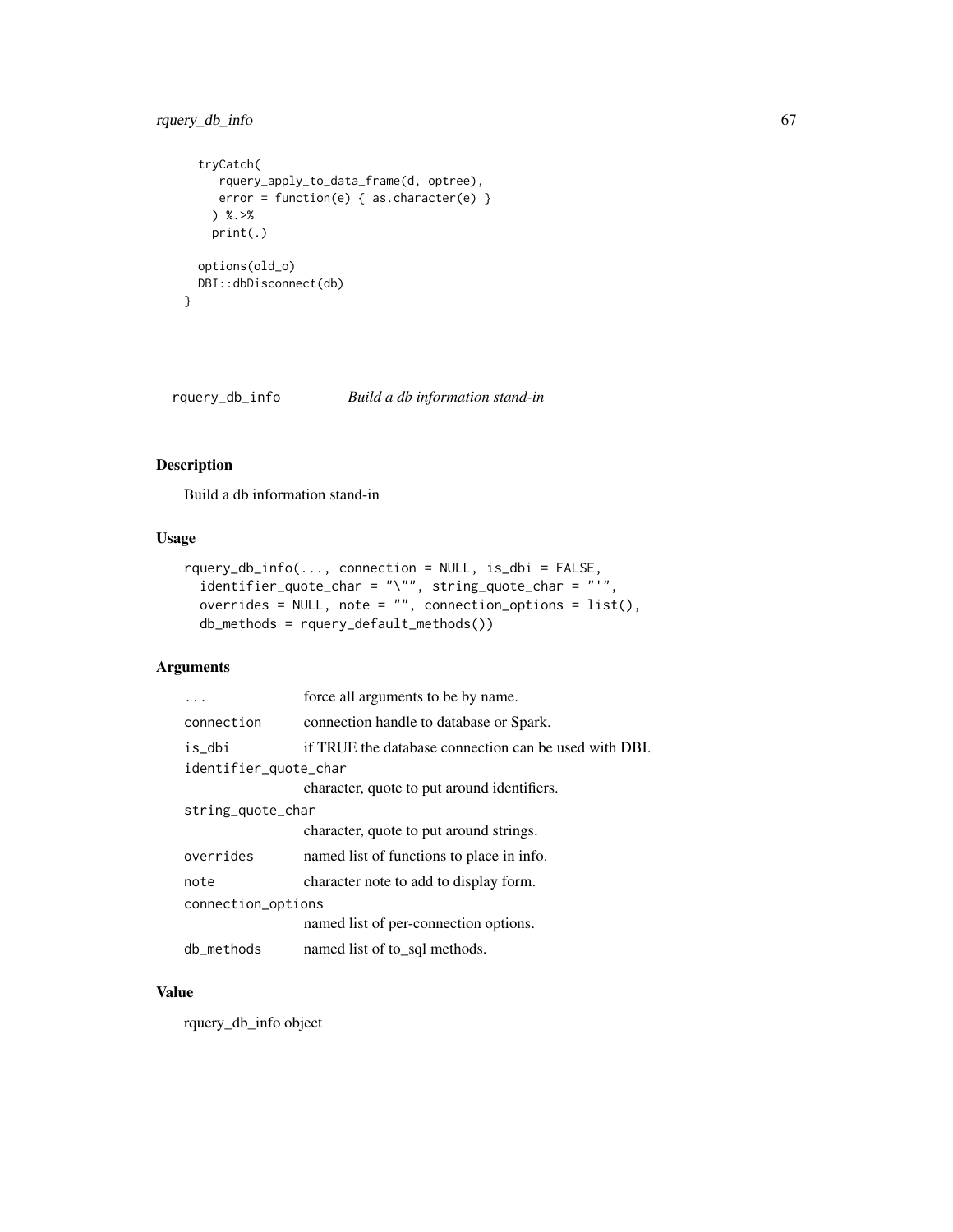```
rquery_default_db_info
```
*An example* rquery\_db\_info *object useful for formatting* SQL *without a database connection.*

# Description

An example rquery\_db\_info object useful for formatting SQL without a database connection.

# Usage

```
rquery_default_db_info()
```
# Value

a rquery\_db\_info without a connection and vanilla settings.

rq\_colnames *List table column names.*

# Description

List table column names.

# Usage

```
rq_colnames(db, table_name, ..., qualifiers = NULL)
```
# Arguments

| db         | Connection handle                                                                                   |
|------------|-----------------------------------------------------------------------------------------------------|
| table_name | character table name                                                                                |
| $\cdots$   | not used, force later argument to bind by name                                                      |
| qualifiers | optional named ordered vector of strings carrying additional db hierarchy terms,<br>such as schema. |

# Value

character list of column names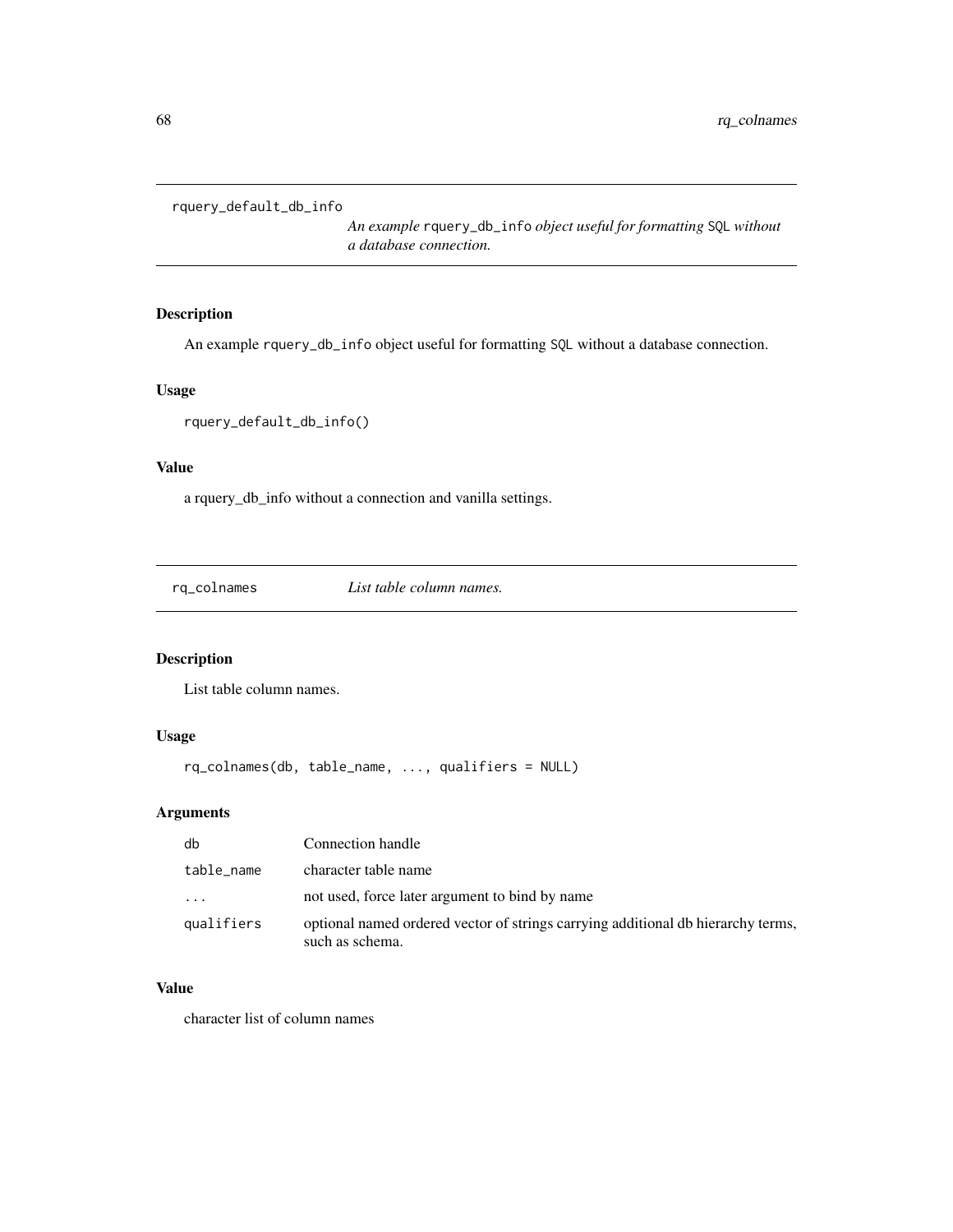Example values not necessarily all from same row. Taking values from different rows is to try to work around NA not carrying type/class info in many cases.

#### Usage

```
rq_coltypes(db, table_name, ..., prefer_not_NA = FALSE,
  force_check = FALSE)
```
### **Arguments**

| db            | Connection handle.                                                                                  |
|---------------|-----------------------------------------------------------------------------------------------------|
| table_name    | character table name referring to a non-empty table.                                                |
| $\ddotsc$     | force later arguments to bind by name.                                                              |
| prefer_not_NA | logical, if TRUE try to find an non-NA example for all columns (FALSE just for<br>logical columns). |
| force_check   | logical, if TRUE perform checks regardless of check_logical_column_types op-<br>tion setting.       |

#### Value

single row data.frame with example values, not all values necessarily from same database row.

```
if(requireNamespace("DBI", quietly = TRUE) && requireNamespace("RSQLite", quietly = TRUE)) {
 db <- DBI::dbConnect(RSQLite::SQLite(), ":memory:")
 # getDBOption(db, "check_logical_column_types", FALSE)
 # options(rq_connection_tests(db))
 # getDBOption(db, "check_logical_column_types", FALSE)
 d <- data.frame(w= c(NA, 1L),
                  x= c(NA, 2.0),
                  y= factor(c(NA, "x")),
                  z= c(NA, "y"),
                  want = c(1, 0),
                  stringsAsFactors=FALSE)
 d <- rq_copy_to(db, "d", d,
                  overwrite = TRUE,
                   temporary = TRUE)
 res <- d %.>%
   extend(.,
```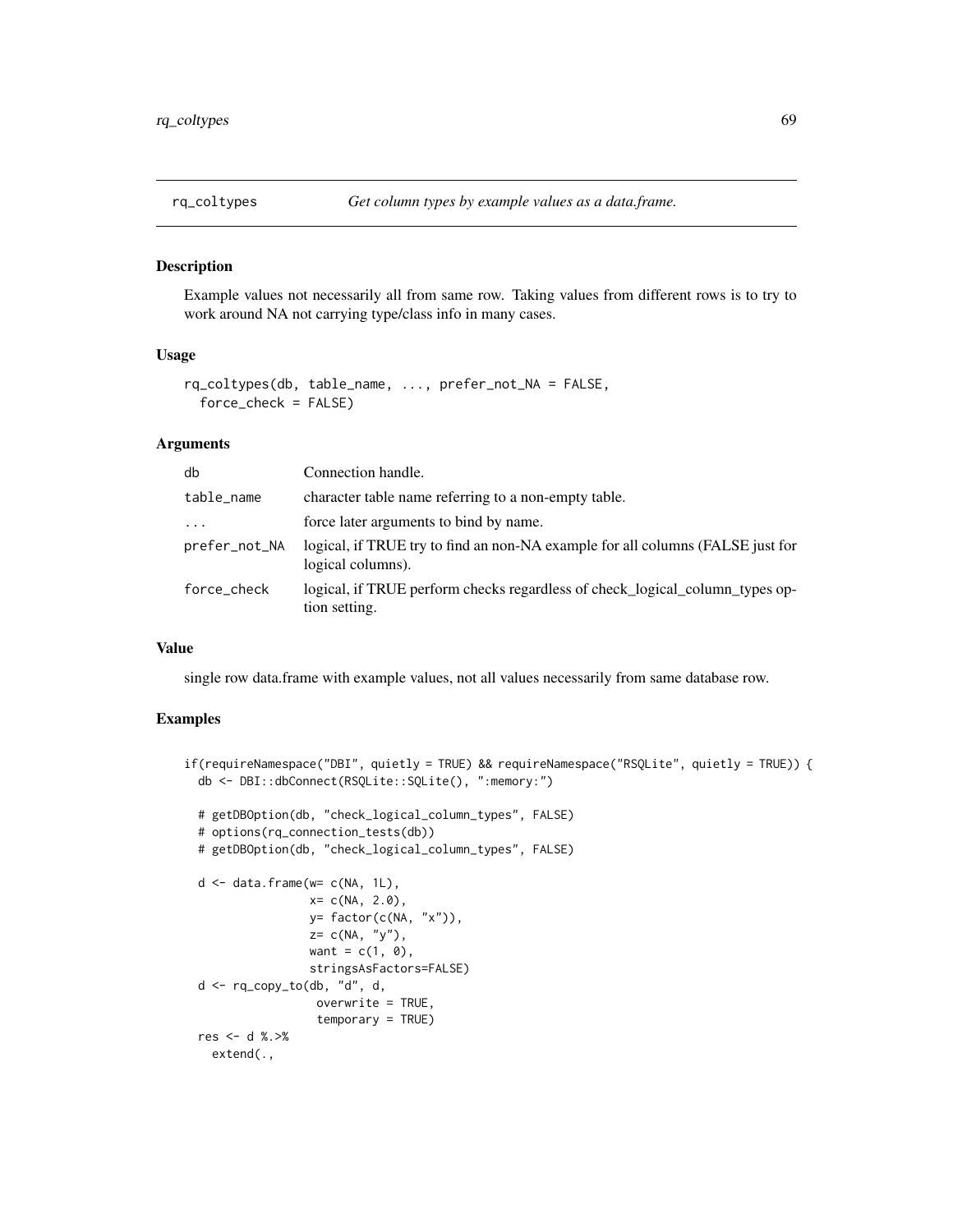```
wc %:=% ifelse(w>1, "x", "y"),
             wn %:=% ifelse(w>1, 1, 2),
             xc %:=% ifelse(x>1, "x", "y"),
             xn %:=% ifelse(x>1, 1, 2),
             yc %:=% ifelse(y=="a", "x", "y"),
             yn %:=% ifelse(y=="a", "x", "y")) %.>%
  materialize(db, .)
resn <- DBI::dbQuoteIdentifier(db, res$table_name)
print("full table types")
print(str(DBI::dbGetQuery(db, paste("SELECT * FROM", resn))))
print("single row mis-reported types")
print(str(DBI::dbGetQuery(db, paste("SELECT * FROM", resn, "WHERE want=1"))))
print("rq_coltypes correct synthetic example row types")
print(str(rq_coltypes(db, res$table_name, force_check = TRUE)))
DBI::dbDisconnect(db)
```
<span id="page-69-0"></span>rq\_connection\_advice *Get advice for a DB connection (beyond tests).*

#### Description

}

These settings are set by the package maintainers based on experience with specific databases.

#### Usage

```
rq_connection_advice(db)
```
#### Arguments

db database connection handle

#### Value

named list of options

#### See Also

[rq\\_connection\\_tests](#page-70-0)

```
if(requireNamespace("DBI", quietly = TRUE) && requireNamespace("RSQLite", quietly = TRUE)) {
 my_db <- DBI::dbConnect(RSQLite::SQLite(), ":memory:")
 print(rq_connection_name(my_db))
 print(rq_connection_advice(my_db))
 DBI::dbDisconnect(my_db)
}
```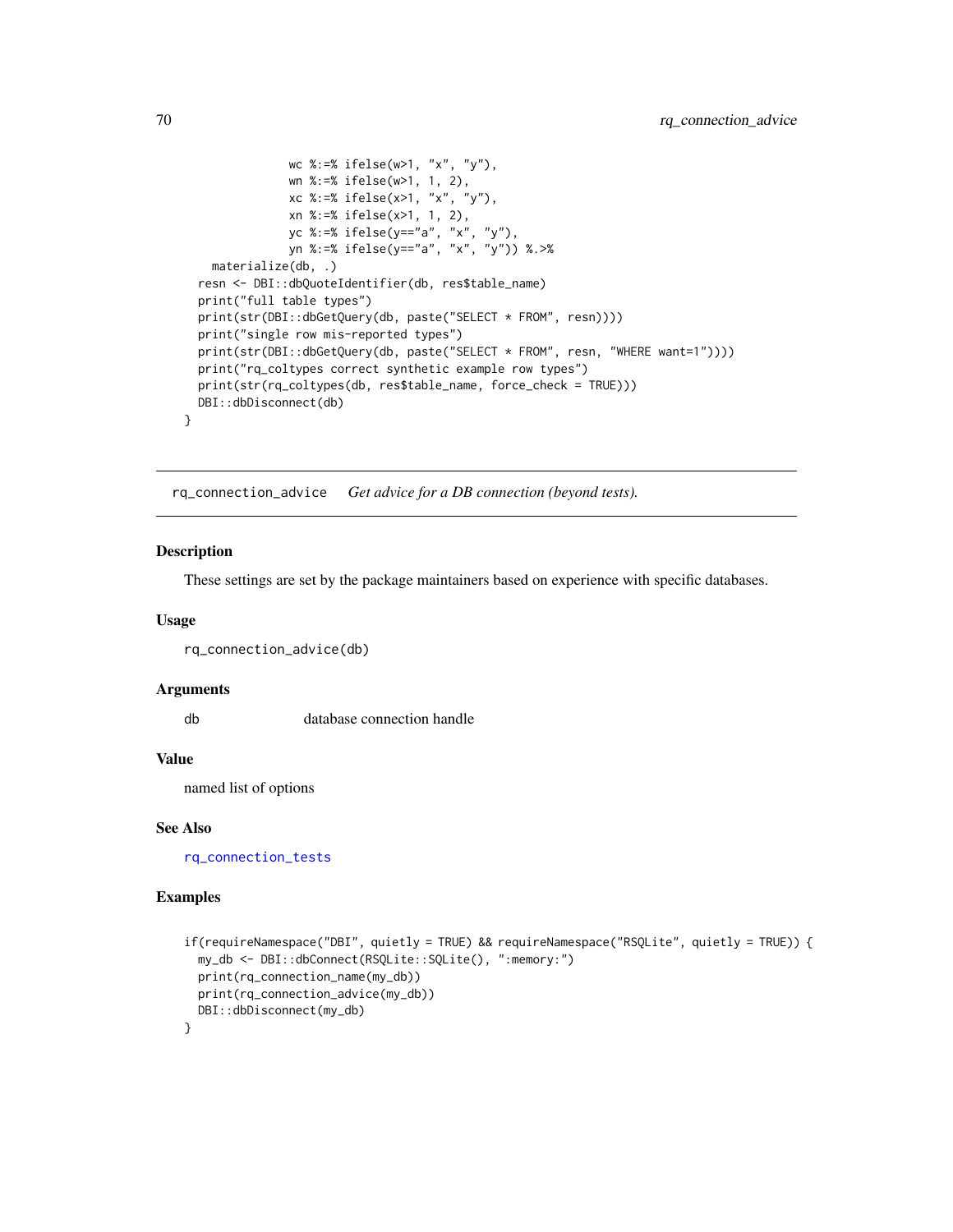rq\_connection\_name *Build a canonical name for a db connection class.*

#### Description

Build a canonical name for a db connection class.

### Usage

```
rq_connection_name(db)
```
#### Arguments

db Database connection handle.

### Value

character, key version of handle for option lookups.

# Examples

```
if(requireNamespace("DBI", quietly = TRUE) && requireNamespace("RSQLite", quietly = TRUE)) {
 my_db <- DBI::dbConnect(RSQLite::SQLite(), ":memory:")
 print(rq_connection_name(my_db))
 DBI::dbDisconnect(my_db)
}
```
<span id="page-70-0"></span>rq\_connection\_tests *Try and test database for some option settings.*

### Description

These settings are estimated by experiments. This is not the full set of options- but just the ones tested here.

### Usage

```
rq_connection_tests(db, ..., overrides = NULL, use_advice = TRUE)
```
# Arguments

| db         | database connection handle.                                                        |
|------------|------------------------------------------------------------------------------------|
| .          | force later arguments to bind by name.                                             |
| overrides  | named character vector or list, options (just name, not DB qualification) to force |
| use_advice | logical if TRUE incorporate hard-coded advice.                                     |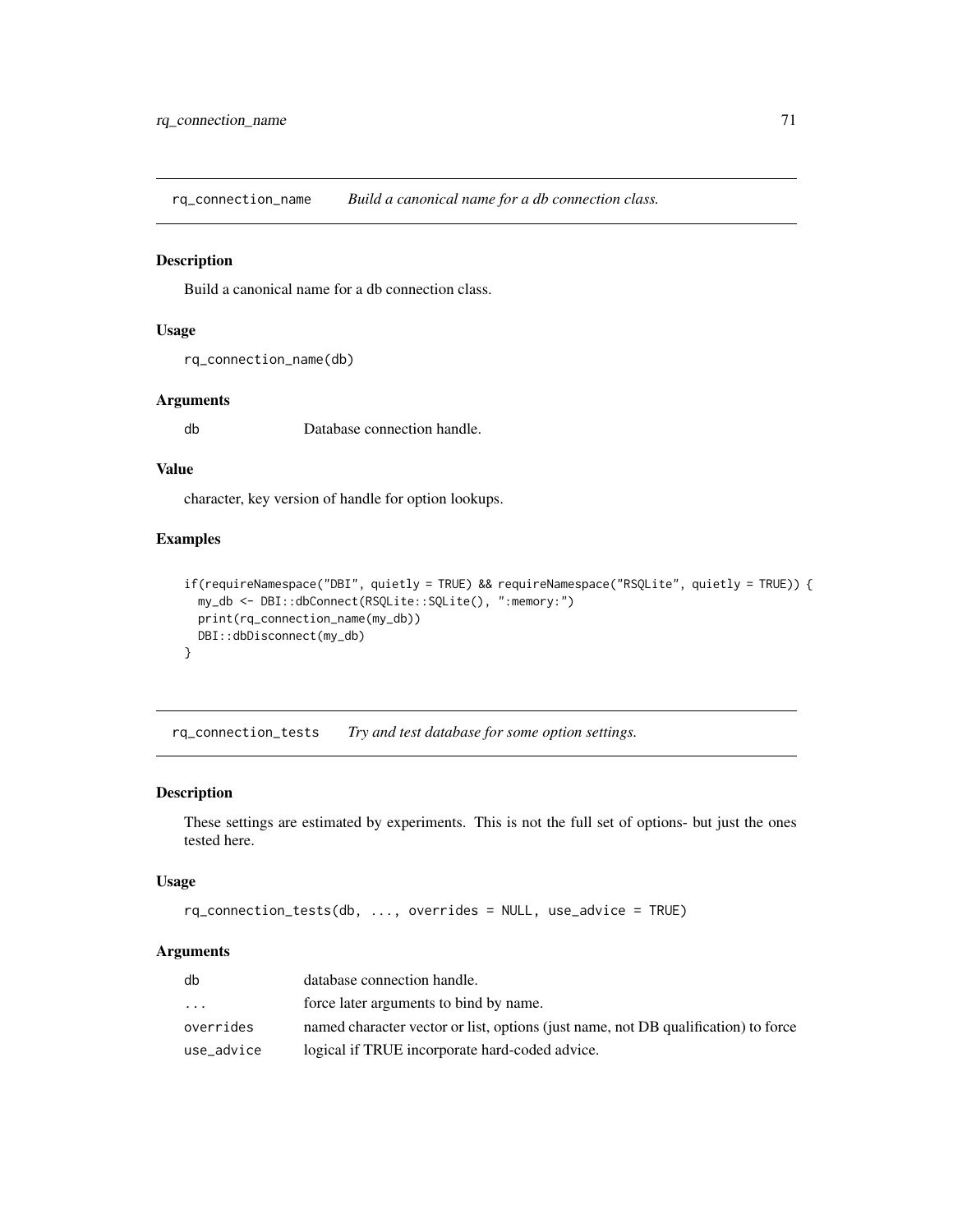# Value

named list of options

### See Also

[rq\\_connection\\_advice](#page-69-0)

## Examples

```
if(requireNamespace("DBI", quietly = TRUE) && requireNamespace("RSQLite", quietly = TRUE)) {
 my_db <- DBI::dbConnect(RSQLite::SQLite(), ":memory:")
 print(rq_connection_name(my_db))
 print(rq_connection_tests(my_db,
     overrides = c("use_DBI_dbExistsTable" = FALSE)))
 # the following would set options
 # print(options(rq_connection_tests(my_db)))
 DBI::dbDisconnect(my_db)
}
```
<span id="page-71-0"></span>rq\_copy\_to *Copy local R table to remote data handle.*

# Description

Copy local R table to remote data handle.

#### Usage

```
rq_copy_to(db, table_name, d, ..., overwrite = FALSE, temporary = TRUE,
 rowidcolumn = NULL)
```
### Arguments

| db          | database connection handle.                       |
|-------------|---------------------------------------------------|
| table_name  | name of table to create.                          |
|             | data. frame to copy to database.                  |
| .           | force later argument to be by name                |
| overwrite   | logical, if TRUE try to overwrite existing table. |
| temporary   | logical, if TRUE try to mark table as temporary.  |
| rowidcolumn | character, name to land row-ids.                  |

# Value

a relop representation of the data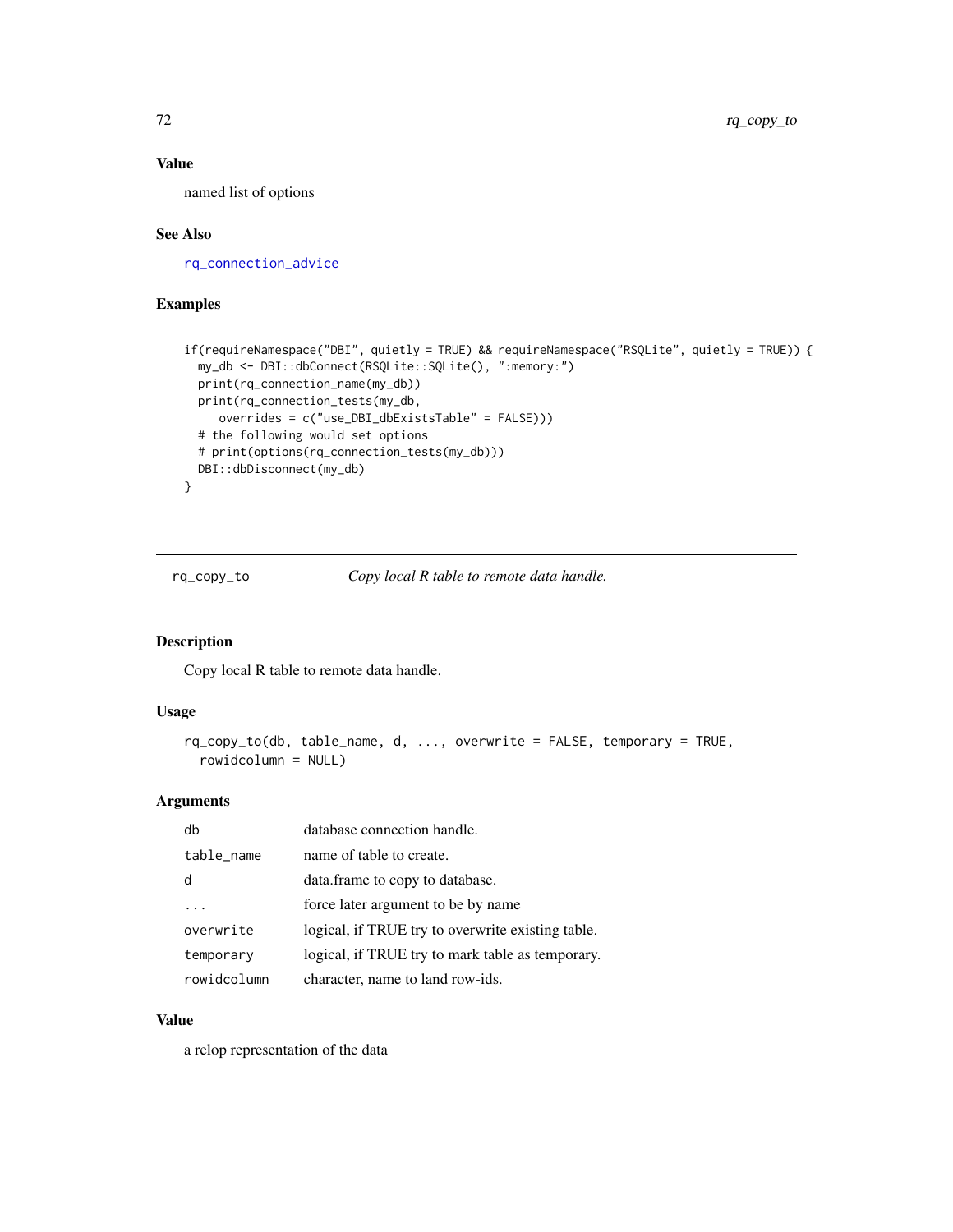# <span id="page-72-0"></span>rq\_execute 73

# See Also

[db\\_td](#page-18-0), [mk\\_td](#page-45-0), [materialize](#page-41-0), [execute](#page-22-0), [to\\_sql](#page-91-0)

# Examples

```
if (requireNamespace("DBI", quietly = TRUE) && requireNamespace("RSQLite", quietly = TRUE)) {
 db <- DBI::dbConnect(RSQLite::SQLite(), ":memory:")
 d <- rq_copy_to(db, 'd',
                   data.frame(AUC = 0.6, R2 = 0.2))
 sql \leftarrow to_sql(d, db)cat(sql)
 print(DBI::dbGetQuery(db, "SELECT * FROM d"))
 DBI::dbDisconnect(db)
}
```

| ~q_execute |  |
|------------|--|
|------------|--|

rq\_execute *Execute a query, typically an update that is not supposed to return results.*

# Description

Execute a query, typically an update that is not supposed to return results.

## Usage

rq\_execute(db, q)

## Arguments

| dh | database connection handle |
|----|----------------------------|
| O  | character query            |

#### Value

nothing

## See Also

[db\\_td](#page-18-0)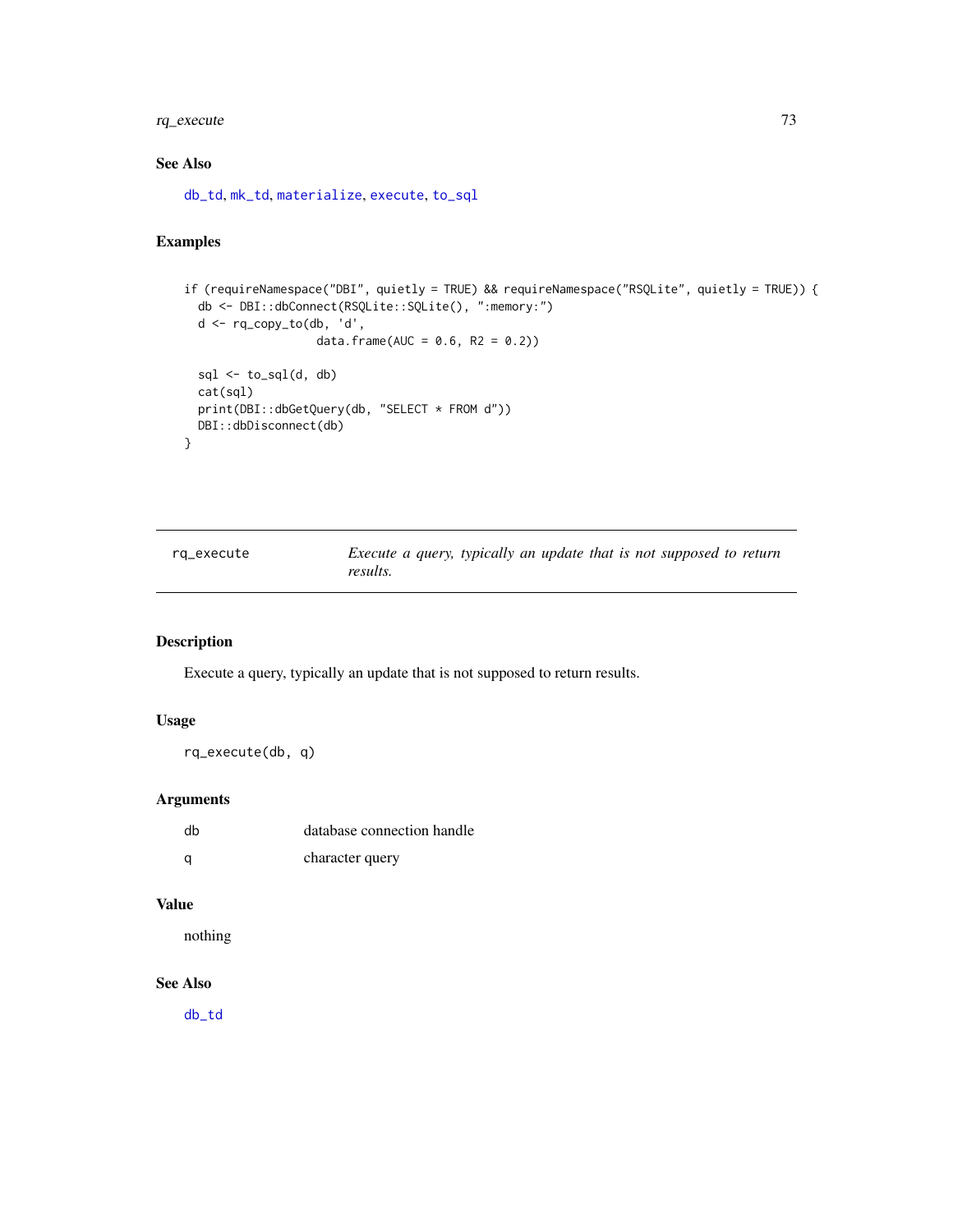<span id="page-73-0"></span>

# Description

Execute a get query, typically a non-update that is supposed to return results.

# Usage

rq\_get\_query(db, q)

# Arguments

| db | database connection handle |
|----|----------------------------|
| a  | character query            |

# Value

nothing

# See Also

[db\\_td](#page-18-0)

#### rq\_nrow *Count rows and return as numeric*

# Description

Count rows and return as numeric

# Usage

rq\_nrow(db, table\_name)

# Arguments

| db         | database connection      |
|------------|--------------------------|
| table name | character, name of table |

## Value

numeric row count

# See Also

[db\\_td](#page-18-0)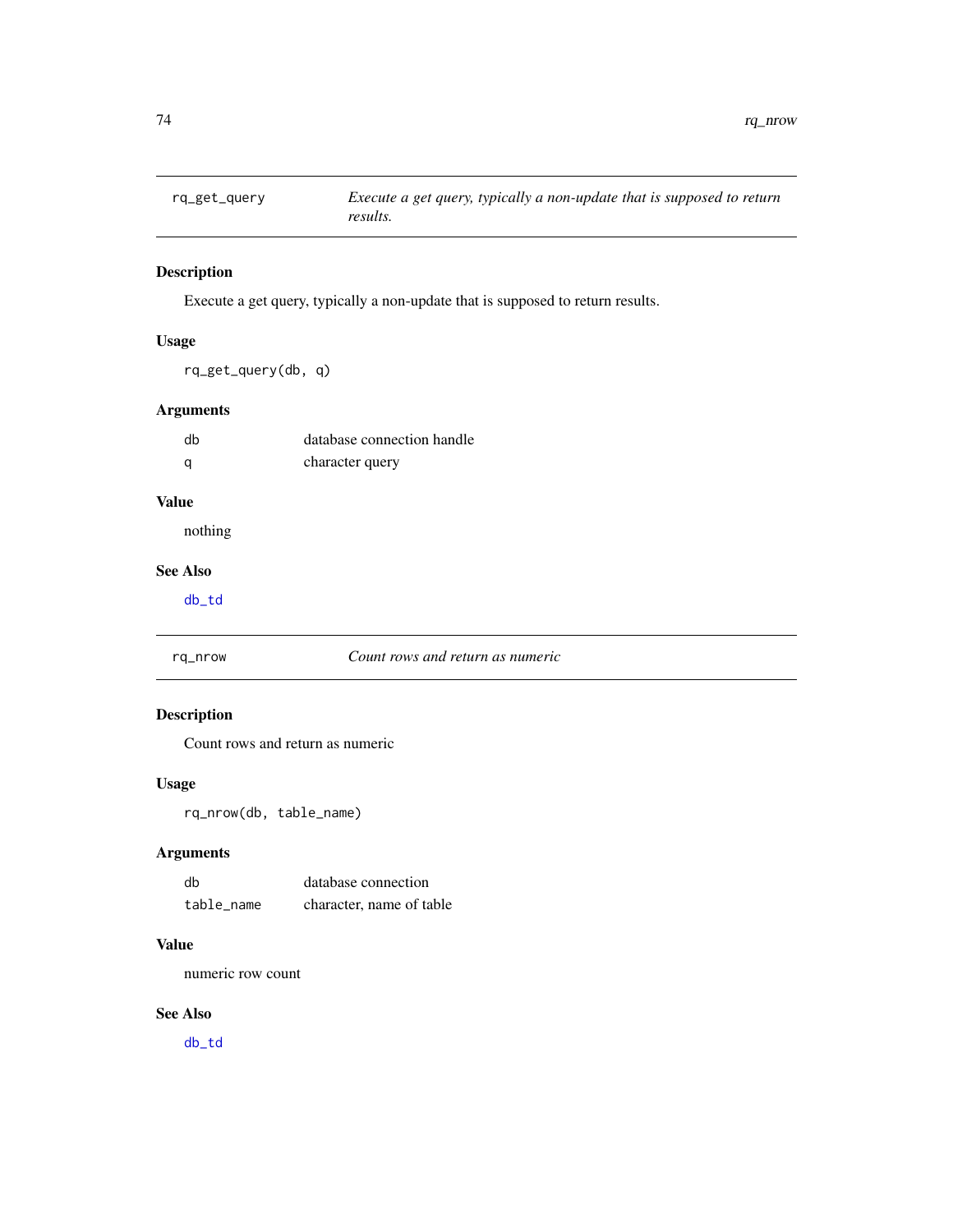<span id="page-74-0"></span>rq\_remove\_table *Remove table*

# Description

Remove table

# Usage

rq\_remove\_table(db, table\_name)

# Arguments

| db         | database connection.                |
|------------|-------------------------------------|
| table name | character, name of table to create. |

# Value

logical TRUE if table existed, else FALSE

# See Also

[db\\_td](#page-18-0)

rq\_table\_exists *Check if a table exists.*

# Description

Check if a table exists.

## Usage

rq\_table\_exists(db, table\_name)

# Arguments

| dh         | Connection handle    |
|------------|----------------------|
| table name | character table name |

# Value

logical TRUE if table exists.

# See Also

[db\\_td](#page-18-0)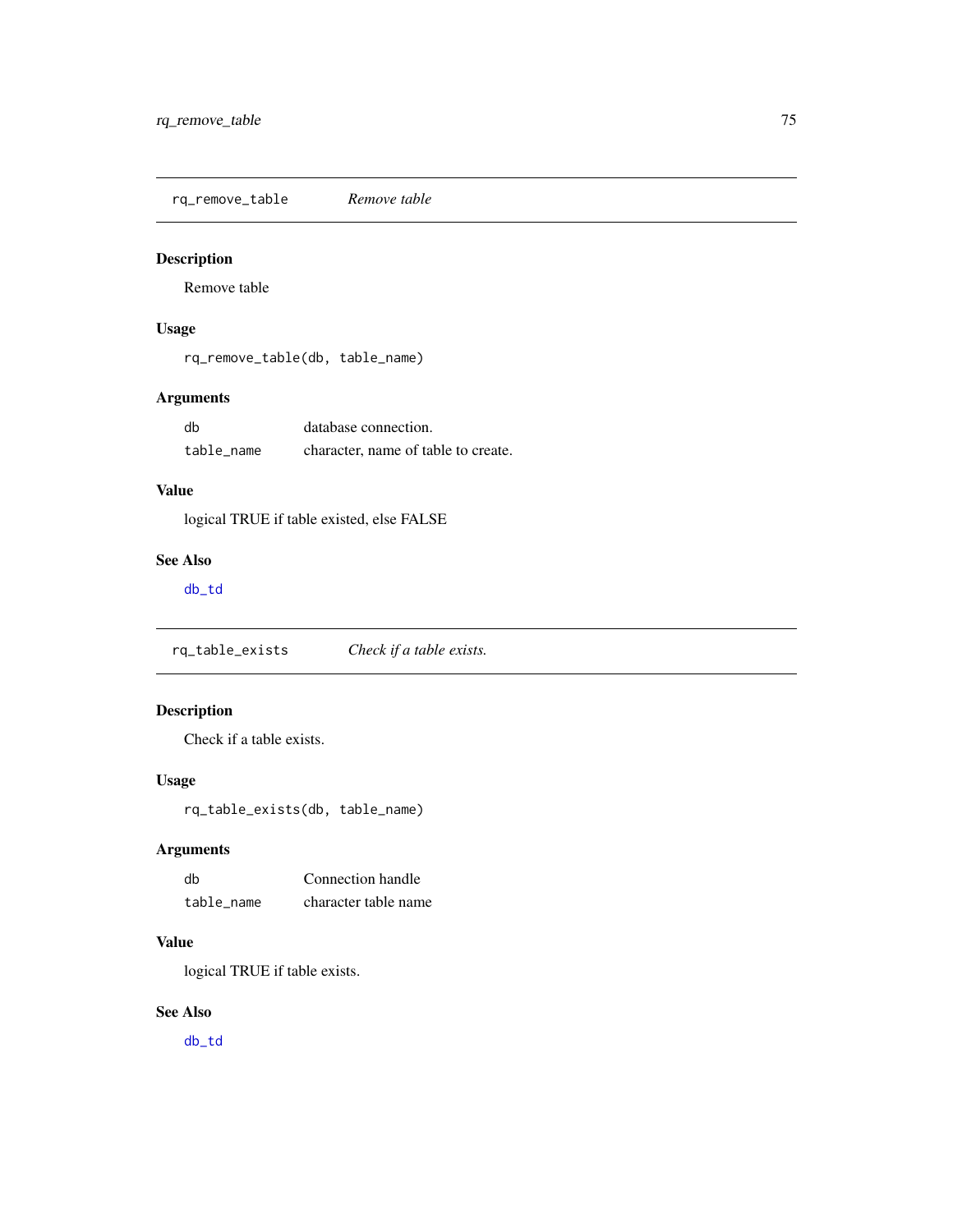# Description

Quick look at remote data

## Usage

```
rstr(my_db, tableName, ..., displayRows = 10, countRows = TRUE)
rlook(my_db, tableName, ..., displayRows = 10, countRows = TRUE)
```
## Arguments

| $my_d$      | database handle                                 |
|-------------|-------------------------------------------------|
| tableName   | name of table to look at                        |
|             | not used, force later arguments to bind by name |
| displayRows | number of rows to sample                        |
| countRows   | logical, if TRUE return row count.              |

#### Value

str view of data

```
if ( requireNamespace("DBI", quietly = TRUE) &&
  requireNamespace("RSQLite", quietly = TRUE)) {
 my_db <- DBI::dbConnect(RSQLite::SQLite(), ":memory:")
 DBI::dbWriteTable(my_db,
                    'd',
                    data.frame(AUC = 0.6, R2 = 0.2),
                    overwrite = TRUE,
                    temporary = TRUE)
 rlook(my_db, 'd')
 DBI::dbDisconnect(my_db)
}
```
<span id="page-75-0"></span>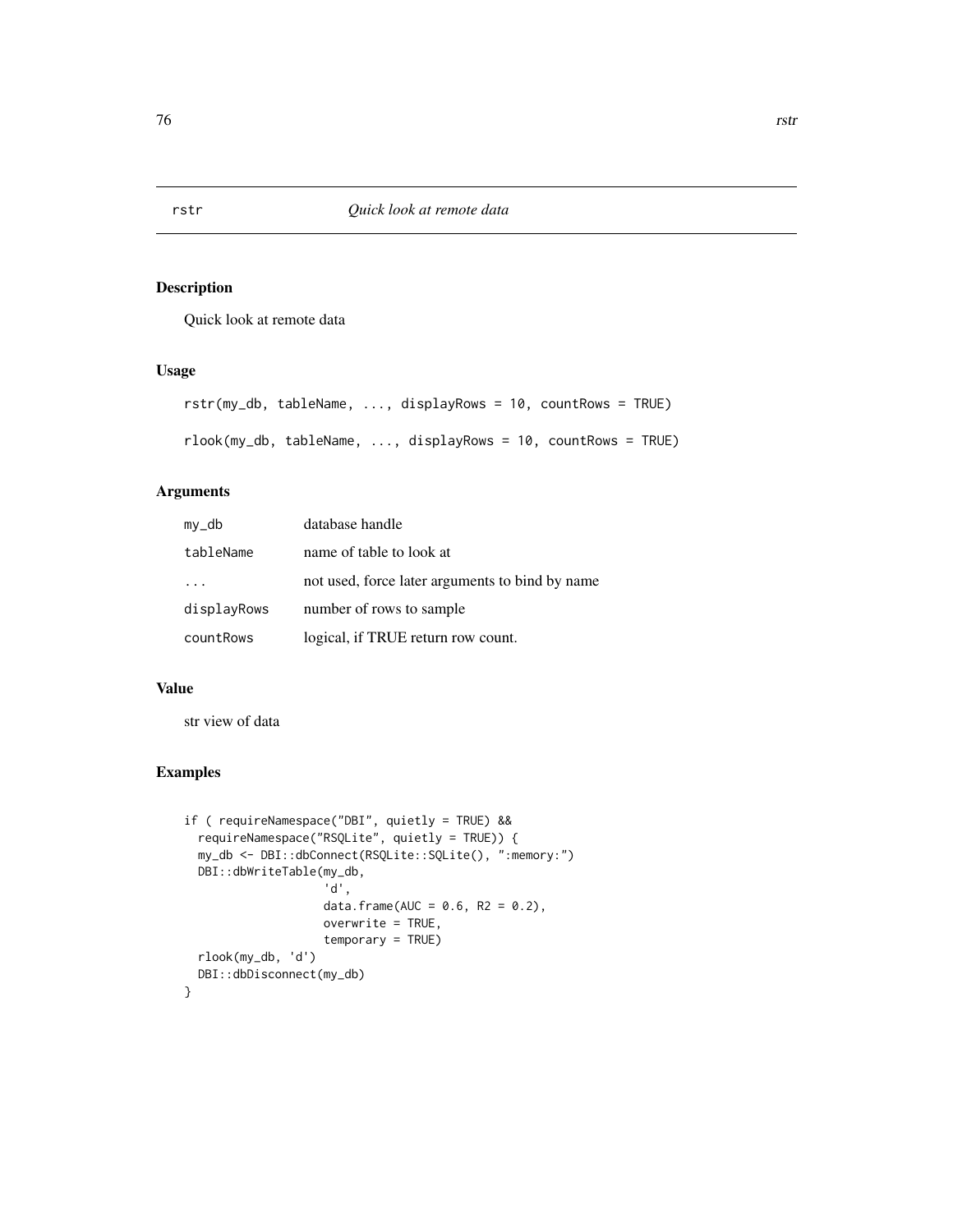<span id="page-76-0"></span>

#### Description

Compute per-column summaries and return as a data.frame. Warning: can be an expensive operation.

# Usage

```
rsummary(db, tableName, ..., countUniqueNum = FALSE, quartiles = FALSE,
 cols = NULL
```
# Arguments

| db        | database connection.                                                             |
|-----------|----------------------------------------------------------------------------------|
| tableName | name of table.                                                                   |
| $\cdot$   | force additional arguments to be bound by name.                                  |
|           | count Unique Num logical, if TRUE include unique non-NA counts for numeric cols. |
| quartiles | logical, if TRUE add Q1 $(25\%)$ , median $(50\%)$ , Q3 $(75\%)$ quartiles.      |
| cols      | if not NULL set of columns to restrict to.                                       |

#### Details

For numeric columns includes NaN in nna count (as is typical for R, e.g., is.na(NaN)).

#### Value

data.frame summary of columns.

```
if (requireNamespace("DBI", quietly = TRUE) &&
 requireNamespace("RSQLite", quietly = TRUE)) {
 d <- data.frame(p= c(TRUE, FALSE, NA),
                  s= NA,
                  w= 1:3,
                  x= c(NA, 2, 3),y= factor(c(3,5,NA)),
                  z= c('a',NA,'a'),
                  stringsAsFactors=FALSE)
 db <- DBI::dbConnect(RSQLite::SQLite(), ":memory:")
 RSQLite::initExtension(db)
 rq_copy_to(db, "dRemote", d,
             overwrite = TRUE, temporary = TRUE)
 print(rsummary(db, "dRemote"))
```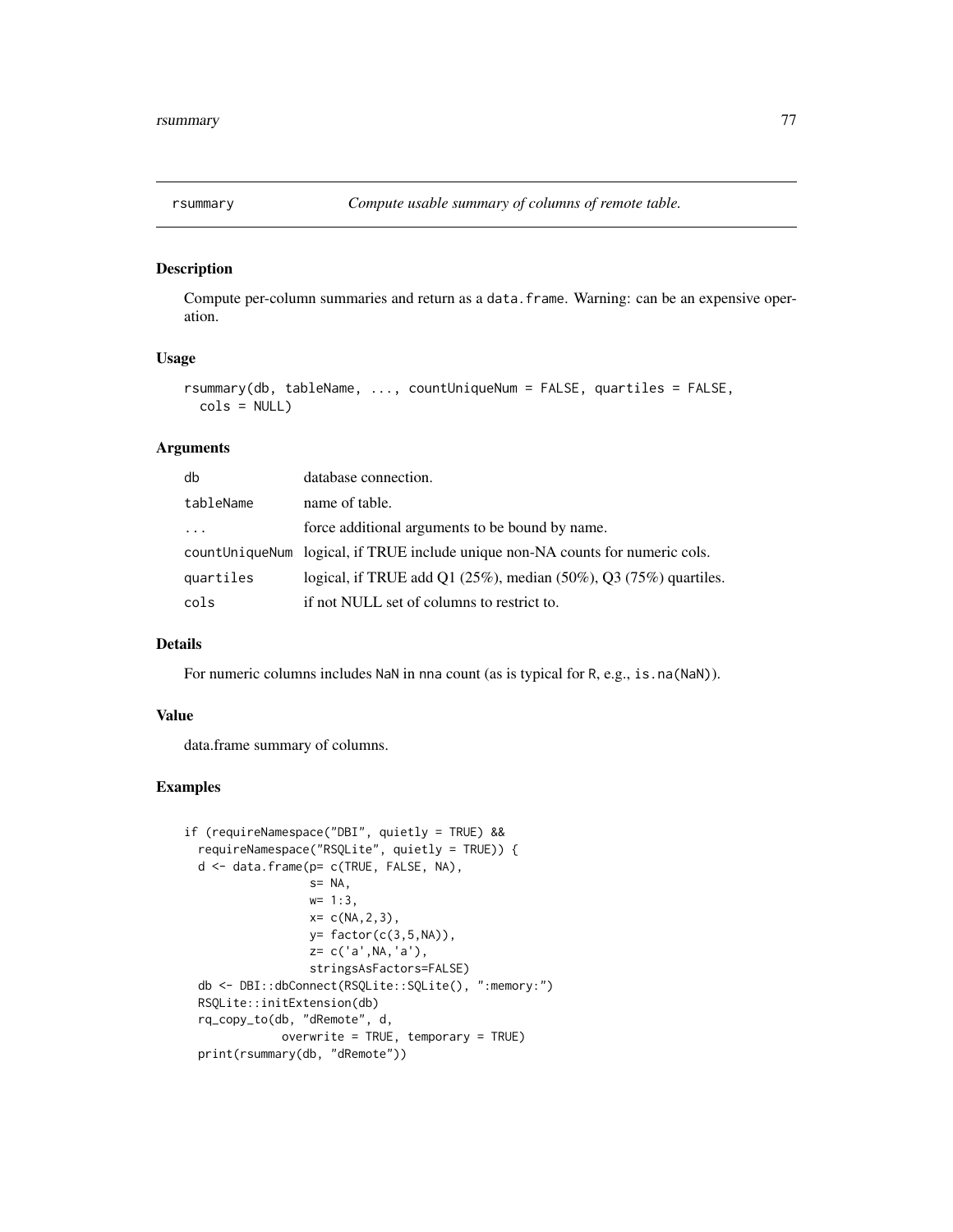```
DBI::dbDisconnect(db)
}
```
rsummary\_node *Create an rsumary relop operator node.*

# Description

This is a non\_sql\_node, so please see [non\\_sql\\_node](#page-47-0) for some of the issues for this node type.

#### Usage

```
rsummary_node(source, ..., quartiles = FALSE,
  tmp_name_source = wrapr::mk_tmp_name_source("sn"), temporary = TRUE)
```
# Arguments

| source          | incoming source (relop node or data.frame).                                 |  |
|-----------------|-----------------------------------------------------------------------------|--|
| $\cdots$        | force later arguments to be by name                                         |  |
| quartiles       | logical, if TRUE add Q1 $(25\%)$ , median $(50\%)$ , Q3 $(75\%)$ quartiles. |  |
| tmp_name_source |                                                                             |  |
|                 | wrapr::mk_tmp_name_source(), temporary name generator.                      |  |
| temporary       | logical, if TRUE use temporary tables                                       |  |

#### Value

rsummary node

#### See Also

[quantile\\_node](#page-59-0), [non\\_sql\\_node](#page-47-0)

```
if (requireNamespace("DBI", quietly = TRUE) && requireNamespace("RSQLite", quietly = TRUE)) {
 d <- data.frame(p= c(TRUE, FALSE, NA),
                 s= NA,
                  w= 1:3,
                  x = c(NA, 2, 3),
                  y= factor(c(3,5,NA)),z= c('a',NA,'a'),
                  stringsAsFactors=FALSE)
 db <- DBI::dbConnect(RSQLite::SQLite(), ":memory:")
 RSQLite::initExtension(db)
 rq_copy_to(db, "dRemote", d,
             overwrite = TRUE,
```
<span id="page-77-0"></span>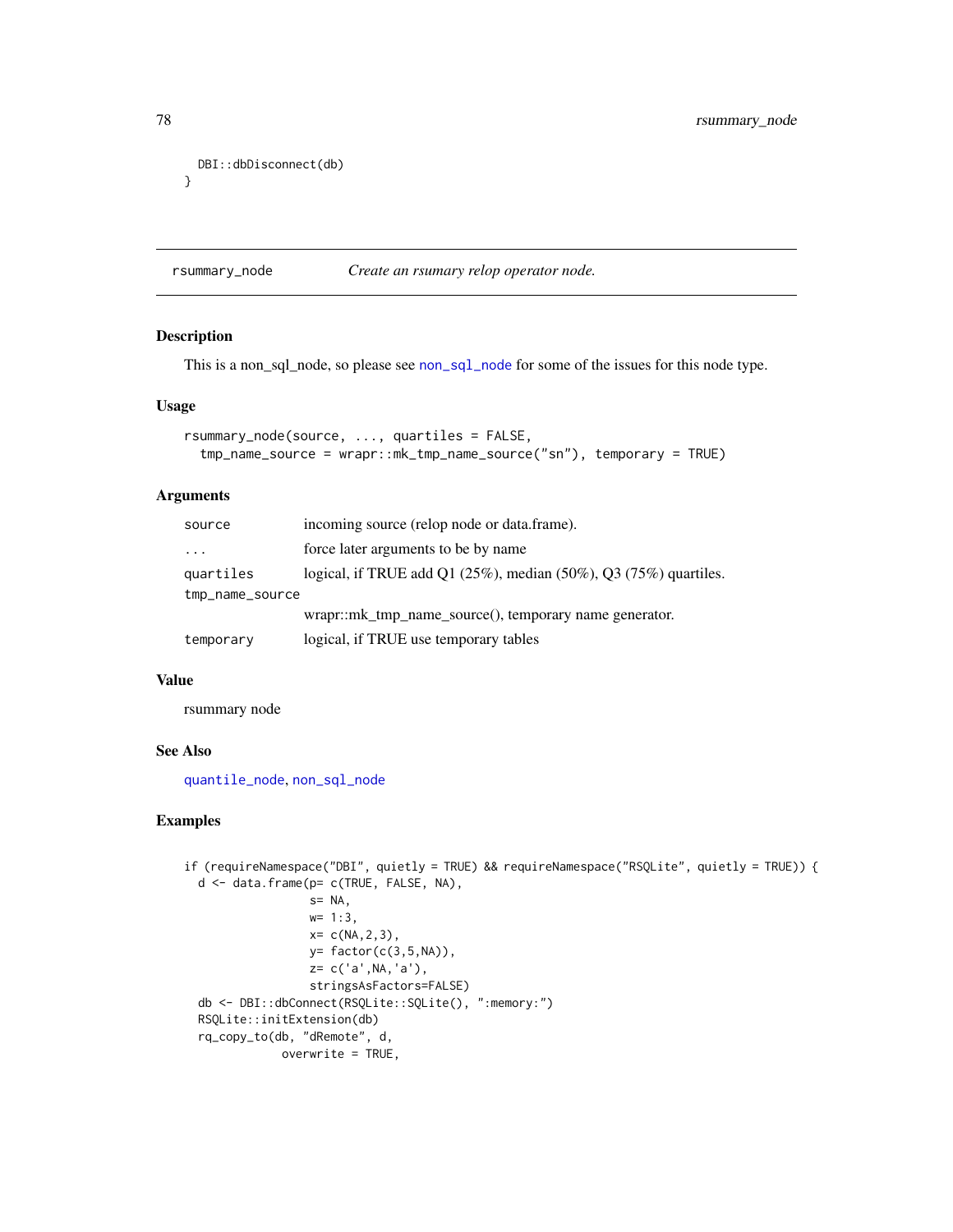```
temporary = TRUE)
 ops <- db_td(db, "dRemote") %.>%
   extend(., v %:=% ifelse(x>2, "x", "y")) %.>%
   rsummary_node(.)
 cat(format(ops))
 print(to_sql(ops, db))
 reshdl <- materialize(db, ops)
 print(DBI::dbGetQuery(db, to_sql(reshdl, db)))
 DBI::dbDisconnect(db)
}
```
run\_rquery\_tests *Run rquery package tests.*

# Description

For all files with names of the form "^test\_.+\.R\$" in the package directory unit\_tests run all functions with names of the form "^test\_.+\$" as RUnit tests. Attaches RUnit and pkg, requires RUnit. Stops on error.

# Usage

```
run_rquery_tests(..., verbose = TRUE, package_test_dirs = "unit_tests",
  test_dirs = character(0), stop_on_issue = TRUE,
  stop_if_no_tests = TRUE, require_RUnit_attached = FALSE,
  require_pkg_attached = TRUE, rngKind = "Mersenne-Twister",
  rngNormalKind = "Inversion")
```

| $\ddotsc$              | not used, force later arguments to bind by name.           |  |
|------------------------|------------------------------------------------------------|--|
| verbose                | logical, if TRUE print more.                               |  |
| package_test_dirs      |                                                            |  |
|                        | directory names to look for in the installed package.      |  |
| test_dirs              | paths to look for tests in.                                |  |
| stop_on_issue          | logical, if TRUE stop after errors or failures.            |  |
| stop_if_no_tests       |                                                            |  |
|                        | logical, if TRUE stop if no tests were found.              |  |
| require_RUnit_attached |                                                            |  |
|                        | logical, if TRUE require RUnit be attached before testing. |  |
| require_pkg_attached   |                                                            |  |
|                        | logical, if TRUE require pkg be attached before testing.   |  |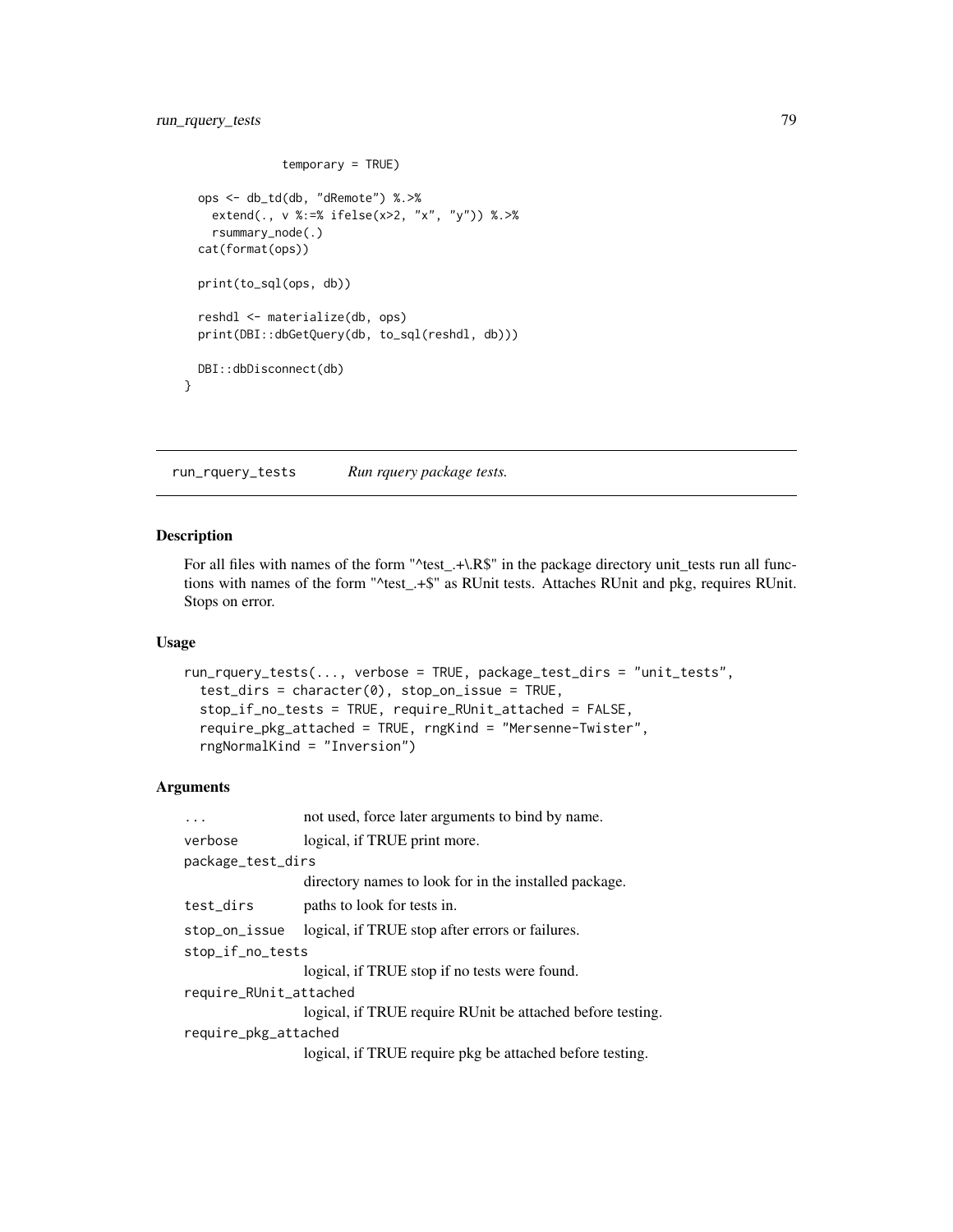<span id="page-79-0"></span>

| rngKind       | pseudo-random number generator method name. |
|---------------|---------------------------------------------|
| rngNormalKind | pseudo-random normal generator method name. |

## Details

Based on <https://github.com/RcppCore/Rcpp/blob/master/tests/doRUnit.R>. This version is GPL-3, works derived from it must be distributed GPL-3.

## Value

RUnit test results (invisible).

select\_columns *Make a select columns node (not a relational operation).*

# Description

Make a select columns node (not a relational operation).

#### Usage

```
select_columns(source, columns, env = parent.frame())
```
#### Arguments

| source  | source to select from.         |
|---------|--------------------------------|
| columns | list of distinct column names. |
| env     | environment to look to.        |

# Value

select columns node.

```
if (requireNamespace("DBI", quietly = TRUE) && requireNamespace("RSQLite", quietly = TRUE)) {
 my_db <- DBI::dbConnect(RSQLite::SQLite(), ":memory:")
 d <- rq_copy_to(my_db, 'd',
                  data.frame(AUC = 0.6, R2 = 0.2))
 optree <- select_columns(d, 'AUC')
 cat(format(optree))
 sql <- to_sql(optree, my_db)
 cat(sql)
 print(DBI::dbGetQuery(my_db, sql))
 DBI::dbDisconnect(my_db)
}
```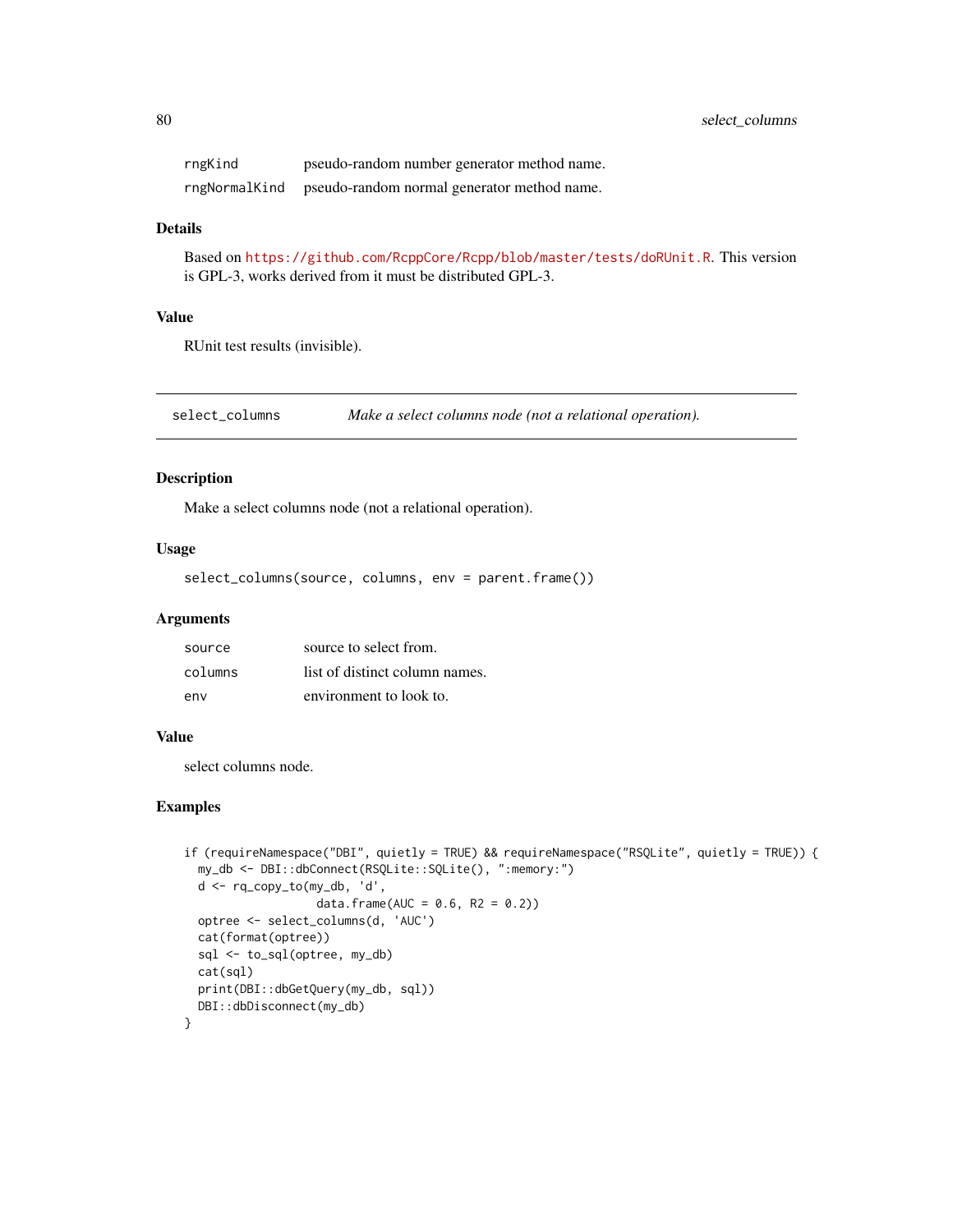<span id="page-80-0"></span>

# Description

select\_rows() uses bquote() .()-style escaping.

# Usage

```
select_rows(source, expr, env = parent.frame())
```

```
select_rows_nse(source, expr, env = parent.frame())
```
## Arguments

| source | source to select from.     |
|--------|----------------------------|
| expr   | expression to select rows. |
| env    | environment to look to.    |

## Value

select rows node.

```
if (requireNamespace("DBI", quietly = TRUE) && requireNamespace("RSQLite", quietly = TRUE)) {
 my_db <- DBI::dbConnect(RSQLite::SQLite(), ":memory:")
 d <- rq_copy_to(my_db, 'd',
                  data.frame(AUC = 0.6, R2 = 0.2, z = 3))
 TARGETCOL = as.name("AUC")
 optree <- select_rows(d, .(TARGETCOL) >= 0.5) %.>%
   select_columns(., "R2")
 cat(format(optree))
 sql <- to_sql(optree, my_db)
 cat(sql)
 print(DBI::dbGetQuery(my_db, sql))
 DBI::dbDisconnect(my_db)
}
```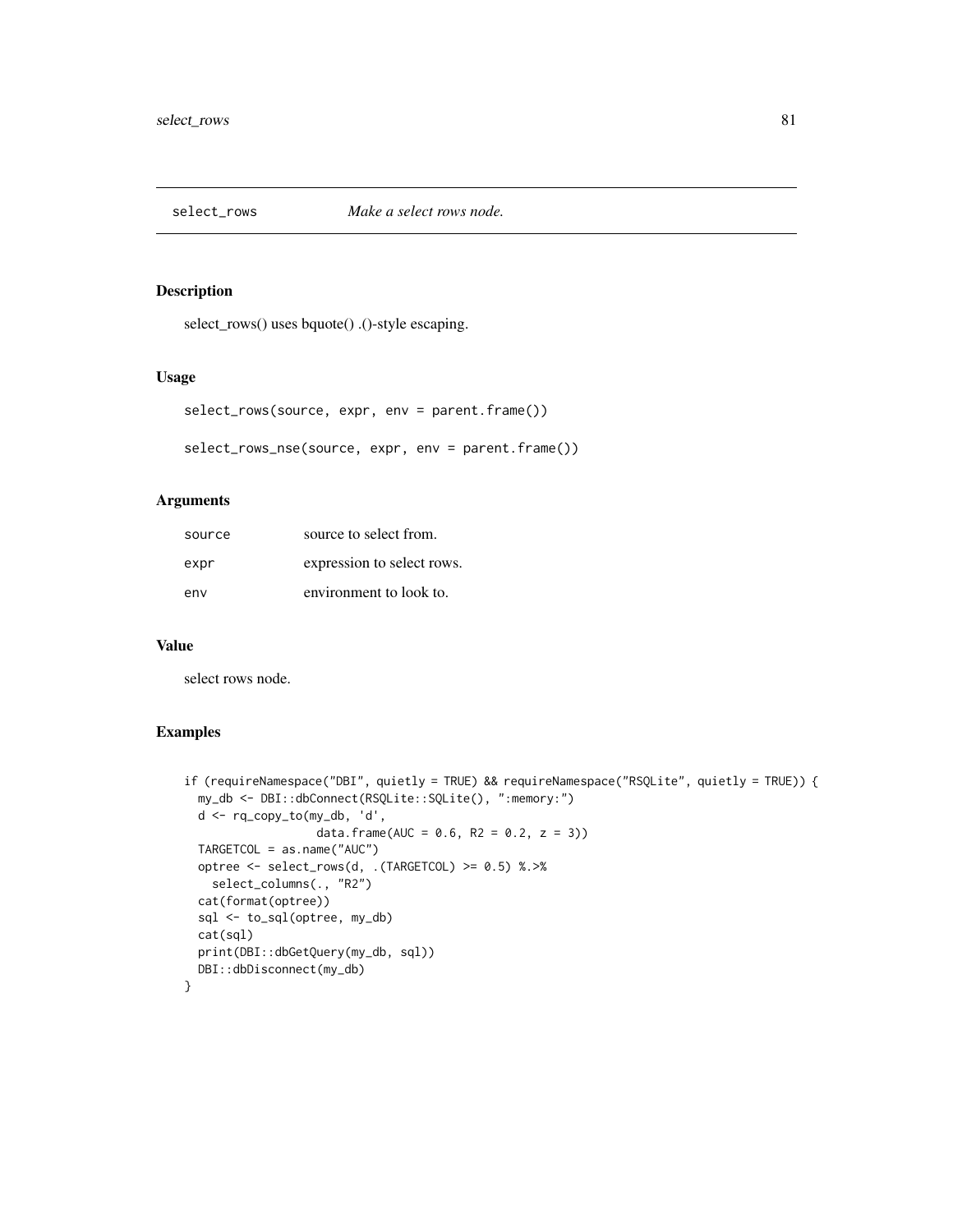<span id="page-81-1"></span>select\_rows\_se *Make a select rows node.*

# Description

Make a select rows node.

#### Usage

select\_rows\_se(source, expr, env = parent.frame())

## Arguments

| source | source to select from.             |
|--------|------------------------------------|
| expr   | expression to select rows.         |
| env    | environment to look for values in. |

## Value

select rows node.

# Examples

```
if (requireNamespace("DBI", quietly = TRUE) && requireNamespace("RSQLite", quietly = TRUE)) {
 my_db <- DBI::dbConnect(RSQLite::SQLite(), ":memory:")
 d <- rq_copy_to(my_db, 'd',
                  data.frame(AUC = 0.6, R2 = 0.2))
 optree <- select_rows_se(d, "AUC >= 0.5")
 cat(format(optree))
 sql <- to_sql(optree, my_db)
 cat(sql)
 print(DBI::dbGetQuery(my_db, sql))
 DBI::dbDisconnect(my_db)
}
```
<span id="page-81-0"></span>setDBOpt *Set a database connection option.*

# Description

If db is of class rquery\_db\_info it sets the appropriate connection option, not the global state.

#### Usage

setDBOpt(db, optname, val)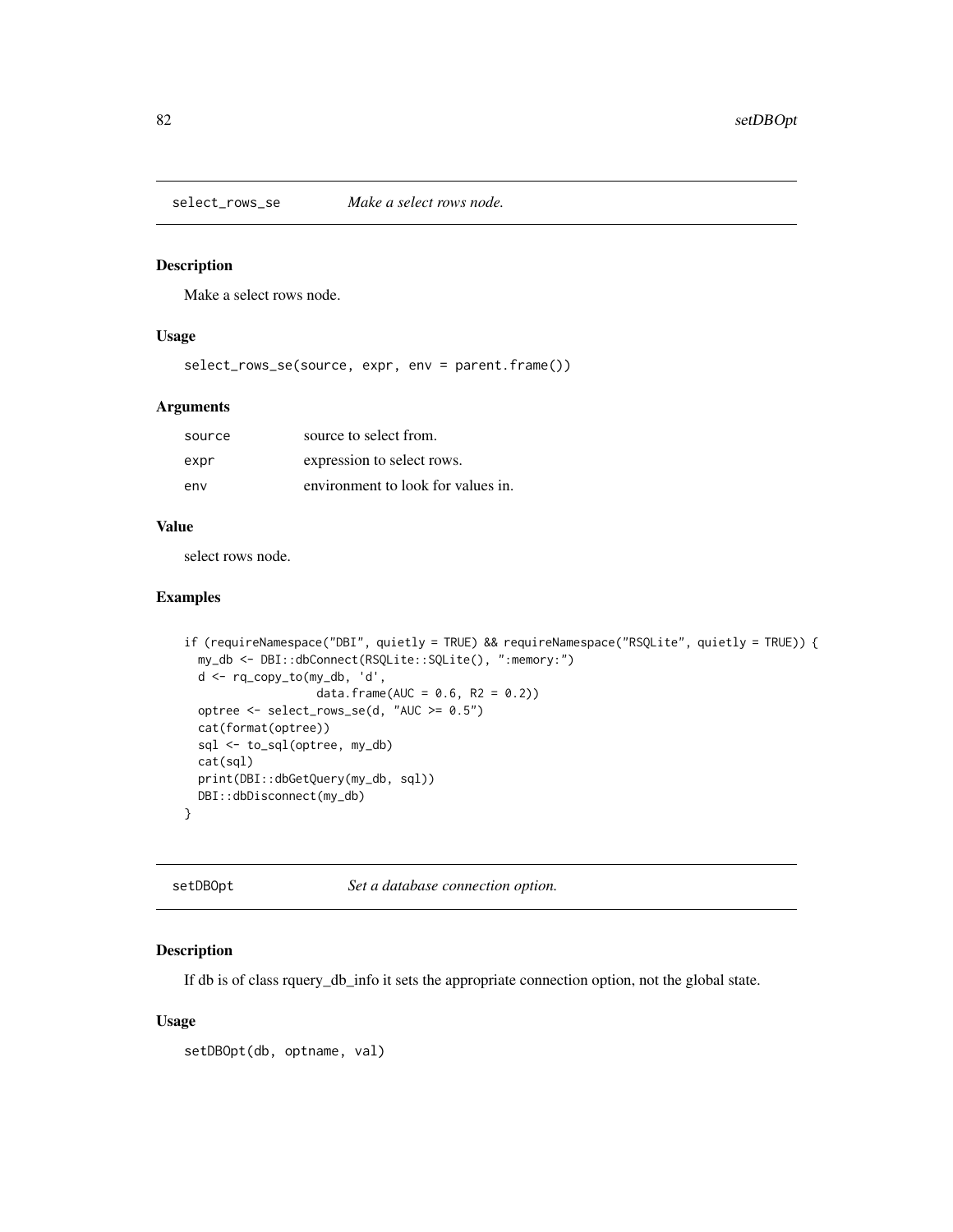# <span id="page-82-0"></span>setDBOption 83

## Arguments

| db      | rquery_db_info instance        |
|---------|--------------------------------|
| optname | character, single option name. |
| val     | value to set                   |

# Value

db

setDBOption *Set a database connection option.*

# Description

Note: we are moving away from global options to options in the DB handle. Prefer [setDBOpt](#page-81-0).

# Usage

```
setDBOption(db, optname, val)
```
# Arguments

| dh      | database connection handle.    |
|---------|--------------------------------|
| optname | character, single option name. |
| val     | value to set                   |

#### Value

original options value

set\_indicator *Make a set indicator node.*

# Description

Create a new column indicating the membership of another column in a given set.

# Usage

```
set_indicator(source, rescol, testcol, testvalues, ...,
 translate_quotes = FALSE, env = parent.frame())
```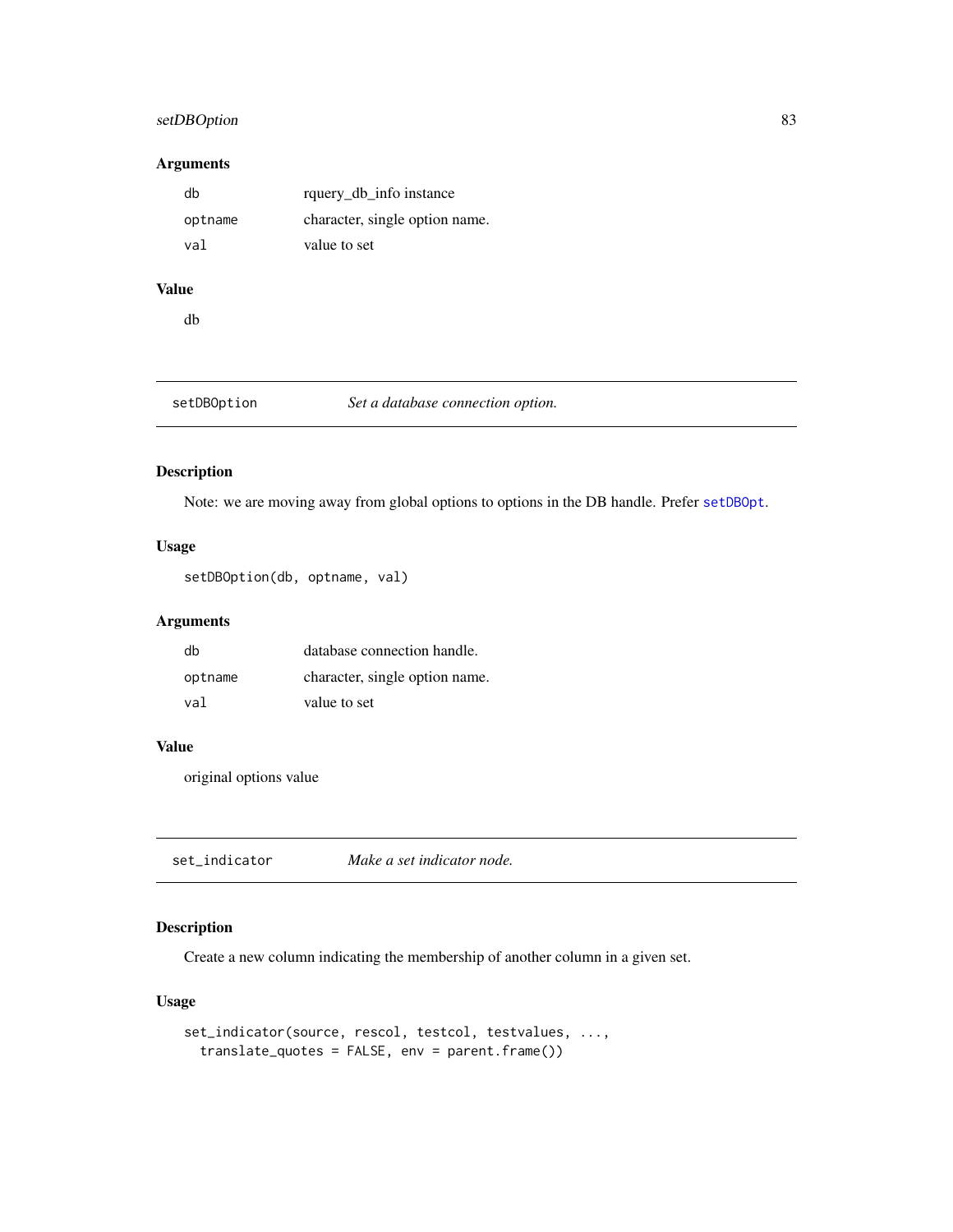## Arguments

| source           | source to select from.                                                                 |
|------------------|----------------------------------------------------------------------------------------|
| rescol           | name of column to land indicator in.                                                   |
| testcol          | name of column to check.                                                               |
| testvalues       | values to check for.                                                                   |
|                  | force later arguments to bind by name                                                  |
| translate_quotes |                                                                                        |
|                  | logical if TRUE translate quotes to SQL choice (simple replacement, no escap-<br>ing). |
| env              | environment to look to.                                                                |

#### Value

set\_indicator node.

### Examples

```
if (requireNamespace("DBI", quietly = TRUE) && requireNamespace("RSQLite", quietly = TRUE)) {
 my_db <- DBI::dbConnect(RSQLite::SQLite(),
                          ":memory:")
 d <- rq_copy_to(my_db, 'd',
                   data.frame(a = c("1", "2", "1", "3"),
                              b = c("1", "1", "3", "2"),q = 1,
                              stringsAsFactors = FALSE),
                  temporary = TRUE,
                  overwrite = TRUE)
 # example
 set <- c("1", "2")
 op_tree <- d %.>%
   set_indicator(., "one_two", "a", set) %.>%
   set_indicator(., "z", "a", c())
 print(column_names(op_tree))
 print(columns_used(op_tree))
 cat(format(op_tree))
 sql <- to_sql(op_tree, my_db)
 cat(sql)
 print(DBI::dbGetQuery(my_db, sql))
 op_tree2 <- d %.>%
   set_indicator(., "one_two", "a", set) %.>%
   set_indicator(., "z", "b", c()) %.>%
   select_columns(., c("z", "one_two"))
 print(column_names(op_tree2))
 print(columns_used(op_tree2))
```
# cleanup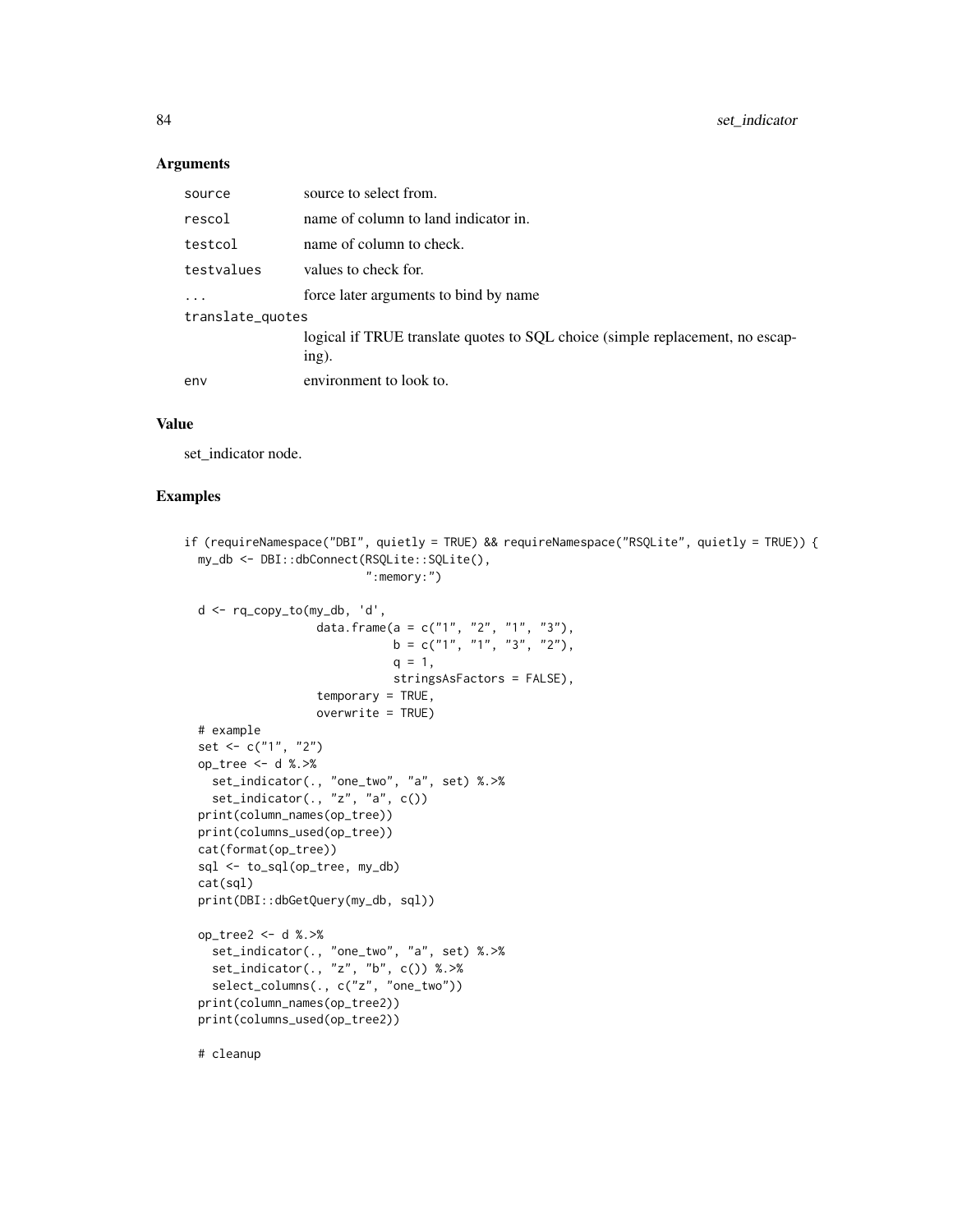```
DBI::dbDisconnect(my_db)
}
```
show,relop\_list-method

*S4 print method*

# Description

S4 print method

# Usage

## S4 method for signature 'relop\_list' show(object)

# Arguments

object item to print

sql\_expr\_set *Build a query that applies a SQL expression to a set of columns.*

# Description

Build a query that applies a SQL expression to a set of columns.

## Usage

```
sql_expr_set(source, cols, expr)
```
# Arguments

| source | incoming rel_op tree or data.frame.                                                                                      |
|--------|--------------------------------------------------------------------------------------------------------------------------|
| cols   | character, columns to operate in. If a named array names are where results are<br>landed, values names of value columns. |
| expr   | character or list of character and names, expression to apply to columns "."<br>stands for column value to use.          |

# Value

rel\_op node or data.frame (depending on input).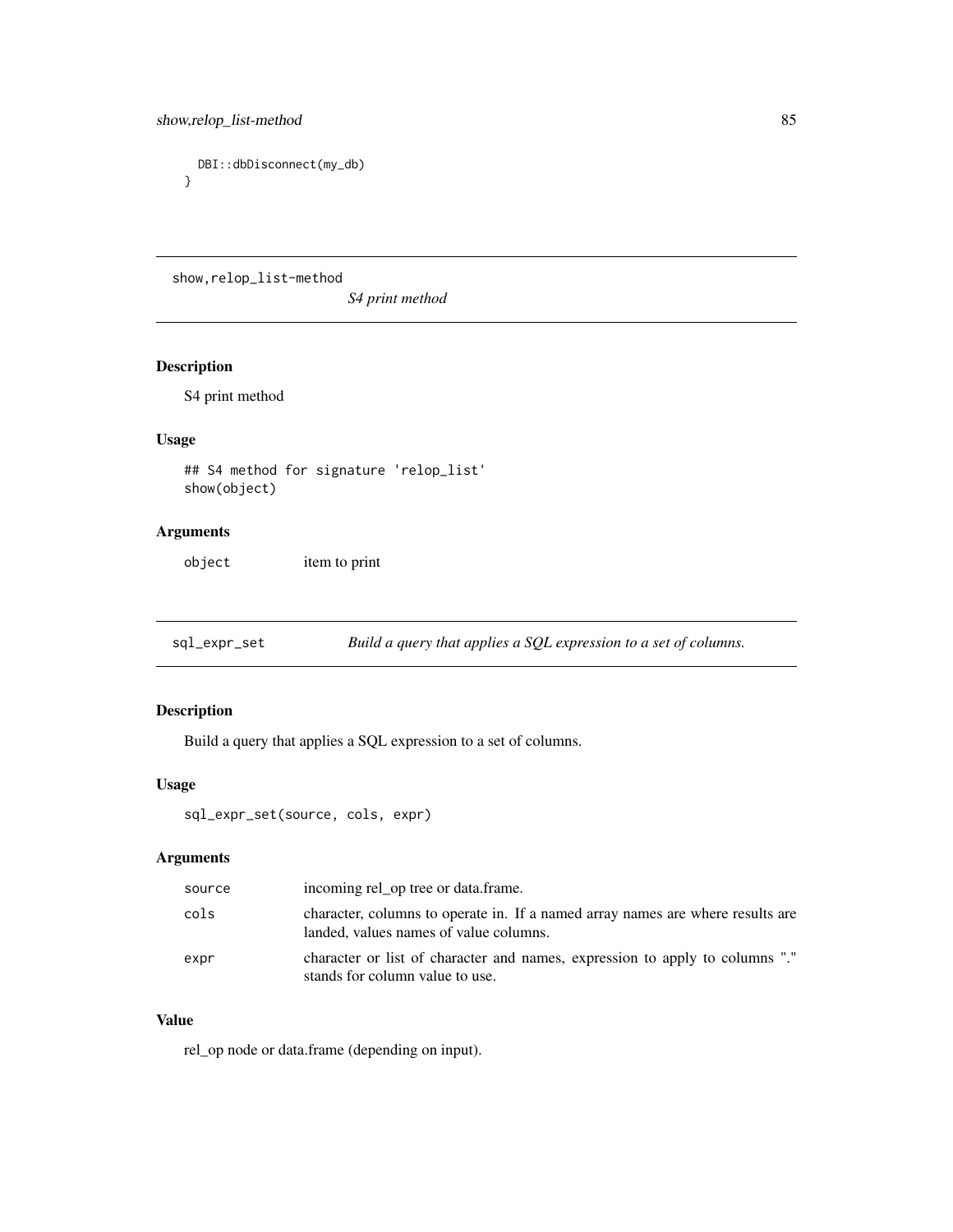# <span id="page-85-0"></span>See Also

[null\\_replace](#page-50-0), [count\\_null\\_cols](#page-17-0), [mark\\_null\\_cols](#page-40-0)

# Examples

```
# WARNING: example tries to change rquery.rquery_db_executor option to RSQLite and back.
if (requireNamespace("DBI", quietly = TRUE) && requireNamespace("RSQLite", quietly = TRUE)) {
 my_db <- DBI::dbConnect(RSQLite::SQLite(), ":memory:")
 RSQLite::initExtension(my_db)
 old_o <- options(list("rquery.rquery_db_executor" = list(db = my_db)))
 d <- rq_copy_to(my_db, 'd',
                   data.frame(AUC = c(NA, 0.5, NA),
                             R2 = c(1.0, 0.9, NA),
                             delta = 3,
                              cat = c("a", NA, "c"),stringsAsFactors = FALSE))
 # example
 op_tree <- d %.>% sql_expr_set(., qc(AUC, R2), ". + 1")
 cat(format(op_tree))
 sql <- to_sql(op_tree, my_db)
 cat(sql)
 print(DBI::dbGetQuery(my_db, sql))
 # ex2 names (but not marked as names)
 op_tree2 <- d %.>% sql_expr_set(., qc(AUC, R2),
     ". + 1 + delta")cat(to_sql(op_tree2, my_db))
 # ex3 names (also so marked)
 op_tree3 <- d %.>% sql_expr_set(., qc(AUC, R2),
     list(" + 1 +", as.name("delta"))cat(to_sql(op_tree3, my_db))
 # cleanup
 options(old_o)
 DBI::dbDisconnect(my_db)
}
```
sql\_node *Make a general SQL node.*

# Description

Make a general SQL node.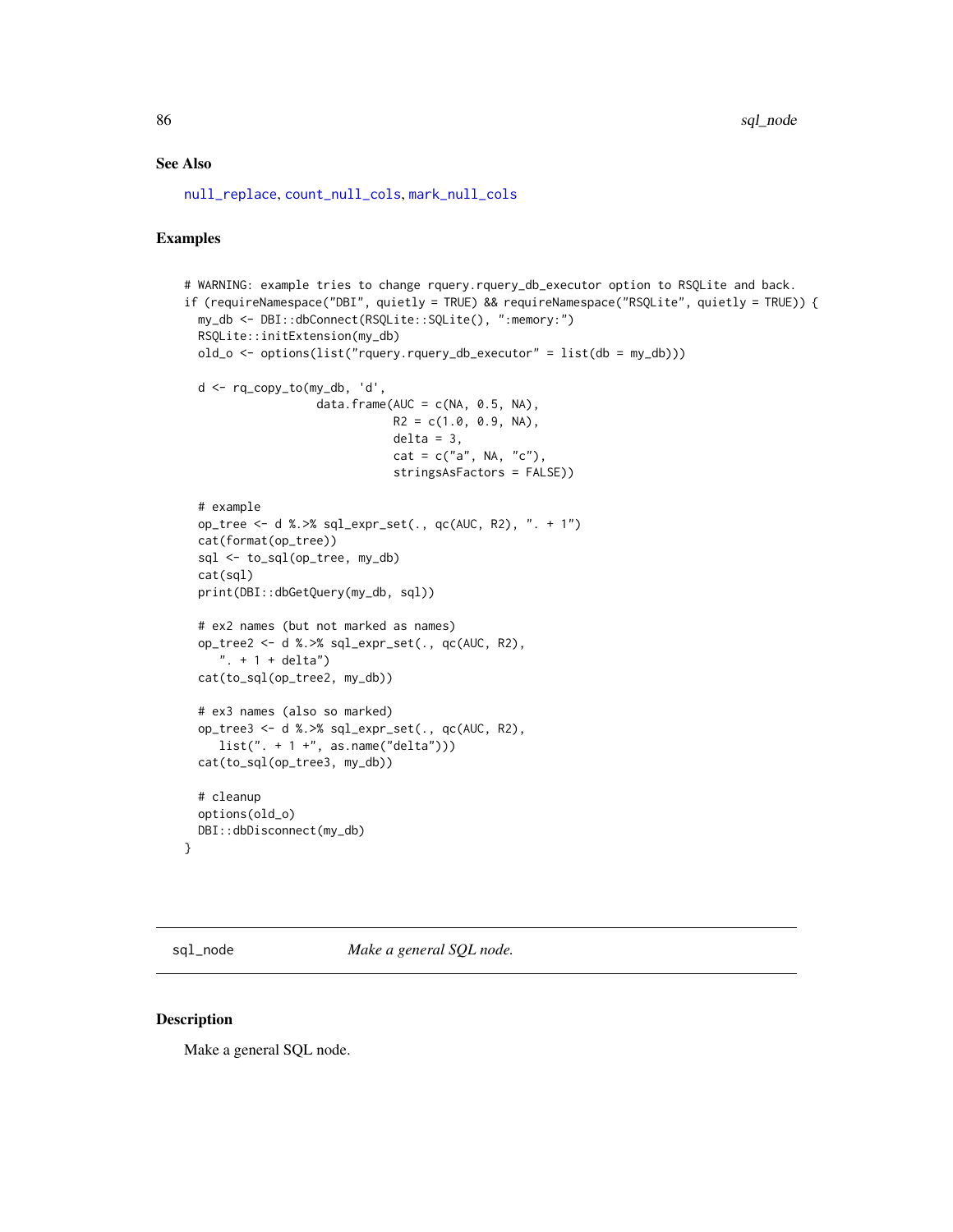#### sql\_node 87

# Usage

```
sql_node(source, exprs, ..., mods = NULL, orig_columns = TRUE,
 expand_braces = TRUE, translate_quotes = TRUE,
 env = parent.frame())
```
## Arguments

| source           | source to work from.                                                                   |
|------------------|----------------------------------------------------------------------------------------|
| exprs            | SQL expressions                                                                        |
| $\cdots$         | force later arguments to bind by name                                                  |
| mods             | SQL modifiers (GROUP BY, ORDER BY, and so on)                                          |
| orig_columns     | logical if TRUE select all original columns.                                           |
| expand_braces    | logical if TRUE use col notation to ensure col is a column name.                       |
| translate_quotes |                                                                                        |
|                  | logical if TRUE translate quotes to SQL choice (simple replacement, no escap-<br>ing). |
| env              | environment to look to.                                                                |

# Value

sql node.

```
if (requireNamespace("DBI", quietly = TRUE) && requireNamespace("RSQLite", quietly = TRUE)) {
 # example database connection
 my_db <- DBI::dbConnect(RSQLite::SQLite(),
                          ":memory:")
 # load up example data
 d <- rq_copy_to(
   my_db, 'd',
   data.frame(v1 = c(1, 2, NA, 3),
              v2 = c(NA, "b", NA, "c"),v3 = c(NA, NA, 7, 8),stringsAsFactors = FALSE))
 # look at table
 execute(my_db, d)
 # get list of columns
 vars <- column_names(d)
 print(vars)
 # build a NA/NULLs per-row counting expression.
 # names are "quoted" by wrapping them with as.name().
 # constants can be quoted by an additional list wrapping.
 expr <- lapply(vars,
                 function(vi) {
```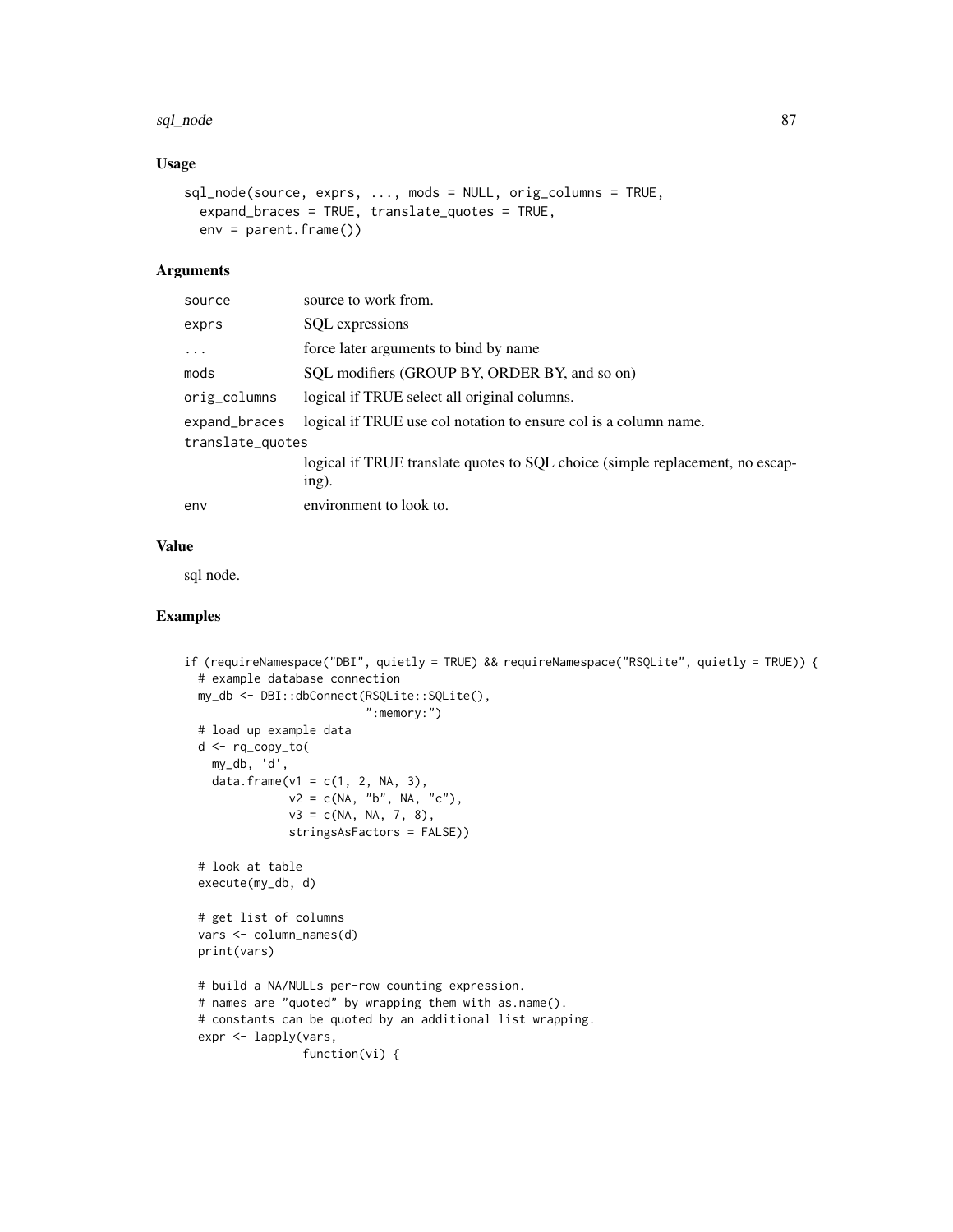```
list("+ (CASE WHEN (",
                        as.name(vi),
                        "IS NULL ) THEN 1.0 ELSE 0.0 END)")
                 })
 expr <- unlist(expr, recursive = FALSE)
 expr < c(list(0.0), expr)cat(paste(unlist(expr), collapse = " "))
 # instantiate the operator node
 op_tree <- d %.>%
    sql_node(., "num_missing" %:=% list(expr))
 cat(format(op_tree))
 # examine produced SQL
 sql <- to_sql(op_tree, my_db)
 cat(sql)
 # execute
 execute(my_db, op_tree) %.>%
    print(.)
 # whole process wrapped in convenience node
 op_tree2 <- d %.>%
   count_null_cols(., vars, "nnull")
 execute(my_db, op_tree2) %.>%
   print(.)
 # sql_node also allows marking variable in quoted expressions
 ops <- d %.>%
     sql_node(., qae(sqrt_v1 = sqrt(.[v1])))
 execute(my_db, ops) %.>%
    print(.)
 # marking variables allows for error-checking of column names
 tryCatch({
   ops <- d %.>%
     sql_node(., qae(sqrt_v1 = sqrt(.[v1_misspellled])))
   },
   error = function(e) {print(e)})
 DBI::dbDisconnect(my_db)
}
```
tables\_used *Return vector of table names used.*

## Description

Return vector of table names used.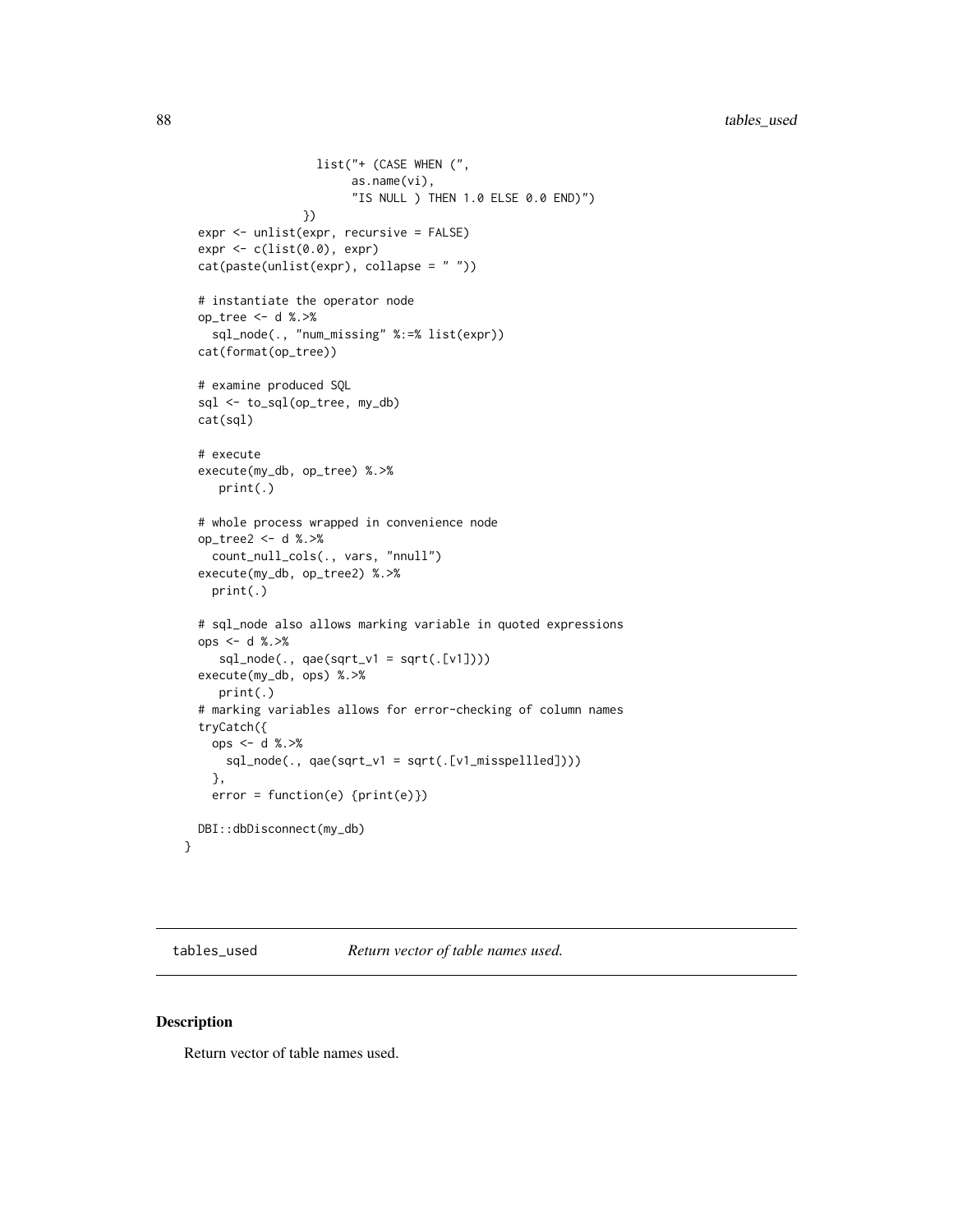#### <span id="page-88-0"></span>theta\_join 89

# Usage

tables\_used(node, ...)

## Arguments

| node     | rquery tree to examine. |
|----------|-------------------------|
| $\cdots$ | (not used)              |

# Value

names of tables used.

#### Examples

```
if (requireNamespace("DBI", quietly = TRUE) && requireNamespace("RSQLite", quietly = TRUE)) {
 my_db <- DBI::dbConnect(RSQLite::SQLite(), ":memory:")
 d1 <- rq_copy_to(my_db, 'd1',
                    data.frame(AUC = 0.6, R2 = 0.2))
 d2 <- rq_copy_to(my_db, 'd2',
                    data.frame(AUC = 0.6, D = 0.3))
 optree <- natural_join(d1, d2, by = "AUC")
 cat(format(optree))
 print(tables_used(optree))
 DBI::dbDisconnect(my_db)
}
```
theta\_join *Make a theta\_join node.*

## Description

Theta join is a join on an arbitrary predicate.

#### Usage

```
theta_join(a, b, expr, ..., jointype = "INNER", suffix = c("a", "b"),
 env = parent.frame())
theta_join_nse(a, b, expr, ..., jointype = "INNER", suffix = c("a","_b"), env = parent.frame())
```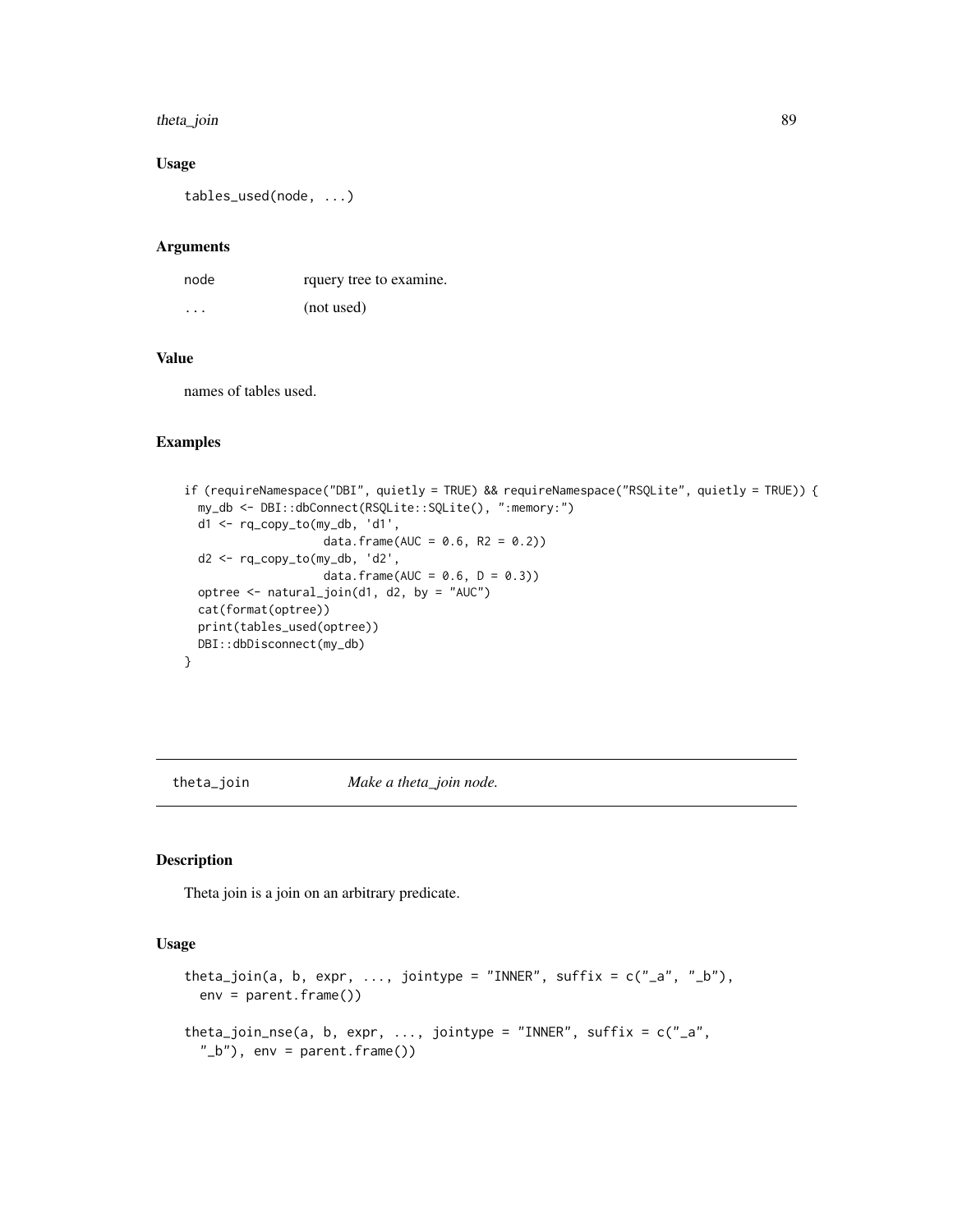<span id="page-89-0"></span>90 theta\_join\_se

## Arguments

| a        | source to select from.                                |
|----------|-------------------------------------------------------|
| b        | source to select from.                                |
| expr     | unquoted join condition                               |
|          | force later arguments to be by name                   |
| jointype | type of join ('INNER', 'LEFT', 'RIGHT', 'FULL').      |
| suffix   | character length 2, suffices to disambiguate columns. |
| env      | environment to look for values in.                    |

## Value

theta\_join node.

## Examples

```
if (requireNamespace("DBI", quietly = TRUE) && requireNamespace("RSQLite", quietly = TRUE)) {
 my_db <- DBI::dbConnect(RSQLite::SQLite(), ":memory:")
 d1 <- rq_copy_to(my_db, 'd1',
                    data.frame(AUC = 0.6, R2 = 0.2))
 d2 <- rq_copy_to(my_db, 'd2',
                    data.frame(AUC2 = 0.4, R2 = 0.3))
 optree <- theta_join(d1, d2, AUC >= AUC2)
 cat(format(optree))
 sql <- to_sql(optree, my_db)
 cat(sql)
 print(DBI::dbGetQuery(my_db, sql))
 DBI::dbDisconnect(my_db)
}
```
theta\_join\_se *Make a theta\_join node.*

# Description

Theta join is a join on an arbitrary predicate.

# Usage

```
theta_join_se(a, b, expr, ..., jointype = "INNER", suffix = c("a","_b"), env = parent.frame())
```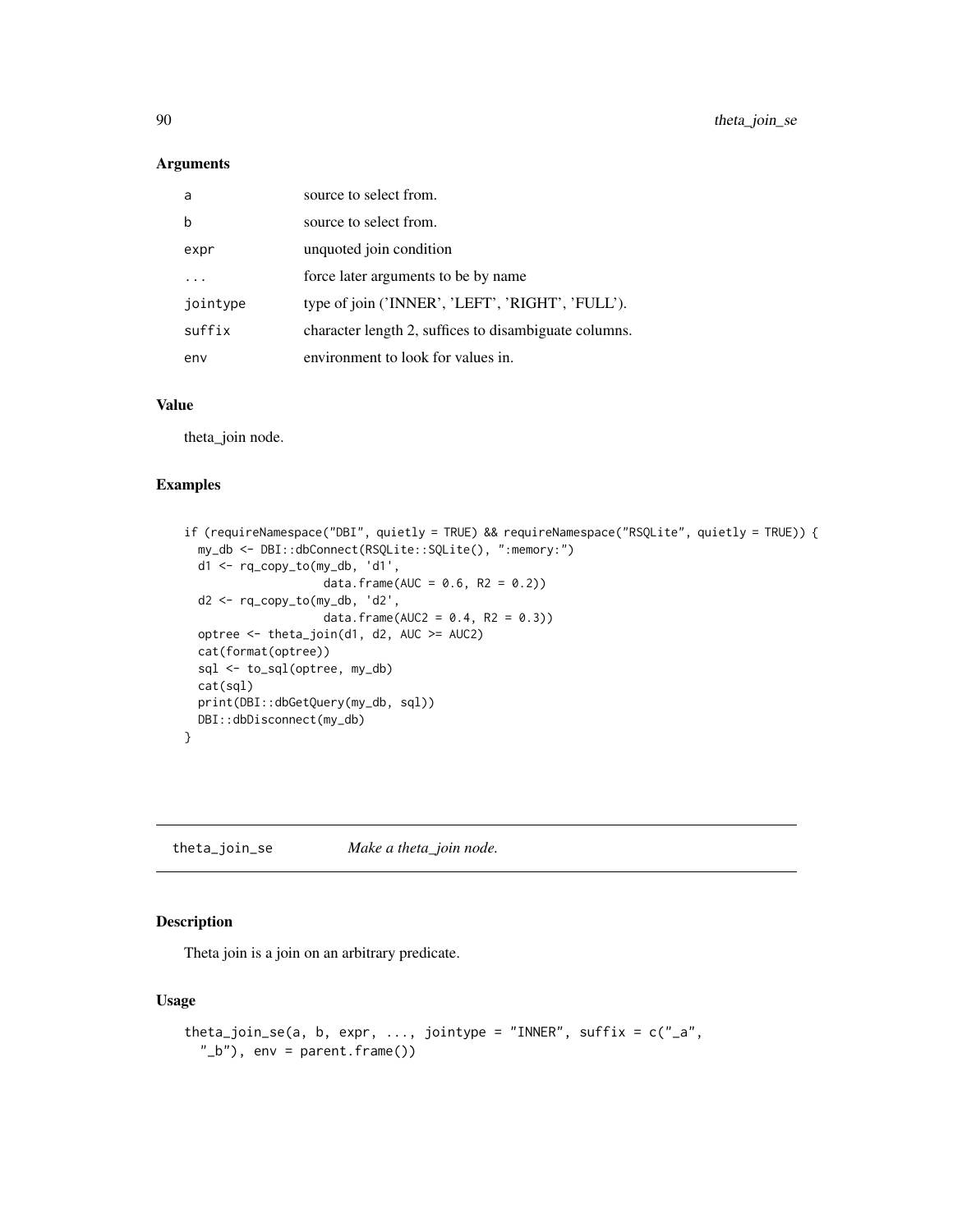## <span id="page-90-0"></span>Arguments

| a        | source to select from.                                |
|----------|-------------------------------------------------------|
|          | source to select from.                                |
| expr     | quoted join conditions                                |
|          | force later arguments to be by name                   |
| jointype | type of join ('INNER', 'LEFT', 'RIGHT', 'FULL').      |
| suffix   | character length 2, suffices to disambiguate columns. |
| env      | environment to look for values in.                    |

# Value

theta\_join node.

# Examples

```
if (requireNamespace("DBI", quietly = TRUE) && requireNamespace("RSQLite", quietly = TRUE)) {
 my_db <- DBI::dbConnect(RSQLite::SQLite(), ":memory:")
 d1 <- rq_copy_to(my_db, 'd1',
                    data.frame(AUC = 0.6, R2 = 0.2))
 d2 <- rq_copy_to(my_db, 'd2',
                    data.frame(AUC2 = 0.4, R2 = 0.3))
 optree <- theta_join_se(d1, d2, "AUC >= AUC2")
 cat(format(optree))
 sql <- to_sql(optree, my_db)
 cat(sql)
 print(DBI::dbGetQuery(my_db, sql))
 DBI::dbDisconnect(my_db)
}
```
topo\_sort\_tables *Topologically sort join plan so values are available before uses.*

## Description

Depends on igraph package. Please see vignette('DependencySorting', package = 'rquery') and vignette('joinController', package= 'rquery') for more details.

#### Usage

topo\_sort\_tables(columnJoinPlan, leftTableName, ...)

| columnJoinPlan join plan |                                       |
|--------------------------|---------------------------------------|
|                          | leftTableName which table is left     |
| $\cdots$                 | force later arguments to bind by name |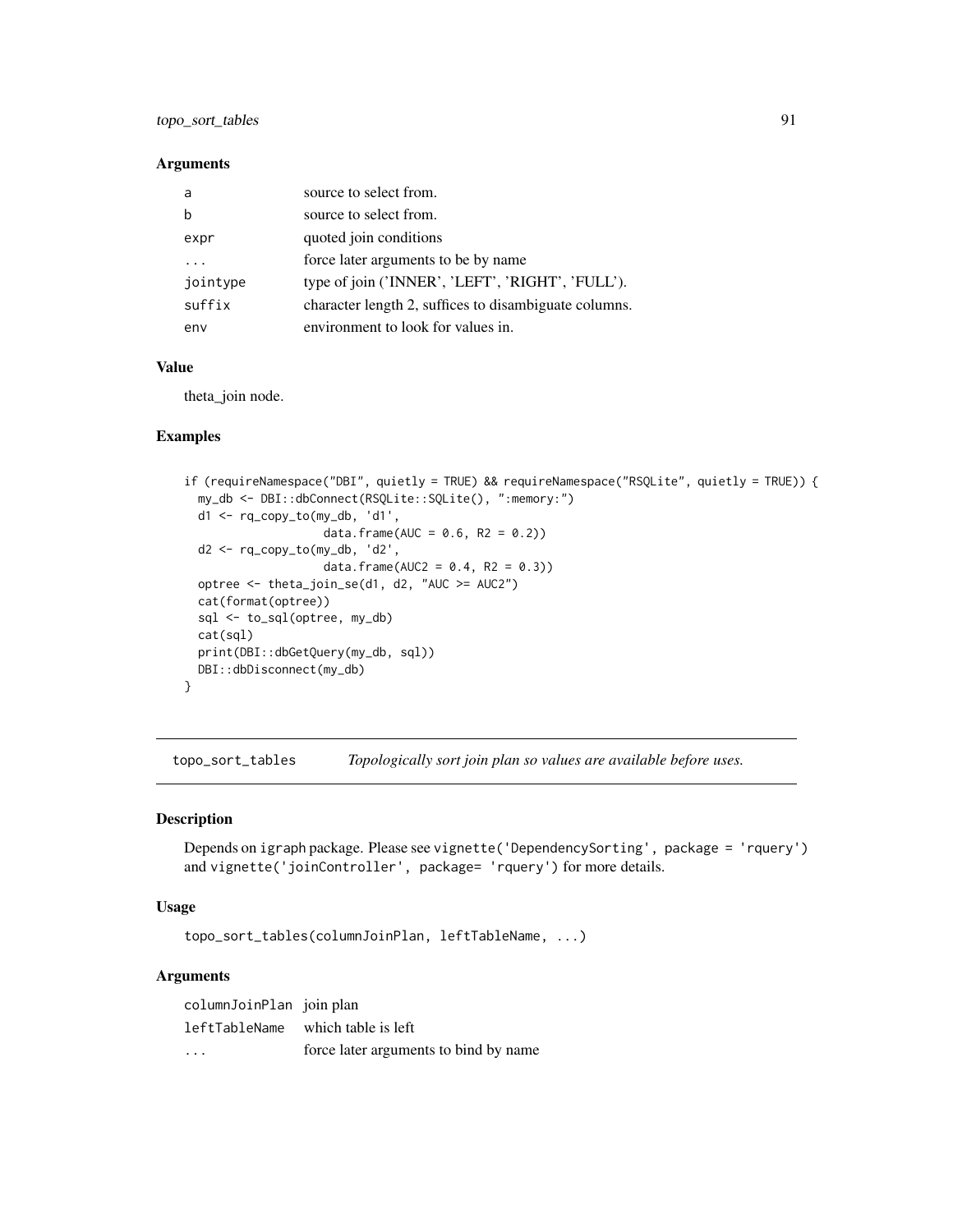## <span id="page-91-1"></span>Value

list with dependencyGraph and sorted columnJoinPlan

## Examples

```
if (requireNamespace("DBI", quietly = TRUE) && requireNamespace("RSQLite", quietly = TRUE) &&
   requireNamespace('igraph', quietly = TRUE)) {
 # note: employeeanddate is likely built as a cross-product
 # join of an employee table and set of dates of interest
 # before getting to the join controller step. We call
 # such a table "row control" or "experimental design."
 my_db <- DBI::dbConnect(RSQLite::SQLite(), ":memory:")
 RSQLite::initExtension(my_db)
 tDesc <- example_employee_date(my_db)
 columnJoinPlan <- build_join_plan(tDesc, check= FALSE)
 # unify keys
 columnJoinPlan$resultColumn[columnJoinPlan$resultColumn=='id'] <- 'eid'
 # look at plan defects
 print(paste('problems:',
             inspect_join_plan(tDesc, columnJoinPlan)))
 # fix plan
 sorted <- topo_sort_tables(columnJoinPlan, 'employeeanddate')
 print(paste('problems:',
             inspect_join_plan(tDesc, sorted$columnJoinPlan)))
 print(plot(sorted$dependencyGraph))
 DBI::dbDisconnect(my_db)
 my_db <- NULL
}
```
<span id="page-91-0"></span>to\_sql *Return SQL implementation of operation tree.*

#### Description

Add to last argument and pass all others through.

#### Usage

```
to_sql(x, db, ..., limit = NULL, source_limit = NULL,indent_level = 0, tnum = mk_tmp_name_source("tsql"),
  append\_cr = TRUE, using = NULL)
```

|    | rquery operation tree.                        |
|----|-----------------------------------------------|
| db | DBI database handle or rquery_db_info object. |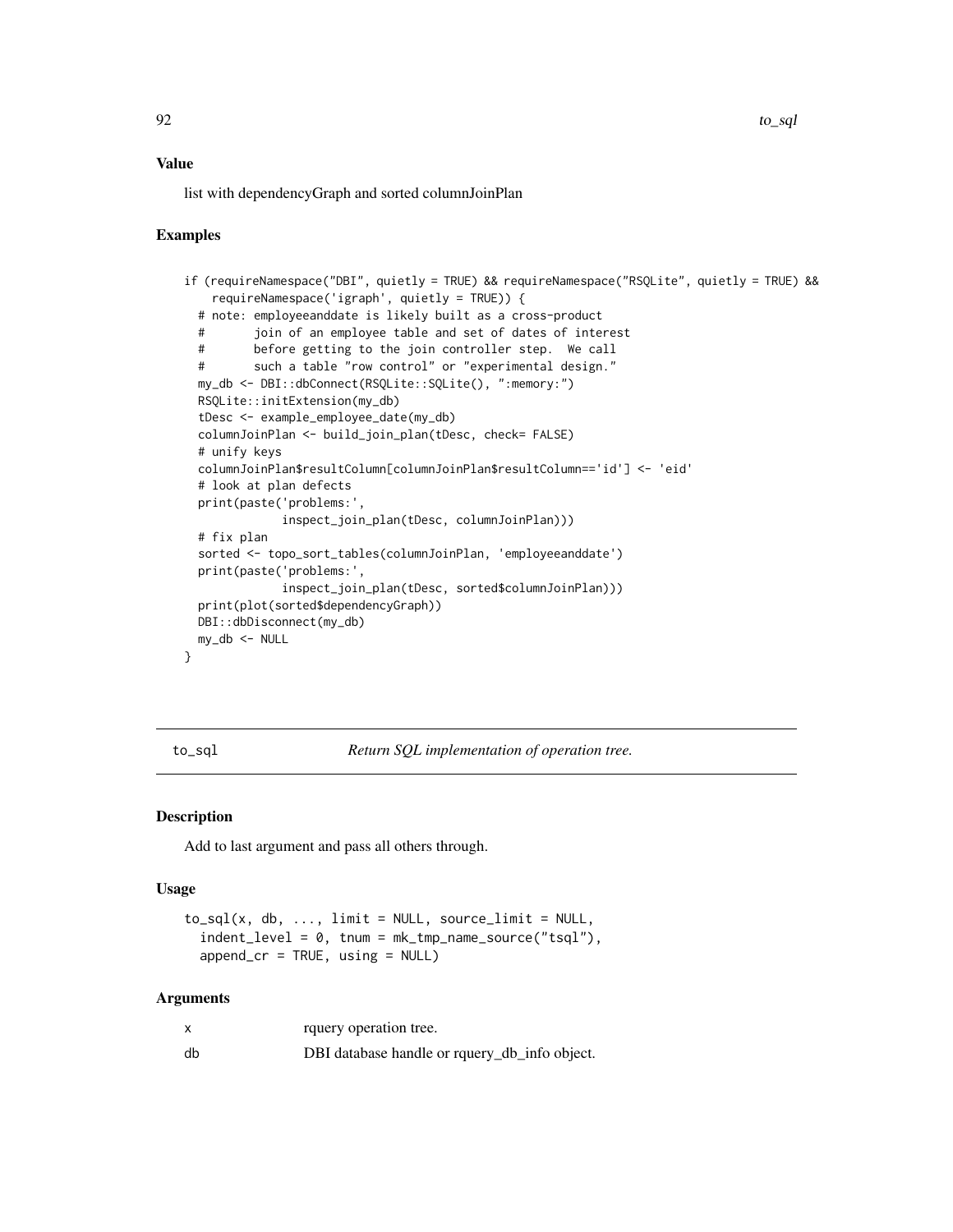#### <span id="page-92-0"></span>unionall and the contract of the contract of the contract of the contract of the contract of the contract of the contract of the contract of the contract of the contract of the contract of the contract of the contract of t

|              | generic additional arguments (not used).               |
|--------------|--------------------------------------------------------|
| limit        | numeric if not NULL limit result to this many rows.    |
| source_limit | numeric if not NULL limit sources to this many rows.   |
| indent_level | level to indent.                                       |
| tnum         | temp sub-query name generator.                         |
| append_cr    | logical if TRUE end with CR.                           |
| using        | character, if not NULL set of columns used from above. |

# Value

SQL command

# See Also

[db\\_td](#page-18-0), [materialize](#page-41-0), [execute](#page-22-0), [rq\\_copy\\_to](#page-71-0), [mk\\_td](#page-45-0)

## Examples

```
if (requireNamespace("DBI", quietly = TRUE) && requireNamespace("RSQLite", quietly = TRUE)) {
 my_db <- DBI::dbConnect(RSQLite::SQLite(), ":memory:")
 d1 <- rq_copy_to(my_db, 'd1',
                    data.frame(AUC = 0.6, R2 = 0.2))
 d2 <- rq_copy_to(my_db, 'd2',
                    data.frame(AUC = 0.6, D = 0.3))
 optree <- natural_join(d1, d2, by = "AUC")
 cat(format(optree))
 print(to_sql(optree, my_db))
 DBI::dbDisconnect(my_db)
}
```
unionall *Make an unionall node (not a relational operation).*

# Description

Concatenate tables by rows.

# Usage

```
unionall(sources, env = parent.frame())
```

| sources | list of relop trees or list of data.frames |
|---------|--------------------------------------------|
| env     | environment to look to.                    |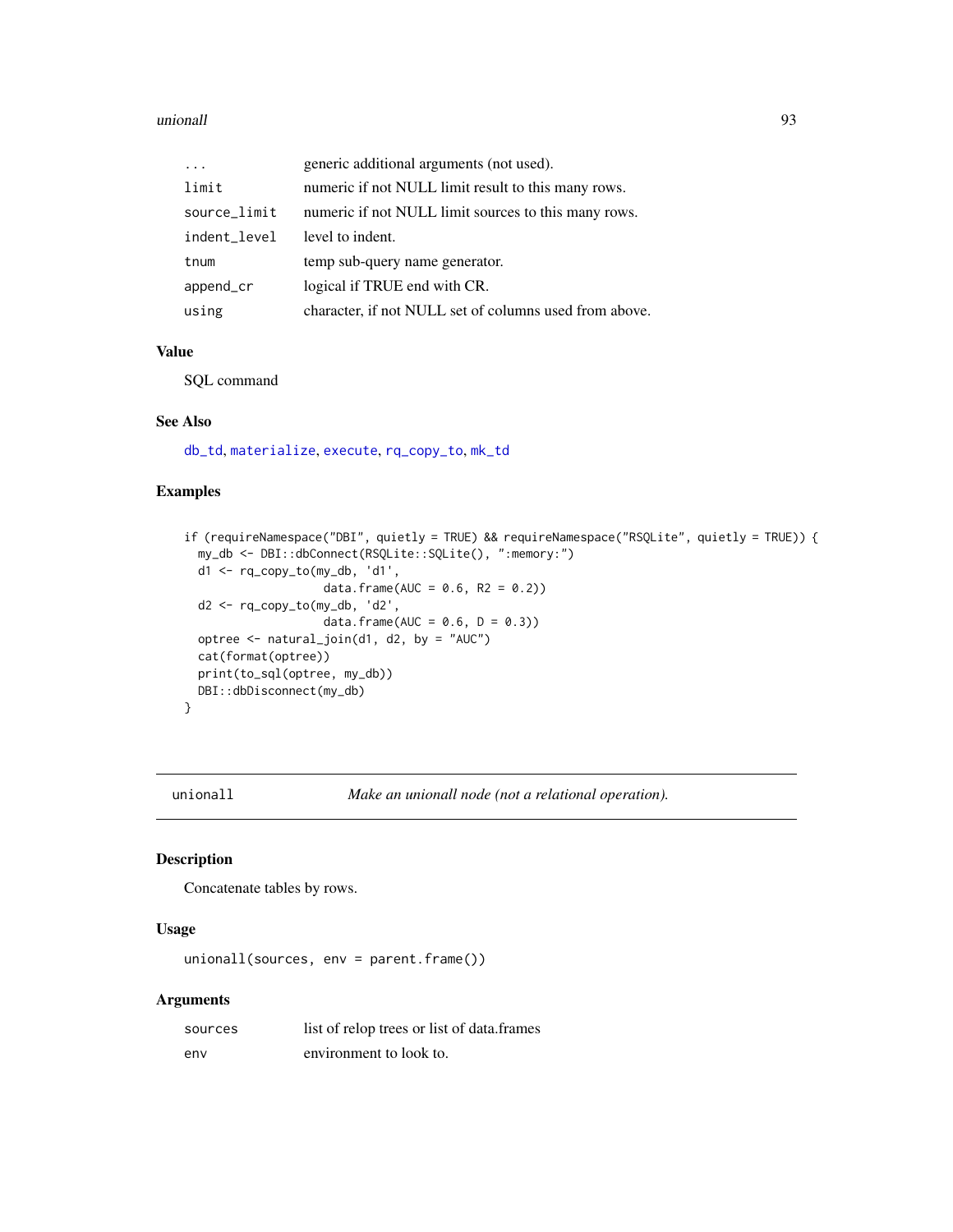94 unionall

# Value

order\_by node or altered data.frame.

```
if (requireNamespace("DBI", quietly = TRUE) && requireNamespace("RSQLite", quietly = TRUE)) {
  my_db <- DBI::dbConnect(RSQLite::SQLite(), ":memory:")
  d <- rq_copy_to(my_db, 'd',
                  data.frame(AUC = 0.6, R2 = 0.2))
  optree <- unionall(list(d, d, d))
  cat(format(optree))
  sql <- to_sql(optree, my_db, limit = 2)
  cat(sql)
  print(DBI::dbGetQuery(my_db, sql))
 DBI::dbDisconnect(my_db)
}
```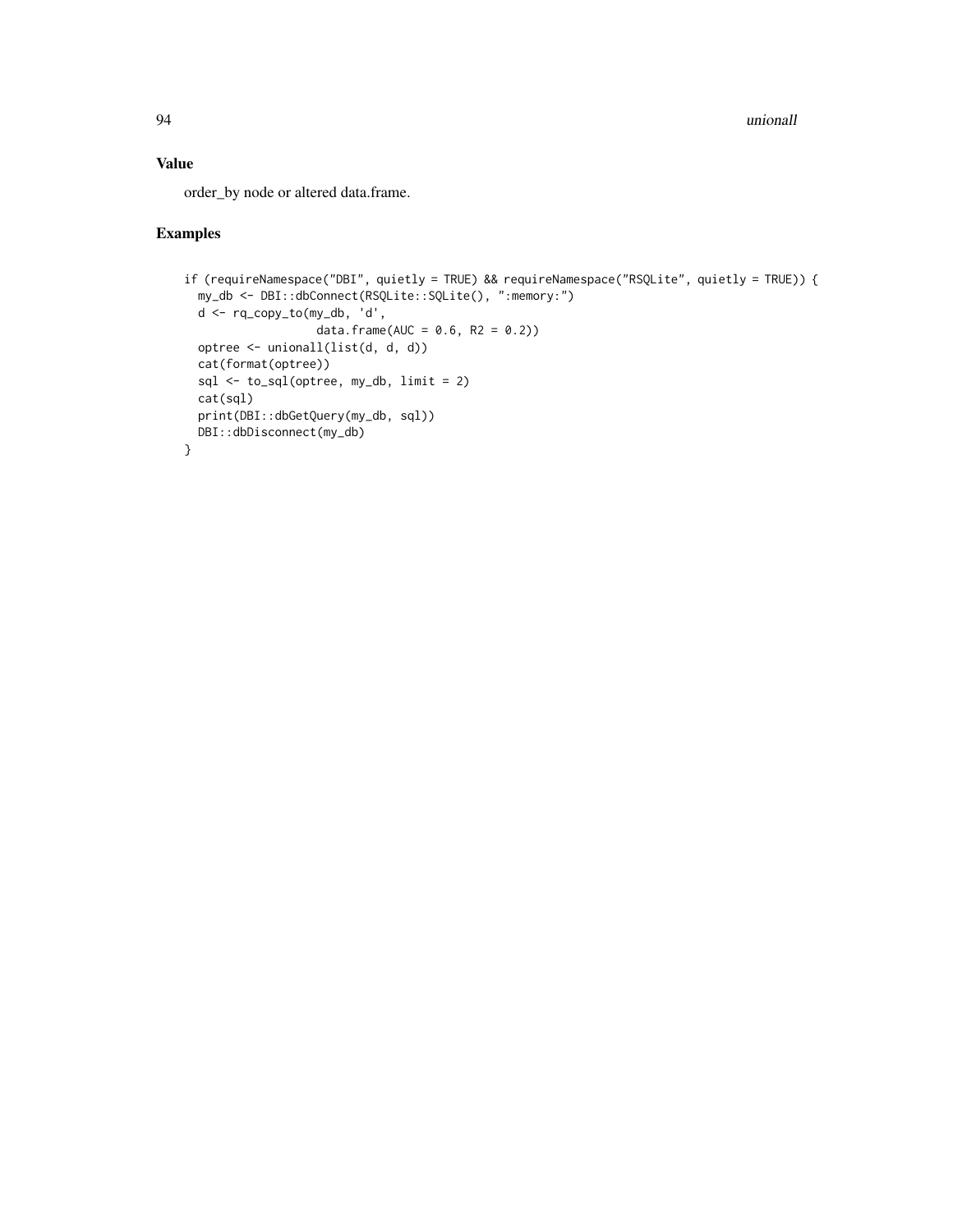# **Index**

actualize\_join\_plan, [4,](#page-3-0) *[13](#page-12-0)*, *[21](#page-20-0)*, *[30](#page-29-0)*, *[34](#page-33-0)* add\_relop, [5,](#page-4-0) *[29](#page-28-0)*, *[40](#page-39-0)*, *[45](#page-44-0)*, *[63](#page-62-0)* affine\_transform, [6](#page-5-0) aggregate\_nse *(*project*)*, [57](#page-56-0) aggregate\_se *(*project\_se*)*, [58](#page-57-0) apply\_right.relop, [7](#page-6-0) apply\_right\_S4,ANY,relop\_list-method, **[9](#page-8-0)** apply\_right\_S4,ANY,rquery\_db\_info-method, [9](#page-8-0) apply\_right\_S4,relop\_list,rquery\_db\_info-method, make\_relop\_list, *[6](#page-5-0)*, *[29](#page-28-0)*, [39,](#page-38-0) *[45](#page-44-0)* [10](#page-9-0) map\_column\_values, [40](#page-39-0)<br>apply\_right\_S4,rquery\_db\_info,relop\_list-method,...ull\_colo\_18\_41 [11](#page-10-0) assign\_slice, [11](#page-10-0) build\_join\_plan, *[4](#page-3-0)*, [13,](#page-12-0) *[21](#page-20-0)*, *[30](#page-29-0)*, *[34](#page-33-0)* column\_names, [14](#page-13-0) columns\_used, [14](#page-13-0) commencify, [15](#page-14-0) complete\_design, [16](#page-15-0) count\_null\_cols, [18,](#page-17-1) *[42](#page-41-1)*, *[51](#page-50-1)*, *[86](#page-85-0)* db\_td, [19,](#page-18-1) *[23](#page-22-1)*, *[38](#page-37-0)*, *[43](#page-42-0)*, *[46](#page-45-1)*, *[73–](#page-72-0)[75](#page-74-0)*, *[93](#page-92-0)* dbi\_table *(*db\_td*)*, [19](#page-18-1) describe\_tables, *[4](#page-3-0)*, *[13](#page-12-0)*, [20,](#page-19-0) *[30](#page-29-0)*, *[34](#page-33-0)* drop\_columns, [22](#page-21-0) execute, *[15,](#page-14-0) [16](#page-15-0)*, *[20](#page-19-0)*, [23,](#page-22-1) *[43](#page-42-0)*, *[46](#page-45-1)*, *[73](#page-72-0)*, *[93](#page-92-0)* expand\_grid, [24](#page-23-0) extend, [25](#page-24-0) extend\_nse *(*extend*)*, [25](#page-24-0) extend\_se, [26,](#page-25-0) *[30](#page-29-0)*, *[32](#page-31-0)* format\_node, [27](#page-26-0) get\_relop\_list\_stages, *[6](#page-5-0)*, [28,](#page-27-0) *[40](#page-39-0)*, *[45](#page-44-0)*, *[63](#page-62-0)* getDBOption, [28](#page-27-0) graph\_join\_plan, *[4](#page-3-0)*, *[13](#page-12-0)*, *[21](#page-20-0)*, [29,](#page-28-0) *[34](#page-33-0)* if\_else\_block, [30,](#page-29-0) *[33](#page-32-0)* if\_else\_op, *[31](#page-30-0)*, [32](#page-31-0) inspect\_join\_plan, *[4](#page-3-0)*, *[13](#page-12-0)*, [33](#page-32-0) key\_inspector\_all\_cols, [35](#page-34-0) key\_inspector\_postgresql, [36](#page-35-0) key\_inspector\_sqlite, [36](#page-35-0) local\_td, *[20](#page-19-0)*, [37,](#page-36-0) *[46](#page-45-1)* lookup\_by\_column, [38](#page-37-0) mark\_null\_cols, *[18](#page-17-1)*, [41,](#page-40-1) *[51](#page-50-1)*, *[86](#page-85-0)* materialize, *[20](#page-19-0)*, *[23](#page-22-1)*, [42,](#page-41-1) *[46](#page-45-1)*, *[73](#page-72-0)*, *[93](#page-92-0)* materialize\_node, [44](#page-43-0) materialize\_relop\_list\_stages, *[6](#page-5-0)*, *[29](#page-28-0)*, *[40](#page-39-0)*, [44,](#page-43-0) *[63](#page-62-0)* mk\_td, *[20](#page-19-0)*, *[23](#page-22-1)*, *[38](#page-37-0)*, *[43](#page-42-0)*, [46,](#page-45-1) *[73](#page-72-0)*, *[93](#page-92-0)* natural\_join, [47](#page-46-0) non\_sql\_node, *[44](#page-43-0)*, [48,](#page-47-1) *[61](#page-60-0)*, *[78](#page-77-0)* normalize\_cols, [50](#page-49-0) null\_replace, *[18](#page-17-1)*, *[42](#page-41-1)*, [51,](#page-50-1) *[86](#page-85-0)* op\_diagram, [52](#page-51-0) order\_expr, [54](#page-53-0) order\_expr\_nse *(*order\_expr*)*, [54](#page-53-0) order\_expr\_se, [55](#page-54-0) orderby, [53](#page-52-0) pick\_top\_k, [55](#page-54-0) pre\_sql\_sub\_expr, [57](#page-56-0) project, [57](#page-56-0) project\_nse *(*project*)*, [57](#page-56-0) project\_se, [58](#page-57-0) quantile\_cols, [59,](#page-58-0) *[61](#page-60-0)* quantile\_node, *[49](#page-48-0)*, *[60](#page-59-1)*, [60,](#page-59-1) *[78](#page-77-0)* quote\_identifier, [61](#page-60-0) quote\_literal, [62](#page-61-0)